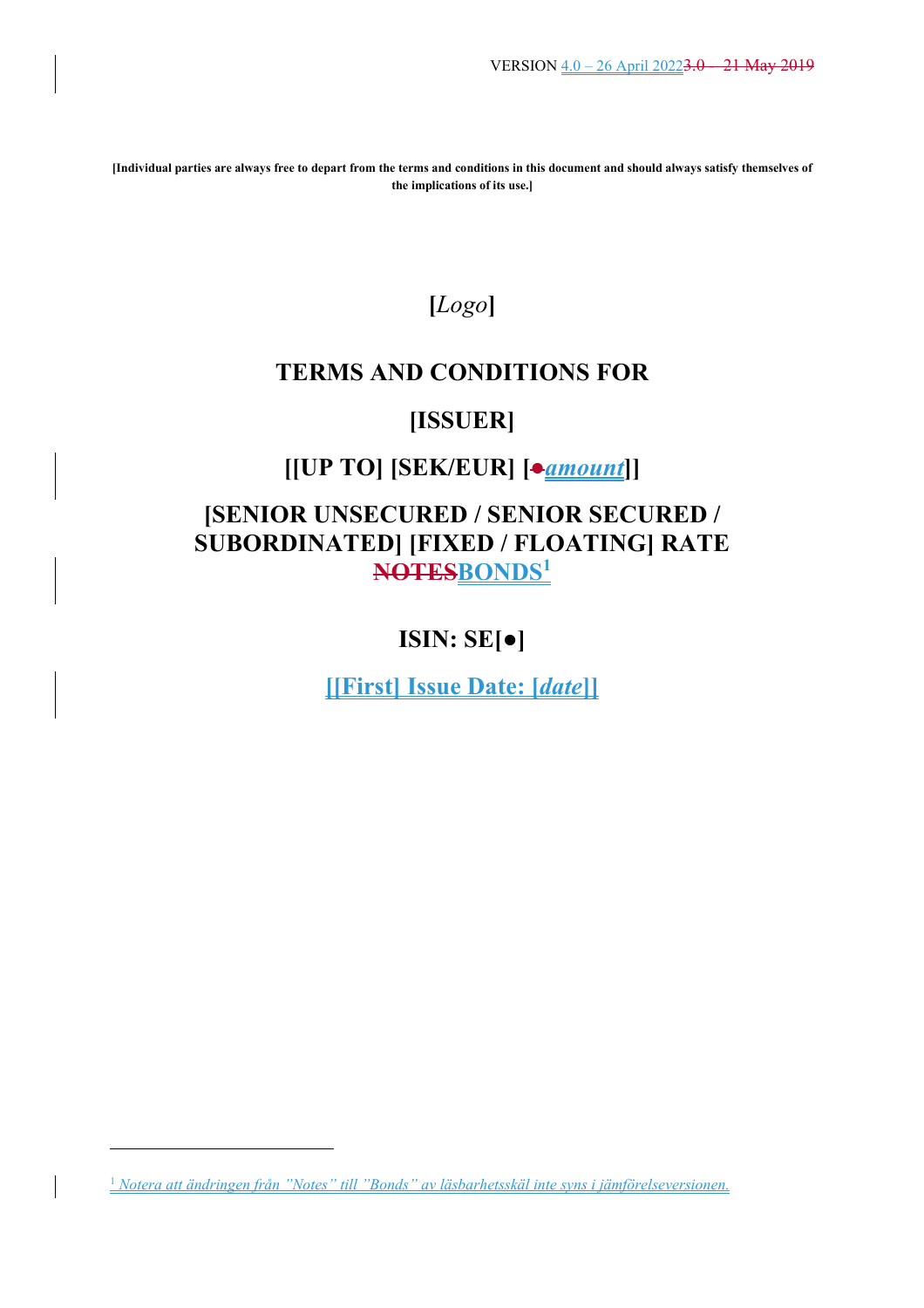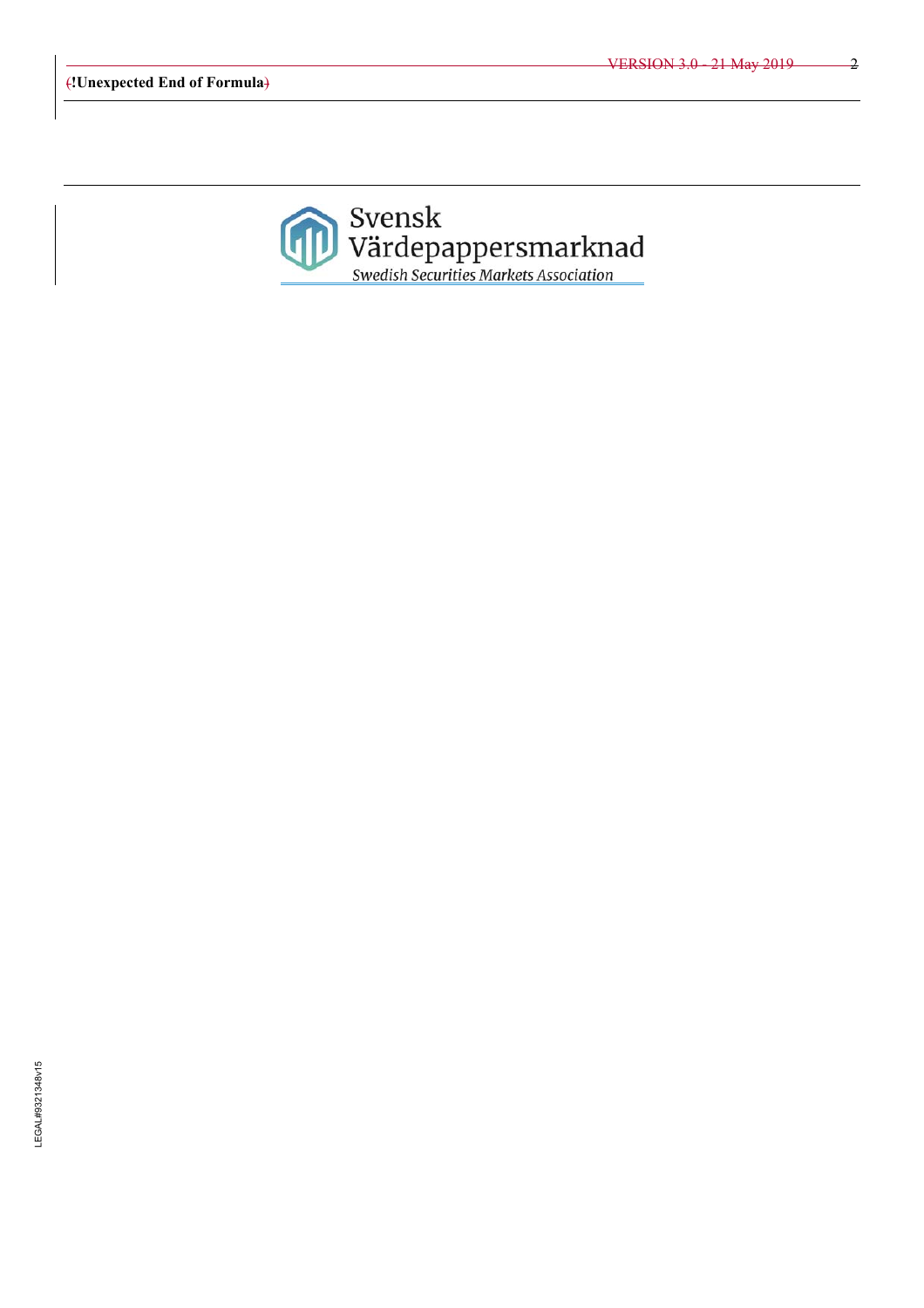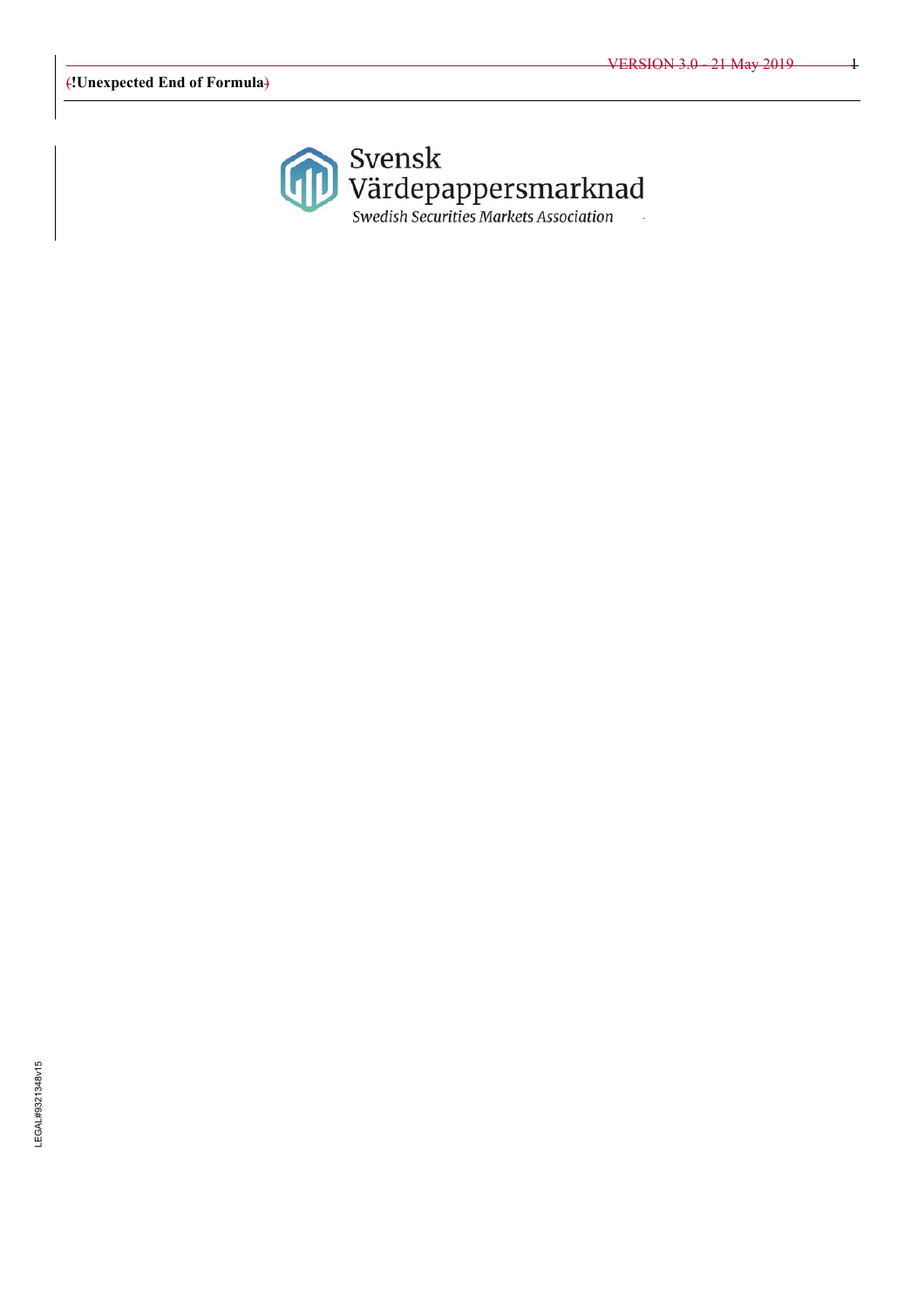#### **SELLING RESTRICTION[S]**

[No action is being taken that would or is intended to permit a public offering of the Bonds or the possession, circulation or distribution of this document or any other material relating to the Issuer or the Bonds in any jurisdiction other than Sweden, where action for that purpose is required. Persons into whose possession this document comes are required by the Issuer to inform themselves about, and to observe, any applicable restrictions.] $\frac{12}{2}$ 

[*other selling restrictions*]

#### **PRIVACY NOTICE**

The Issuer-, the Agent and the Issuing Agent may collect and process personal data relating to the Bondholders, the Bondholders' representatives or agents, and other persons nominated to act on behalf of the Bondholders pursuant to the Finance Documents (name, contact details and, when relevant, holding of Bonds). The personal data relating to the Bondholders is primarily collected from the registry kept by the CSD. The personal data relating to other persons is primarily collected directly from such persons.

The personal data collected will be processed by the Issuer-, the Agent and the Issuing Agent for the following purposes:

- (a) to exercise their respective rights and fulfil their respective obligations under the Finance Documents;
- (b) to manage the administration of the Bonds and payments under the Bonds;
- (c) to enable the Bondholders' to exercise their rights under the Finance Documents; and
- (d) to comply with their obligations under applicable laws and regulations.

The processing of personal data by the Issuer-, the Agent and the Issuing Agent in relation to items (a)  $-i\sigma$  (c) is based on their legitimate interest to exercise their respective rights and to fulfil their respective obligations under the Finance Documents. In relation to item (d), the processing is based on the fact that such processing is necessary for compliance with a legal obligation incumbent on the Issuer- $\theta$ -, the Agent or the Issuing Agent. Unless otherwise required or permitted by law, the personal data collected will not be kept longer than necessary given the purpose of the processing.

Personal data collected may be shared with third parties, such as the CSD, when necessary to fulfil the purpose for which such data is processed.

Subject to any legal preconditions, the applicability of which have to be assessed in each individual case, data subjects have the rights as follows. Data subjects have right to get access to their personal data and may request the same in writing at the address of the Issuer-, the Agent and the Issuing Agent, respectively. In addition, data subjects have the right to (i) request that personal data is rectified or erased, (ii) object to specific processing, (iii) request that the processing be restricted and (iv) receive personal data provided by themselves in machine-readable format. Data subjects are also entitled to lodge complaints with the relevant supervisory authority if dissatisfied with the processing carried out.

The Issuer's, the Agent's and the Issuing Agent's addresses, and the contact details for their respective Data Protection Officers (if applicable), are found on their websites www.[*Issuer*].se and , www.[*Agent*].se and www.[*IssuingAgent*].se.

<sup>&</sup>lt;sup>42</sup> Användaren bör överväga lydelsen <del>här och i punkt 2.7-</del>i ljuset av den specifika transaktionen.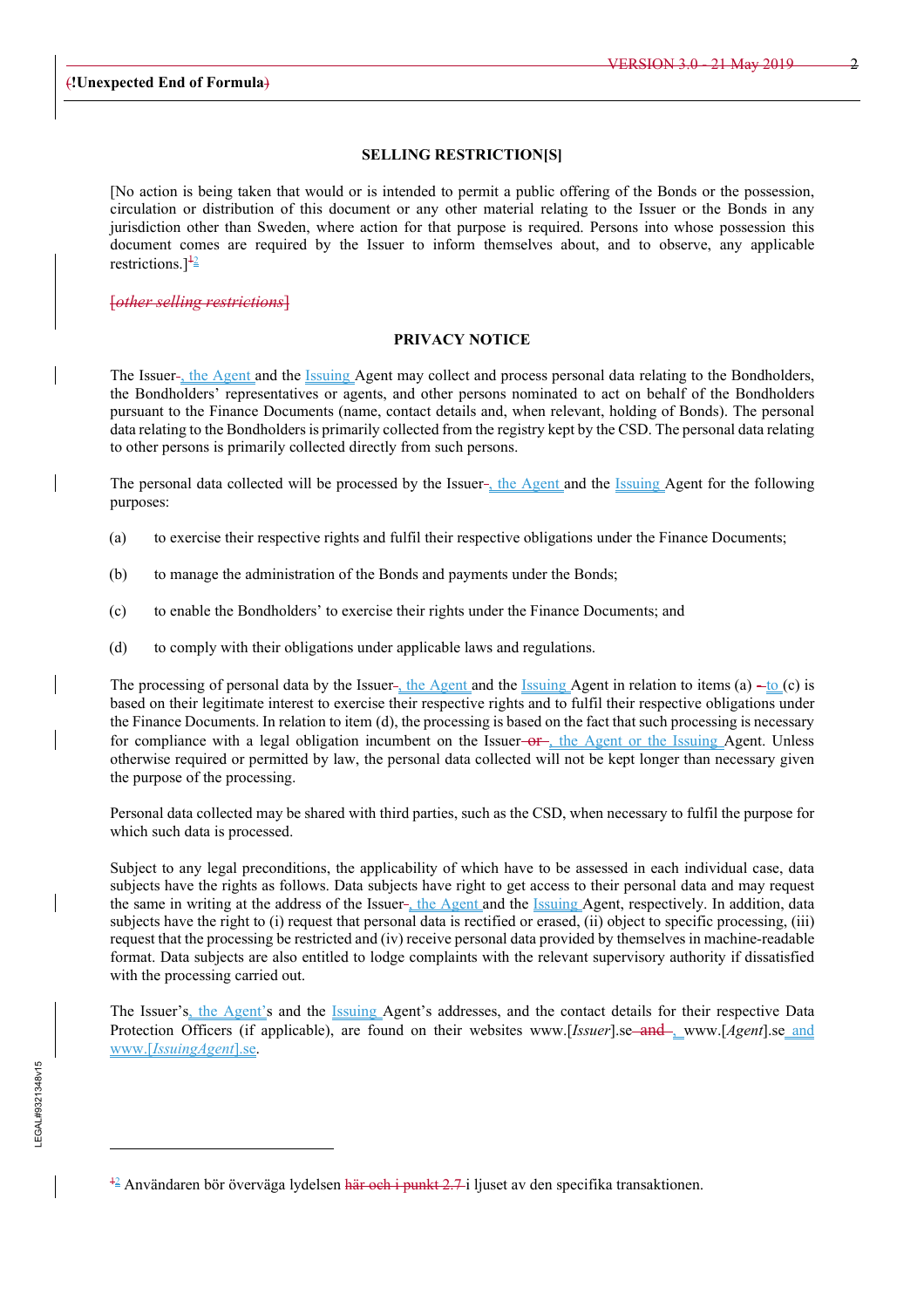# **TABLE OF CONTENTS**

| 1.  |                                                          |  |
|-----|----------------------------------------------------------|--|
| 2.  |                                                          |  |
| 3.  |                                                          |  |
| 4.  | [CONDITIONS FOR DISBURSEMENT]12PRECEDENT [AND CONDITIONS |  |
| 5.  |                                                          |  |
| 6.  |                                                          |  |
| 7.  |                                                          |  |
| 8.  |                                                          |  |
| 9.  |                                                          |  |
| 10. |                                                          |  |
| 11. |                                                          |  |
| 12. |                                                          |  |
|     |                                                          |  |
|     |                                                          |  |
|     |                                                          |  |
|     |                                                          |  |
|     |                                                          |  |
| 17. |                                                          |  |
| 18. |                                                          |  |
| 19. |                                                          |  |
| 20. |                                                          |  |
| 21. |                                                          |  |
| 22. |                                                          |  |
| 23. |                                                          |  |
| 24. |                                                          |  |
| 25. |                                                          |  |
| 26. |                                                          |  |

# **SCHEDULES**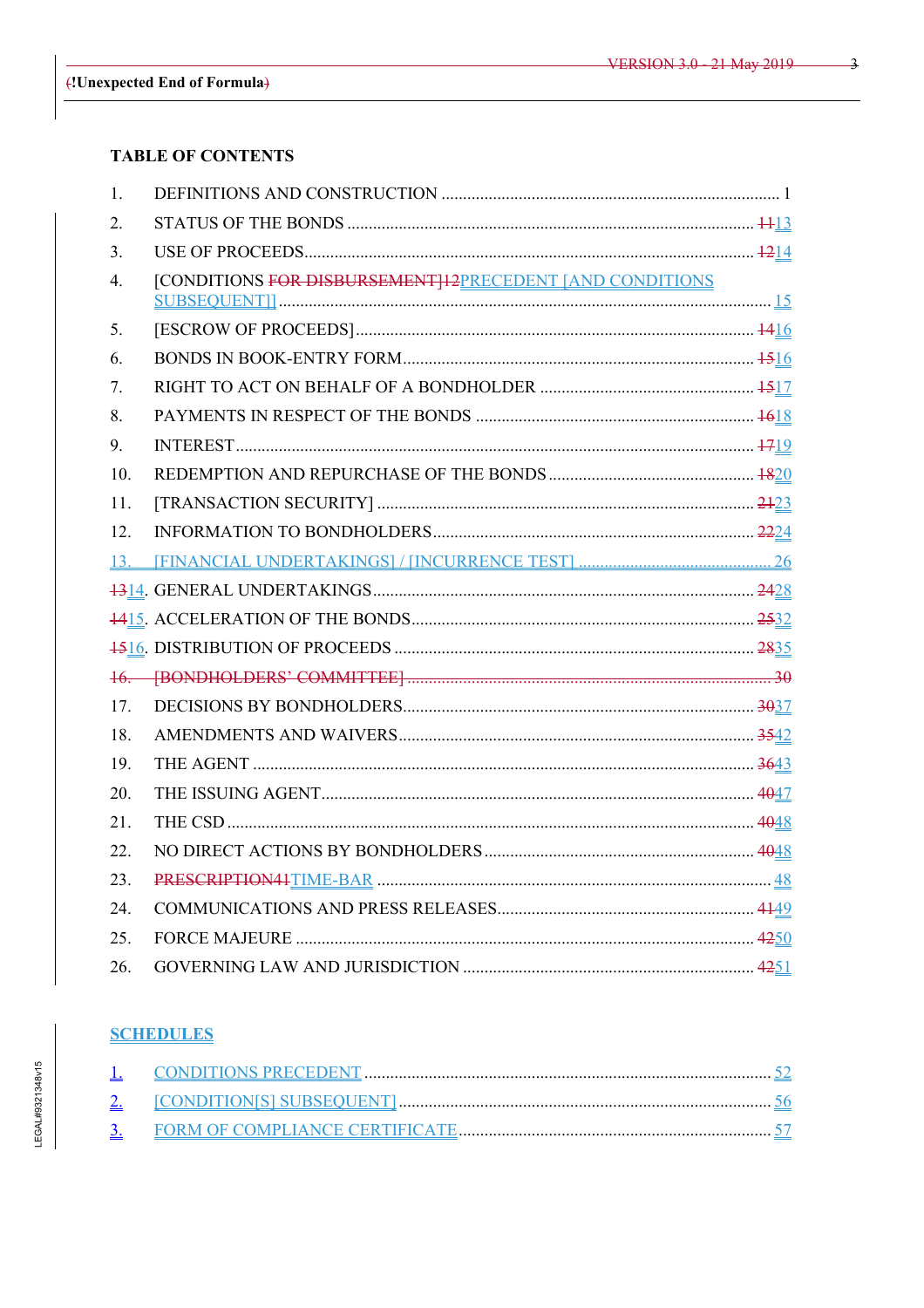**[The Swedish Securities Dealers Markets Association consents to the use and reproduction of this document for issuances of debt securities. The Association does not consent to the use, reproduction, distribution or communication to the public of this document for any other purpose, in any other manner and expressly reserves all other rights.** 

**Swedish Securities DEALERS Markets Association. All rights reserved.]**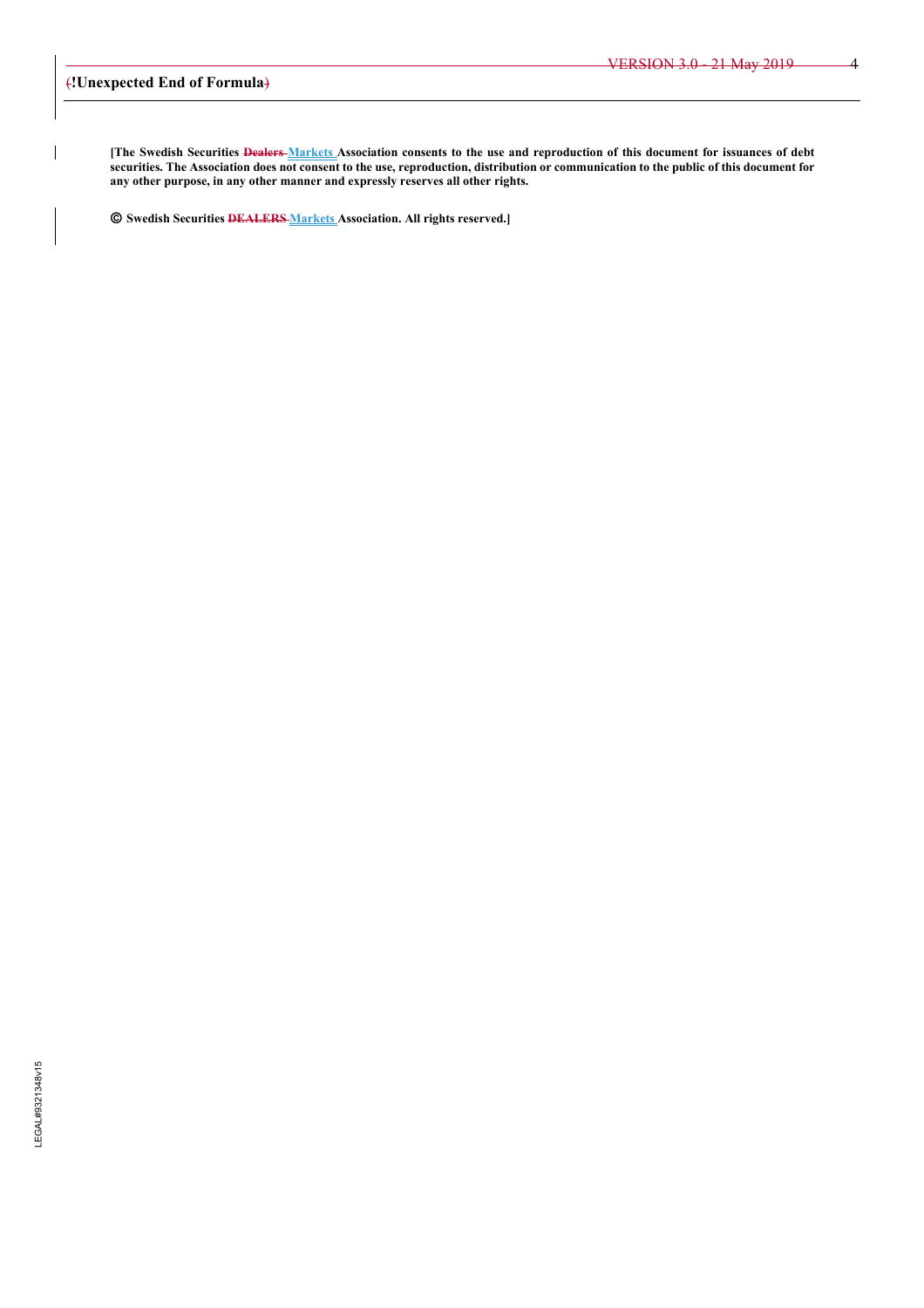#### **1. DEFINITIONS AND CONSTRUCTION**

#### **1.1 Definitions**

In these terms and conditions (the "**Terms and Conditions**"):

"**Account Operator**" means a bank or other party duly authorised to operate as an account operator pursuant to the Financial Instruments Accounts Act and through which a Bondholder has opened a Securities Account in respect of its Bonds.

"**Accounting Principles**" means [the international financial reporting standards (IFRS) within the meaning of Regulation 1606/2002/EC (for as otherwise adopted or amended from time to time/as in force on [the [First] Issue Date]])]/[the generally accepted accounting principles, standards and practices in Sweden] as applied by the Issuer in preparing its annual [consolidated] financial statements] $^{23}$ .

["**Additional Amounts**" has the meaning set forth in Clause  $8.5$ .]<sup>34</sup>

"**Adjusted Nominal Amount**" means the Total Nominal Amount less the aggregate Nominal Amount of all Bonds owned by a Group Company [or an Affiliate], irrespective of whether such person is directly registered as owner of such Bonds.

["**Affiliate**" means:

- (a) ["**Affiliate**" means (i) an entity controlling or under common control with the Issuer, other than a Group Company-; and  $(i)$
- (b) any other person or entity owning any Bonds (irrespective of whether such person is directly registered as owner of such Bonds) that has undertaken towards a Group Company or an entity referred to in  $\frac{1}{2}$  if  $\frac{1}{2}$  above to vote for such Bonds in accordance with the instructions given by a Group Company or an entity referred to in  $\frac{1}{x}$  item-paragraph (a) $\frac{1}{x}$  above.

For the purposes of this definition, "**control**" means the possession, directly or indirectly, of the power to direct or cause the direction of the management or policies of an entity, whether through ownership of voting securities, by agreement or otherwise.<sup>[45]</sup>

"**Agency Agreement**" means the agency agreement entered into  $\Theta$  or before the [First]<sup>56</sup> Issue Date, between the Issuer and the Agent, or any replacement agency agreement entered into after the [First] Issue Date between the Issuer and an agent.

 $\frac{23}{2}$  För obligationer noterade på reglerad marknad krävs IFRS.

 $\frac{34}{2}$  Används med tax gross-up i punkterna 8.5 och 8.6.

<sup>&</sup>lt;sup>45</sup> Denna definition ska bara användas i sammanhang där hänvisningar görs till närstående parter som innehar obligationer. Om inte rätten att rösta för obligationer skall begränsas också för närstående parter kan alla referenser till "Affiliate" tas bort. Notera att denna reglering kan ge viktigt skydd om ett aktiemarknadsbolag blir föremål för ett uppköpserbjudande.

<sup>56</sup> Om mekanik med Subsequent Bonds ej är tillämplig, ersätt alla referenser till "First Issue Date" med "Issue Date", ta bort alla referenser till "Initial Bonds" och "Subsequent Bonds" och använd endast "Bonds".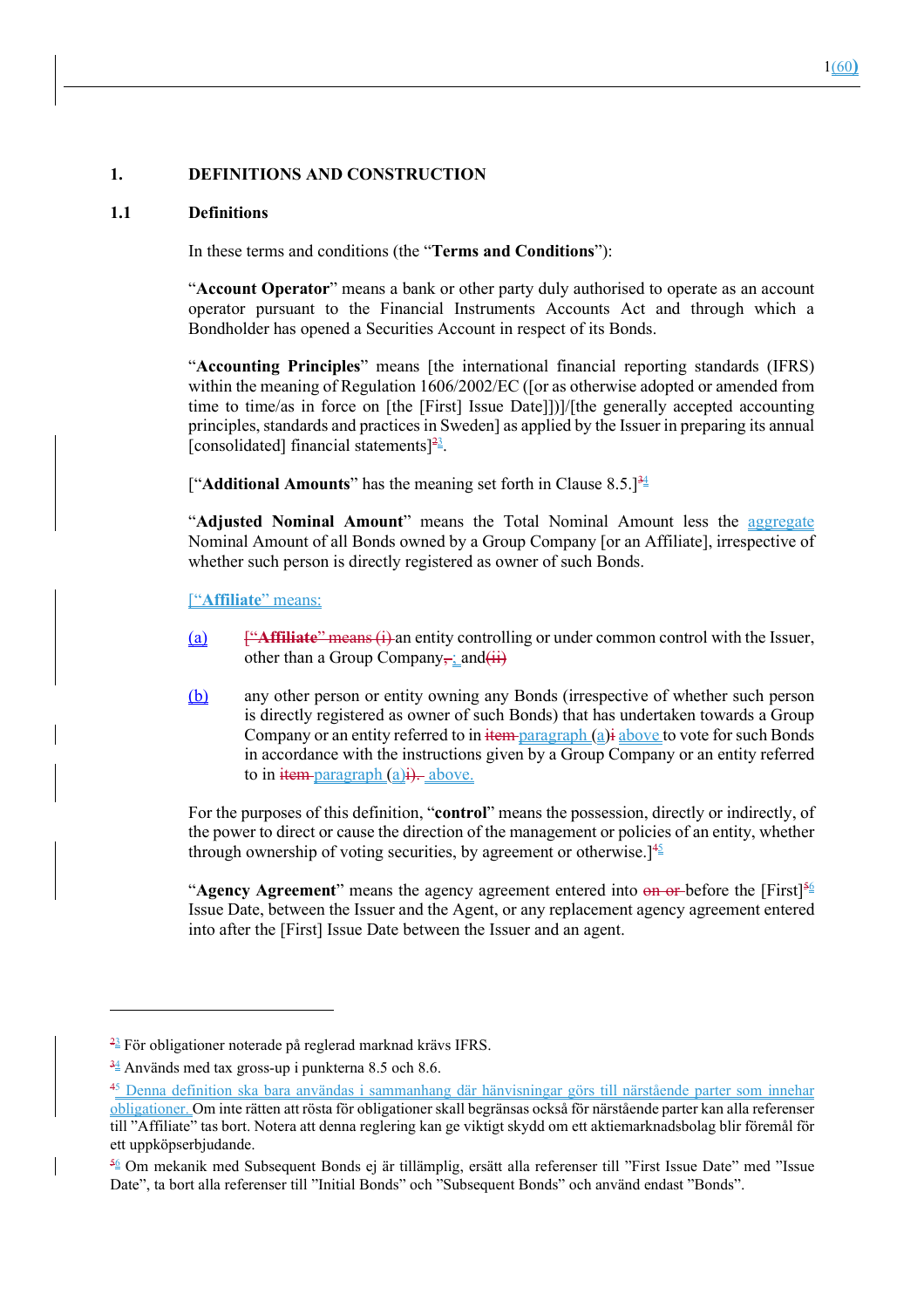"**Agent**" means [*Name*], Swedish Reg. No. [*number*], or another party replacing it, as Agent, in accordance with these Terms and Conditions.

<sup>6</sup>["Applicable Premium"<sup>7</sup> means the higher of:

- (a) [1.00] per cent. of the Nominal Amount; and
- $(b)$  an amount equal to:
	- $(i)$  [100 per cent. of the Nominal Amount<sup>8</sup> / the amount per Bond payable pursuant to Clause 10.3.1(b) (for the avoidance of doubt, not including any accrued but unpaid Interest)<sup>9</sup>]; plus
	- (ii) all remaining scheduled Interest payments on the Bond until the [First Call Date/Final Maturity Date] (but excluding accrued but unpaid Interest up to the relevant Redemption Date),

[assuming for sub-paragraph (ii) that the Interest Rate for the period from the relevant Redemption Date to the [First Call Date/Final Maturity Date] will be equal to the [Interest Rate in effect on the date on which the applicable notice of redemption is given] / [Applicable Mid Swap Rate]; and  $^{10}$ ]

both sub-paragraphs (i) and (ii) discounted (for the time period starting from the relevant Redemption Date to the [First Call Date/Final Maturity Date] or the relevant Interest Payment Date, as the case may be) using a discount rate equal to the yield to maturity on the Business Day immediately preceding the date on which the applicable notice of redemption is given of the [[direct obligations of [Germany (*bunds* or *bundesanleihen*)] / [Sweden (*statsobligationer*)] with a maturity date on or about the [First Call Date  $/$  Final Maturity Date]]<sup>11</sup>  $/$  [German] Bund Rate / Swedish Bond Rate<sup> $12$ </sup> plus [0.50] per cent., minus

(iii) the Nominal Amount.

 $^6$ Användaren bör noggrant överväga relevanta regler vid användningen av Applicable Premium, inklusive konsekvenser i anledning av förordning (EU) 1286/2014 (Priipsförordningen) och produktstyrningskraven i direktiv 2014/65/EG (MiFID II).

<sup>&</sup>lt;sup>7</sup> Används i punkterna 10.3.1(a) och 14.8. Angivna siffror är endast exempel.

<sup>&</sup>lt;sup>8</sup>-Använd om det inte finns något First Call Date.

<sup>&</sup>lt;sup>9</sup>-Använd om det finns ett First Call Date.

<sup>10</sup> Det finns två föreslagna alternativ inom hakparenteserna som kan användas för obligationer med rörlig ränta, vid fast ränta utgår detta stycke i dess helhet. Det första alternativet innebär att räntan antas kvarstå på den nivå som gäller vid dagen för meddelandet om förtida lösen. Det andra alternativet innebär att den rörliga räntan omräknas till fast ränta genom att tillämpa priset för en swap från rörlig till fast ränta. Det bör noteras att det inte föreligger någon etablerad marknadspraxis i Sverige för att fastställa räntenivå för återstående period för obligationer med rörlig ränta.

<sup>11</sup> Används vid kort version. German Bund Rate används för euro och Swedish Bond Rate används för svenska kronor. Se även fotnot 6.

<sup>&</sup>lt;sup>+2</sup> Används vid lång version varpå definitionen av German Bund Rate/Swedish Bond Rate nedanför ska inkluderas.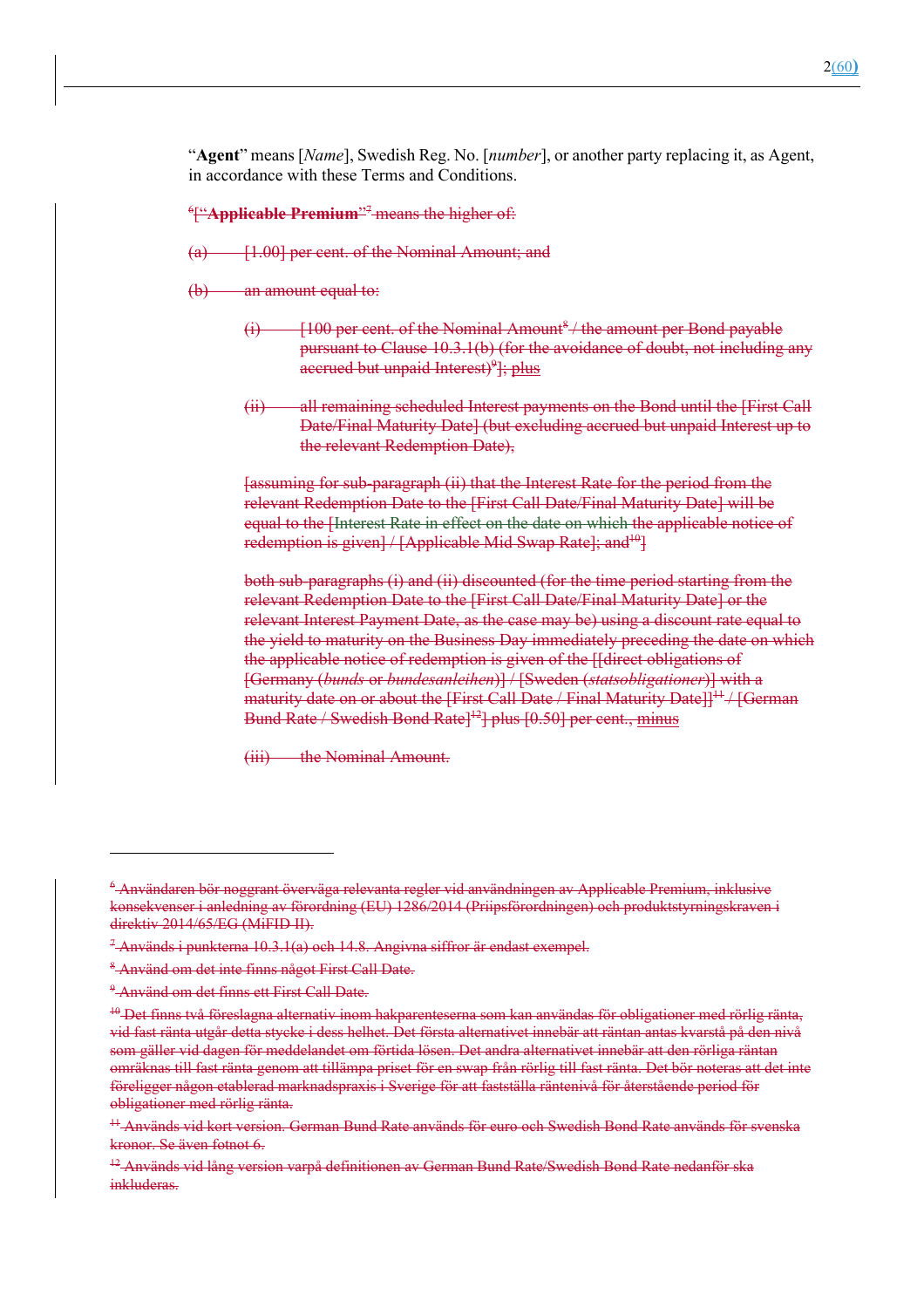**[The Applicable Premium shall be calculated and determined by**  $\begin{bmatrix} \bullet \\ \bullet \end{bmatrix}$ **.**]<sup>13</sup>

[For the purpose of calculating the Applicable Premium, [the "**German Bund Rate**" / the "**Swedish Bond Rate**"] means direct obligations of [Germany (*bunds* or *bundesanleihen*) / Sweden (*statsobligationer*) with a fixed maturity most nearly equal to the period from the Redemption Date to the [First Call Date/Final Maturity Date], provided that:

- (a) if the period from the Redemption Date to the [First Call Date/Final Maturity Date] is not equal to the fixed maturity of a direct obligation of [Germany / Sweden] for which a weekly average yield is given, the [German Bund Rate / Swedish Bond Rate] shall be obtained by linear interpolation from the weekly average yields of direct obligations of [Germany / Sweden] for which such yields are given; and
- (b) if the period from the Redemption Date to the [First Call Date/Final Maturity Date] is less than one (1) year, the weekly average yield on actually traded direct obligations of [Germany / Sweden] adjusted to a fixed maturity of one year shall be used.

[For the purpose of calculation the Applicable Premium, the "**Applicable Mid Swap Rate**" means:

- (a) the applicable mid-rate [displayed on Nasdaq Stockholm's website for SEK] / [determined by the Intercontinental Exchange (ICE) for EUR] swap fixing as of or around 11.00 a.m. on the Business Day immediately preceding the date on which the relevant notice of redemption is given and for a period of time equal to the period from the Redemption Date to the [First Call Date/Final Maturity Date], and if such period is not equal to the tenor of one displayed mid-rate then the mid-rate shall be obtained:
	- $(i)$  if such period is longer than one year, by linear interpolation from the two applicable mid-rates displayed with tenors closest to the [First Call Date/Final Maturity Date]; and
	- $(i)$  if such period is one year or shorter, by applying the applicable mid-rate for swaps with a tenor of one year;
- $(b)$  if no mid-rate is available from an application of paragraph  $(a)$ , the arithmetic mean of the mid-rates (rounded upwards to four decimal places) as supplied to the Issuing Agent at its request quoted by the Reference Banks for a period of time equal to the period from the Redemption Date to the [First Call Date/Final Maturity Date]; and
- $\epsilon$  if no quotation is available pursuant to paragraph  $\epsilon$ , the mid-rate which according to the reasonable assessment of the Issuing Agent best reflects the mid-rate for the relevant period[; and

<sup>13</sup> Om denna mening inte tas med blir emittenten ansvarig för att beräkningen är korrekt. Dock har emittenten möjlighet att ta hjälp av emissionsinstitutet eller annan.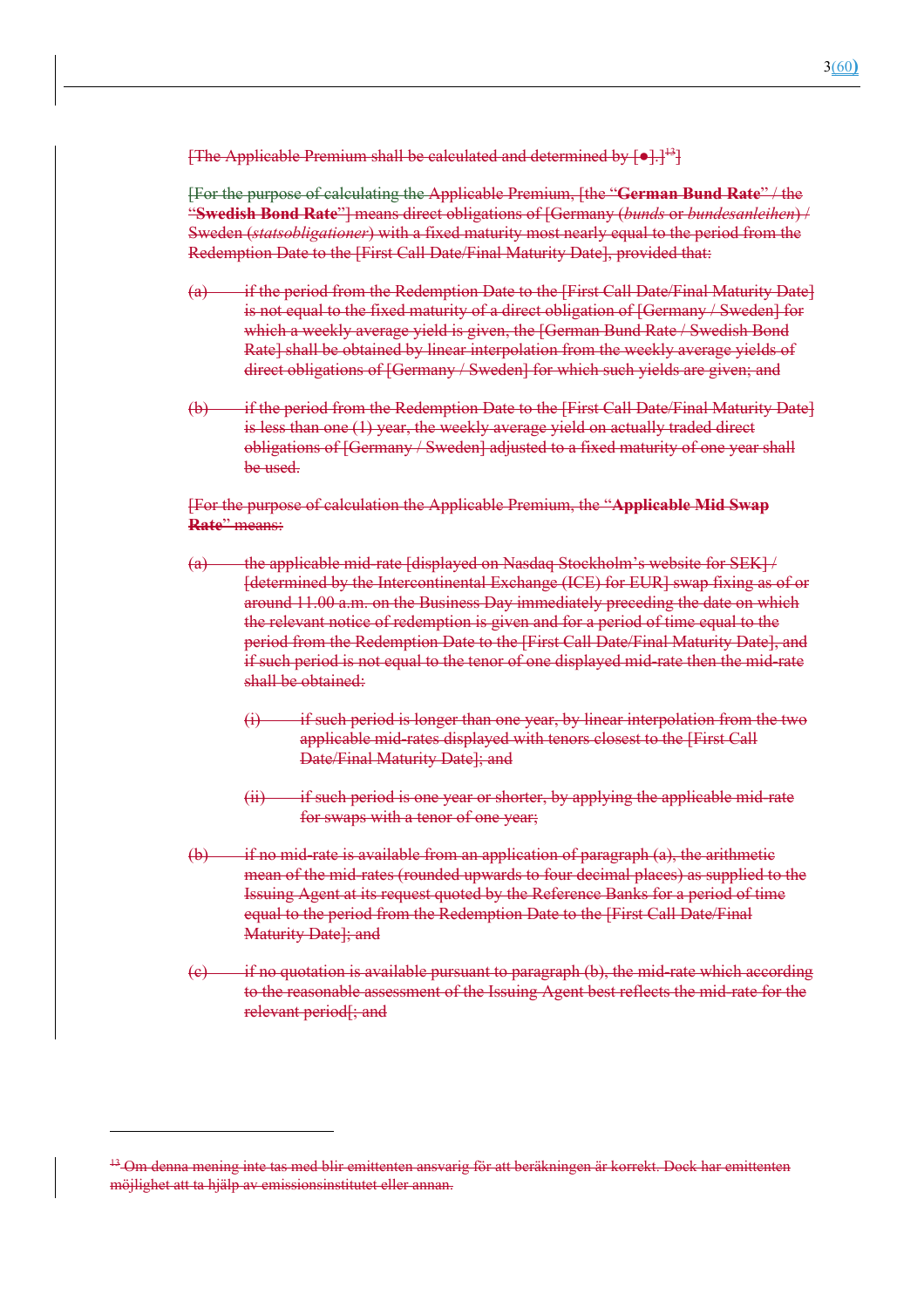if any such mid-rate is below zero, the Applicable Mid Swap Rate will be deemed to be  $zere^{14}$ .

"**Bond**" means a debt instrument (*skuldförbindelse*) for the Nominal Amount and of the type set forth in Chapter 1 Section 3 of the Financial Instruments Accounts Act and which are governed by and issued under these Terms and Conditions[, including the Initial Bonds and any Subsequent Bonds].7

"**Bondholder**" means the person who is registered on a Securities Account as direct registered owner (*direktregistrerad ägare*) or nominee (*förvaltare*) with respect to a Bond.

"**Bondholders' Committee**" means a committee of natural persons appointed by the Bondholders to represent their interests in relation to the Bonds by a decision in accordance with Clause 17.4.3.

"**Bondholders' Meeting**" means a meeting among the Bondholders held in accordance with Clauses 17.1 (*Request for a decision*), 17.2 (*Convening of Bondholders' Meeting*) and 17.4 (*Majority, quorum and other provisions*).

"**Business Day**" means a day in Sweden other than a Sunday or other public holiday. Saturdays, Midsummer Eve (*midsommarafton*), Christmas Eve (*julafton*) and New Year's Eve (*nyårsafton*) shall for the purpose of this definition be deemed to be public holidays.

"Business Day Convention" means [the first following day that is a Business Day]<sup>158</sup>/[the first following day that is a Business Day unless that day falls in the next calendar month, in which case that date will be the first preceding day that is a Business Day] $^{162}$ .

["**Call Option Amount**" means the relevant amount set out in 10.3.1(a) to (c).]

["**Capital Securities**" means any capital securities or other deeply subordinated bonds issued by the Issuer and which (i) rank junior in right of payment to any present or future claims under the Bonds in insolvency events and all other unsubordinated obligations of the Issuer and (ii) are, as of the date of the issuance, treated as equity (in whole or in part) according to the Accounting Principles.]

["**Change of Control Event**" means [●]1710.]

"**Compliance Certificate**" has the meaning set forth in Clause 12.1.312.1.4.

<sup>14</sup> Överväg att använda om STIBOR/EURIBOR har ett golv.

<sup>&</sup>lt;sup>7</sup> Internationellt används "notes" för denna typ av obligation. I Sverige används dock ofta istället "bonds".

 $158$  Motsvarar konventionen "Following Business Day" – används för obligationer med fast ränta.

<sup>&</sup>lt;sup>162</sup> Motsvarar konventionen "Modified Following Business Day" – används för obligationer med rörlig ränta.

<sup>1710</sup> Om emittenten eller något annat koncernbolag har noterade aktier kan det övervägas att som en del av Change of Control Event inkludera "all shares of [the Issuer / [●]] cease to be listed on [a Regulated Market / an MTF]" respektive "trading in the shares of [the Issuer / [●]] on [a Regulated Market / an MTF] is suspended for a period of [●] ([●]) consecutive [days / Business Days]". Det kan även övervägas att hantera detta som ett separat koncept i förhållande till Change of Control Event, till exempel- som ett "De-Listing Event". För det fall avnotering av aktier sker i direkt anslutning till en ägarförändring bör denna behandlas inom ramen för Change of Control Event och inte utgöra en egen grund.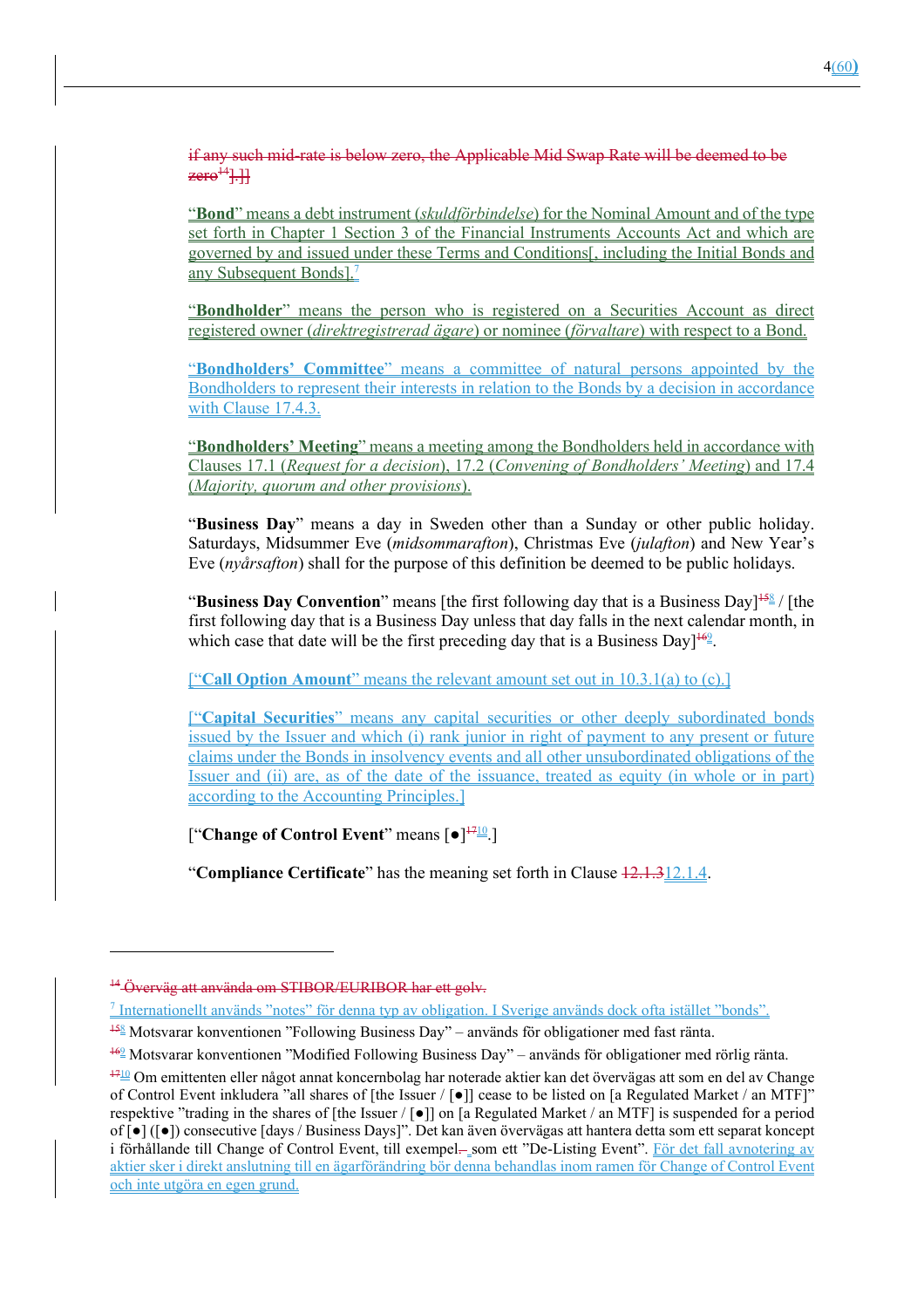"**CSD**" means the Issuer's central securities depository and registrar in respect of the Bonds, [Euroclear Sweden AB, Swedish Reg. No. 556112-8074, P.O. Box 191, 101 23 Stockholm, Sweden] / [*other CSD*], or another party replacing it, as CSD, in accordance with these Terms and Conditions.

"**CSD Regulations**" means the CSD's rules and regulations applicable to the Issuer, the Agent and the Bonds from time to time.

"**Debt Register**" means the debt register (*skuldbok*) kept by the CSD in respect of the Bonds in which (i) an owner of Bonds is directly a Bondholder is registered or (ii) an owner's holding of Bonds is registered in the name of a nominee.

["**EBITDA**" means [●]].

["**Escrow Account**" means the bank account held by [the Issuer / the Escrow Agent] with the Escrow Bank for the purpose of the arrangement specified in Clause 5 (*[Escrow of proceeds]*).]

["**Escrow Account Pledge Agreement**" means the agreement for Security over the funds standing to the credit on the Escrow Account, entered into between the Issuer[, / and] the Agent [and the Escrow Agent].]

["**Escrow Bank**" means [●].]

["**Euro**" and "**EUR**" means the single currency of the participating member states in accordance with the legislation of the European Community relating to Economic and Monetary Union.]

[ 1811"**EURIBOR**" means:

- (b) the applicable percentage rate *per annum* for Euro and for a period comparable to the relevant Interest Period, as displayed on Reuters Refinitiv screen EURIBOR01 (or through another such other system or website replacing iton such other page as replaces the said system or page) as of or around 11.00 a.m. (Brussels time) on the Quotation Day for the offering of deposits in Euro and for a period equal to the relevant Interest Period;
- (c) if no rate as described in  $\frac{p \cdot p}{p \cdot q}$  (a) above is available for the relevant Interest Period, the rate determined by the Issuing Agent by interpolation between the two closest rates displayed on Reuters Refinitiv screen EURIBOR01 (or through another system or website replacing itany replacement thereof) as of or around 11.00 a.m. (Brussels time) on the Quotation Day for the offering of deposits in Euro;
- (d) if no rate as described in paragraph (a) or (b) above is available for the relevant Interest Period, the arithmetic mean of the rates (rounded upwards to four decimal places), as supplied to the Issuing Agent at its request quoted by the Reference Banks, for deposits of EUR 10,000,000 for the relevant period; or
- (e) if if no rate as described in paragraph (a) or (b) above is available for the relevant Interest Period and no quotation is available pursuant to paragraph (c) above, the

 $181/18$  Emittenter som träffas av förordning 2016/2011 om index som används som referensvärden (Benchmark regulation) kan vara skyldiga att tillämpa särskilda regler avseende tillämplig basränta.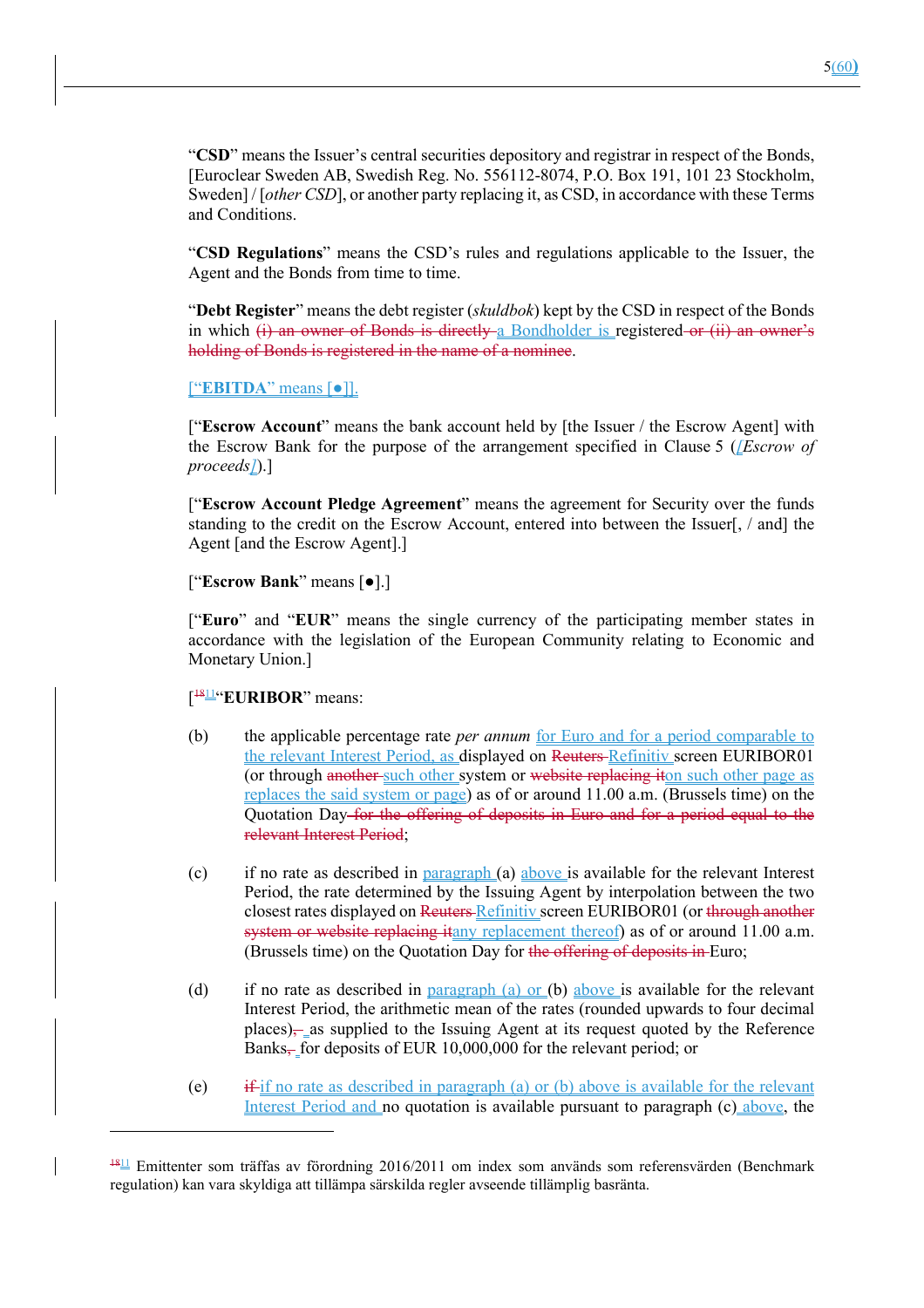interest rate which according to the reasonable assessment of the Issuing Agent best reflects the interest rate for deposits in Euro offered for the relevant period  $\frac{1}{2}$  and

if any such rate is below zero, EURIBOR will be deemed to be zero $\frac{1912}{2}$ ].]

"**Event of Default**" means an event or circumstance specified in Clause 14.115.1.

["**Existing Bonds**" means [●].]

"**Final Maturity Date**" means [[●]] / [the date falling [●] ([●]) years after the [First] Issue Date].

"**Finance Documents**" means these Terms and Conditions[, the Security Documents,] [the Escrow Account Pledge Agreement] and any other document designated by the Issuer and the Agent as a Finance Document. $\frac{2013}{201}$ 

"**Financial Indebtedness**" means any indebtedness for or in respect of:<sup>21</sup>

(a) moneys borrowed (including under any bank financing or Market Loan);

(b)the amount of any liability under any finance leases ("**Finance Lease**" means [a lease which in accordance with the Accounting Principles is treated as an asset and a corresponding liability)[, provided that any [existing or future] leases which would [prior to 1 January 2019/at the [First] Issue Date] have been treated as operating leases, shall not be considered as being finance leases due to any subsequent change in the Accounting  $Principles$ ]:-1.

"**Financial Indebtedness**" means any indebtedness for or in respect of:<sup>14</sup>

- (a) moneys borrowed (including under any bank financing or Market Loan);
- (b) the amount of any liability under any Finance Leases;
- (b) receivables sold or discounted (other than on a non-recourse basis, provided that the requirements for de-recognition under the Accounting Principles are met);
- (c) any other transaction (including the obligation to pay deferred purchase price)<sup>15</sup> having the commercial effect of a borrowing or otherwise being classified as borrowing under the Accounting Principles;
- (d) the marked-to-market value of derivative transactions entered into in connection with protection against, or benefit from, fluctuation in any rate or price (if any actual

 $\frac{1912}{2}$  Huruvida räntegolv ska inkluderas är en kommersiell fråga. Vid inkludering, överväg om räntegolvet är kompatibelt med eventuell räntehedge. Alternativt totalräntegolv framgår av definitionen Interest Rate.

<sup>&</sup>lt;sup>2013</sup> Agency Agreement ingår inte som ett Finance Document. Istället åtar sig Issuer i punkt <del>13.3 </del>14.16 (*Undertakings relating to the Agency Agreement*) att följa de för Bondholders centrala aspekterna av Agency Agreement.

<sup>&</sup>lt;sup>21</sup> Anpassas för specifik transaktion.

<sup>&</sup>lt;sup>14</sup> Anpassas för specifik transaktion.

<sup>15</sup> Det kan övervägas om ytterligare förtydliganden bör göras i den mån s.k. "earn outs" är aktuella.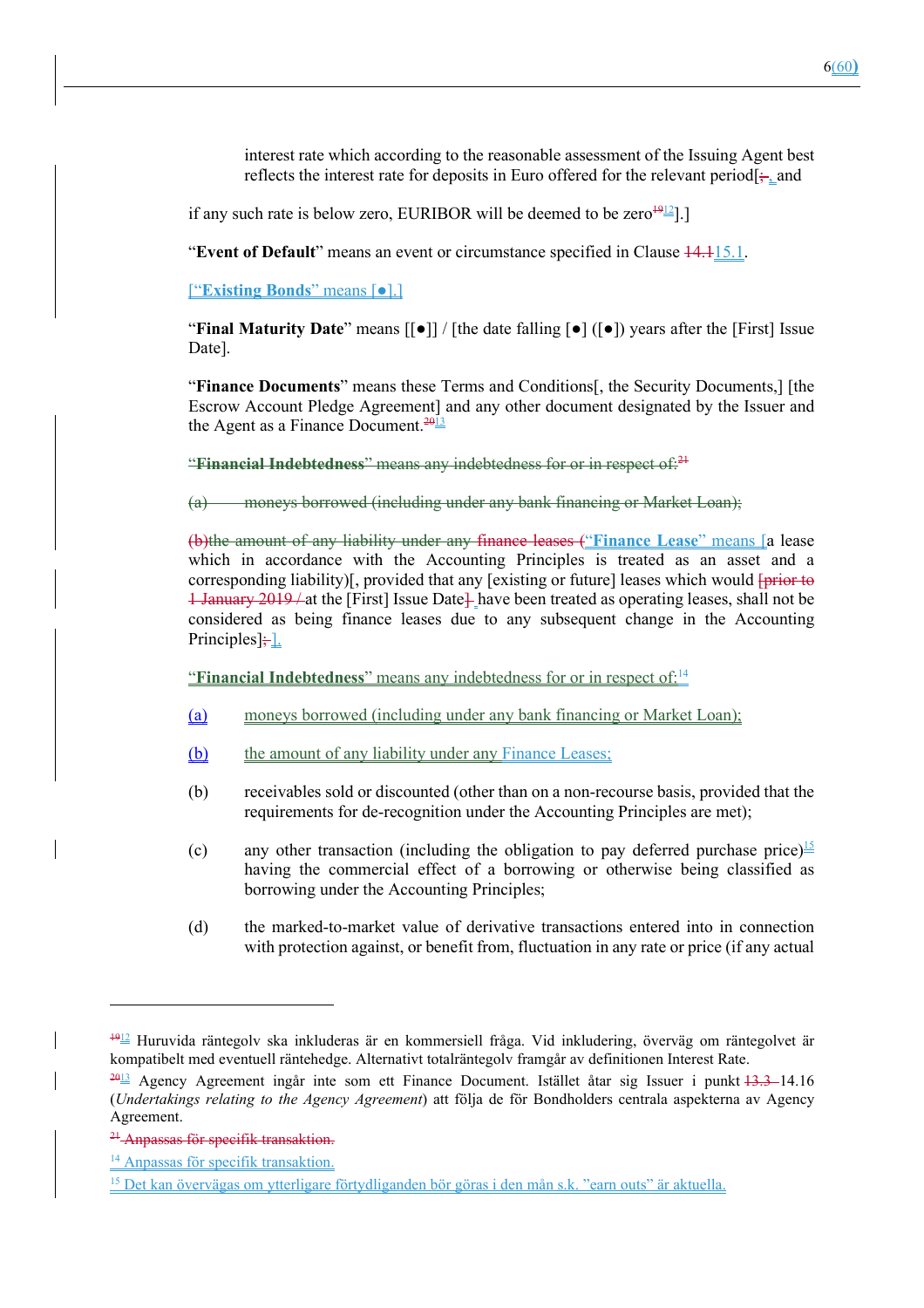amount is due as a result of a termination or a close-out, such amount shall be used instead);

- (e) any counter-indemnity obligations in respect of guarantees Guarantees or other instruments issued by a bank or financial institution; and
- (f) without double-counting, liabilities under guarantees Guarantees or indemnities for any of the obligations referred to in paragraphs (a) to (f) above.

[Any Capital Securities issued by the Issuer shall [for as long as (and to the extent that) they are treated as equity according to the Accounting Principles<sup>16</sup> not constitute Financial Indebtedness.]

"**Financial Instruments Accounts Act**" means the Swedish Central Securities Depositories and Financial Instruments Accounts Act (*lag (1998:1479) om värdepapperscentraler och kontoföring av finansiella instrument*).

["**First Call Date**" means [[●].] / [the date falling [●] ([●]) years after the [First] Issue Date. $]$ <sup>22 $\frac{17}{2}$ </sup>

["**First Issue Date**" means [[●] or such other date as is agreed between the Issuing Agent  $and$ , the Issuer and the CSD.] / [the date on which the Initial Bonds are to be issued, as agreed between the Issuing Agent and the Issuer. The Issuing Agent shall confirm the First Issue Date to the CSD and the Agent in writing and the Issuer shall publish the First Issue Date in accordance with Clause 24.2 (*Press releases*).]]<sup>2318</sup>

"**Force Majeure Event**" has the meaning set forth in Clause 25.1.

"**Guarantee**" means any guarantee, letter of credit, bond, indemnity or similar assurance against loss, or any obligation, direct or indirect, actual or contingent, to purchase or assume any indebtedness of any person or to make an investment in or loan to any person or to purchase assets of any person where, in each case, such obligation is assumed in order to maintain or assist the ability of such person to meet its indebtedness.

"**Group**" means the Issuer and its Subsidiaries from time to time (each a "**Group Company**").

["**Incurrence Test**" means the incurrence test set forth in Clause 13.2.1.]

["**Initial Nominal Amount**["**Incurrence Test Date**" has the meaning set forth in Clause  $2.313.2.2.1^{24}$ 

["**Initial Bonds**" means the Bonds issued on the First Issue Date.]

["**Initial Nominal Amount**" has the meaning set forth in Clause 2.3.]19

<sup>16</sup> Om skrivningen i hakparentes stryks kommer klassificeringen vid emissionstidpunkten att vara avgörande.

 $\frac{2217}{2}$  Används om Issuer har call option enligt punkt 10.3.1(b) osv.

 $\frac{2318}{2}$  Överväg "long-stop" datum om det senare alternativet ska gälla.

<sup>&</sup>lt;sup>24</sup> Tag bort om amortering av kapitalbelopp inte kan ske.

<sup>19</sup> Tag bort om amortering av kapitalbelopp inte kan ske.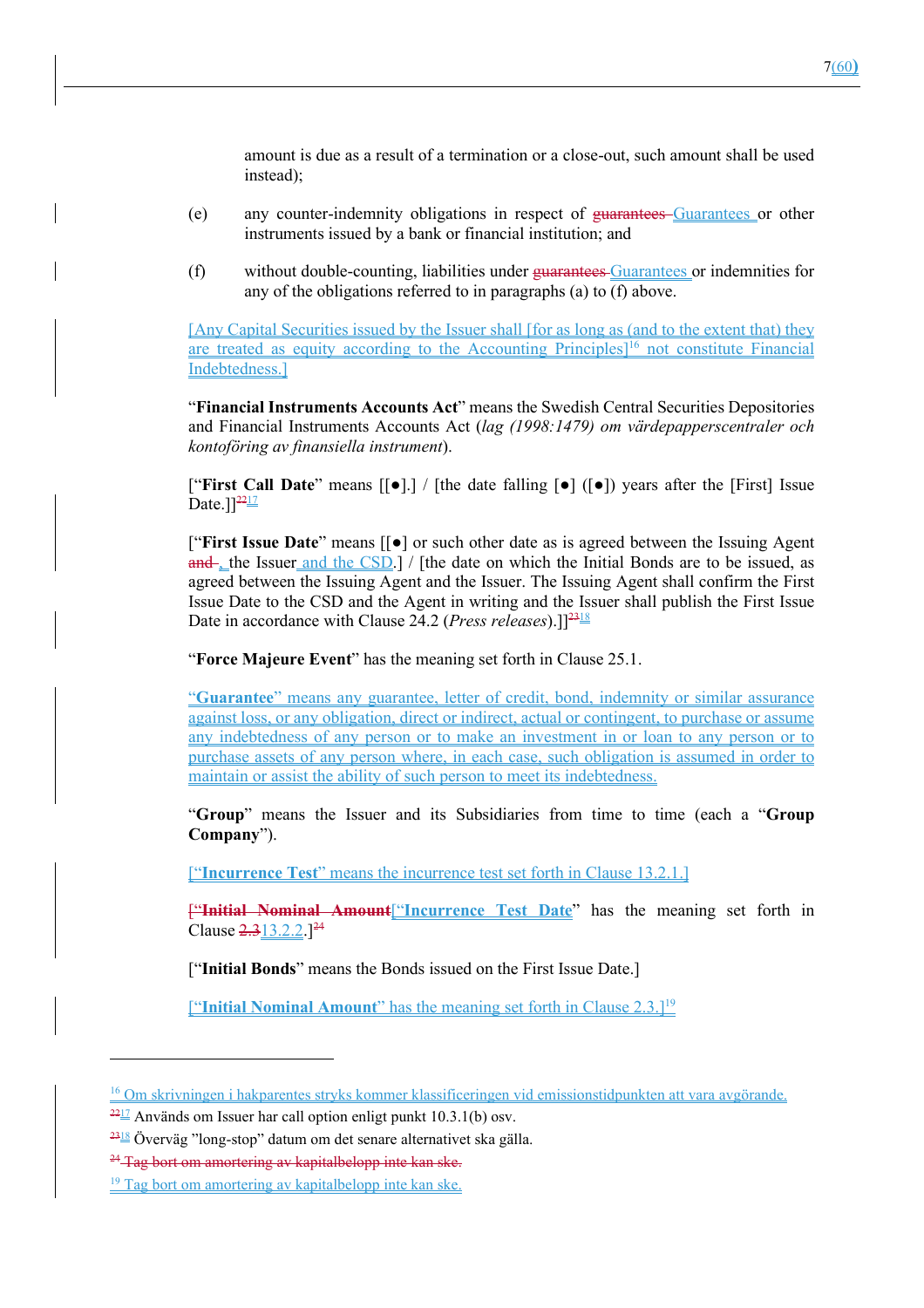"**Insolvent**" means, in respect of a relevant person, that it is deemed to be insolvent, or admits inability to pay its debts as they fall due, in each case within the meaning of Chapter 2, Sections 7-9 7–9 of the Swedish Bankruptcy Act (*konkurslagen (1987:672)*) (or its equivalent in any other relevant jurisdiction).

"**Interest**" means the interest on the Bonds calculated in accordance with Clauses 9.1 to 9.3.

"**Interest Payment Date**" means [*date*], [*date*], [*date*] and [*date*] of each year or, to the extent such day is not a Business Day, the Business Day following from an application of the Business Day Convention. The first Interest Payment Date for the Bonds shall be [*date*] and the last Interest Payment Date shall be the relevant Redemption Date.<sup>2520</sup>

"**Interest Period**" means (i) in respect of the first Interest Period, the period from (but excluding) the [First] Issue Date to (and including) the first Interest Payment Date, and (ii) in respect of subsequent Interest Periods, the period from (but excluding) an Interest Payment Date to (and including) the next succeeding Interest Payment Date (or a shorter period if relevant). [An Interest Period shall not be adjusted due to an application of the Business Day Convention.<sup>[2621</sup>]

"**Interest Rate**" means [[●] per cent. *per annum*]/[STIBOR/EURIBOR] plus [●] per cent. *per annum*]. [For the avoidance of doubt, if any such total rate is below zero then the Interest Rate will be deemed to be zero.] $2722$ 

"**Issue Date**" means [[●] or such other date as is agreed between the Issuing Agent and , the Issuer and the CSD.] / [the date on which the Bonds are to be issued, as agreed between the Issuing Agent and the Issuer. The Issuing Agent shall confirm the Issue Date to the CSD and the Agent in writing and the Issuer shall publish the Issue Date in accordance with Clause 24.2 (*Press releases*).<sup>[2823</sup>/ [the First Issue Date and each other date on which Bonds are to be issued pursuant to these Terms and Conditions, as agreed between the Issuing Agent and the Issuer.] $\frac{2924}{292}$ 

"**Issuer**" means [*Issuer*], a [public] [limited liability company] incorporated under the laws of [*Jurisdiction*] with Reg. No. [*number*].

"**Issuing Agent**" means, initially, [*Issuing Agent*] and thereafter each other party appointed as Issuing Agent in accordance with these Terms and Conditions and the CSD Regulations.

["**Listing Failure Event**" means (i) that the [Initial] Bonds are not admitted to trading on [a Regulated Market] / [[or] an MTF] within [sixty  $(60)/[•]$ ] days following the [First] Issue Date, [(ii) that any Subsequent Bonds are not admitted to trading on [a Regulated Market] / [[or] an MTF] within [sixty  $(60)/\left[\frac{1}{2}\right]$  days following their Issue Date,] [and [(ii)] / [(iii)] in the case of a successful admission, that a period of [sixty  $(60)$ /[•60]/[•]] days has

 $\frac{2520}{2520}$  Om den första räntebetalningsdagen är den 28: e eller 30: e i en månad med 28 respektive 30 dagar kommer i Euroclears system påföljande räntebetalningar att göras den 28:e respektive 30:e även i månader med 31 dagar.

<sup>2621</sup> Används för obligationer med fast ränta.

 $\frac{2722}{2722}$  Detta är ett totalräntegolv, som alternativ till räntegolv på endast IBOR.

<sup>2823</sup> De två alternativen innan denna not ska endast användas om "First Issue Date" inte används. Tag bort om "First Issue Date" istället ska gälla. Överväg "long-stop" datum om det senare alternativet ska gälla.

<sup>2924</sup> Detta alternativ ska användas om "First Issue Date" används.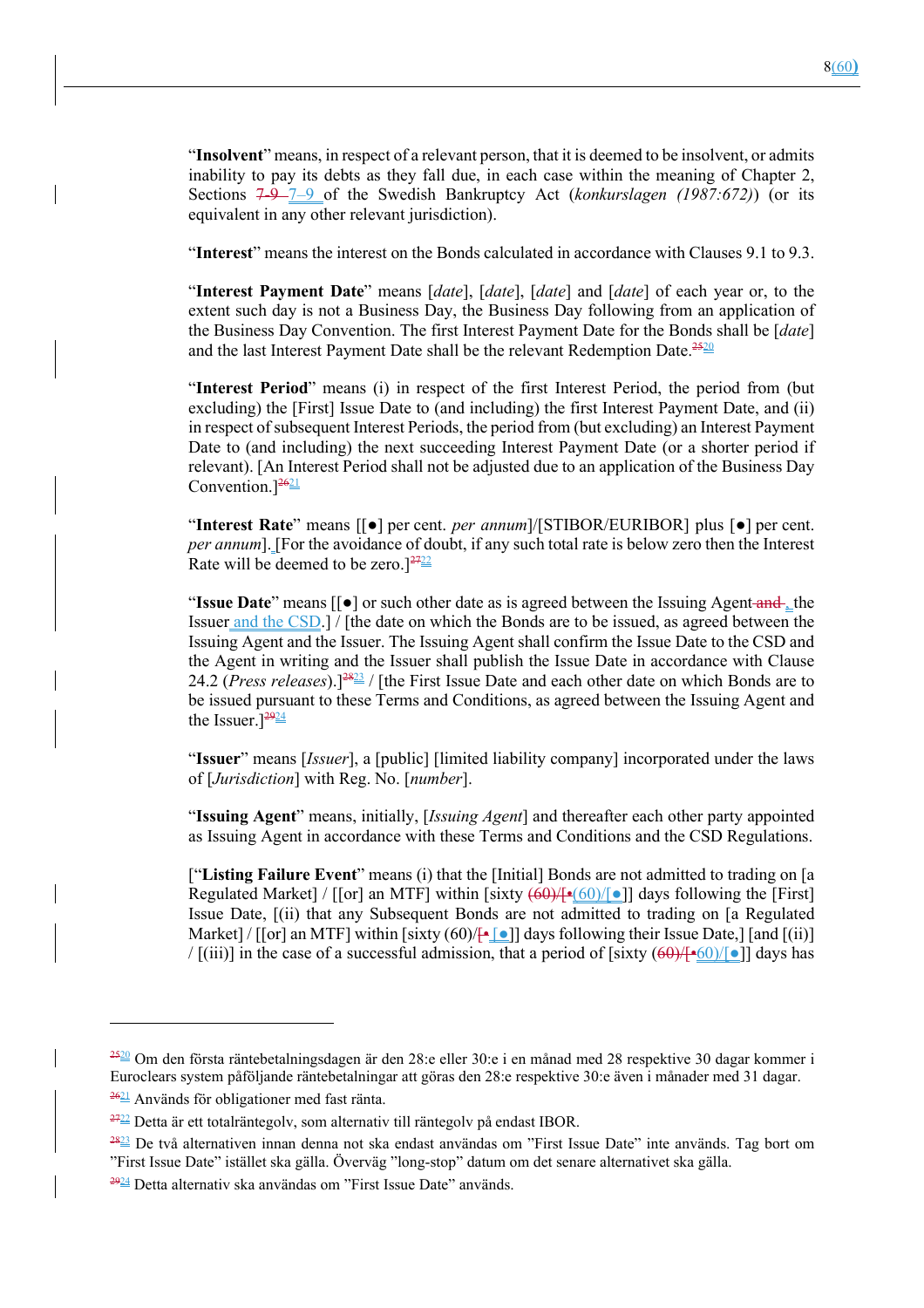elapsed since the end of the financial quarter during which the Bonds ceased to be admitted to trading on [a Regulated Market] / [[or] an MTF]].<sup>3425</sup>

["**Maintenance Test**" means the maintenance test set forth in Clause 13.1.1.]

"**Market Loans**" means bonds, notes or other debt securities (however defined), which are or [are intended to / can] be quoted, listed, traded or otherwise admitted to trading on a Regulated Market, [an MTF / a multilateral trading facility] or an organised trading facility ([each] as defined in Directive 2014/65/EU on markets in financial instruments) $3126$ .

"**Material Adverse Effect**" means a material adverse effect on (i) the ability of the Issuer to comply with its obligations under the Finance Documents, (ii) the business, operations, assets, condition or prospects (financial or otherwise) of the Issuer or the Group taken as a whole<sup>[</sup>, /or<sup>]</sup> (iii) the legality, validity or enforceability of the Finance Documents<sup>[</sup>, or (iv) the effectiveness or ranking of the Security created under the Security Documents].

["**MTF**" means any multilateral trading facility (as defined in Directive 2014/65/EU on markets in financial instruments).]

["**Net Interest Bearing Debt**" means the aggregate interest bearing Financial Indebtedness less cash and cash equivalents of the Group in accordance with the Accounting Principles (for the avoidance of doubt, excluding Guarantees, bank guarantees[, / and] interest bearing debt borrowed from any Group Company [and any Subordinated Debt / [*shareholder debt*]]<sup>27</sup>).]<sup>28</sup>

["**Net Proceeds**" means the gross proceeds from the offering of the relevant Bonds, minus  $[(i)$  in respect of the Initial Bonds, $[$  [the costs incurred by [the Issuer] [and  $[$   $\bullet$  ]] in conjunction with the issuance thereof  $/$  [ $\triangleq$ ]][, and (ii) in respect of any Subsequent Bonds, [the costs incurred by [the Issuer] in conjunction with the issuance thereof  $/$  [••

"**Nominal Amount**" [has the meaning set forth in Clause  $2.3$ ]<sup>3229</sup>/[means in respect of each Bond the Initial Nominal Amount, less the aggregate amount by which that Bond has been redeemed in part pursuant to Clause 10.4 (*[[Voluntary/Mandatory] partial redemption ([call*  / *put] option*)  $\overline{)+}$ <sup>33</sup>).<sup>[30</sup>

"Permitted Debt" means any Financial Indebtedness:<sup>31</sup>

(a) incurred under the Finance Documents [(save for any Subsequent Bonds)];

<sup>&</sup>lt;sup>30</sup> Överväg tidsfristens längd om investerare med obligationer på ISK inte ska behöva avföra sina obligationer från ISK:en innan återköpet sker.

<sup>&</sup>lt;sup>25</sup> De föreslagna tidsfristerna är anpassade efter lagen (2011:1268) om investeringssparkonton.

<sup>3126</sup> Anpassa efter huruvida MTF är definierad term. Beroende på hur definitionen används kan även övervägas om "Capital Securities" bör undantas.

 $^{27}$  Det kan övervägas om efterställd skuld samt aktieägarlån ska exkluderas.

<sup>&</sup>lt;sup>28</sup> Anpassas för specifik transaktion. Definitionen kan exkluderas om bestämmelserna om finansiella åtaganden i punkt 13 utgår.

 $\frac{3229}{2}$  Används om amortering av kapitalbelopp inte kan ske.

<sup>&</sup>lt;sup>33</sup>-Används om amortering av kapitalbelopp kan ske.

<sup>&</sup>lt;sup>30</sup> Används om amortering av kapitalbelopp kan ske.

<sup>31</sup> Nedan lista utgör exempel. Definitionen måste anpassas för den specifika transaktionen.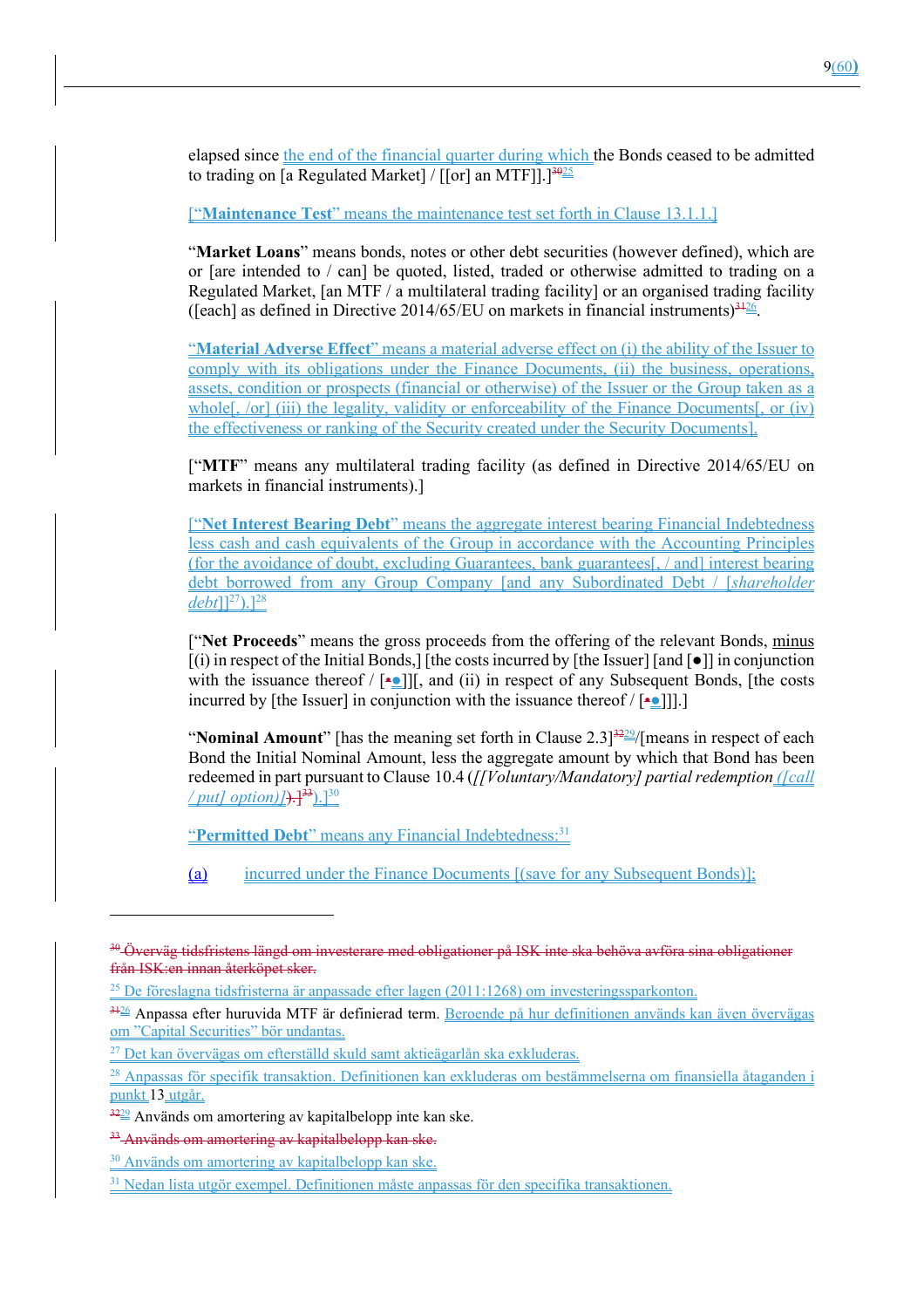- (b) arising as a result of the refinancing of the Bonds [in full], provided that the net proceeds of such Financial Indebtedness are kept on an escrow account until such refinancing is made (taking into account the CSD Regulations);
- (c) [incurred by the Issuer if such Financial Indebtedness is incurred as a result of any issuance of Subsequent Bonds and meets the Incurrence Test on a *pro forma* basis;]
- (d) [incurred under the Existing Bonds, until such Financial Indebtedness has been repaid in full in accordance with [Clause 4.1.1 / Clause 4.2 (*[Conditions precedent to disbursement]*)] / [●];]
- (e) in respect of which a Group Company is the creditor;
- (f) [arising under any Permitted Guarantees;]
- (g) [related to any agreements under which a Group Company leases office space (*kontorshyresavtal*) or other premises, provided that such Financial Indebtedness is incurred in the ordinary course of business of such Group Company;]
- (h) [arising under any Finance Leases (not otherwise permitted pursuant to paragraph (g) above) entered into by a Group Company in the ordinary course of business [which does not exceed [SEK/EUR] [*amount*] in aggregate for the Group];]
- (i) [arising under non-speculative hedging transactions entered into in the ordinary course of business in connection with protection against interest rate, currency or commodity price fluctuation;]
- (j) [pertaining to any acquired asset, business or entity and existing on the date of its acquisition, but not created in the contemplation of its acquisition, provided that:
	- (i) the Incurrence Test is met on a *pro forma* basis if tested immediately after the making of the acquisition; and
	- (ii) any such Financial Indebtedness has been discharged within  $\lceil \bullet \rceil$  ( $\lceil \bullet \rceil$ ) months after the date of the acquisition of the asset, business or entity;
- (k) [arising under any pension and tax liabilities or Guarantees of such liabilities in the ordinary course of business;]
- (l) [arising in the ordinary course of business with suppliers of goods or services [with a maximum duration of  $\lceil \bullet \rceil$  ( $\lceil \bullet \rceil$ ) days];
- (m) [*other Permitted Debt*;] and
- (n) [not permitted by the preceding paragraphs and the outstanding principal amount of which does not exceed [SEK/EUR] [*amount*] in aggregate for the Group].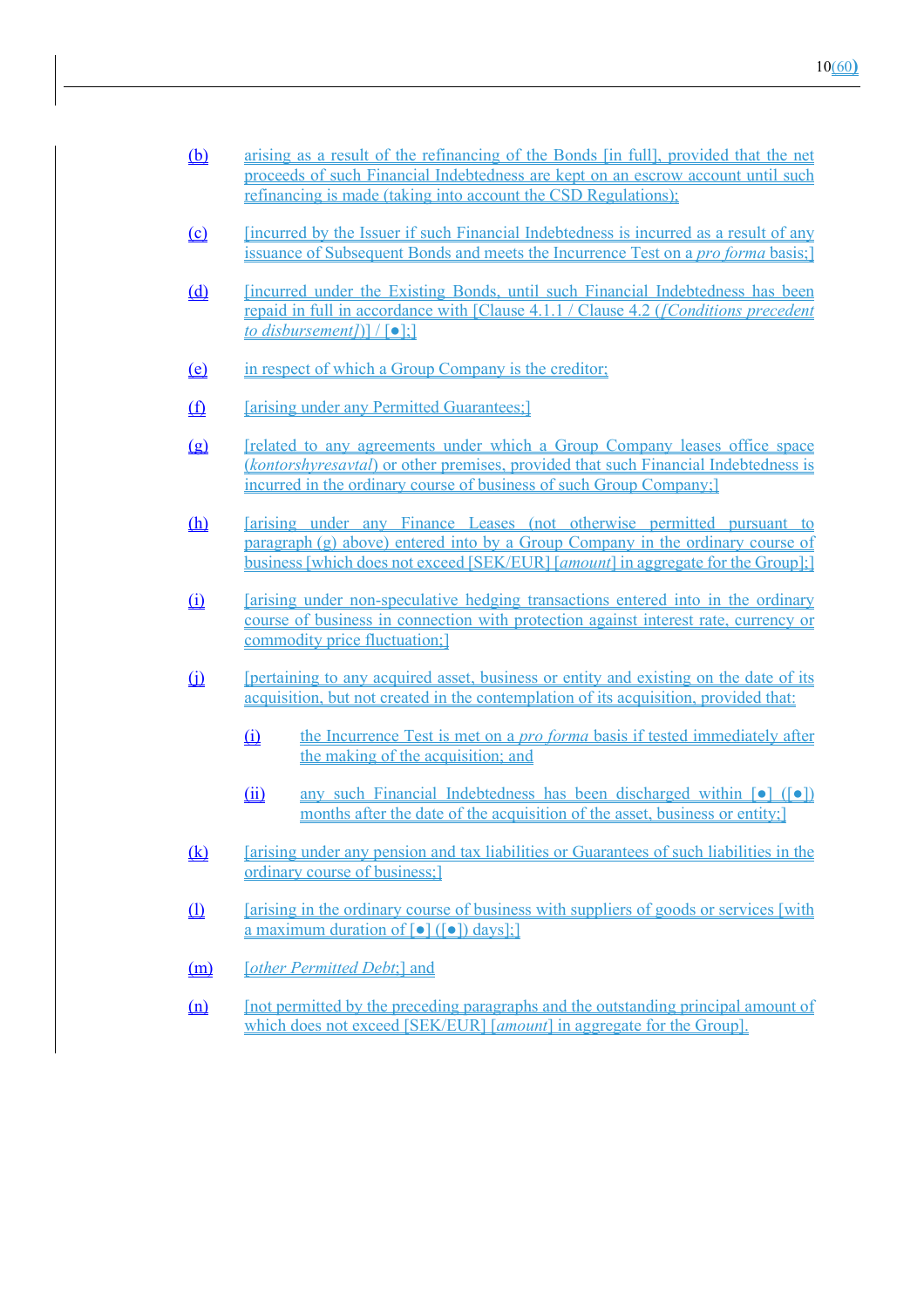## ["**Permitted Guarantee**" means:32

- (a) any Guarantee of the performance by a Group Company under any contract entered into in the ordinary course of business;
- (b) [any Guarantee given in respect of netting or set-off arrangements permitted pursuant to paragraph (e) of the definition of "Permitted Security";]
- (c) [*other Permitted Guarantee*;] and
- (d) [any Guarantee not permitted by paragraphs (a) to (c) above and the outstanding principal amount of which does not exceed [SEK/EUR] [*amount*] in aggregate for the Group].]

"**Permitted Security**" means:33

- (a) [any Security or Quasi-Security created under the Finance Documents;]
- (b) [any Security provided in the form of a pledge over an escrow account to which the proceeds from a refinancing of the Bonds [in full] are intended to be received;]
- (c) [any Security or Quasi-Security agreed to be provided for the benefit of the financing providers in relation to a refinancing of the Bonds [in full], however provided that any perfection requirements in relation thereto are satisfied only after repayment of the Bonds [in full];]
- (d) [any Security or Quasi-Security securing the Existing Bonds, until such Security or Quasi-Security (as applicable) has been released in accordance with [Clause 4.1.1 / Clause 4.2 (*[Conditions precedent to disbursement]*)] / [●];]
- (e) [any netting or set-off arrangement entered into by a Group Company in the ordinary course of its banking arrangement for the purpose of netting debit and credit balances;]
- (f) [any payment or close out netting or set-off arrangement arising under nonspeculative hedging transactions entered into in the ordinary course of business and which is permitted pursuant to paragraph (i) of the definition of "Permitted Debt";
- (g) any lien or other security interest arising by operation of law and in the ordinary course of business and not as a result of any default or omission by any Group Company;
- (h) [any Security or Quasi-Security arising under any retention of title, hire purchase or conditional sale arrangement or arrangements having similar effect in respect of goods supplied to a Group Company [in the ordinary course of business and on the supplier's standard or usual terms and not arising as a result of any default or omission by any Group Company];]

<sup>&</sup>lt;sup>32</sup> Nedan lista utgör exempel. Definitionen måste anpassas för den specifika transaktionen. 33 Nedan lista utgör exempel. Definitionen måste anpassas för den specifika transaktionen.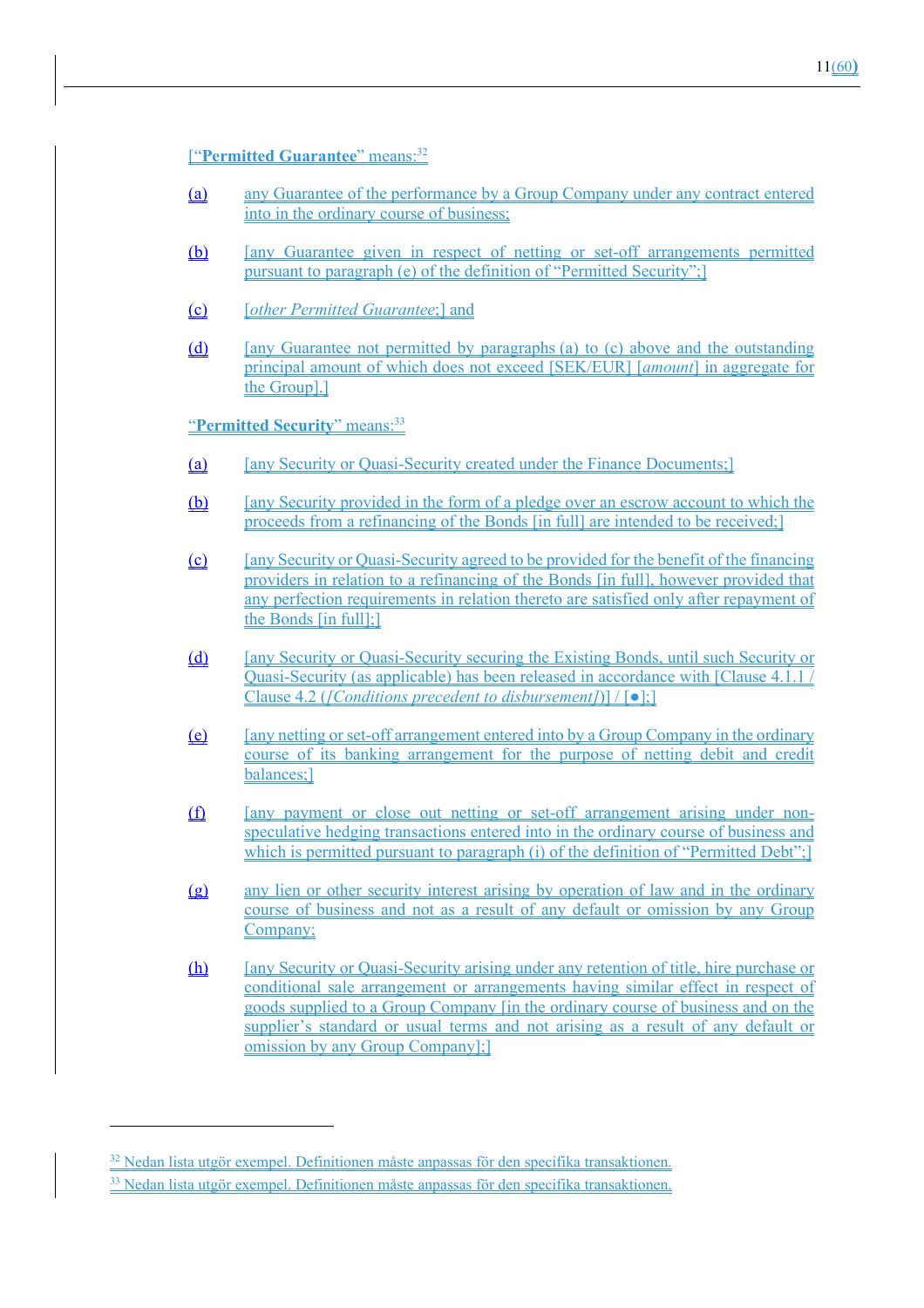- (i) [any Security or Quasi-Security affecting (A) any asset acquired by a Group Company or (B) any asset of a company which has become a Group Company after the [First] Issue Date, if:
	- (i) such Security or Quasi-Security was not created after or in contemplation of the acquisition of the asset or the Group Company (as applicable);
	- (ii) the principal amount secured has not been increased in contemplation of or since the acquisition of the asset or the Group Company (as applicable); and
	- (iii) the Security or Quasi-Security is removed or discharged within  $\lceil \bullet \rceil$  ( $\lceil \bullet \rceil$ ) months after the date of the acquisition of the asset or the Group Company  $(as an plicable):$ ]
- (j) [*other Permitted Security*;] and
- (k) [any Security or Quasi-Security not permitted by paragraphs (a) to (j), securing Financial Indebtedness the outstanding principal amount of which does not exceed [SEK/EUR] [*amount*] in aggregate for the Group].

"**Quasi-Security**" means (i) any disposal of assets on terms whereby they are or may be leased to or reacquired by any Group Company, (ii) any disposal of its receivables on recourse terms, (iii) any arrangement under which money or the benefit of a bank or other account may be applied, set off or made subject to a combination of accounts and (iv) any other preferential arrangement having a similar effect.

"**Bond**" means a debt instrument (*skuldförbindelse*) for the Nominal Amount and of the type set forth in Chapter 1 Section 3 of the Financial Instruments Accounts Act and which are governed by and issued under these Terms and Conditions[, including the Initial Bonds and any Subsequent Bonds].<sup>34</sup>

"**Bondholder**" means the person who is registered on a Securities Account as direct registered owner (*direktregistrerad ägare*) or nominee (*förvaltare*) with respect to a Bond.

["**Bondholders' Committee**" has the meaning set forth in Clause 16 (*Bondholders'*  Committee).<sup>[35</sup>

"**Bondholders' Meeting**" means a meeting among the Bondholders held in accordance with Clauses 17.1 (*Request for a decision*), 17.2 (*Convening of Bondholders' Meeting*) and 17.4 (*Majority, quorum and other provisions*).

["**Quotation Day**" means, in relation to any period for which an interest rate is to be determined, two (2) Business Days before the first day of that period.  $\frac{3634}{5}$ 

"**Record Date**" means the fifth (5) Business Day prior to (i) an Interest Payment Date, (ii) a Redemption Date, (iii) a date on which a payment to the Bondholders is to be made under Clause 15 16 (*Distribution of proceeds*), (iv) the date of a Bondholders' Meeting, or (v)

<sup>&</sup>lt;sup>34</sup> Internationellt används "notes" för denna typ av obligation. I Sverige används dock ofta istället "bonds". <sup>35</sup> Definitionen utgår om bestämmelserna om Bondholders' Committee i punkt 16 utgår.

 $\frac{3634}{2}$  Används för obligationer med rörlig ränta.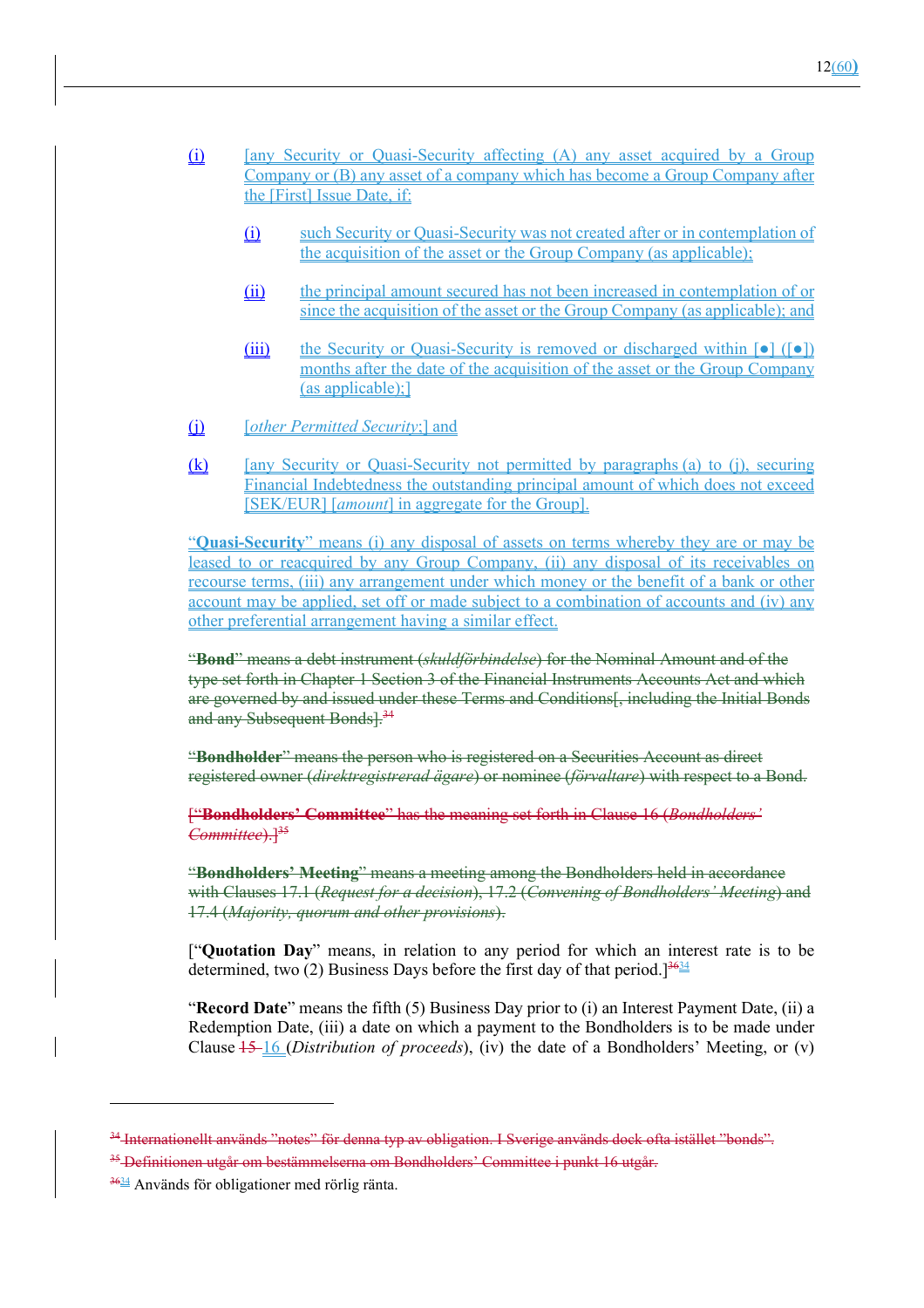another relevant date, or in each case such other Business Day falling prior to a relevant date if generally applicable on the Swedish bond market.

"**Redemption Date**" means the date on which the relevant Bonds are to be redeemed or repurchased in accordance with Clause 10 (*Redemption and repurchase of the Bonds*).

"**Reference Banks**" means [[*bank*], [*bank*], and [*bank*] (or such other banks as may be appointed by the Issuing Agent in consultation with the Issuer)] / [banks reasonably selected by the Issuing Agent].

["**Reference Date**" means [*date*], [*date*], [*date*] and [*date*] each year.35]

["**Reference Period**" means each period of twelve (12) consecutive calendar months ending on a Reference Date.]

["**Regulated Market**" means any regulated market (as defined in Directive 2014/65/EU on markets in financial instruments).]

"**Restricted Payment**" has the meaning set forth in Clause 14.9.1.

["**Secured Obligations**" means all present and future obligations and liabilities of the Issuer to the Secured Parties under the Finance Documents and the Agency Agreement.]

["**Secured Parties**" means the Bondholders and the Agent (including in its capacity as Agent under the Agency Agreement).]

"**Securities Account**" means the account for dematerialised securities (*avstämningsregister*) maintained by the CSD pursuant to the Financial Instruments Accounts Act in which (i) an owner of such security is directly registered or (ii) an owner's holding of securities is registered in the name of a nominee.

"**Security**" means a mortgage, charge, pledge, lien, security assignment or other security interest securing any obligation of any person, or any other agreement or arrangement having a similar effect.  $\frac{3736}{2}$ 

["**Security Documents**" means [the Escrow Account Pledge Agreement] [*other description*] and any other document designated by the Issuer and the Agent as a Security Document.  $]^{38,37}$ 

["**Special Mandatory Redemption**"] has the meaning set forth in Clause 5.3.]

[ 3938"**STIBOR**" means:

(a) the applicable percentage rate *per annum* displayed on Nasdaq Stockholm's website for STIBOR fixing (or through another website replacing it) as of or around 11.00 a.m. on the Quotation Day for the offering of deposits in the Stockholm interbank

<sup>35</sup> Sätts till sista dagen i varje redovisningsmässiga kvartal.

 $\frac{3736}{100}$  Anpassas för specifik transaktion.

<sup>3837</sup> Specificera alla relevanta säkerhetsdokument.

<sup>3938</sup> Emittenter som står under tillsyn i enlighet med förordning 2016/2011 om index som används som referensvärden (Benchmark regulation) kan vara skyldiga att tillämpa särskilda regler avseende tillämplig basränta.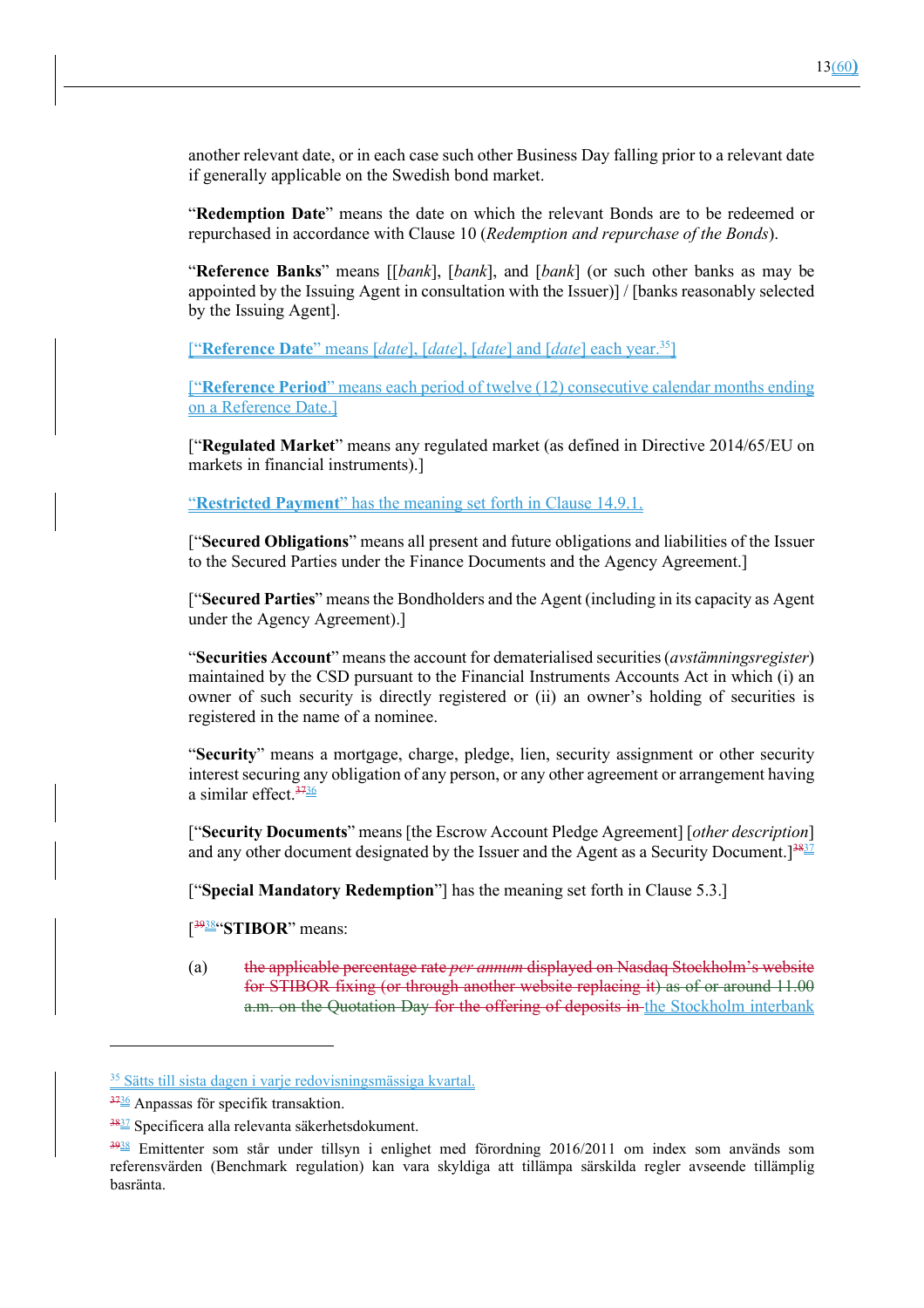offered rate (STIBOR) administered by the Swedish Financial Benchmark Facility AB (or any person replacing it as administrator) for Swedish Kronor and for a period equal comparable to the relevant Interest Period, as displayed on page STIBOR= of the Refinitiv screen (or through such other system or on such other page as replaces the said system or page) as of or around 11.00 a.m. on the Quotation Day;

- (b) if no rate as described in paragraph (a) above is available for the relevant Interest Period, the rate determined by the Issuing Agent by linear interpolation between the two closest rates displayed on Nasdaq Stockholm's website for STIBOR fixing (or through another website replacing it, as displayed on page STIBOR= of the Refinitiv screen (or any replacement thereof) as of or around 11.00 a.m. on the Quotation Day for the offering of deposits in Swedish Kronor;
- (c) if no rate as described in paragraph (a) or (b) above is available for the relevant Interest Period, the arithmetic mean of the Stockholm interbank offered rates (rounded upwards to four decimal places) as supplied to the Issuing Agent at its request quoted by the Reference Banks, for deposits of SEK 100,000,000 for the relevant period; or
- (d) if no <u>rate as described in paragraph (a) or (b) above is available for the relevant</u> Interest Period and no quotation is available pursuant to paragraph (c) above, the interest rate which according to the reasonable assessment of the Issuing Agent best reflects the interest rate for deposits in Swedish Kronor offered in the Stockholm interbank market for the relevant period  $\div$ , and

if any such rate is below zero, STIBOR will be deemed to be zero  $4039$ ].]

["**Subordinated Debt**" means all present and future moneys, debts and liabilities due, owing or incurred from time to time by the Issuer as debtor from a creditor, if such debt:

- (a) is subordinated to the obligations of the Issuer under the Finance Documents pursuant to a subordination agreement to be entered into between the Issuer, the Agent and any creditor providing Subordinated Debt;
- (b) according to its terms has a final redemption date or, when applicable, early redemption dates or instalment dates which occur after the Final Maturity Date; and
- (c) according to its terms yield only payment-in-kind interest and/or cash interest that is payable after the Final Maturity Date, save for payment of interest which is permitted under Clause 14.9.2.]

["**Subsequent Bonds**" means any Bonds issued after the First Issue Date on one or more occasions.]

"**Subsidiary**" means, in relation to any person, any Swedish or foreign legal entity (whether incorporated or not), [which at the time is a subsidiary (*dotterföretag*) to such person, directly or indirectly, as defined in the Swedish Companies Act (*aktiebolagslagen (2005:551)*)] / [in respect of which such person, directly or indirectly, (i) owns shares or ownership rights representing more than fifty (50) per cent. of the total number of votes held by the owners, (ii) otherwise controls more than fifty (50) per cent. of the total number of votes held by the

<sup>4039</sup> Huruvida räntegolv ska inkluderas är en kommersiell fråga. Vid inkludering, överväg om räntegolvet är kompatibelt med eventuell räntehedge. Alternativt totalräntegolv framgår av definitionen Interest Rate.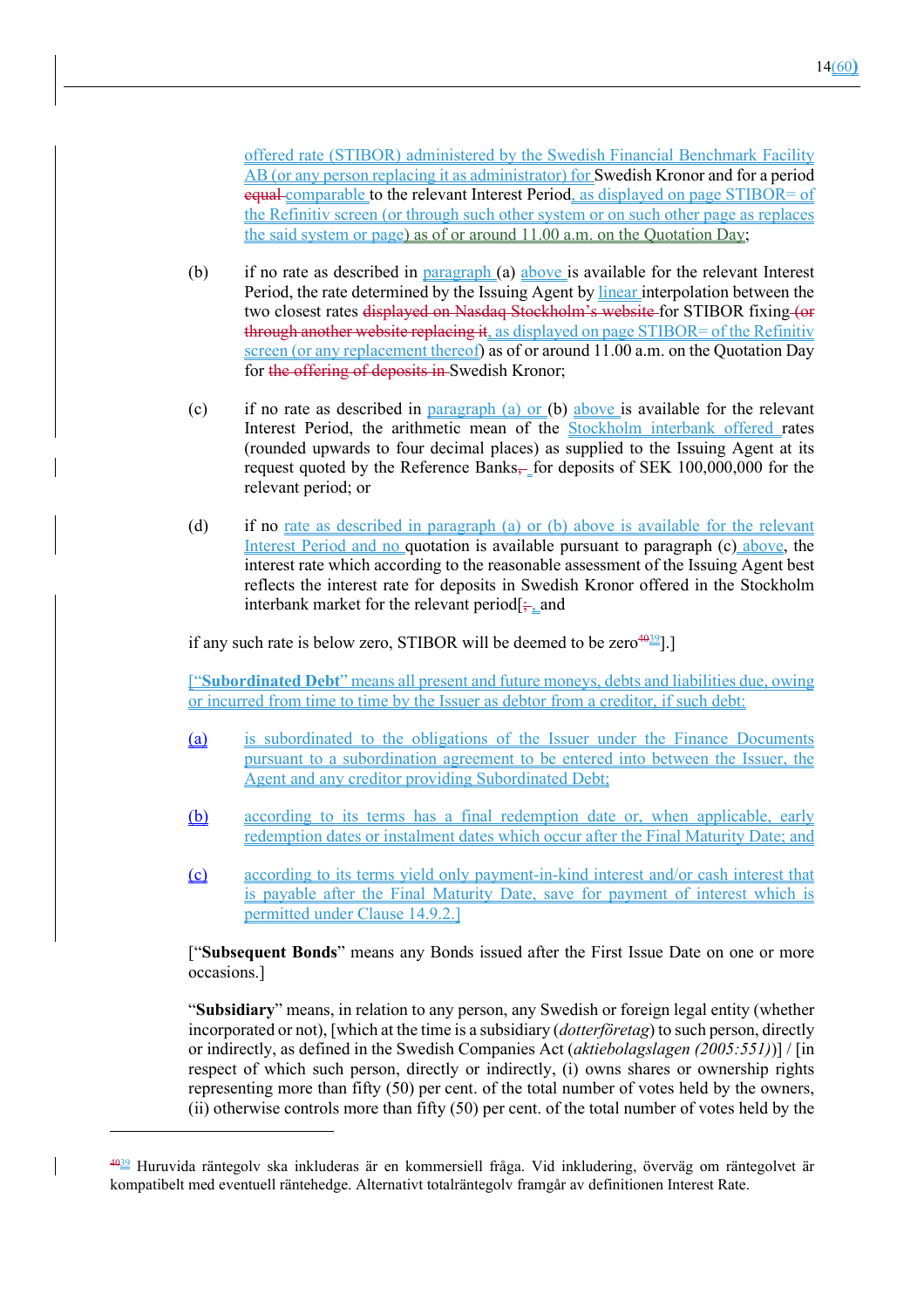["**Swedish Kronor**" and "**SEK**" means the lawful currency of Sweden.]

"**Total Nominal Amount**" means the total aggregate Nominal Amount of the Bonds outstanding at the relevant time.

["**Transaction Security**" means the Security provided for the Secured Obligations pursuant to the Security Documents.]

"**Written Procedure**" means the written or electronic procedure for decision making among the Bondholders in accordance with Clauses 17.1 (*Request for a decision*), 17.3 (*Instigation of Written Procedure*) and 17.4 (*Majority, quorum and other provisions*).

## **1.2 Construction**

- 1.2.1 Unless a contrary indication appears, any reference in these Terms and Conditions to:
	- (a) "**assets**" includes present and future properties, revenues and rights of every description;
	- (b) any agreement or instrument is a reference to that agreement or instrument as supplemented, amended, novated, extended, restated or replaced from time to time;
	- (c) a "**regulation**" includes any law, regulation, rule or official directive, request or guideline (whether or not having the force of law) of any governmental, intergovernmental or supranational body, agency, or department or regulatory, selfregulatory or other authority or organisation; $^{4241}$
	- (d) a provision of regulation is a reference to that provision as amended or re-enacted; and
	- (e) a time of day is a reference to Stockholm time.
- 1.2.2 An Event of Default is continuing if it has not been remedied or waived.
- 1.2.3 When ascertaining whether a limit or threshold specified in [Swedish Kronor-] / [Euro] has been attained or broken, an amount in another currency shall be counted on the basis of the rate of exchange for such currency against [Swedish Kronor-*[Euro*] for the previous Business Day, as published by the [Swedish Central Bank *(Riksbanken)* ] */* [European Central Bank] on its website (www.riksbank.se)[(www.riksbank.se)] / [(www.ecb.europa.eu)]. If no such rate is available, the most recently published rate shall be used instead.
- 1.2.4 A notice shall be deemed to be sent by way of press release if it is made available to the public within [Sweden] / [the European Economic Area] promptly and in a nondiscriminatory manner.

<sup>4140</sup> Används om hänvisning till aktiebolagslagen är olämplig.

<sup>4241</sup> Överväg utformningen i förhållande till användning i punkt 13 14 (*General undertakings*).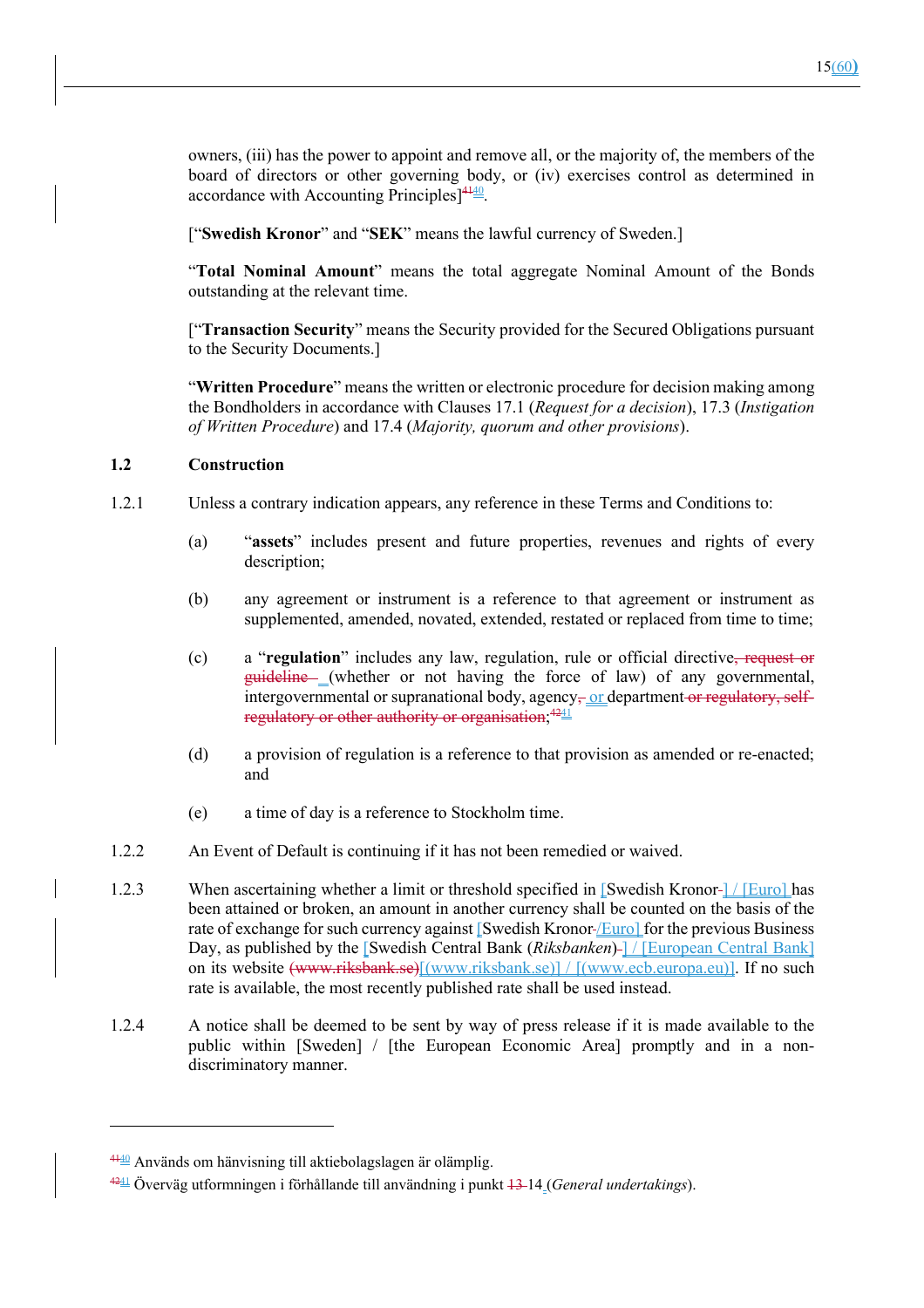- 1.2.5 No delay or omission of the Agent or of any Bondholder to exercise any right or remedy under the Finance Documents shall impair or operate as a waiver of any such right or remedy.
- 1.2.6 The selling restrictions, the privacy notice and any other information contained in this document before the table of contents section do not form part of these Terms and Conditions and may be updated without the consent of the Bondholders and the Agent.

#### **2. STATUS OF THE BONDS**

- 2.1 The Bonds are denominated in [Euro/Swedish Kronor] and each Bond is constituted by these Terms and Conditions. The Issuer undertakes to make payments in relation to the Bonds and to comply with these Terms and Conditions.
- 2.2 By subscribing for Bonds, each initial Bondholder agrees that the Bonds shall benefit from and be subject to the Finance Documents and by acquiring Bonds, each subsequent Bondholder confirms such agreement.
- 2.3 The [initial] nominal amount of each [Initial] Bond is [EUR/SEKSEK/EUR] [*amount*] (the "**[Initial] Nominal Amount**"). [The [maximum] Total Nominal Amount of the [Initial] Bonds [as at the [First] Issue Date] is [EUR/SEKSEK/EUR] [amount].<sup>[4342</sup> All [Initial] Bonds are issued on a fully paid basis at an issue price of [*amount*] per cent. of the [Initial] Nominal Amount.
- 2.4 The ISIN of the Bonds is SE[ $\bullet$ ].
- $\frac{2.5}{2.4}$ [Provided that [(i)] no Event of Default is continuing or would result from the expiry of a grace period, the giving of a notice, the making of any determination (or any combination of the foregoing) or from the relevant issue of Subsequent Bonds [and (ii)  $\lceil \bullet \rceil^{44}$  , the Issuer may, on one or several occasions, issue Subsequent Bonds. Subsequent Bonds shall benefit from and be subject to the Finance Documents, and, for the avoidance of doubt, the ISIN, the interest rate, the currency, the nominal amount and the final maturity applicable to the Initial Bonds shall apply to Subsequent Bonds. The issue price of the Subsequent Bonds may be set at the Nominal Amount, a discount or a premium compared to the Nominal Amount. [The maximum Total Nominal Amount of the Bonds (the Initial Bonds and all Subsequent Bonds) may not exceed [EUR/SEKSEK/EUR] [*amount*] unless a consent from the Bondholders is obtained in accordance with Clause  $17.4.2(a)$ . The aggregate nominal amount of Bonds is not limited.] Each Subsequent Bond shall entitle its holder to Interest in accordance with Clause 9.1, and otherwise have the same rights as the Initial Bonds.]
- 2.6 2.5The Bonds constitute direct, general, unconditional[, / and] unsubordinated [and unsecured] obligations of the Issuer and shall at all times rank *pari passu* and without any preference among them and at least *pari passu* with all other direct, general, unconditional[, / and] unsubordinated [and unsecured] obligations of the Issuer, except obligations which are preferred by mandatory regulation and except as otherwise provided in the Finance Documents. [The Bonds are secured as described in Clause 11 (*Transaction Security[Transaction Security]*) and as further specified in the Security Documents.]

<sup>4342</sup> Det är möjligt att utesluta maximibelopp för såväl [Initial] Bonds som Subsequent Bonds.

<sup>4443</sup> Hänvisa till nyckeltal, conditions precedent eller annat villkor för emission av ytterligare obligationer.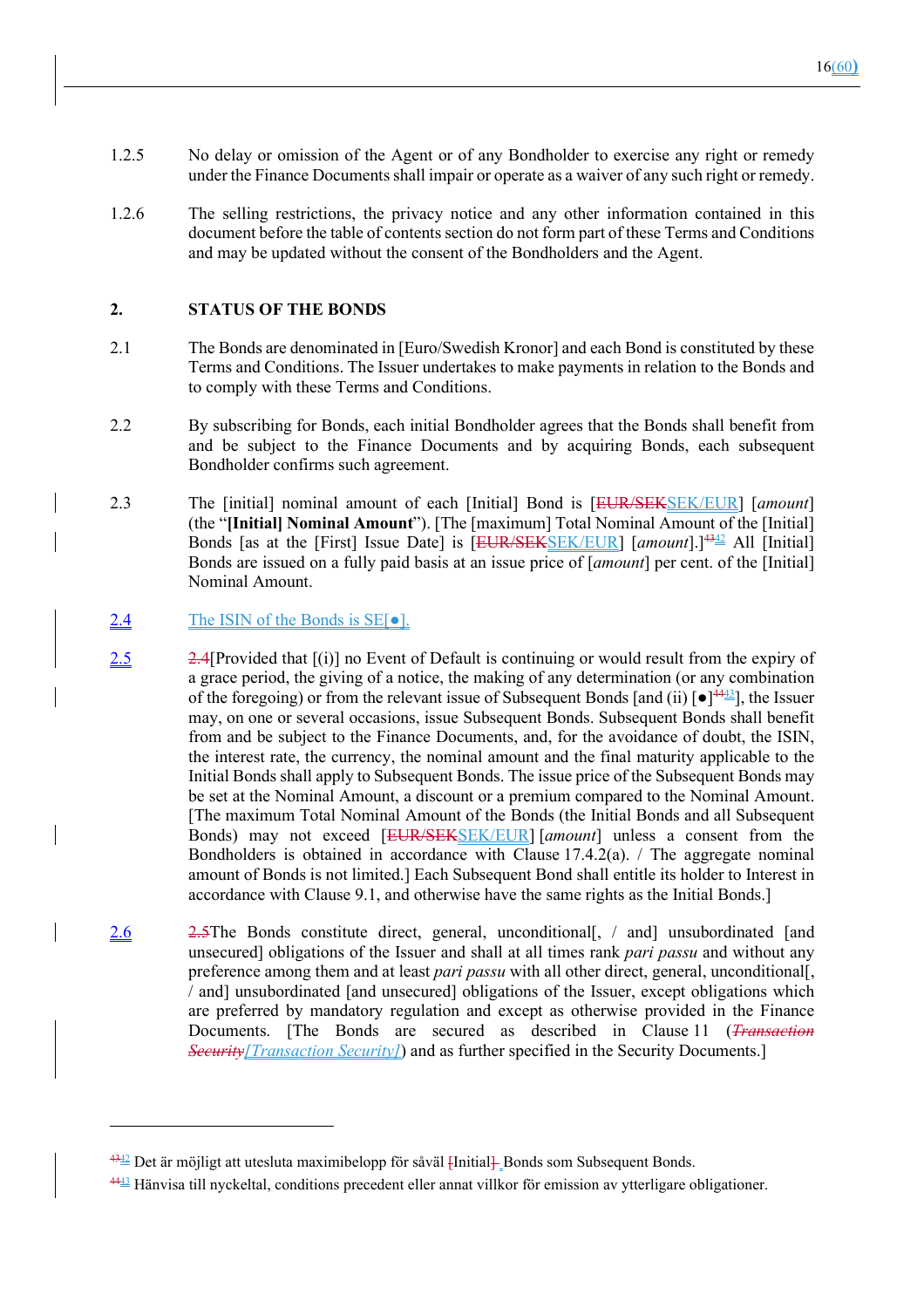- 2.7 2.6The Bonds are freely transferable but the Bondholders may be subject to purchase or transfer restrictions with regard to the Bonds, as applicable, under local regulation to which a Bondholder may be subject. Each Bondholder must ensure compliance with such restrictions at its own cost and expense.
- [No action is being taken in any jurisdiction that would or is intended to permit a public offering of the Bonds or the possession, circulation or distribution of any document or other material relating to the Issuer or the Bonds in any jurisdiction other than Sweden, where action for that purpose is required. Each Bondholder must inform itself about, and observe, any applicable restrictions to the transfer of material relating to the Issuer or the Bonds.]45

#### **3. USE OF PROCEEDS**

- 3.1 The Issuer shall use the [Net Proceeds/proceeds] from the issue of the [Initial] Bonds, for [*purpose*].
- 3.2 [The Issuer shall use the [Net Proceeds/proceeds] from the issue of any Subsequent Bonds, for its [general corporate purposes].]

#### **4. [CONDITIONS FOR DISBURSEMENT]4746PRECEDENT [AND CONDITIONS SUBSEQUENT]]4445**

- **4.1 [Conditions precedent to the Issue Date]**
- 4.1.1  $\qquad 4.1$  [The Issuer shall provide to the Agent, no later than [9.00 a.m. four (4] [three] ([3])  $\frac{46}{5}$ Business Days prior to the [First] Issue Date (or such later time as agreed by the Agent), the

 $45$  Se fotnot 1.

<sup>47</sup> Såsom framgår av punkt 4.3 behöver administrerande institut senast klockan 09.00 tre bankdagar före emissionsdagen erhålla bekräftelse att obligationerna ska tillskapas. Euroclears deadline är klockan 10.00 samma dag. Om bekräftelse inte lämnas i tid ska emissionen och Issue Date enligt punkt 4.3 antingen ställas in eller senareläggas. För det fall agenten ska granska CPs innebär det därmed att agenten som utgångspunkt behöver erhålla de CPs som listas i punkt 4.1 respektive 4.2 senast klockan 09.00 fyra bankdagar före Issue Date. Det är inte alltid möjligt att leverera CPs inom ramen för dessa tider. I sådana fall medger villkoren att emissionen genomförs med escrowmekanik enligt avsnitt 5. Emissionen sker i sådant fall enligt punkt 4.3 även om de CPs som listats i avsnitt 5 inte uppfyllts på själva emissionsdagen.

<sup>46</sup> Om den arrangerande banken ansvarar för CPn kan detta stycke utgå. Listan över CP:n bör i samråd med agenten utformas så specifikt och objektivt verifierbart som möjligt.

<sup>&</sup>lt;sup>44</sup> Om den arrangerande banken ansvarar för CPn kan detta stycke utgå. Listan över CPn och CS bör i samråd med agenten utformas så specifikt och objektivt verifierbart som möjligt.

<sup>&</sup>lt;sup>45</sup> Såsom framgår av punkt 4.1.3 behöver administrerande institut senast klockan 09.00 två bankdagar före emissionsdagen erhålla bekräftelse att obligationerna ska tillskapas. Euroclears deadline är klockan 10.00 en bankdag före emissionsdagen. Om bekräftelse inte lämnas i tid ska emissionen och Issue Date enligt punkt 4.1.3 antingen ställas in eller senareläggas. För det fall agenten ska granska CPs innebär det därmed att agenten som utgångspunkt behöver erhålla de CPn som listas i punkt 4.1.1 respektive 4.1.2 senast klockan 09.00 tre bankdagar före Issue Date. Det är inte alltid möjligt att leverera CPn inom ramen för dessa tider. I sådana fall medger villkoren att utbetalning villkoras av ytterligare CPn enligt avsnitt 4.2. Emissionen sker i sådant fall enligt punkt 4.3 även om de CPn som listats i avsnitt 4.2 inte uppfyllts på själva emissionsdagen.

<sup>46</sup> Tidpunkterna för när agenten och administrerande institut senast ska erhålla CPs respektive bekräftelse bör anpassas baserat på omfattningen av CP-katalogen för den specifika transaktionen.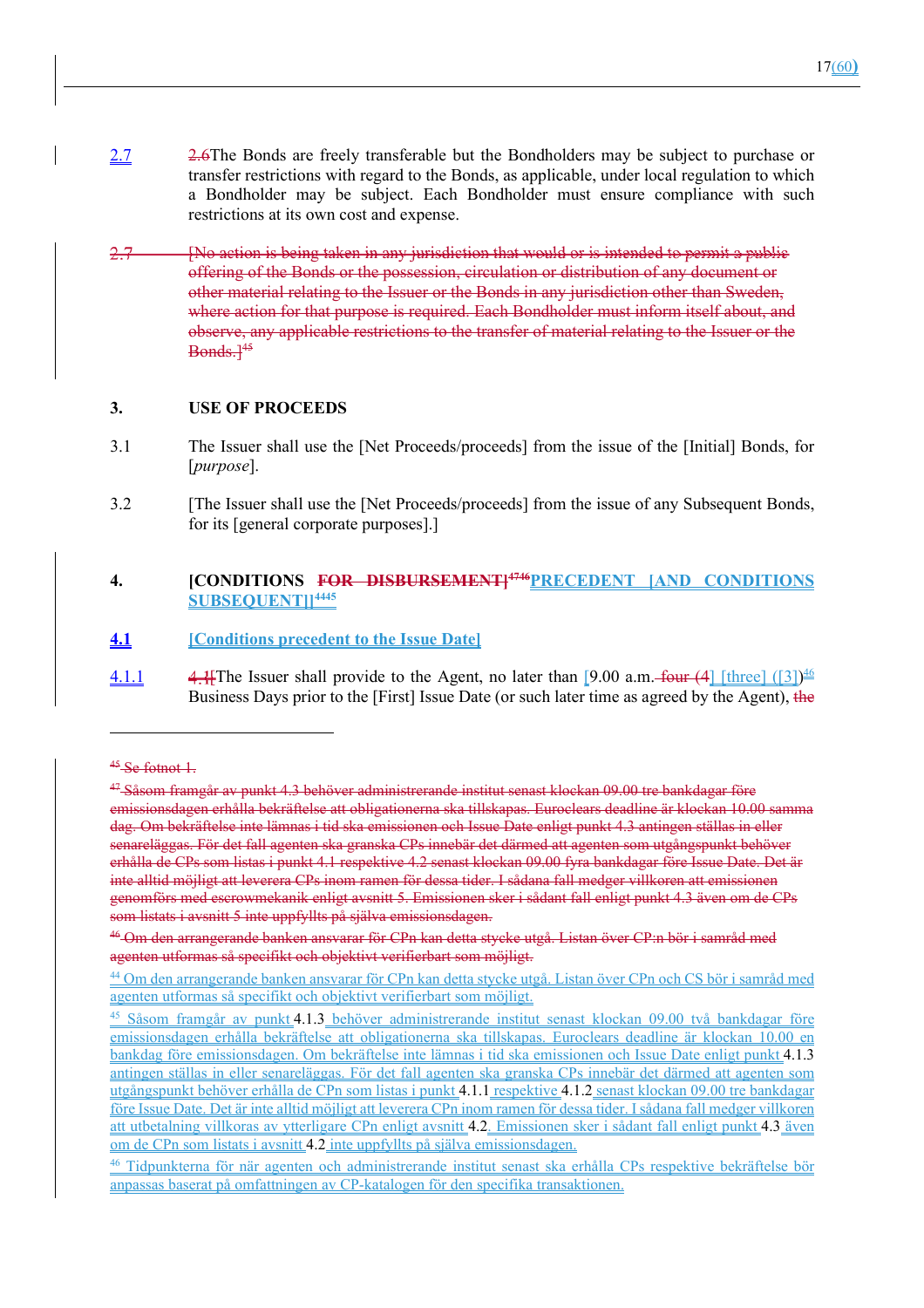following:]each document and other evidence listed in [Part I (*Conditions precedent to the [First] Issue Date*) of] Schedule 1 (*Conditions Precedent*) in the form and substance satisfactory to the Agent.

- (a) the Finance Documents and the Agency Agreement duly executed by [*relevant party/parties*];
- (b) a copy of a resolution from the board of directors of [*relevant party/parties*] approving the issue of the [Initial] Bonds, the terms of the Finance Documents and the Agency Agreement, and resolving to enter into such documents and any other documents necessary in connection therewith;
- (c) copies of the articles of association and certificate[s] of incorporation of [*relevant parties*];
- (d) evidence that the person(s) who has/have signed the Finance Documents, the Agency Agreement and any other documents in connection therewith on behalf of [*relevant party/parties*] is/are duly authorised to do so;
- [evidence that [*existing financing*] will be repaid in full on the [First] Issue Date (e) [and that all Security provided for such financing will be simultaneously released];<sup>148</sup>
- $(f)$  [a legal opinion addressed to the Agent and issued by  $[*]$ , in form and substance satisfactory to the Agent;<sup>149</sup>
- $(g)$  [a duly executed officer's certificate addressed to the Agent, in form and substance satisfactory to the Agent;
- $(h)$  [a conditions precedent satisfaction letter addressed to the Agent and issued by  $[•]$ , in form and substance satisfactory to the Agent;
- (i) a form of Compliance Certificate, agreed between the Issuer and the Agent;
- (j) a certificate from the Issuer confirming that no Event of Default is continuing or would result from the expiry of a grace period, the giving of a notice, the making of any determination (or any combination of the foregoing) or from the issue of the  $\left\{\left[\text{Initial}\right]\right\}$  Bonds  $\left\{\text{and}\right\}$   $\left\{\bullet\right\}$   $\left\{\bullet\right\}$   $\left\{\bullet\right\}$
- (k) [evidence that the Security under the Escrow Account Pledge Agreement has been perfected;}
- (l) [*other conditions*]; and
- (m) such other documents and evidence as is [specified in the Security Documents or otherwise] agreed between the Agent and the Issuer.

<sup>50</sup> Hänvisning till villkor i punkt 2.4.

<sup>&</sup>lt;sup>48</sup> Kan användas om emissionslikviden ska användas för att återbetala existerande finansiering.

<sup>&</sup>lt;sup>49</sup>-Om någon del av dokumentationen eller någon part är utländsk ska normalt legal opinion ställas ut.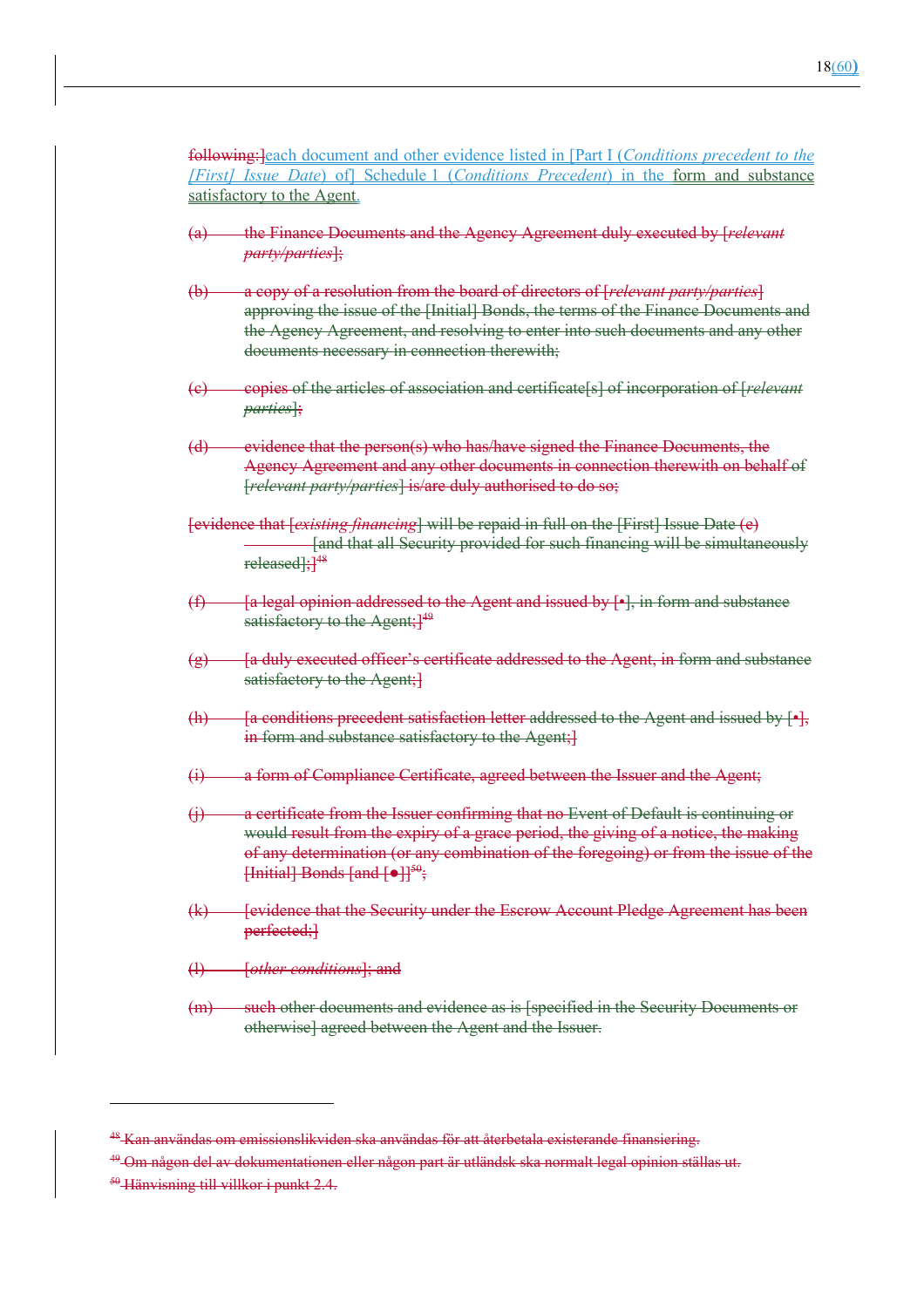- 4.1.2 (a)[The Issuer shall provide to the Agent, no later than [9.00 a.m. four (4] [three] ([3]) Business Days prior to the Issue Date (or such later time as agreed to by the Agent) in respect of Subsequent Bonds, the following: la each document and other evidence listed in Part [II] (*Conditions precedent to the issue of Subsequent Bonds*) of Schedule 1 (*Conditions Precedent*) in the copy of a resolution from the board of directors of the Issuer approving the issue of the Subsequent Bonds and resolving to enter into documents necessary in connection therewith; form and substance satisfactory to the Agent.
	- (b) copies of the articles of association and certificate[s] of incorporation of [*relevant parties*]
	- (c) a certificate from the Issuer confirming that no Event of Default is continuing or would result from the expiry of a grace period, the giving of a notice, the making of any determination (or any combination of the foregoing) or from the issue of the Subsequent Bonds  $\left[\text{and } \left[\text{•}\right]\right]^{\frac{51}{3}}$ ;

(d) [*other conditions*]; and

(e)such other documents and evidence as is agreed between the Agent and the Issuer].

- 4.1.3 4.3The Agent shall confirm to the Issuing Agent when it is satisfied that the conditions in Clause 4.1 [or 4.24.1.2, as the case may be] have been fulfilled (or amended or waived in accordance with Clause 18 (*Amendments and waivers*)). The [relevant] Issue Date shall not occur (i) unless the Agent makes such confirmation to the Issuing Agent no later than [9.00 a.m. three  $(3)$  [two] ([2]) Business Days prior to the [relevant] Issue Date (or later, if the Issuing Agent so agrees), or (ii) if the Issuing Agent and , the Issuer and the CSD agree to postpone the [relevant] Issue Date.
- **4.2 [Conditions precedent to disbursement]**

The Agent's approval of disbursement of the [Net Proceeds] [from[, and the release of the Security over,] the Escrow Account] is subject to the Issuer providing the Agent with each document and other evidence listed in Part [III] (*Conditions precedent to disbursement*) of Schedule 1 (*Conditions Precedent*) in the form and substance satisfactory to the Agent.

# **4.3 Settlement and disbursement**

4.4Following receipt by the Issuing Agent of the confirmation in accordance with Clause 4.34.1.3, the Issuing Agent shall settle the issuance of the [Initial] Bonds and pay the [Net Proceeds / gross proceeds / [•]] [to the Issuer / into the Escrow Account /  $[••]$ ] [on the [First] Issue Date]/[promptly upon satisfaction of the conditions set out in Clause 4.2 *([Conditions precedent to disbursement]*)]. [Following receipt by the Issuing Agent of the confirmation in accordance with Clause 4.34.1, the Issuing Agent shall settle the issuance of any Subsequent Bonds and pay the [Net Proceeds- $\frac{1}{2}$  gross proceeds  $\frac{1}{2}$ ] to the Issuer on the relevant Issue Date.]

<sup>&</sup>lt;sup>51</sup> Hänvisning till villkor i punkt 2.4.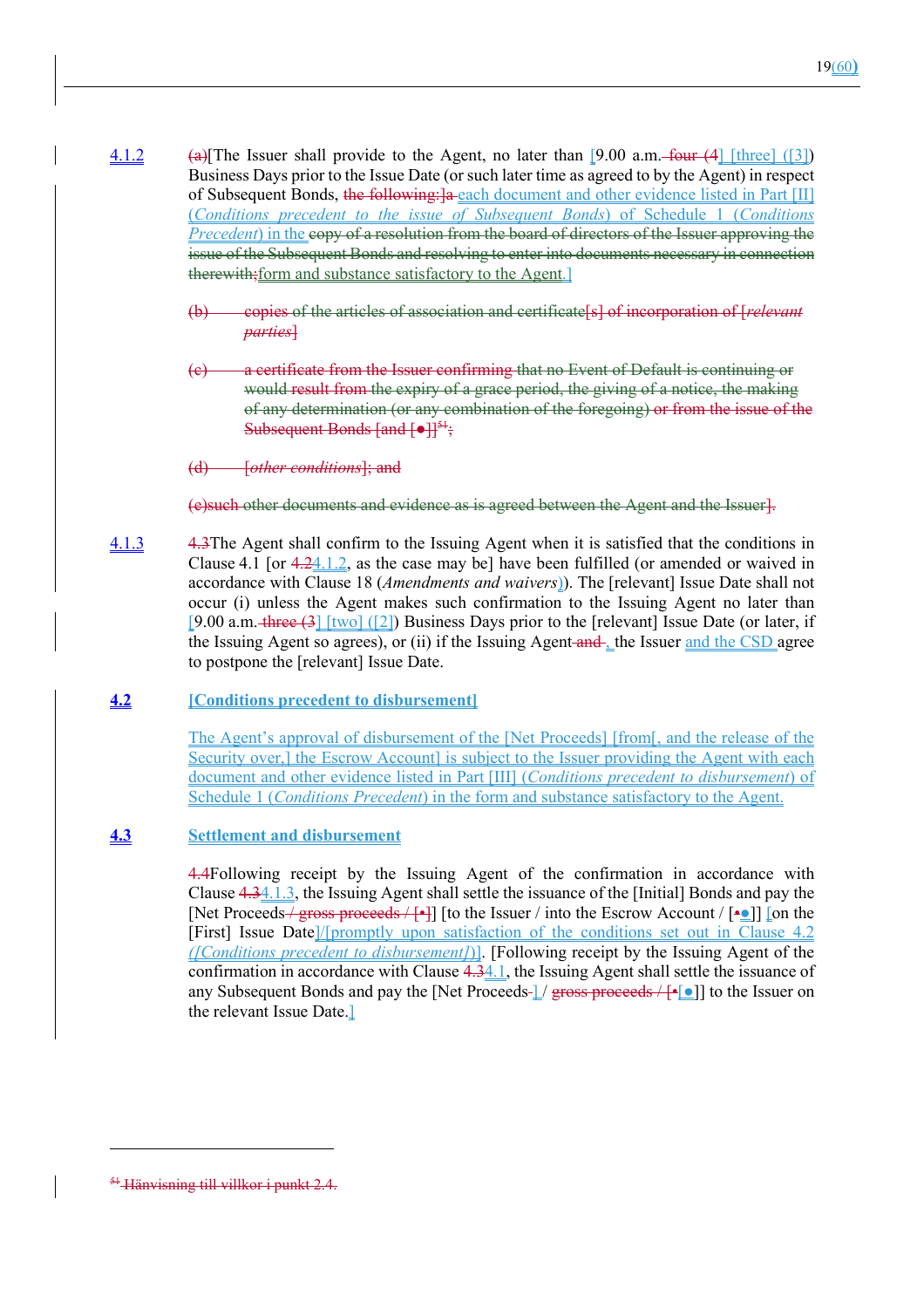# **4.4 [Condition[s] subsequent]**

The Issuer shall provide to the Agent:

- (a) no later than [*date*] (or such later time as agreed by the Agent), each document and other evidence listed in [item [●] [and [●]] of] Schedule 2 (*[Condition[s] subsequent]*)[; and]
- (b) [no later than [*date*] (or such later time as agreed by the Agent), each document and other evidence listed in item [●] [and [●]] of Schedule 2 (*[Condition[s] subsequent]*)].

# **5. [ESCROW OF PROCEEDS]**

- 5.1 The gross proceeds<sup>52</sup>-[Net Proceeds] of the offering of the [Initial] Bonds shall be paid by the Issuing Agent into the Escrow Account. [The funds standing to the credit on the Escrow Account form part of the Transaction Security.<sup>[5347]</sup>
- 5.2 The Agent shall [promptly release the Security pursuant to the Escrow Account Pledge Agreement  $\lceil$  [instruct [the Escrow Bank /  $\lceil \cdot \cdot \rceil$ ] to promptly [release to the Issuer / transfer] the funds standing to the credit on the Escrow Account [in accordance with  $\lceil \bullet \rceil$ ] [and in conjunction therewith release the Security over the Escrow Account]] when the Agent is satisfied that it has received the following: the conditions in Clause 4.2 have been fulfilled (or amended or waived in accordance with Clause 18 (*Amendments and waivers*)).

 $\leftarrow$  [•]; and

 $(b)$  [•].

- 5.3 If the Agent determines that it has not received the conditions precedent set out in Clause 5.24.2 have not been fulfilled on or before the Business Day falling [•0] days after the [First] Issue Date [*other qualification*] and the Agent has not amended or waived such conditions in accordance with Clause 18 (*Amendments and waivers*), the Issuer shall redeem all, but not some only, of the outstanding Bonds in full at <u>an amount per Bond [equal to</u> the amount  $f$ that would follow from an application of set out in Clause 10.3.1 10.5.2] / [*other amount*]], together with accrued but unpaid interest Interest (a "**Special Mandatory Redemption**"). The Agent may use the whole or any part of the amounts standing to the credit on the Escrow Account to fund a Special Mandatory Redemption. Any shortfall shall be covered by the Issuer.
- 5.4 A Special Mandatory Redemption shall be made by the Issuer giving notice to the Bondholders and the Agent promptly following the date when the Special Mandatory Redemption is triggered pursuant to Clause 5.3. The Issuer shall redeem the Bonds in full at the applicable amount on a date specified in the notice from the Issuer, such date to fall no later than ten (10) Business Days after the effective date of the notice. The notice shall specify the Record Date for the redemption.

<sup>&</sup>lt;sup>52</sup> Även om andra lösningar är möjliga är utgångspunkten att ett belopp motsvarande emissionslikviden ska överföras till Escrow Account.

<sup>5347</sup> Escrow Account kan vara ett konto i Issuers namn varpå säkerhet ställs över kontot.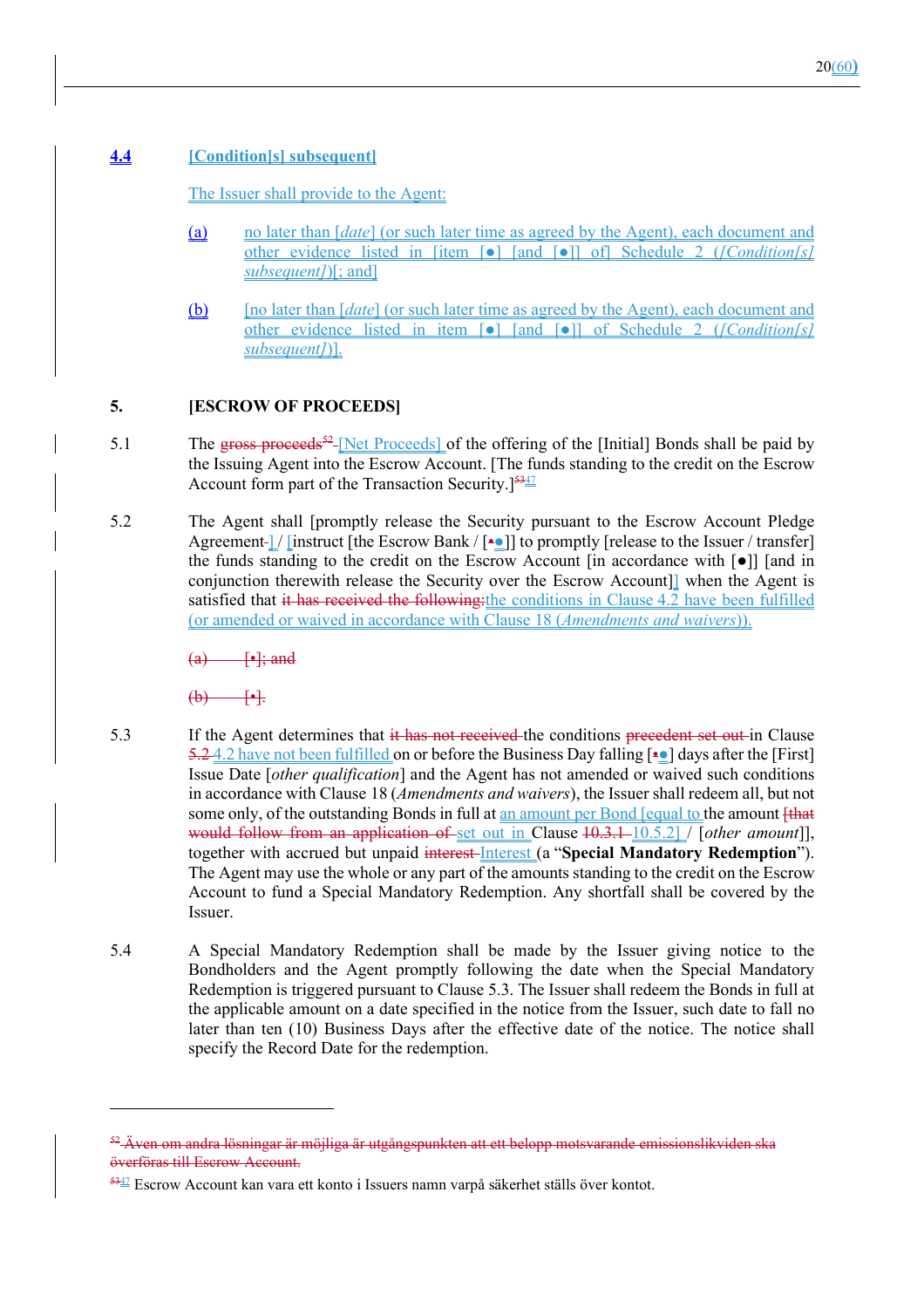# **6. BONDS IN BOOK-ENTRY FORM**

- 6.1 The Bonds will be registered for the Bondholders on their respective Securities Accounts and no physical notes will be issued. Accordingly, the Bonds will be registered in accordance with the Financial Instruments Accounts Act. Registration requests relating to the Bonds shall be directed to an Account Operator. The Debt Register shall constitute conclusive evidence of the persons who are Bondholders and their holdings of Bonds.
- 6.2 Those who according to assignment, Security, the provisions of the Swedish Children and Parents Code (*föräldrabalken (1949:381)*), conditions of will or deed of gift or otherwise have acquired a right to receive payments in respect of a Bond shall register their entitlements to receive payment in accordance with the Financial Instruments Accounts Act.
- 6.3 [The Issuer and]  $[T / t]$ he Agent shall at all times be entitled to obtain information from the Debt Register. [At the request of the Agent, the Issuer shall promptly obtain such information and provide it to the Agent.] For the purpose of carrying out any administrative procedure that arises out of the Finance Documents, the Issuing Agent shall be entitled to obtain information from the Debt Register.
- 6.4 The Issuer shall issue any necessary power of attorney to such persons employed by the Agent, as notified by the Agent, in order for such individuals to independently obtain information directly from the Debt Register. The Issuer may not revoke any such power of attorney unless directed by the Agent or unless consent thereto is given by the Bondholders.48
- 6.5 6.4[The Issuer and  $[T / t]$ he Agent may use the information referred to in Clause 6.3 only for the purposes of carrying out their duties and exercising their rights in accordance with the Finance Documents and the Agency Agreement and shall not disclose such information to any Bondholder or third party unless necessary for such purposes.

# **7. RIGHT TO ACT ON BEHALF OF A BONDHOLDER**

- 7.1 If any person other than a Bondholder (including the owner of a Bond, if such person is not the Bondholder) wishes to exercise any rights under the Finance Documents, it must obtain a power of attorney or other authorisation from the Bondholder or a successive, coherent chain of powers of attorney or authorisations starting with the Bondholder and authorising such person.
- 7.2 A Bondholder may issue one or several powers of attorney or other authorisations to third parties to represent it in relation to some or all of the Bonds held by it. Any such representative may act independently under the Finance Documents in relation to the Bonds for which such representative is entitled to represent the Bondholder.
- 7.3 The Agent shall only have to examine the face of a power of attorney or other authorisation that has been provided to it pursuant to Clause 7.2 and may assume that such document has been duly authorised, is valid, has not been revoked or superseded and that it is in full force and effect, unless otherwise is apparent from its face or the Agent has actual knowledge to the contrary.
- 7.4 The Bondholders may in accordance with Clause 17.4.3 appoint a Bondholders' Committee to represent their interests in relation to the Bonds and in accordance with Clause 17.4.4

<sup>48</sup> Skrivningen behövs för att underlätta tillgång till Euroclears webbaserade system.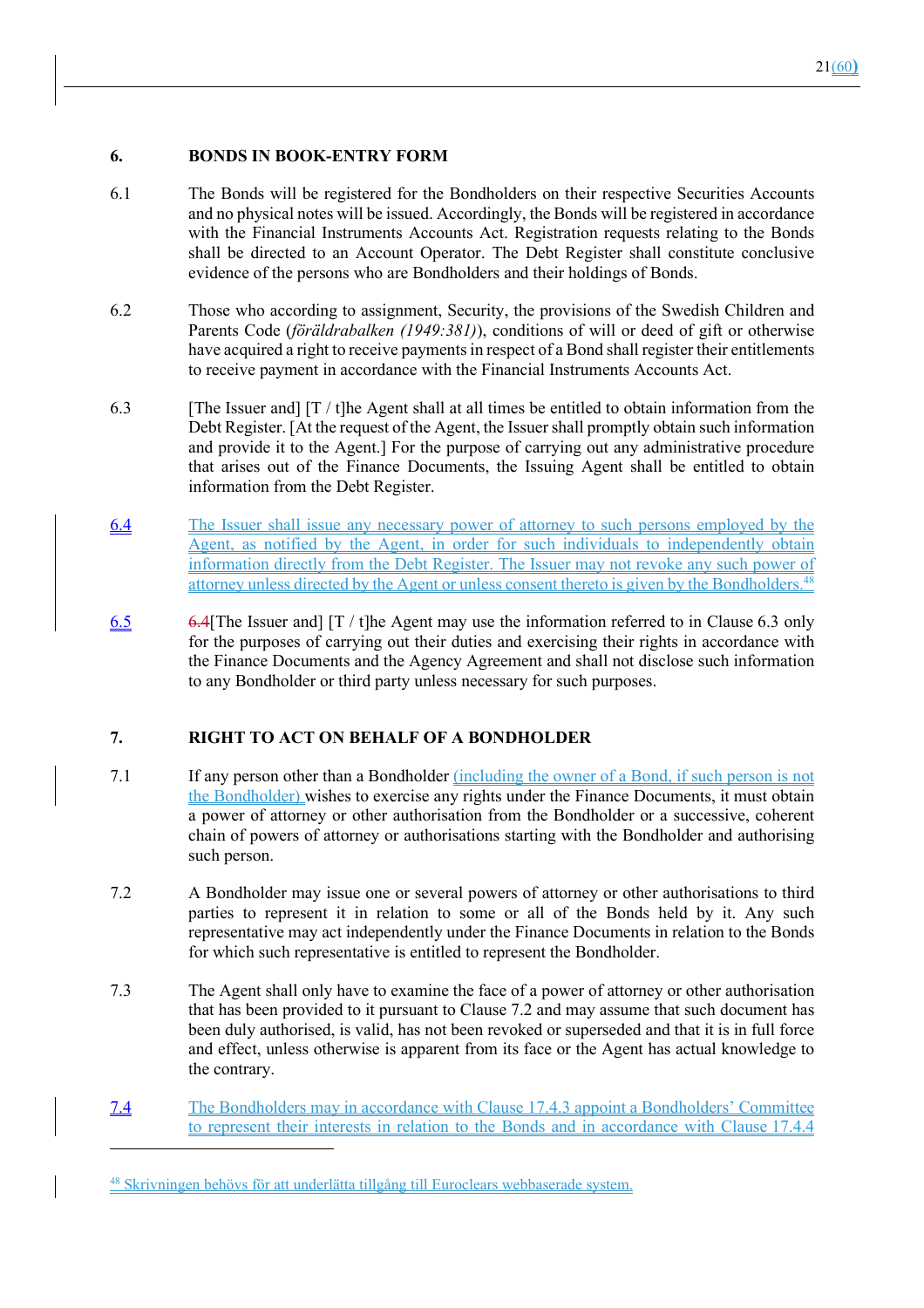delegate powers to such Bondholders' Committee. The Bondholders' Committee represents all Bondholders and exercises such delegated powers on behalf of all Bondholders.

- 7.5 The Bondholders' Committee will not be liable to the Bondholders for damage or loss caused by any action taken or omitted by it or any member thereof under or in connection with any Finance Document, unless directly caused by a breach of the powers delegated to it or by gross negligence or wilful misconduct.
- 7.6 7.4These Terms and Conditions shall not affect the relationship between a Bondholder who is the nominee (*förvaltare*) with respect to a Bond and the owner of such Bond, and it is the responsibility of such nominee to observe and comply with any restrictions that may apply to it in this capacity.  $\frac{5449}{2}$

#### **8. PAYMENTS IN RESPECT OF THE BONDS**

- 8.1 Any payment or repayment under the Finance Documents shall be made to such person who is registered as a Bondholder on the Record Date prior to an Interest Payment Date or other relevant payment date, or to such other person who is registered with the CSD on such Record Date as being entitled to receive the relevant payment, repayment or repurchase amount.<sup>5550</sup>
- 8.2 If Provided that a Bondholder has registered<del>, through an Account Operator, that principal,</del> interest or any other payment shall be deposited in a certain bank account, such deposits an income account (*avkastningskonto*) for the relevant Securities Account on the applicable Record Date, the CSD shall procure that principal, interest and other payments under the Bonds are deposited to such income account on the relevant payment date. If an income account has not been registered on the Record Date for the payment, no payment will be effected by the CSD on the relevant payment date. In other cases, payments will be transferred by the CSD to the Bondholder at the address registered with the CSD on the Record Dateto such Bondholder. The outstanding amount will instead be held by the Issuer until the person that was registered as a Bondholder on the relevant Record Date has made a valid request for such amount. Should the CSD, due to a delay on behalf of the Issuer or some other obstacle, not be able to effect payments as aforesaid, the Issuer shall procure that such amounts are paid to the persons who are registered as Bondholders on the relevant Record Date as soon as possible after such obstacle has been removed.

<sup>5449</sup> Under svensk rätt har en förvaltare inte någon äganderätt till skuldebrev som hålls för annans räkning. Det finns också legala begränsningar för förvaringsinstitut och andra avseende hantering av förvaltarregistrerade skuldebrev. Denna bestämmelse syftar endast till att klargöra att obligationsvillkoren inte påverkar denna typ av regleringar av förhållandet mellan förvaltare och ägare.

<sup>5550</sup> Euroclears system kan från och med november 2018 generera en innehavarlista-lista med information motsvarande en skuldbok kring behöriga betalningsmottagare för ett förflutet datumavstämningsdatum. Emissionsinstitutet kan få ut denna information. För att en försenad utbetalning ska kunna ske till den som var innehavare på ursprunglig betalningar på förfluten avstämningsdag fordras det att betalningen var schemalagd i obligationsvillkoren, i annat fall behöver måste dock betalningen ske utanför Euroclears system. Enligt Euroclears regelverk får endast emissionsinstitut ta del av den information om ägare och kontouppgifter som finns i innehavarlistan (som alltså inte är ett "Debt Register"). Om det finns en misstanke om att en betalning som inte följer av obligationsvillkoren inte kommer att ske måste det säkerställas i särskild ordning att information om ägare och kontouppgifter per relevant avstämningsdag tas fram av Euroclear.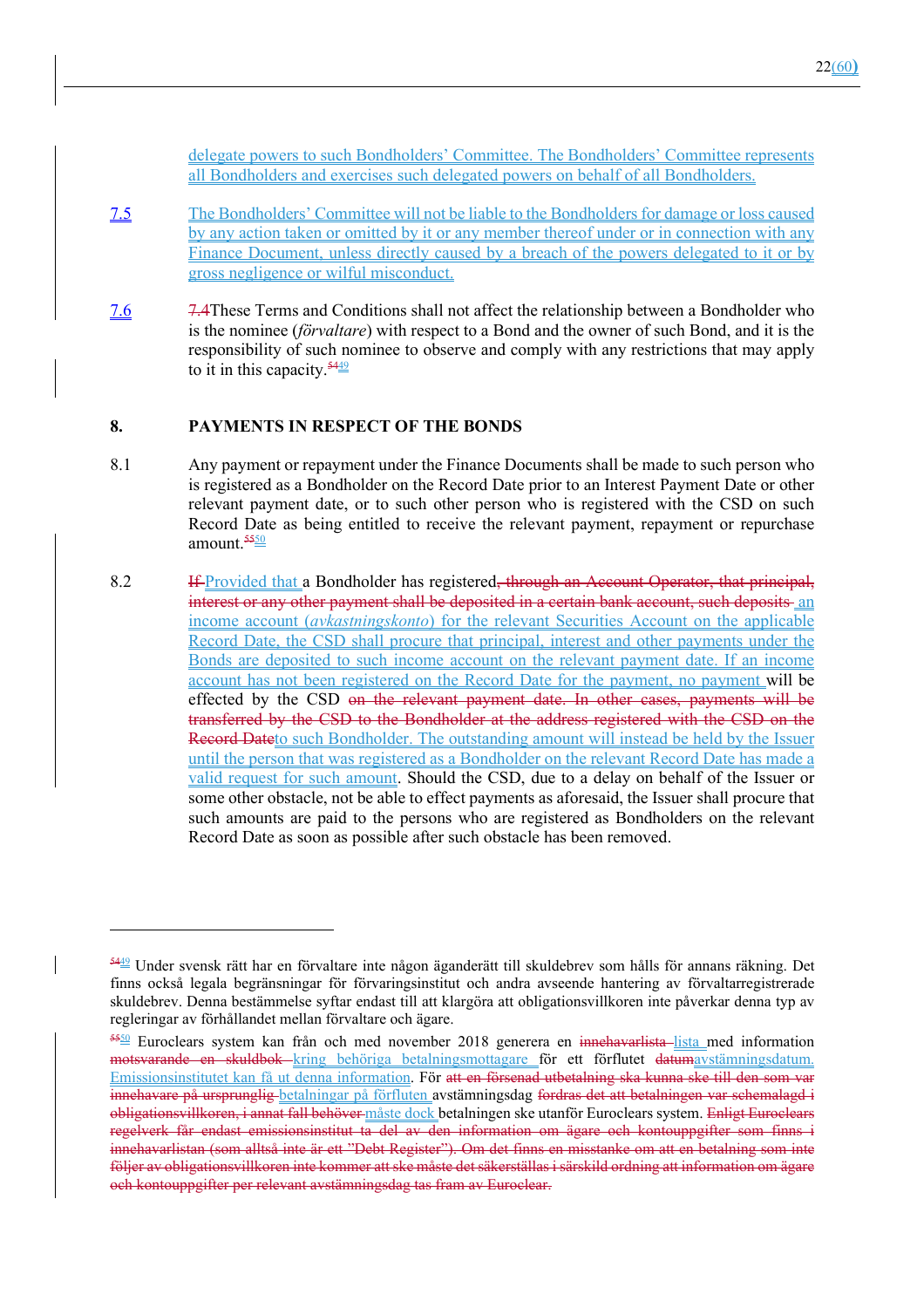- 8.3 If, due to any obstacle for the CSD, the Issuer cannot make a payment or repayment, such payment or repayment may be postponed until the obstacle has been removed. Interest shall accrue in accordance with Clause 9.4 during such postponement.
- 8.4 If payment or repayment is made in accordance with this Clause 8, the Issuer and the CSD shall be deemed to have fulfilled their obligation to pay, irrespective of whether such payment was made to a person not entitled to receive such amount. (unless the Issuer has actual knowledge of the fact that the payment was made to the wrong person).
- 8.5 [The Issuer is not liable to gross-up any payments under the Finance Documents by virtue of any withholding tax, public levy or the similar.] / [All amounts payable by the Issuer to the Bondholders shall be made without withholding or deduction for or on account of any present or future taxes or duties of whatever nature imposed or levied by or on behalf of Sweden or any authority thereof or therein unless such withholding or deduction is required by regulation or the interpretation or application of such regulation. If such withholding or deduction is required, the Issuer will at the request of the relevant Bondholder pay such additional amounts (the "**Additional Amounts**") as are necessary in order that the net amount received by the relevant Bondholder, after such withholding or deduction, shall be equal to the respective amounts which would otherwise have been receivable in the absence of such withholding or deduction.<sup>[56<u>51</u>]</sup>
- 8.6 [Notwithstanding Clause 8.5, no Additional Amounts shall be payable on account of any taxes or duties which:
	- (a) are payable by reason of any relevant person having, or having had, some connection with Sweden other than the mere holding of the Bond(s);
	- (b) would not be payable if a relevant person made a declaration of non-residence or similar claim for exemption to the relevant tax authority;
	- (c) would not be payable if a relevant person could claim an exemption under a tax treaty;
	- (d) are withheld or deducted pursuant to any European Union Directive or Regulation concerning the taxation of interest income or any regulation implementing or complying with such Directive or Regulation; or
	- (e) gives rise to a tax credit that may be effectively used by a relevant person.]

# **9. INTEREST**

9.1 Each [Initial] Bond carries Interest at the Interest Rate applied to the Nominal Amount from (but excluding) the [First] Issue Date up to (and including) the relevant Redemption Date. [Any Subsequent Bond will carry Interest at the Interest Rate applied to the Nominal Amount from (but excluding) the Interest Payment Date falling immediately prior to its issuance (or

 $\frac{5651}{100}$  Svenska obligationer har normalt inte innehållit tax gross-up. Första alternativet i punkt 8.5 överensstämmer med detta. Det andra alternativet i punkterna 8.5 och 8.6 innehåller en tax gross-up av internationell typ anpassad för svenska emittenter. Betalning av Additional Amounts kan dock inte ske via Euroclear utan måste göras i särskild ordning till berörda obligationsinnehavare.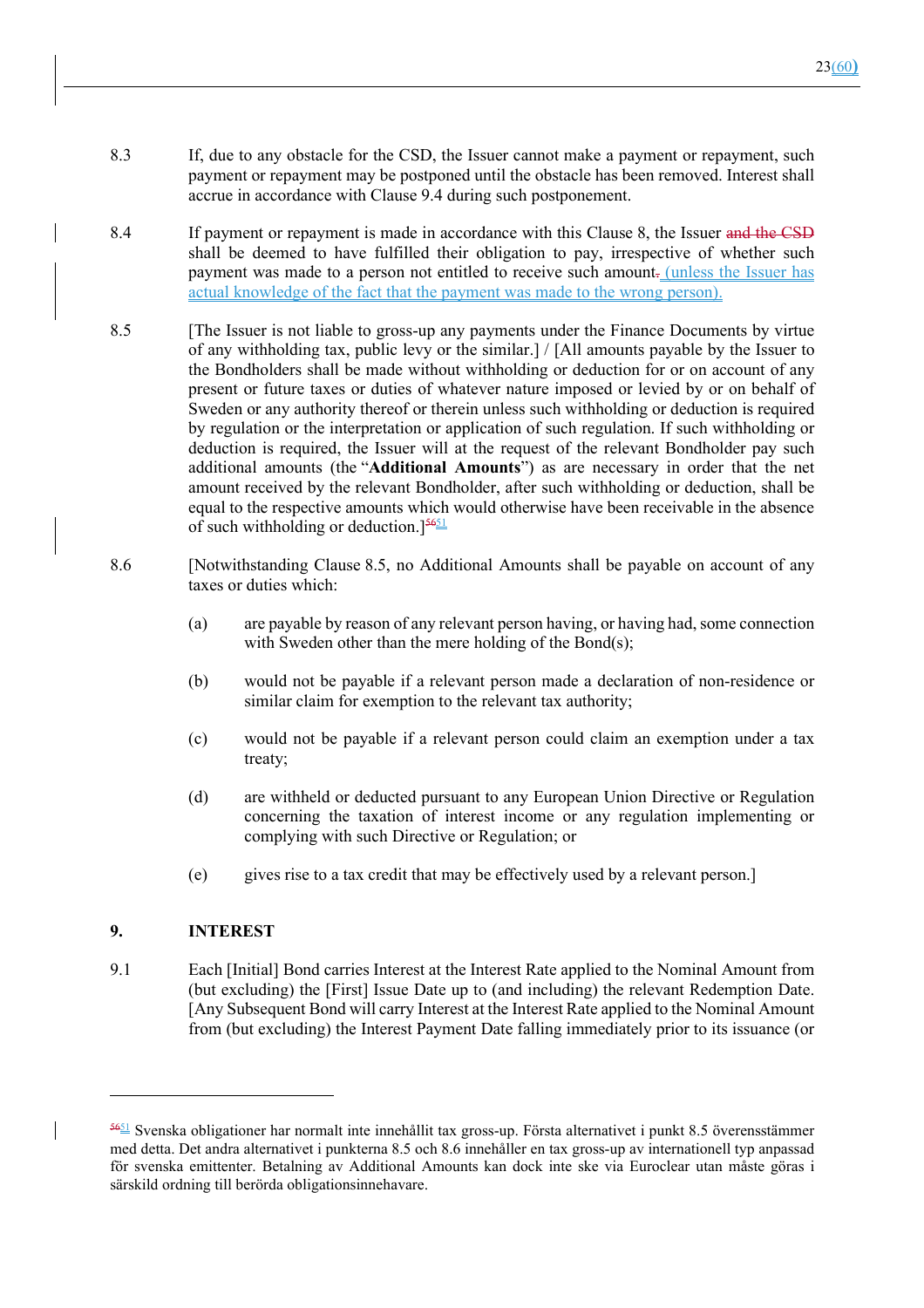the First Issue Date if there is no such Interest Payment Date) up to (and including) the relevant Redemption Date.]

- 9.2 Interest accrues during an Interest Period. Payment of Interest in respect of the Bonds shall be made to the Bondholders on each Interest Payment Date for the preceding Interest Period.
- 9.3 [Interest shall be calculated on the basis of a 360-day year comprised of twelve  $(12)$  months of  $30$ -thirty (30) days each and, in case of an incomplete month, the actual number of days elapsed (30/360-days basis).] / [Interest shall be calculated on the basis of the actual number of days in the Interest Period in respect of which payment is being made divided by 360 (actual/360-days basis).] $57\frac{5752}{6}$
- 9.4 If the Issuer fails to pay any amount payable by it under the [Terms and Conditions / Finance Documents] on its due date, default interest shall accrue on the overdue amount from (but excluding) the due date up to (and including) the date of actual payment at a rate which is  $\lceil \cdot \rceil$  ( $\lceil \cdot \rceil$ ) per cent.  $\lceil \cdot \rceil$  basis points] higher than the Interest Rate. The default interest shall not be capitalised but be payable to each person who was a Bondholder on the Record Date for the original due date.<sup>53</sup> No default interest shall accrue where the failure to pay was solely attributable to the Agent or the CSD, in which case the Interest Rate shall apply instead.

## **10. REDEMPTION5854 AND REPURCHASE OF THE BONDS**

#### **10.1 Redemption at maturity**

The Issuer shall redeem all, but not some only, of the outstanding Bonds in full on the Final Maturity Date with an amount per Bond equal to the Nominal Amount together with accrued but unpaid Interest. If the Final Maturity Date is not a Business Day, then the redemption shall occur on the first following Business Day. $\frac{5955}{5}$ 

#### **10.2 Purchase of Bonds by[the Issuer/ Group Companies]**

- 10.2.1 **[The Issuer** / Any Group Company | may, subject to applicable regulations, at any time and at any price purchase Bonds on the market or in any other way.
- 10.2.2 Bonds held by <del>[the Issuer / a</del> Group Company<del>] [may at [the Issuer's / (including Bonds</del> repurchased by the Issuer pursuant to Clause 10.6 ([*Mandatory repurchase due to a Change of Control Event [or] [a Listing Failure Event] (put option)*])) may at such Group Company's $\frac{1}{2}$  discretion be retained or sold-or  $\frac{1}{2}$ , if . Bonds held by the Issuer, [cancelled by the Issuer-may be] / [shall be promptly-] / [may not be] cancelled by the Issuer]<sup>60</sup>. [(except [for any Bonds repurchased pursuant to Clause 10.6 ([*Mandatory repurchase due to a*

<sup>5752</sup> Första alternativet vid fast ränta. Andra alternativet vid rörlig ränta.

<sup>53</sup> Euroclears system kan från och med november 2018 generera en lista med information kring behöriga betalningsmottagare för ett förflutet avstämningsdatum. Emissionsinstitutet kan få ut denna information. betalningar på förfluten avstämningsdag måste dock betalningen ske utanför Euroclears system.

 $\frac{5854}{2}$  Ordet "redemption" används i detta dokument i betydelsen återbetalning.

<sup>5955</sup> Euroclear kan för närvarande endast hantera "Following Business Day" för återbetalning av kapital.

<sup>60</sup> Överväg alternativ beroende på omständigheter. Överväg strukturella effekter om dotterbolag till Issuer får köpa obligationer.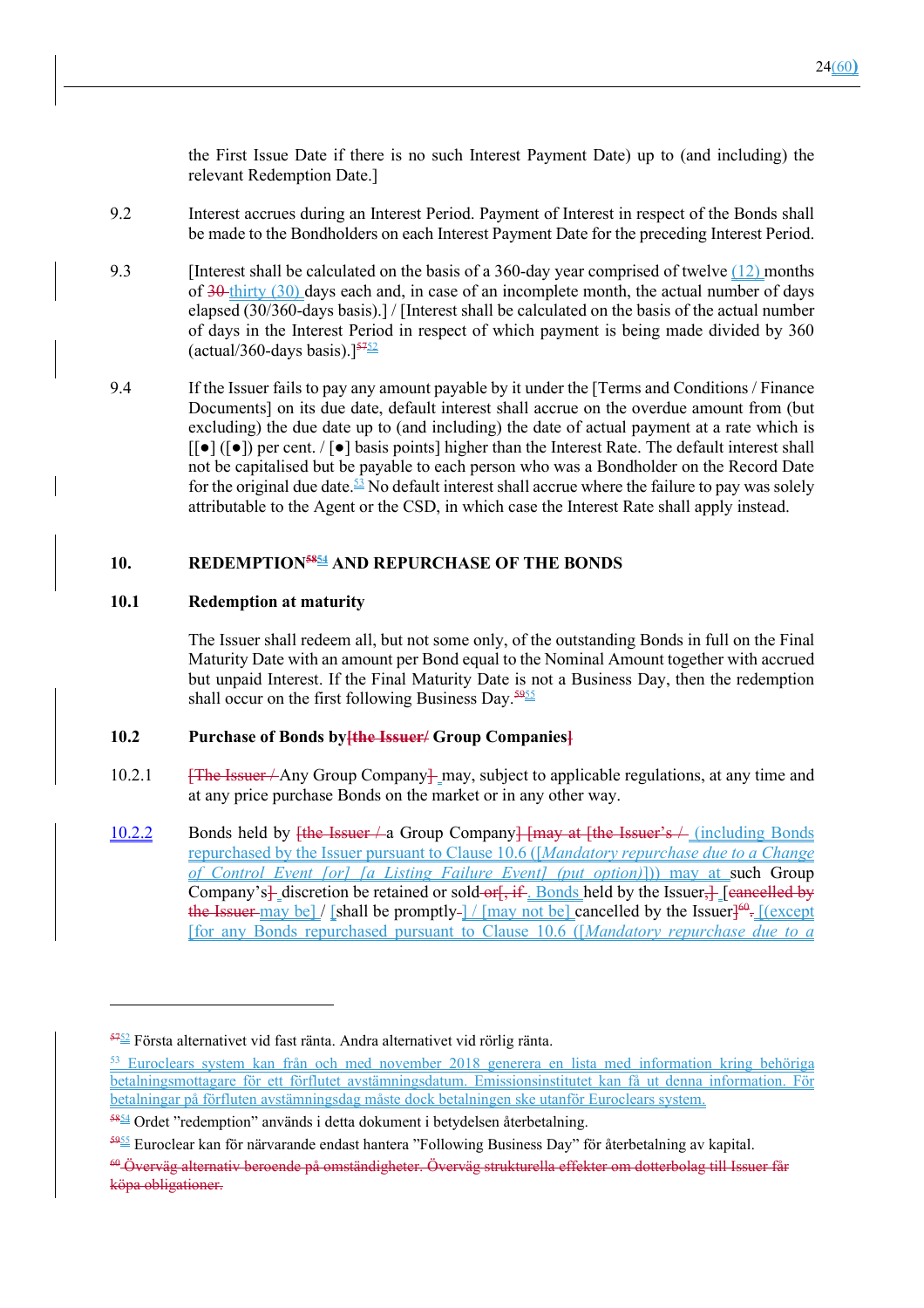*Change of Control Event [or] [a Listing Failure Event] (put option)*]) or] in connection with a redemption or repurchase of the Bonds in full)].<sup>56</sup>

## **10.3 IVoluntary total redemption (call option)**

- 10.3.1 [The Issuer may redeem all, but not some only, of the outstanding Bonds in full:
	- (a)  $\int$  [any time prior to the  $\int$  from (and including) the [First] Issue Date to (but excluding) the First Call Date/Final Maturity Date]<sup>62</sup>, at an amount per Bond equal to [100 per cent. of the Nominal Amount together with accrued but unpaid Interest, plus the Applicable Premium];]:
		- (i)  $\lceil \cdot \cdot \cdot \rceil$  ( $\lceil \cdot \cdot \cdot \rceil$ )] per cent. of the Nominal Amount, together with accrued but unpaid Interest; plus
		- (ii) the remaining interest payments on or after the First Issue Date to (and including) the First Call Date;]
	- (b)  $\int$  [any time ffrom (and including ) the First Call Date  $\frac{\text{Ferm}-\text{to}}{\text{Ferm}-\text{to}}$  (but excluding the [First] Issue Date] to, but excluding, ) the first Business Day falling [●] ([●]) [months / years-] after the [First] Issue Date-<sub>senger</sub> at an amount per Bond equal to  $[100/[-] \cdot ]$  [ $\cdot ]$ ] per cent. of the Nominal Amount  $\cdot$  plus  $\cdot$  = per cent. of the Interest Rate (calculated on the Nominal Amount for one year) $]^{63}$ , together with accrued but unpaid Interest;]
	- (c) [any time from (and including-) the first Business Day falling  $\lceil \bullet \rceil$  ( $\lceil \bullet \rceil$ ) [months / years-lafter the [First] Issue Date to<sub> $\tau$ </sub> (but excluding, ) the Final Maturity Date-, at an amount per Bond equal to  $[100/10]$  ([0]] per cent. of the Nominal Amount [plus [●] per cent. of the Interest Rate (calculated on the Nominal Amount for one year)], together with accrued but unpaid Interest;] [and/or]
	- (d) [notwithstanding paragraph (c) above, provided that the redemption is financed  $\overline{\text{in}}$ part or in full]/[to at least  $\lceil \bullet \rceil$  ( $\lceil \bullet \rceil$ ) per cent.] by way of an issue one or more issue(s) of Market Loans [in which each Bondholder has a right to subscribe for such Market Loans,] any time from (and including-) the first Business Day falling  $[\bullet]$  ( $[\bullet]$ )  $[months/\d{days}]$  prior to the Final Maturity Date to, but excluding, the Final Maturity Date to (but excluding) the Final Maturity Date, at an amount equal to one hundred  $(100)$  per cent. of the Nominal Amount together with accrued but unpaid Interest.]
- 10.3.2 [For the purpose of calculating the remaining interest payments pursuant to Clause 10.3.1(a), it shall be assumed that the Interest Rate for the period from the relevant Record Date to and including the First Call Date will be equal to the Interest Rate in effect on the date on which

<sup>56</sup> Överväg alternativ beroende på omständigheter. Överväg strukturella effekter om dotterbolag till Issuer får köpa obligationer. Meningen inom parantes ska inkluderas om makulering är otillåten i övrigt.

 $6157$  Punkt (a): förtida återbetalning med full räntekompensation (make-whole). Punkt (b) (c): förtida återbetalning mot avtalad premium. Punkt (d): fönster Om möjlighet för förtida återbetalning utan premium vid refinansiering med nya emittenten att frivilligt återbetala obligationerna i förtid inte finns bör övervägas att inkludera en s.k. "clean up"-bestämmelse som ger rätt till tvingande inlösen för det fall endast en mindre volym obligationer är utestående.

<sup>&</sup>lt;sup>62</sup>-Om villkoren inte innehåller call optioner enligt punkt (b) (c), använd referens till "Final Maturity Date".

<sup>63</sup> Premium för call option kan definieras som procent av nominellt belopp eller som procent av årlig kupong.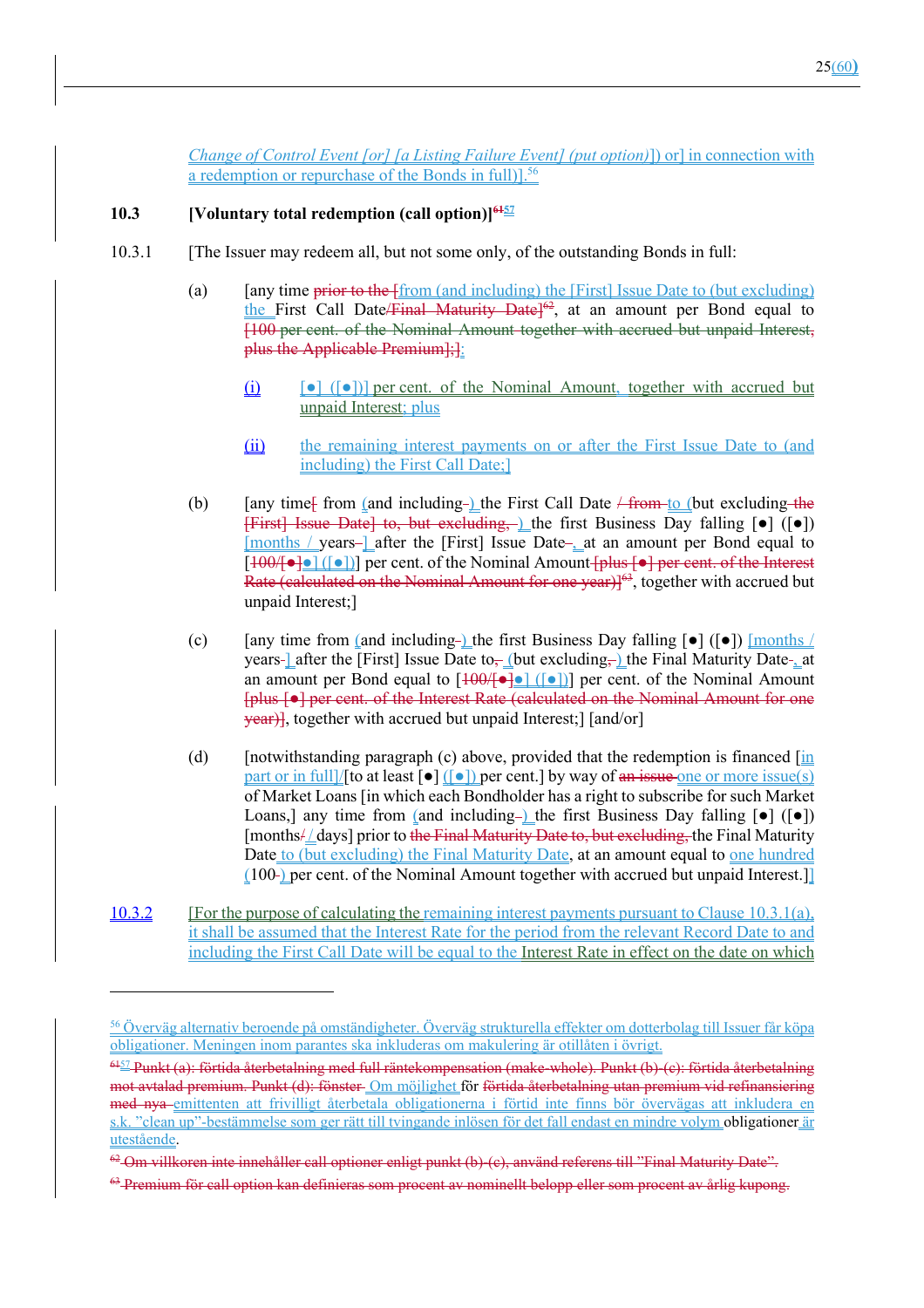notice of redemption is sent to the Bondholders in accordance with Clause 10.3.3. The relevant Record Date shall be agreed upon between the Issuer, the CSD and the Agent in connection with such redemption.]

10.3.3 10.3.2[Redemption in accordance with Clause 10.3.1 shall be made by the Issuer giving not less than fifteen (15) Business Days' notice [and not more than thirty (30)] Business Days' notice] to the Bondholders and the Agent, in each case calculated from the effective date of the notice. The Notice notice from the Issuer shall specify the Redemption Date and also the Record Date on which a person shall be registered as a Bondholder to receive the amounts due on such Redemption Date. The notice is irrevocable but may, at the Issuer's discretion, contain one or more conditions precedent that shall be satisfied prior to the Record Date. Upon fulfilment of the conditions precedent (if any), the Issuer shall redeem the Bonds in full at the applicable amount on the specified Redemption Date.]]

# **10.4 [[Voluntary/Mandatory] partial redemption ([call / put] option)]**

- 10.4.1 [*Include provision*] 6458
- 10.4.2 [Partial redemption in accordance with Clause 10.4.1 shall be made by the Issuer giving not less than fifteen (15) [and not more than thirty (30)]<sup>6559</sup> Business Days' notice to the Bondholders and the Agent, in each case calculated from the effective date of the notice. The notice from the Issuer shall specify the Redemption Date and also the Record Date on which a person shall be registered as a Bondholder to receive the amounts due on such Redemption Date. The notice is irrevocable but may, at the Issuer's discretion, contain one or more conditions precedent that shall be satisfied prior to the Record Date. Upon fulfilment of the conditions precedent (if any), the Issuer shall redeem each Bond in part at the applicable amount on the specified Redemption Date. The applicable amount shall be an even amount in [Swedish Kronor/Euro] and rounded down to the nearest [SEK/EUR] [*amount*]-.]

#### **10.5 Early redemption due to illegality [and repurchase due to a tax event]<sup>6600</sup> (call option)**

- 10.5.1 The Issuer may redeem all, but not some only, of the outstanding Bonds at an amount per Bond equal to the Nominal Amount together with accrued but unpaid Interest on a Redemption Date determined by the Issuer if it is or becomes unlawful for the Issuer to perform its obligations under the Finance Documents.
- 10.5.2 [The Issuer may repurchase the relevant Bonds if[, as a result of any change in, or amendment to regulations in Sweden, or any change in the interpretation or application of such regulations, which amendment or change is effective on or after the [First] Issue Date,] the Issuer has or will become required to pay any Additional Amount in relation to such Bonds and this obligation cannot be avoided by reasonable measures available to the Issuer. The Bonds shall  $\{\mu\}$  to, (but excluding, ) the First Call Date  $\{\mu\}$  be repurchased at an amount per Bond equal to [100 per cent. of the Nominal Amount plus the Applicable Premium]] [the amount set out in Clause 10.3.1(b) and thereafter, as applicable considering when the repurchase occurs, the amount specified in Clause 10.3 (*Voluntary total redemption*)] / [[●

<sup>6458</sup> Om möjlighet till amortering använd "Initial Nominal Amount" +"Nominal Amount" i definitioner.

<sup>6559</sup> Överväg att inkludera vid mandatory partial redemption.

 $\frac{6660}{2}$  Stryk om villkoren inte innehåller tax gross-up enligt punkterna 8.5 och 8.6.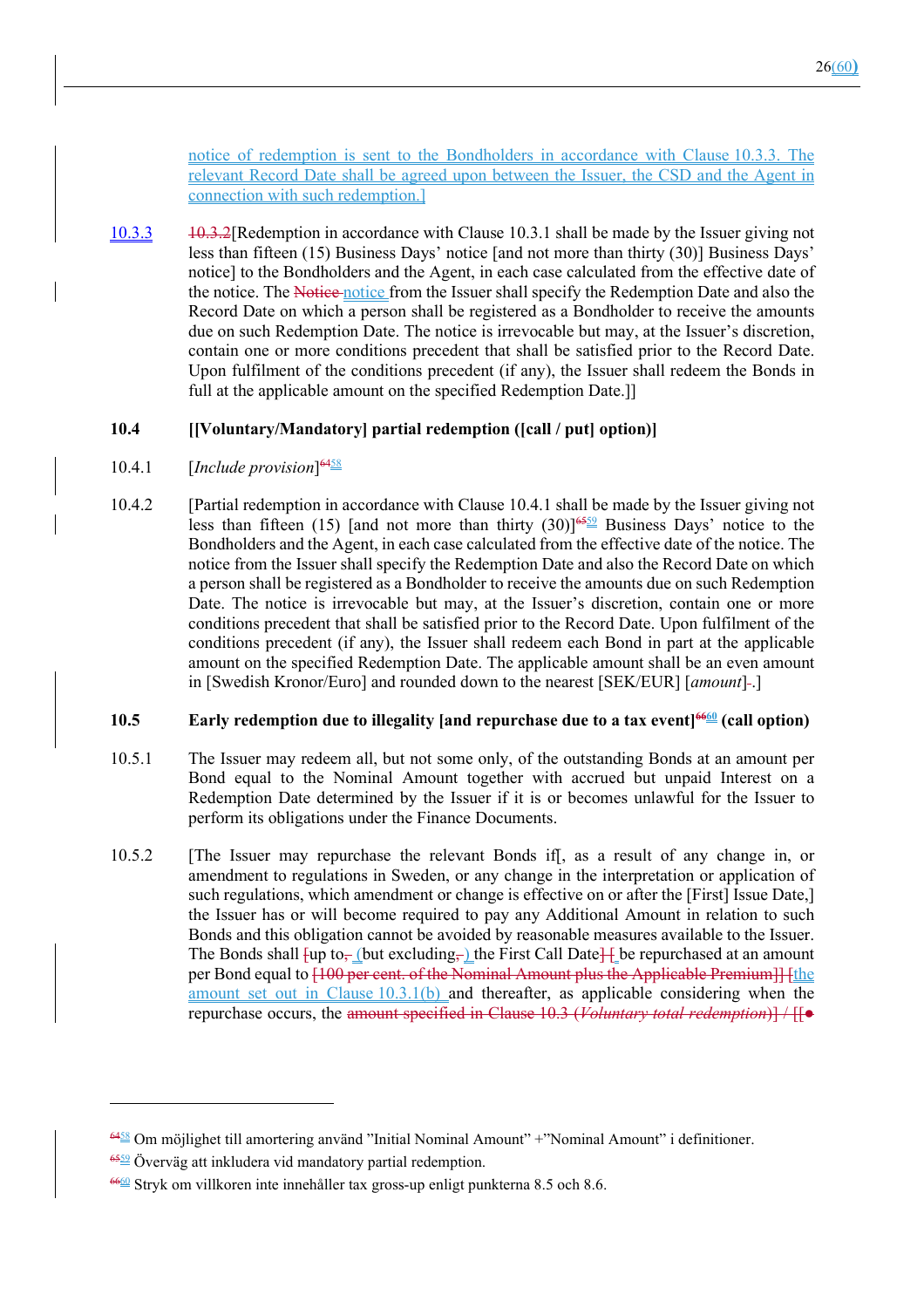] per cent. of] [the Nominal Amount] relevant Call Option Amount, together with accrued but unpaid Interest.  $]$ <sup>61</sup>

- 10.5.3 [The applicability of Clause 10.5.1 [or 10.5.2] shall be supported by [a legal opinion issued by a reputable law firm / an officer's certificate issued by  $[••]$ ].
- 10.5.4 The Issuer may give notice of redemption pursuant to Clause 10.5.1 [and repurchase pursuant to Clause 10.5.2] no later than twenty (20) Business Days after having received actual knowledge of any event specified therein (after which time period such right shall lapse). The notice from the Issuer is irrevocable, shall specify the Redemption Date and also the Record Date on which a person shall be registered as a Bondholder to receive the amounts due on such Redemption Date. The Issuer shall redeem[, or repurchase (in which case each relevant Bondholder shall sell), as the case may be,] the Bonds in full at the applicable amount on the specified Redemption Date.

## **10.6 [Mandatory repurchase due to a Change of Control Event [or] [a Listing Failure Event] (put option)]**

- 10.6.1 [Upon the occurrence of a Change of Control Event [or a Listing Failure Event], each Bondholder shall during a period of twenty (20) Business Days from the effective date of a notice from the Issuer of the Change of Control Event [or Listing Failure Event, as the case may be,] pursuant to Clause  $12.1.2$  12.1.3 (after which time period such right shall lapse), have the right to request that all, or some only, of its Bonds be repurchased at a price per Bond equal to  $\lceil \bullet \rceil$  ( $\lceil \bullet \rceil$ ) per cent. of the Nominal Amount together with accrued but unpaid Interest. However, such period may not start earlier than upon the occurrence of the Change of Control Event [or the Listing Failure Event, as the case may be].]
- 10.6.2 [The notice from the Issuer pursuant to Clause  $\frac{12.1 \cdot 2 \cdot 12.1 \cdot 3}{2}$  shall specify the period during which the right pursuant to Clause 10.6.1 may be exercised, the Redemption Date and include instructions about the actions that a Bondholder needs to take if it wants Bonds held by it to be repurchased. If a Bondholder has so requested, and acted in accordance with the instructions in the notice from the Issuer, the Issuer shall[, or shall procure that a person designated by the Issuer will,] repurchase the relevant Bonds and the repurchase amount shall fall due on the Redemption Date specified in the notice given by the Issuer pursuant to Clause  $\frac{12.1.212.1.3}{2}$ . The Redemption Date must fall no later than forty (40) Business Days after the end of the period referred to in Clause 10.6.1. $\frac{6462}{ }$ .
- 10.6.3 [If Bondholders representing more than  $\lceil \bullet \rceil$  per cent. of the Adjusted Nominal Amount have requested that Bonds held by them are repurchased pursuant to this Clause 10.6, the Issuer shall, no later than five (5) Business Days after the end of the period referred to in Clause 10.6.1, send a notice to the remaining Bondholders, if any, giving them a further opportunity to request that Bonds held by them be repurchased on the same terms during a period of twenty (20) Business Days from the date such notice is effective. Such notice shall specify the Redemption Date, the Record Date on which a person shall be registered as a Bondholder to receive the amounts due on such Redemption Date and also include instructions about the actions that a Bondholder needs to take if it wants Bonds held by it to be repurchased. If a Bondholder has so requested, and acted in accordance with the instructions in the notice from the Issuer, the Issuer shall, or shall procure that a person

 $\frac{61}{2}$  Om call-trappan i punkten 10.3 inte används ska ett fast belopp anges.

<sup>6762</sup> Överväg eventuella skattekonsekvenser till följd av att obligationer måste avföras från ISK-konto innan återköp till följd av Listing Failure kommer att ske.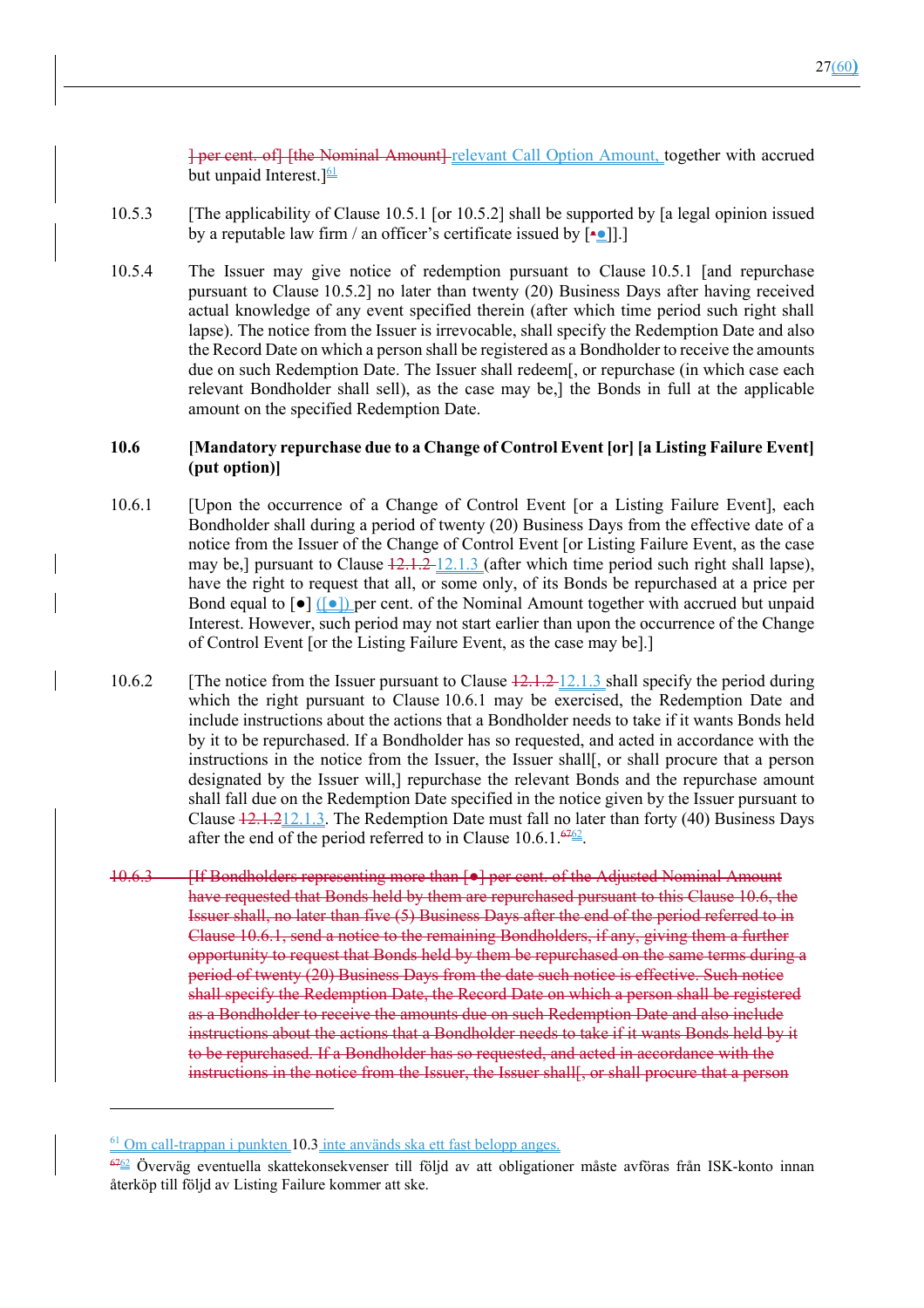designated by the Issuer will,] repurchase the relevant Bonds and the repurchase amount shall fall due on the Redemption Date specified in the notice given by the Issuer pursuant to this Clause 10.6.3. The Redemption Date must fall no later than forty (40) Business Days after the end of the period of twenty (20) Business Days referred to in this Clause  $10.6.3.1<sup>68</sup>$ 

- 10.6.3 10.6.4[The Issuer shall comply with the requirements of any applicable securities regulations in connection with the repurchase of Bonds. To the extent that the provisions of such regulations conflict with the provisions in this Clause 10.6, the Issuer shall comply with the applicable securities regulations and will not be deemed to have breached its obligations under this Clause 10.6 by virtue of the conflict.]
- 10.6.4 10.6.5[The Issuer shall not be required to repurchase any Bonds pursuant to this Clause 10.6, if a third party in connection with the occurrence of a Change of Control Event [or a Listing Failure Event] offers to purchase the Bonds in the manner and on the terms set out in this Clause 10.6 (or on terms more favourable to the Bondholders) and purchases all Bonds validly tendered in accordance with such offer. If Bonds tendered are not purchased within the time limits stipulated in this Clause 10.6, the Issuer shall repurchase any such Bonds within five (5) Business Days after the expiry of the time limit.]
- 10.6.5 10.6.6[No repurchase of Bonds pursuant to this Clause 10.6 shall be required if the Issuer has given notice of a redemption pursuant to Clause 10.3 (*[Voluntary total redemption (call option*)]) provided that such redemption is duly exercised.]

## **11. [TRANSACTION SECURITY]**

- 11.1 [As continuing Security for the due and punctual fulfilment of the Secured Obligations, the Issuer grants [and shall procure that  $\left[\frac{1}{2}\right]$  grants], on or before the [[First] Issue Date /  $\left[\bullet\right]_{\infty}^{\left[\phi\right]_{\infty}}$ ], the Transaction Security to the Secured Parties as represented by the Agent.] The Transaction Security shall be provided [and perfected / but not initially perfected] pursuant to, and subject to the terms of, the Security Documents entered into or to be entered into between the Issuer [and [•●]] and the Agent, acting on behalf of the Secured Parties. The Agent shall hold the Transaction Security on behalf of the Secured Parties in accordance with the Security Documents.]
- 11.2 [The Agent shall, on behalf of the Secured Parties, keep all certificates and other documents that are bearers of rights relating to the Transaction Security in safe custody.]
- 11.3 [Unless and until the Agent has received instructions from the Bondholders in accordance with Clause 17 (*Decisions by Bondholders*), the Agent shall (without first having to obtain the Bondholders' consent) be entitled to enter into agreements with the Issuer or a third party or take any other actions, if it is, in the Agent's opinion, necessary for the purpose of maintaining, altering, releasing or enforcing the Transaction Security, creating further Security for the benefit of the [Bondholders / Secured Parties] or for the purpose of settling the Bondholders' or the Issuer's rights to the Transaction Security, in each case in accordance with the terms of the Finance Documents.]

<sup>&</sup>lt;sup>68</sup> Överväg om en begränsad grupp av kvarvarande obligationsinnehavare bör få en andra chans att bli inlösta. Alternativt kan emittenten ges rätt att inlösa en sådan begränsad grupp.

<sup>6963</sup> Tidpunkten kan exempelvis vara knuten till då likvid släpps från Escrow Account.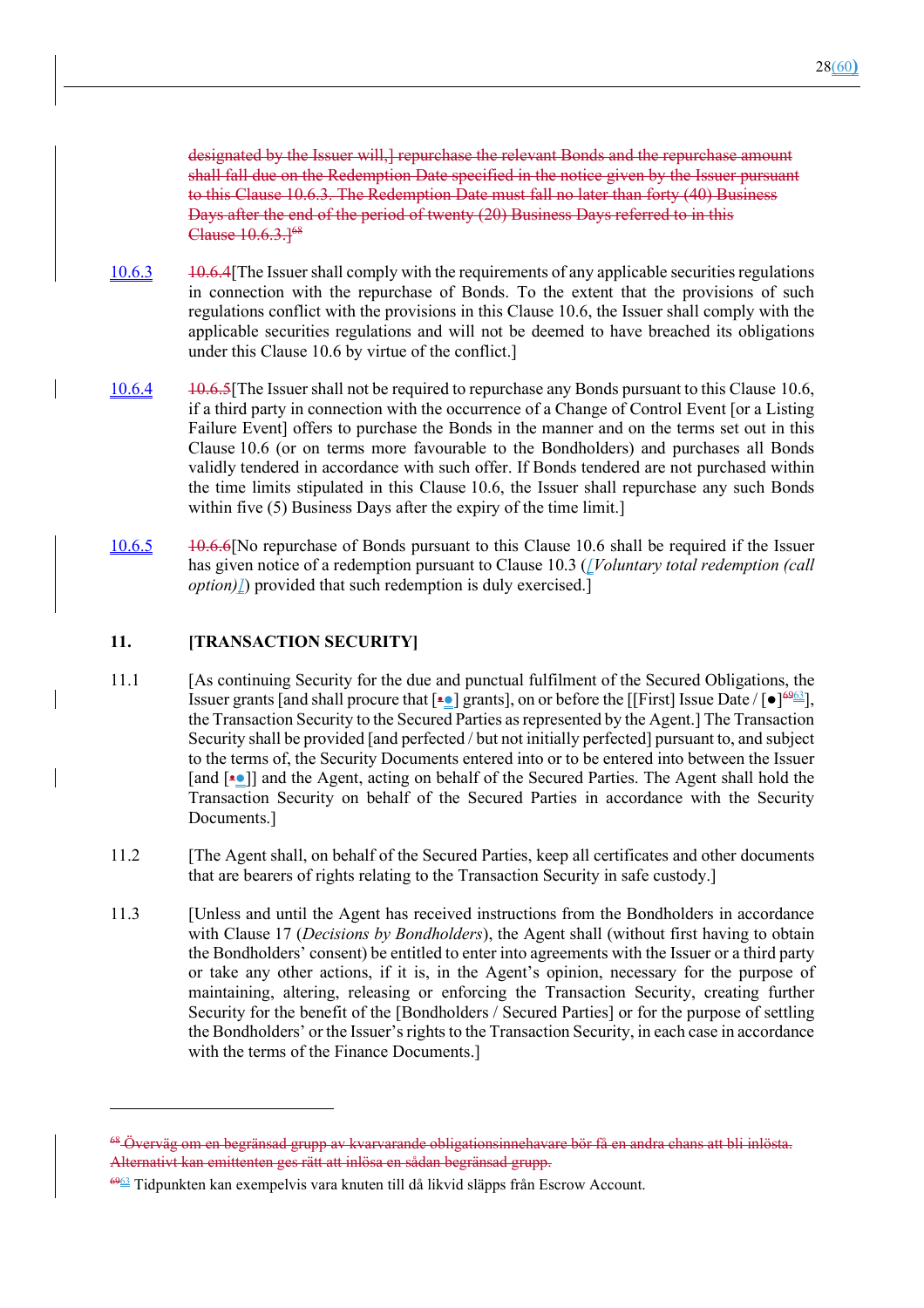- 11.4 [For the purpose of exercising the rights of the Secured Parties, the Agent may instruct the CSD in the name and on behalf of the Issuer to arrange for payments to the Secured Parties under the Finance Documents and change the bank account registered with the CSD and from which payments under the Bonds are made to another bank account. The Issuer shall immediately upon request by the Agent provide it with any such documents, including a written power of attorney (in form and substance satisfactory to the Agent and the CSD), that the Agent deems necessary for the purpose of exercising its rights and/or carrying out its duties under this Clause 11.4.]
- 11.5 [[In addition to Clause 5.2, [t / T]]he Agent shall be entitled to release all Transaction Security when it is satisfied of the full discharge of the all Secured Obligations. Written confirmations or excerpts from the CSD system issued by the CSD to the Issuer and/or the Agent showing that the Bonds have been repaid in full shall be deemed sufficient evidence (in each case provided that the Agent does not have actual knowledge to the contrary).]

# **12. INFORMATION TO BONDHOLDERS**

## **12.1 Information from the Issuer**

- 12.1.1 The Issuer shall make the following information available to the Bondholders by way of press release and by publication on the website of the [Issuer/Group]:
	- (a) as soon as the same become available, but in any event within [four] [(4)] months after the end of each financial year, its audited [consolidated] financial statements for that financial year prepared in accordance with the Accounting Principles;
	- (b) as soon as the same become available, but in any event within [two] [(2)] months after the end of each [quarter/interim half] of its financial year, its [consolidated] financial statements or the year-end report (*bokslutskommuniké*) (as applicable) for such period prepared in accordance with the Accounting Principles; and
	- (c)as soon as practicable following an acquisition or disposal of Bonds by [the Issuer / a Group Company], the aggregate Nominal Amount held by [the Issuer / Group Companies], or the amount of Bonds cancelled by the Issuer;<sup>70</sup> and
	- (c) (d)any other information required [by the Swedish Securities Markets Act (*lag*   $(2007:582)$  *om värdepappersmarknaden*) and <sup> $74 \leq \text{the}$  rules and regulations of [the</sup> Regulated Market] / [[or] the MTF] on which the Bonds are admitted to trading] $72\frac{12}{5}$ / [*relevant information undertakings*] 7366.
- 12.1.2 The Issuer shall procure that the aggregate Nominal Amount held by [the Issuer / Group Companies], including any amount of Bonds cancelled by the Issuer, is clearly stated in each interim report published by the Issuer pursuant to Clause  $12.1.1(b)$ .<sup>67</sup>

<sup>70</sup> Antalet utestående obligationer kan vara betydelsefullt för investerare.

 $\frac{7464}{9}$  Används om obligationslånet ska vara noterat på reglerad marknad.

<sup>7265</sup> Används om obligationslånet ska vara noterat.

 $\frac{7366}{2}$  Ange informationskrav för det fall obligationslånet ej ska vara noterat.

<sup>67</sup> Antalet utestående obligationer kan vara betydelsefullt för investerare.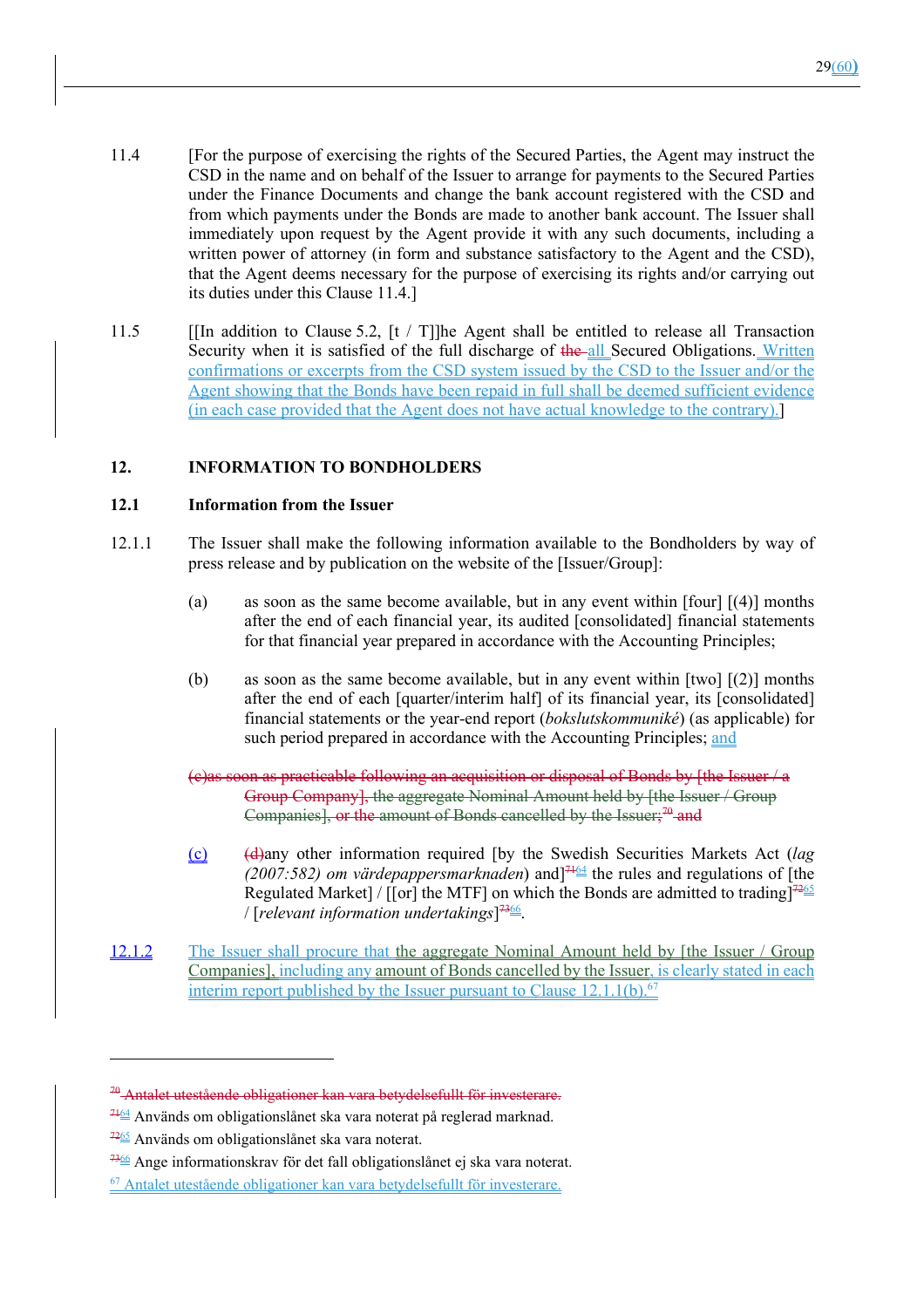12.1.3 12.1.2[The Issuer shall immediately notify the Bondholders and the Agent upon becoming aware of the occurrence of a Change of Control Event [or a Listing Failure Event]. Such notice may be given in advance of the occurrence of a Change of Control Event and be conditional upon the occurrence of a Change of Control Event, if a definitive agreement is in place providing for such Change of Control Event.]

# 12.1.4 The Issuer shall:

- (a) The Issuer shall on the earlier of when the financial statements pursuant to Clause 12.1.1 (i) are made available, or (ii) should have been made available, submit to the Agent a compliance certificate (a "**Compliance Certificate**") containing a confirmation that no Event of Default has occurred (or if an Event of Default has occurred, what steps have been taken to remedy it<sup>[</sup>, and attaching copies of any notices sent to [the Regulated Market]/[the MTF] on which the Bonds are admitted to trading]74. [The Compliance Certificate shall include figures in respect of [*the relevant financial covenant(s), incurrence tests etc*] and the basis on which [it/they] [has/have] been calculated.]75 [The first test date for [*the relevant financial covenant(s)*] shall be [●].];
- (b) [on the Incurrence Test Date (but prior to the event relevant for the application of the Incurrence Test);] and
- (c) within ten (10) Business Days from a request by the Agent,

submit to the Agent a compliance certificate, in substantially the form set forth in Schedule 3 (*Form of Compliance Certificate*), ("**Compliance Certificate**") containing (i) if delivered pursuant to paragraph (a) above,  $[(A)]$  a confirmation that no Event of Default has occurred (or if an Event of Default has occurred, what steps have been taken to remedy it[, attaching copies of any notices sent to [the Regulated Market]/[the MTF] on which the Bonds are admitted to trading])<sup>68</sup>[ and (B) a confirmation that the Maintenance Test is met for the relevant Reference Period, attaching any figures in respect of the basis on which it has been calculated]<sup>69</sup>; (ii) [if delivered pursuant to paragraph (b) above, a confirmation that the Incurrence Test is met as per the relevant Incurrence Test Date, including calculations and figures in respect of the Incurrence Test, calculated *pro forma* including the relevant transaction (as applicable)]<sup>70</sup>; and (iii) if delivered pursuant to paragraph (c) above, a confirmation that no Event of Default has occurred (or if an Event of Default has occurred, what steps have been taken to remedy it. attaching copies of any notices sent to [the Regulated Market]/[the MTF] on which the Bonds are admitted to trading]<sup>71</sup>.

<sup>&</sup>lt;sup>74</sup> Används om obligationslånet ska vara noterat.

<sup>75</sup> Används om obligationslånet innehåller finansiella nyckeltal. Oavsett om dessa nyckeltal är "maintenance covenants" eller "incurrence covenants" bör rapportering av nyckeltal till Agenten endast ske baserat på offentliggjord finansiell rapportering. Emittenten svarar för uppfyllande av "maintenance covenant" och "incurrence covenant" och eventuellt brott rapporteras och hanteras som ett Event of Default.

<sup>68</sup> Används om obligationslånet ska vara noterat.

<sup>69</sup> Används om obligationslånet innehåller ett "Maintenance Test".

<sup>70</sup> Används om obligationslånet innehåller ett "Incurrence Test".

<sup>71</sup> Används om obligationslånet ska vara noterat.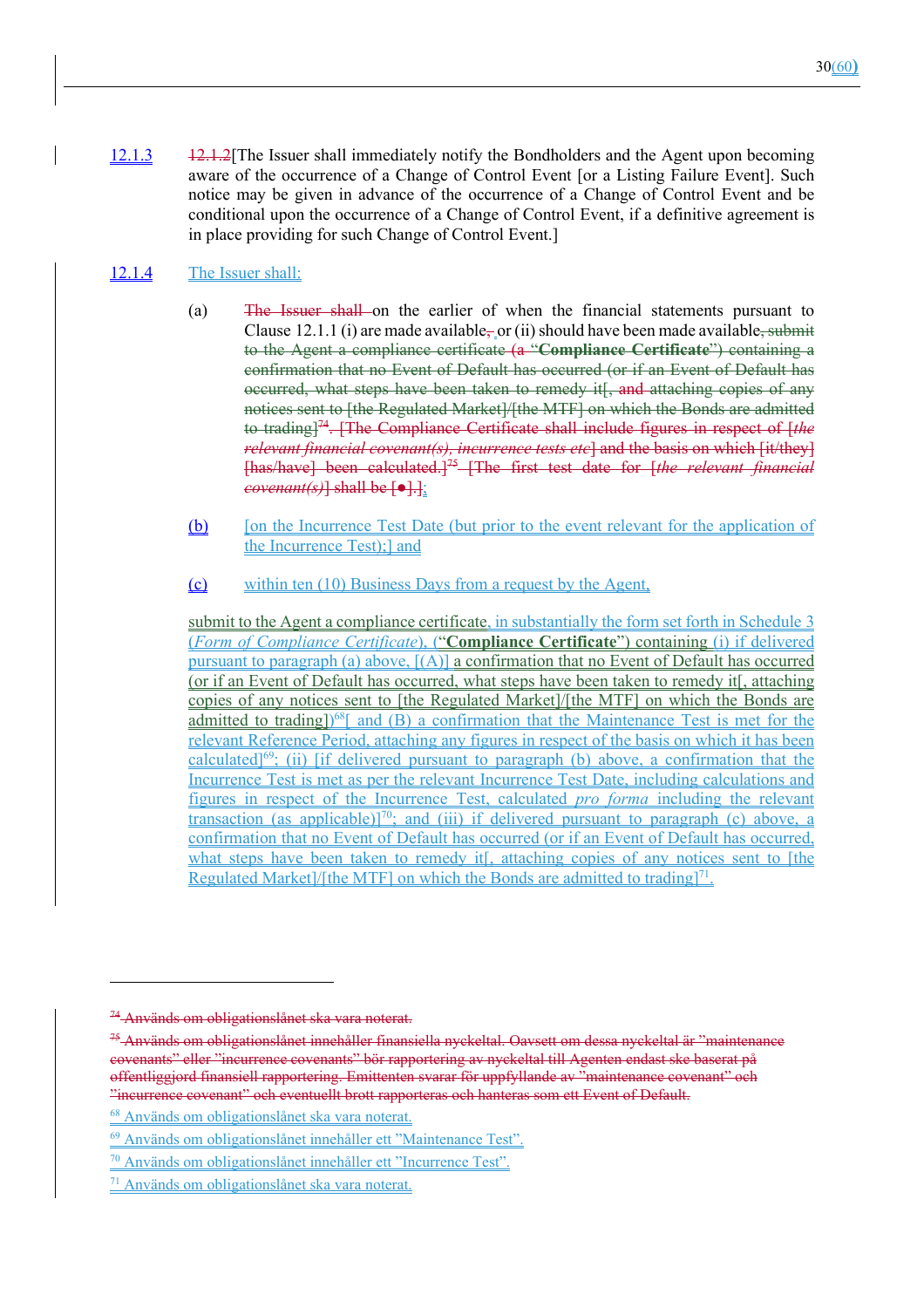#### **12.2 Information from the Agent {and a Bondholders' committee}<sup>76</sup>Committee**

- 12.2.1 Subject to the restrictions of a non-disclosure agreement entered into by the Agent in accordance with Clause  $[16.4]/[12.2.2]12.2.2$ , the Agent is entitled to disclose to the Bondholders any document, information, event or circumstance directly or indirectly relating to the Issuer or the Bonds. Notwithstanding the foregoing, the Agent may if it considers it to be beneficial to the interests of the Bondholders delay disclosure or refrain from disclosing certain information (save for that any delay in disclosing an Event of Default shall be dealt with in accordance with Clause  $14.4 \frac{15.4}{15.4}$  and  $14.5 \frac{15.5}{15.5}$ .<sup>77</sup>
- 12.2.2 [Notwithstanding Clause 12.2.1, the Agent shall comply with an agreement regarding the non-disclosure of information received from the Issuer, which is entered into with the members of a A Bondholders' Committee and the Issuer pursuant to Clause 16.4.] / [If a committee representing the Bondholders' interests under the Finance Documents has been appointed by the Bondholders in accordance with Clause 17 (*Decisions by Bondholders*), the members of such committee may agree with the Issuer not to disclose information received from the Issuer, provided that it, in the reasonable opinion of such members, is beneficial to the interests of the Bondholders. The Agent shall be a party to such agreement and receive the same information from the Issuer as the members of the committee.]Bondholders' Committee.

#### **12.3 Information among the Bondholders**

Subject to applicable regulations, the Agent shall promptly upon request by a Bondholder forward by post any information from such Bondholder to the Bondholders which relates to the Bonds (unless, in the opinion the Agent, such request is vexatious or frivolous). The Agent may require that the requesting Bondholder or the Issuer reimburses any costs or expenses incurred, or to be incurred, by it in doing so (including a reasonable fee for its work).

#### **12.4 Availability of Finance Documents**

- 12.4.1 The latest version of these Terms and Conditions [and  $\lceil \bullet \rceil^{78}$ ] (including any document amending [these Terms and Conditions / such Finance Documents]) shall be available on the websites of the [Issuer/Group] and the Agent.
- 12.4.2 The latest versions of the [Security Documents,] [*intercreditor agreement and other relevant documents*] 7974] (including any document amending such [Security Documents / Finance Documents]) shall upon written request be made available by the Agent to any person by way of email or at the office of the Agent. The Agent may require that the requesting person

<sup>76</sup> Alternativ text i den andra hakparentesen i punkt 12.2.2 kan inkluderas om bestämmelserna om Bondholders' Committee i punkt 16 utgår.

<sup>7772</sup> Bestämmelsen ska läsas från utgångspunkten att det är emittenten som har den primära informationsplikten. Agenten kan från fall till fall göra denna bedömning som företrädare för obligationshavarna och i deras intresse. Detta får dock inte leda till att Agenten kommer att uppfattas som rådgivare till emittenten. Se också reglering rörande offentliggörande i punkt 24.2.2 vilken ska möjliggöra information till obligationsinnehavarna.

 $78\frac{7873}{2}$  Exempel på dokument som bör finnas tillgängligt på motsvarande sätt som Terms and Conditions är ett intercreditor agreement. En avvägning bör dock göras från fall till fall. Det bör övervägas på vilket sätt känsliga uppgifter som till exempel kontoinformation hanteras i Finance Documents.

<sup>7974</sup> Specificera huvudsakliga Finance Documents såsom Security Documents och eventuellt intercreditor agreement.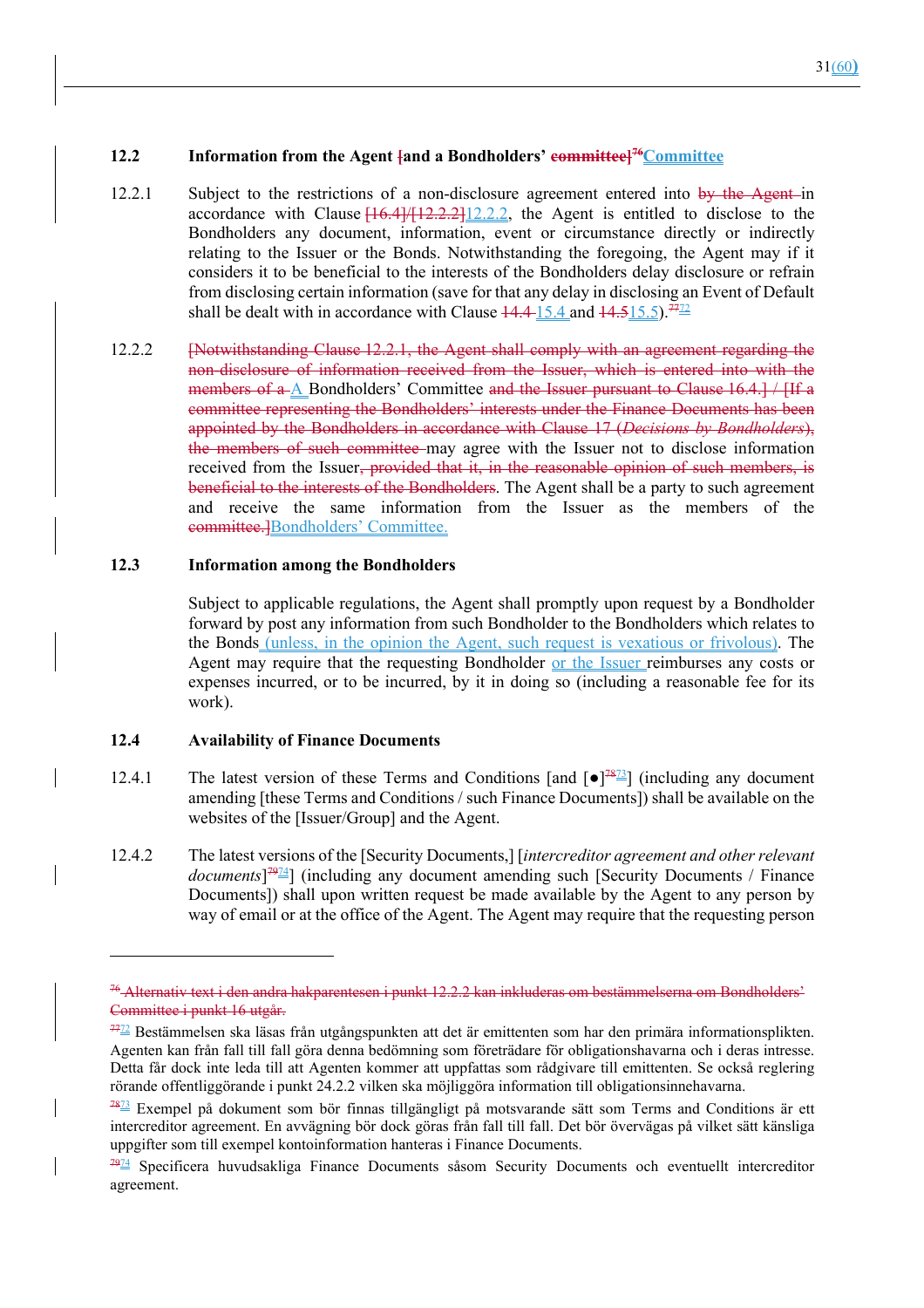or the Issuer reimburses any costs or expenses incurred, or to be incurred, by it in doing so (including a reasonable fee for its work).

## **13. [FINANCIAL UNDERTAKINGS] / [INCURRENCE TEST]75**

### **13.1 [Maintenance Test**

- 13.1.1 The Maintenance Test is met if [*relevant ratio*] is [at least] / [not greater than] [●].
- 13.1.2 The Maintenance Test shall [for each Reference Period]<sup>76</sup> be tested on the relevant Reference Date, with the first test date being [*date*], on the basis of the Issuer's [consolidated] financial statements for the Reference Period ending on the relevant Reference Date, and shall be reported in the Compliance Certificate delivered in connection therewith.
- 13.1.3 [For the purpose of the Maintenance Test (without double counting), the figures for EBITDA for the Reference Period ending on the relevant Reference Date shall be used for the Maintenance Test, but adjusted so that entities or businesses acquired or disposed during the Reference Period shall be included or excluded (as applicable), *pro forma*, for the entire Reference Period.<sup>[77</sup>]

## **13.2 [Incurrence Test]**

- 13.2.1 [The Incurrence Test is met if:
	- (a) the [*relevant ratio*] is [at least] / [not greater than] [●], calculated in accordance with Clause 13.2.3; and
	- (b) no event which upon the expiry of a grace period, the giving of a notice, the making of any determination (or any combination of the foregoing) would constitute an Event of Default is continuing or would occur as a result of the relevant event.
- 13.2.2 The calculation shall be made on:
	- (a) the date of the event relevant for the application of the Incurrence Test [(which, if the Restricted Payment requires a resolution by the shareholders, shall be the date of the relevant shareholders' resolution) $]^{78}$  [; or
	- (b) in relation to any issuance of Subsequent Bonds, the date falling five (5) Business Days prior to the relevant Issue Date (however, taking into account any events which, to the best knowledge of the Issuer, will occur between such date and the

<sup>75</sup> Anpassas för specifik transaktion.

<sup>76</sup> Att inkluderas om maintenance test är ett periodtest.

<sup>&</sup>lt;sup>77</sup> Eventuella justeringar behöver anpassas för specifik transaktion.

<sup>78</sup> Testdagen kan behöva anpassas för det fall emittenten av administrativa skäl inte kan beräkna Incurrence Test per dagen för den relevanta händelsen. Utgångspunkten ska i sådant fall vara att testdagen ska infalla så nära inpå dagen för den relevanta händelsen som praktiskt möjligt.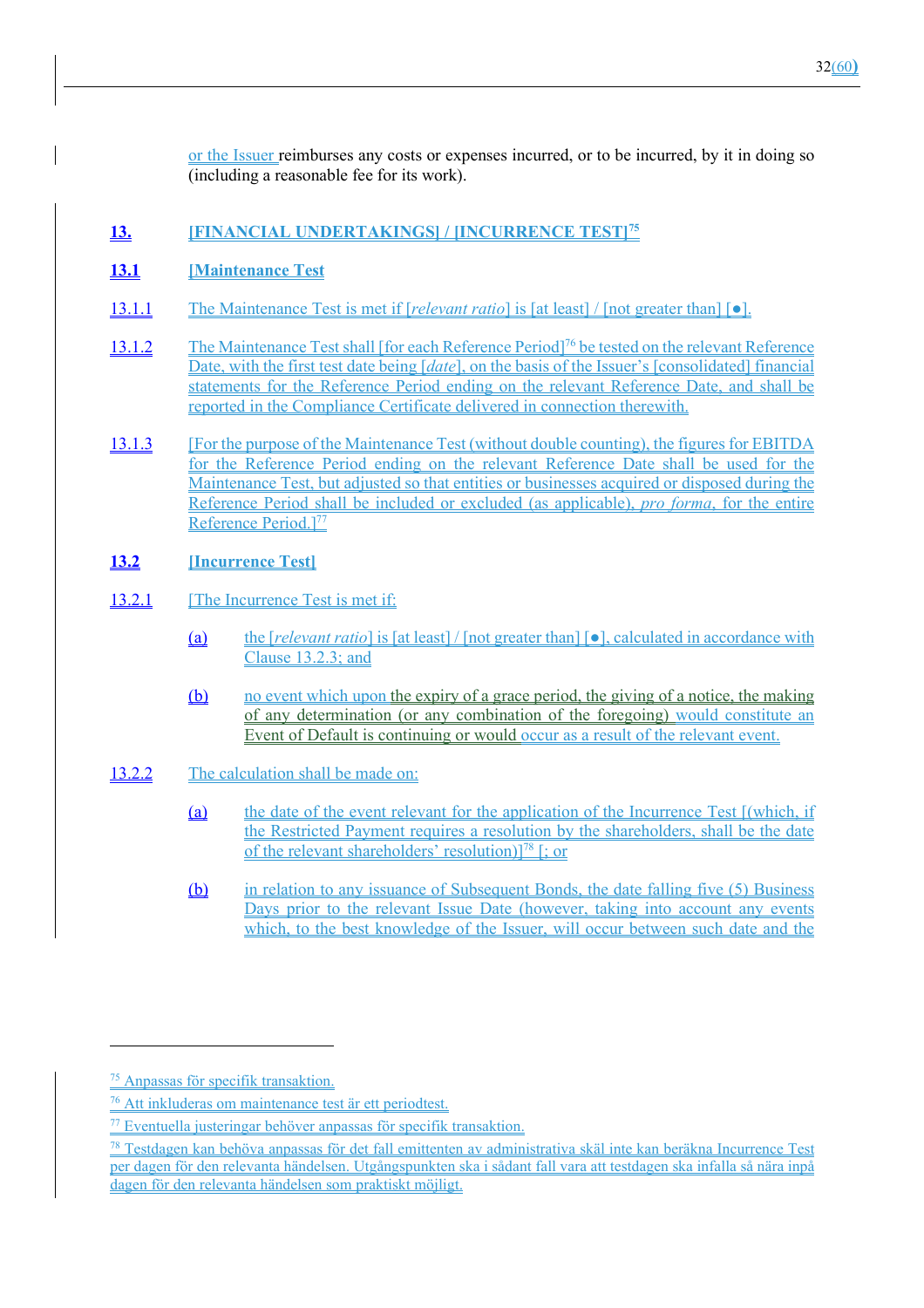relevant Issue Date and have an adverse effect on the calculation of that Incurrence Test)],

(the "**Incurrence Test Date**").

- 13.2.3 For the purpose of the Incurrence Test (without double counting):
	- (a) [the amount of Net Interest Bearing Debt shall:
		- (i) include [the full commitment] of any new Financial Indebtedness in respect of which the Incurrence Test is applied (and any Financial Indebtedness owed by any entity acquired with such Financial Indebtedness) and exclude any Financial Indebtedness to the extent refinanced with the new Financial Indebtedness incurred, in each case provided it is an interest bearing obligation (however, any cash balance resulting from the incurrence of the new Financial Indebtedness shall not reduce the Net Interest Bearing Debt); and
		- (ii) in respect of any Restricted Payment, exclude any cash to be distributed or contributed in any way; and]
	- (b) [the figures for EBITDA [and [*other financial item(s)*]] for the Reference Period ending on the last day of the period covered by the most recent Financial Statements [(including any new Financial Indebtedness *pro forma* [and, for the avoidance of doubt, always including the Financial Indebtedness incurred under the issue of Initial Bonds and any previous issuance of Subsequent Bonds *pro forma*])]79 shall be used, but adjusted so that (as applicable):
		- (i) entities or businesses acquired or disposed during the Reference Period, or after the end of the Reference Period but before the relevant testing date (as applicable), shall be included or excluded (as applicable), *pro forma*, for the entire Reference Period; and
		- (ii) any entity, asset or operation to be acquired with the proceeds from the relevant incurrence or issuance which requires that the Incurrence Test is met shall be included, *pro forma*, for the entire Reference Period.]

## **14. 13.GENERAL UNDERTAKINGS**<sup>80</sup>

### **14.1 General**

The Issuer undertakes to (and shall, where applicable, procure that each other Group Company will) comply with the undertakings set out in this Clause 14 for as long as any Bonds remain outstanding.

<sup>79</sup> Detta kan bli relevant om andra finansiella poster än EBITDA används i Incurrence Test.

<sup>80</sup> Åtaganden och relevanta undantag att anpassas för specifik transaktion.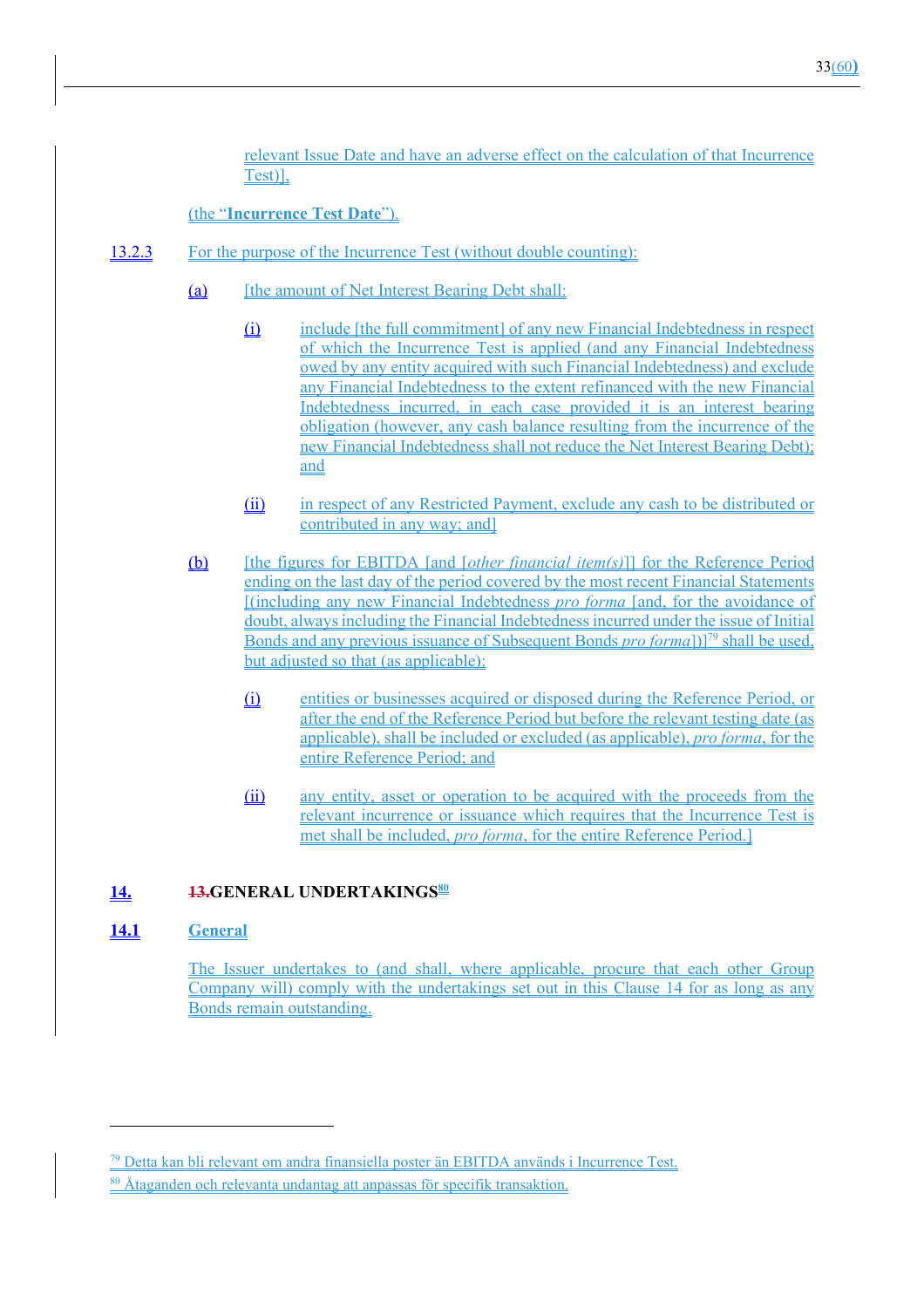## **14.2 Authorisations**

The Issuer shall (and shall procure that each other Group Company will) obtain, maintain and comply with the terms and conditions of any authorisation, approval, licence or other permit required:

- (a) for business carried out by a Group Company;
- (b) to enable the Issuer to enter into and perform its obligations under the Finance Documents; and
- (c) to ensure the legality, validity, enforceability or admissibility in evidence in its jurisdiction of incorporation of any Finance Document,

if failure to do so has or is reasonably likely to have a Material Adverse Effect.

### **14.3 Compliance with laws**

The Issuer shall (and shall procure that each other Group Company will) comply with all laws and regulations to which it may be subject from time to time (including, but not limed to, the rules and regulations of any Regulated Market on which the Issuer's securities from time to time are listed), if failure to do so has or is reasonably likely to have a Material Adverse Effect.

## **14.4 Nature of business**

The Issuer shall procure that no substantial change is made to the general nature of the business carried on by the Group as of the [First] Issue Date.

### **14.5 Dealings with related parties**

The Issuer shall (and shall procure that each other Group Company will) conduct all dealings with [any person (other than Group Companies)]/[the direct and indirect shareholders of the Group Companies (excluding when such shareholder is another Group Company) and/or any legal or natural person affiliated with such direct and indirect shareholders] at arm's length terms.

## **14.6** *Pari passu* **ranking**

The Issuer shall ensure that its payment obligations under the Bonds at all times rank at least *pari passu* with all its other direct, unconditional, unsubordinated and unsecured obligations. except for those obligations which are mandatorily preferred by law, and without any preference among them.

## **14.7 Disposals**

14.7.1 Except as explicitly permitted pursuant to Clause 14.7.2, the Issuer shall not (and shall procure that no other Group Company will) enter into a single transaction or a series of transactions (whether related or not and whether voluntary or involuntary) to sell, lease, transfer or otherwise dispose of any of its assets.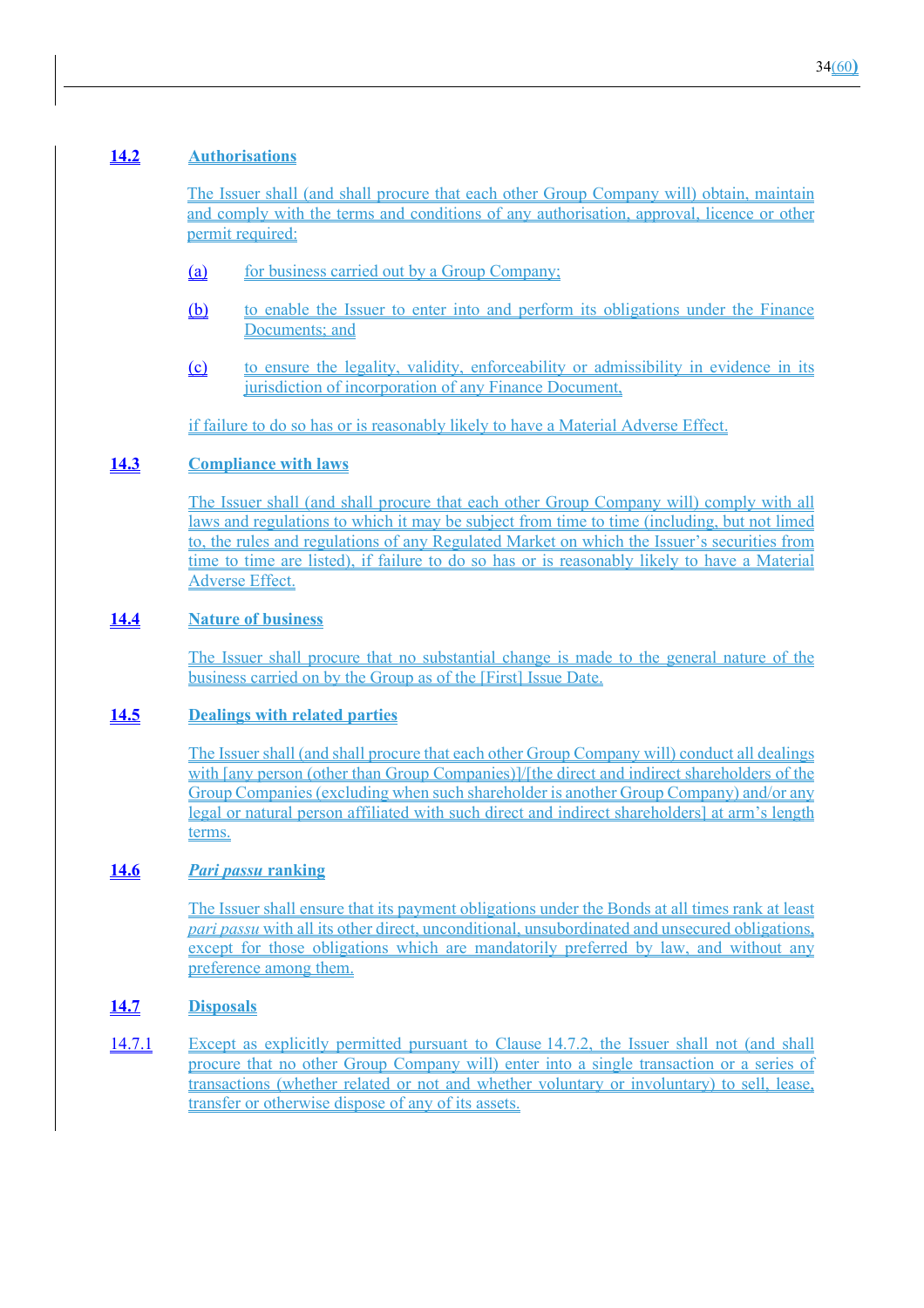### 14.7.2 Clause 14.7.1 shall not apply to:

- (a) [any disposal which is carried out [in the ordinary course of business], at fair market value and on terms and conditions customary for such transaction, provided that it does not have a Material Adverse Effect;]
- (b) any disposal to the Issuer or any of its wholly-owned Subsidiaries; and
- (c) [*other permitted disposals*].

## **14.8 Mergers and demergers**

The Issuer shall procure that no other Group Company is subject to any merger or demerger [(unless such merger or demerger would constitute a permitted disposal under Clause 14.7 (*Disposals*)] with any other person, if such merger or demerger has or is reasonably likely to have a Material Adverse Effect.

### **14.9 Distributions**

- 14.9.1 Except as explicitly permitted pursuant to Clause 14.9.2, the Issuer shall not (and shall procure that no other Group Company will):
	- (a) pay any dividends in respect of its shares;
	- (b) repurchase or redeem any of its own shares;
	- (c) redeem or reduce its share capital or other restricted or unrestricted equity with repayment to shareholders;
	- (d) repay any loans granted by its direct or indirect shareholders or pay interest thereon;
	- (e) [make any payments or repayments under any Capital Securities;]
	- (f) [*other prohibited distributions*;] or
	- (g) make any other similar distributions or transfers of value (*värdeöverföringar*) to the Issuer's, or its Subsidiaries', direct or indirect shareholders or any legal or natural person affiliated with such direct and indirect shareholders,

(paragraphs (a) to (g) above are together and individually referred to as a "**Restricted Payment**").

- 14.9.2 Notwithstanding Clause 14.9.1, a Restricted Payment may be made:
	- (a) if made by a Group Company to another Group Company, provided that, if such payment is made by a Subsidiary which is not directly or indirectly wholly-owned by the Issuer, it is made on a *pro rata* basis;
	- (b) [if the Incurrence Test is met, calculated on a *pro forma* basis including the relevant Restricted Payment<sub>[,</sub> provided that it does not exceed [the higher of] [SEK/EUR] [*amount*] [and [●]] (in each case when aggregated with all other Restricted Payments made by the Issuer during that financial year)];]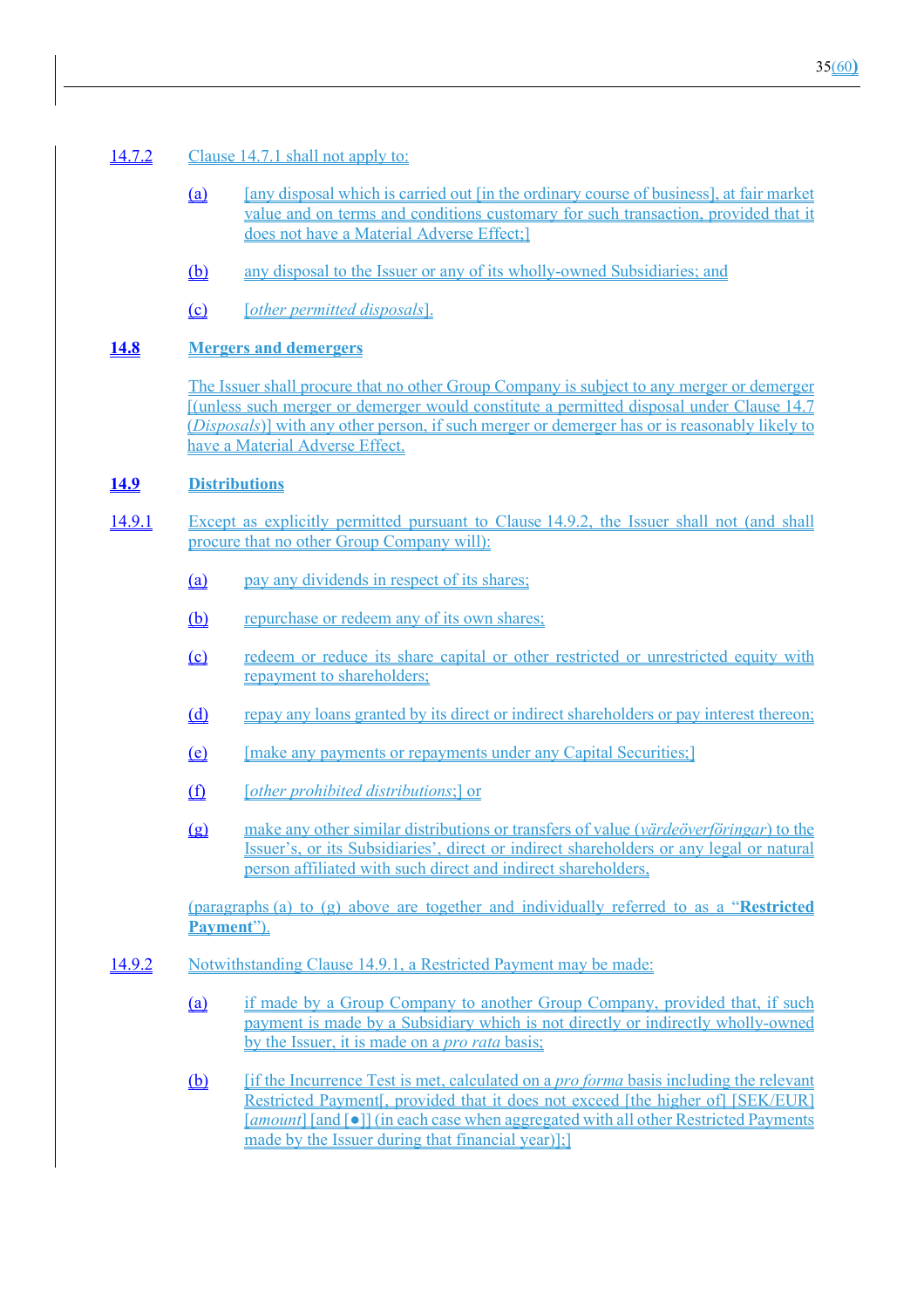(c) [by way of group contributions (*koncernbidrag*), provided that no cash or other funds are transferred from the Group Company as a result thereof (i.e. the group contributions are merely accounting measures) and provided that such distribution is subsequently converted into a shareholder's contribution (*aktieägartillskott*) as soon as possible;] and

## (d) [*other permitted distributions*] 81,

in each case provided that such Restricted Payment is permitted by law and that no Event of Default is continuing or would occur as a result of such Restricted Payment.

## **14.10 Financial Indebtedness**

The Issuer shall not (and shall procure that no other Group Company will) incur, maintain, prolong or renew any Financial Indebtedness, other than any Permitted Debt.

### **14.11 [Negative pledge]**

[The Issuer shall not (and shall procure that no other Group Company will) provide, prolong or renew any Security or Quasi-Security over any of its assets (present or future) to secure any Financial Indebtedness, other than any Permitted Security.]

## **14.12 [Guarantees]**

[The Issuer shall not (and shall procure that no other Group Company will) provide, prolong, renew or allow to subsist any Guarantee in respect of any obligation of any person, other than any Permitted Guarantee.]

### **14.13 [Loans out]**

- 14.13.1 [Except as explicitly permitted pursuant to Clause 14.13.2, the Issuer shall not (and shall procure that no other Group Company will) make any loans or grant any credit to or for the benefit of any person.
- 14.13.2 Clause 14.13.1 shall not apply to:
	- (a) any loan in respect of which a Group Company is a creditor;
	- (b) [any loan in the ordinary course of business;] and
	- (c) [*other permitted loans*].]

<sup>81</sup> Exempelvis kan det övervägas om det bör möjliggöras återbetalning av kapitalbelopp och betalning av ränta/utdelning på "Capital Securites" och "Subordinated Debt".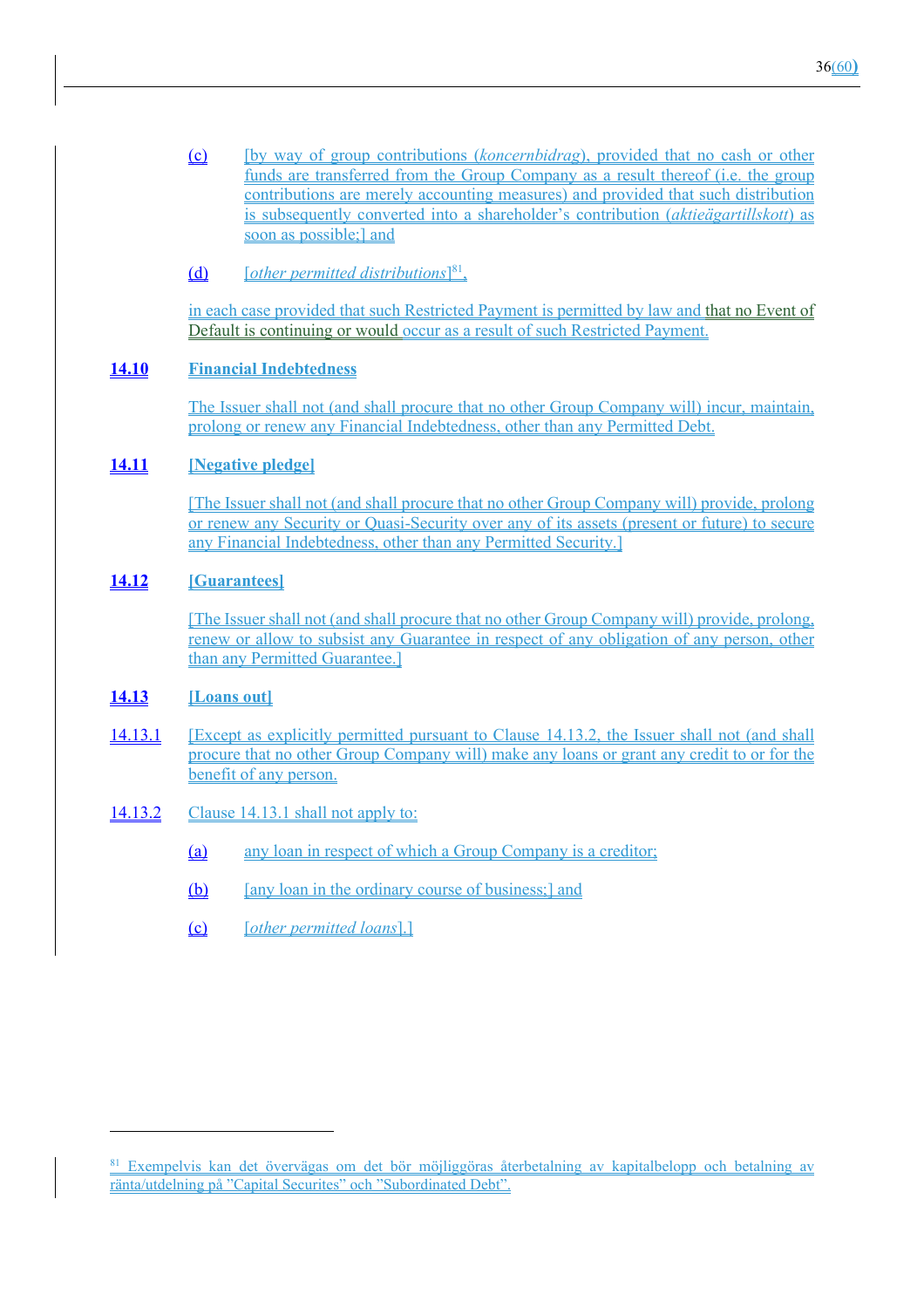# **14.14 [***Undertakings* **[***Any further undertakings to be included***] 80**

[*Text*]

## **14.15** 13.2**[Admission to trading]**

- 14.15.1 13.2.1[The Issuer intends to admit the [Initial] Bonds to trading on [a Regulated Market] / [[or] an MTF] within  $\lceil \bullet \rceil$  ( $\lceil \bullet \rceil$ ) [days / months] after the [First] Issue Date.] / [The Issuer shall use its best efforts to ensure that the [Initial] Bonds are [admitted to trading on [a Regulated Market] / [[or] an MTF] within  $\lceil \bullet \rceil$  ( $\lceil \bullet \rceil$ ) [days / months] after the [First] Issue Date.] [The Issuer shall [in any event] ensure that the [Initial] Bonds are admitted to trading on [a Regulated Market] / [[or] an MTF] within  $\lceil \bullet \rceil$  ( $\lceil \bullet \rceil$ ) [days / months] after the [First] Issue Date. $]$ <sup>8482</sup>
- 14.15.2 13.2.2[The Issuer intends to admit any Subsequent Bonds to trading on [a Regulated Market]  $/$  [[or] an MTF] within  $\lceil \bullet \rceil$  ( $\lceil \bullet \rceil$ ) [days / months] after the relevant Issue Date.] / [The Issuer shall use its best efforts to ensure that any Subsequent Bonds are admitted to trading on [a Regulated Market] / [[or] an MTF] within  $[\bullet] ([\bullet])$  [days / months] after the relevant Issue Date.] [The Issuer shall [in any event] ensure that any Subsequent Bonds are admitted to trading on [a Regulated Market] / [[or] an MTF] within  $\lceil \bullet \rceil$  ( $\lceil \bullet \rceil$ ) [days / months] after the relevant Issue Date.]
- 14.15.3 13.2.3[Following an admission to trading the Issuer shall use its best efforts to maintain it for as long as any Bonds are outstanding, or if such admission to trading is not possible to obtain or maintain, admitted to trading on another [Regulated Market] / [[or] MTF]. The Bonds are - however - not required to be admitted to trading on [a Regulated Market] / [[or] an MTF] from and including the last day on which the admission reasonably can, pursuant to the then applicable regulations of [the Regulated Market] / [[or] the MTF] and the CSD, subsist.]

### **14.16** 13.3**Undertakings relating to the Agency Agreement**

- 14.16.1  $\quad$  13.3.1The Issuer shall, in accordance with the Agency Agreement:  $82\frac{833}{12}$ 
	- (a) pay fees to the Agent;
	- (b) indemnify the Agent for costs, losses and liabilities;
	- (c) furnish to the Agent all information requested by or otherwise required to be delivered to the Agent; and

<sup>80</sup> Begränsning av Financial Indebtedness bör tillåta Financial Indebtedness i syfte att refinansiera obligationslånet. Motsvarande gäller för Negative Pledge. Exempel på undantag från begränsning av Financial Indebtedness är "arising as a result of the refinancing of the Bonds [in full]". Exempel på undantag från Negative Pledge är "any Security provided in the form of a pledge over an escrow account to which the proceeds from a refinancing of the Bonds [in full] are intended to be received" respektive "any Security agreed to be provided for the benefit of the financing providers in relation to a refinancing of the Bonds [in full], however provided that any perfection requirements in relation thereto are satisfied only after repayment of the Bonds [in full]".

<sup>8182</sup> Ett mjukt åtagande avseende kortare tid kan kombineras med ett hårt åtagande avseende längre tid.

<sup>8283</sup> Denna punkt anpassas efter aktuella åtaganden i Agency Agreement.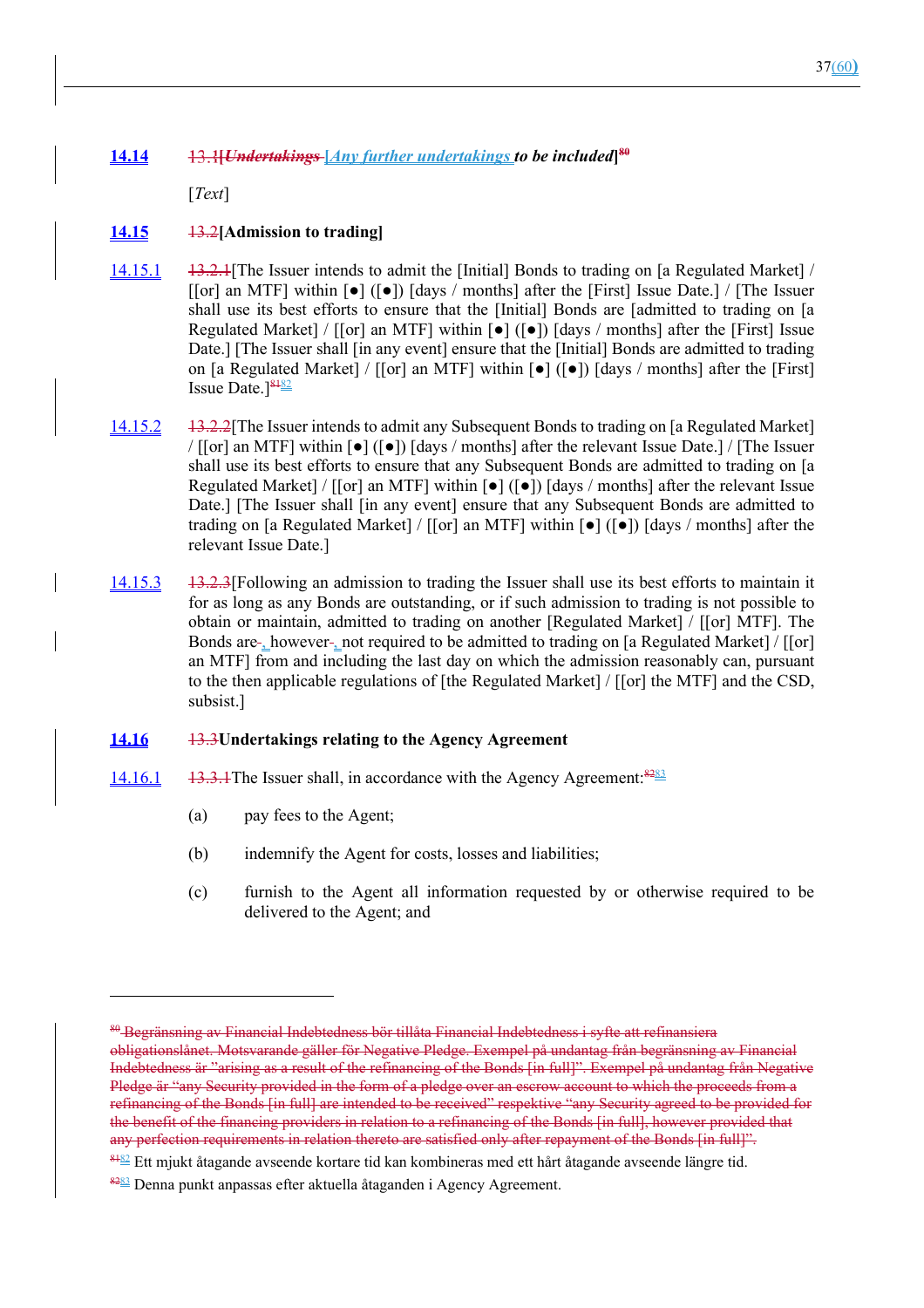- (d) not act in a way which would give the Agent a legal or contractual right to terminate the Agency Agreement.
- 14.16.2 13.3.2The Issuer and the Agent shall not agree to amend any provisions of the Agency Agreement without the prior consent of the Bondholders if the amendment would be detrimental to the interests of the Bondholders.

#### **14.17** 13.4**CSD related undertakings**

The Issuer shall keep the Bonds affiliated with a CSD and comply with all applicable CSD Regulations.

#### **15. 14.ACCELERATION OF THE BONDS**

15.1 14.1The Agent is entitled to, and shall [following a demand in writing from a Bondholder (or Bondholders) representing at least [twenty-five/fifty] $\frac{8384}{125}$  [(25)/(50)] per cent. of the Adjusted Nominal Amount (such demand shall, if made by several Bondholders, be made by them jointly) or] following an instruction given pursuant to Clause 14.615.6, on behalf of the Bondholders (i) by notice to the Issuer, declare all, but not some only, of the outstanding Bonds due and payable together with any other amounts payable under the Finance Documents, immediately or at such later date as the Agent determines, and (ii) exercise any or all of its rights, remedies, powers and discretions under the Finance Documents, if: $8485$ 

#### (a) **Non-payment**

The Issuer does not pay on the due date any amount payable by it under the Finance Documents, unless the non-payment:

- (i) is caused by technical or administrative error; and
- (ii) is remedied within  $\left[\frac{\text{other}}{\text{three}}\right]$   $\left[\frac{\text{upper}}{\text{three}}\right]$  Business Days from the due date.

#### (b) **[Escrow of proceeds]**

[The Issuer [or [•●]] does not comply with the provisions of Clause 5 (*[Escrow of proceeds]*) [*add other undertakings without a grace period*].).]

#### (c) **[Maintenance test]**

[The Issuer does not comply with the Maintenance Test.]

<sup>8384</sup> En lägre majoritet kan vara lämplig i en större emission utan finansiella nyckeltal och med få åtaganden. En högre majoritet kan vara lämplig i en mindre emission med finansiella nyckeltal och fler åtaganden. Kan ge en möjlighet att påskynda en acceleration när en tillräcklig grupp obligationshavare begär detta.

<sup>8485</sup> Detta avsnitt kan kompletteras med lämpliga kvalificeringar.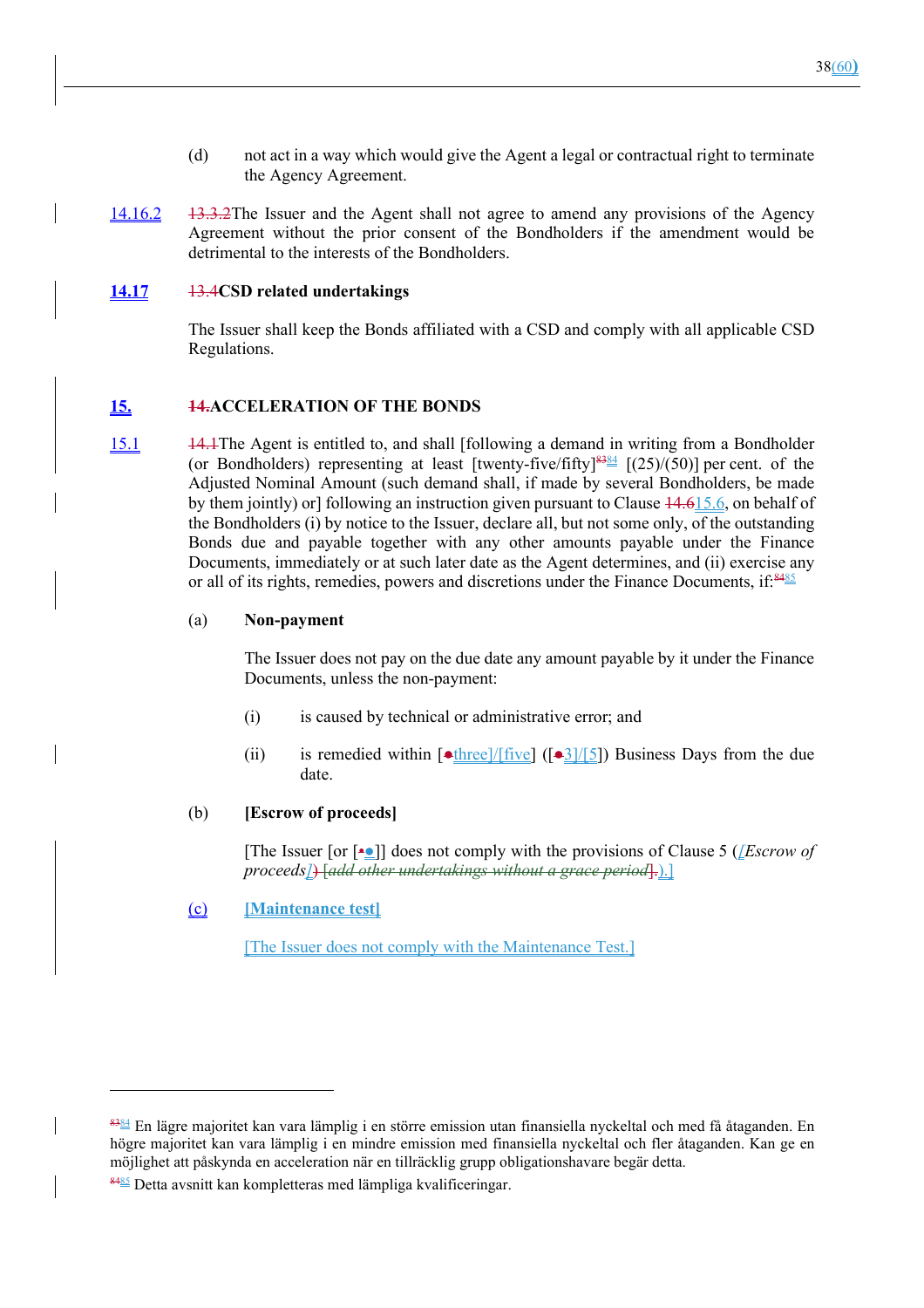#### (d) [**Condition[s] subsequent**]

[The Issuer does not satisfy the condition[s] subsequent set out in Clause 4.4 (*[Condition[s] subsequent]*)]86 [*add other undertakings without a grace period*.]

#### (e) (c)**Other obligations**

The Issuer [or any other [person (other than the Agent) / Group Company] $\frac{8587}{8}$  does not comply with any terms of or acts in violation of the Finance Documents to which it is a party (other than those terms referred to in paragraph  $\left(\frac{a(a)}{b}\right)$ ],  $\frac{a(b)}{b}$  [(b)  $\frac{b}{b}$  [or  $(c)b$ /[(b), (c) or (d)] above), unless the non-compliance:

- (i) is capable of remedy; and
- (ii) is remedied within  $\lceil \bullet \rceil$  ( $\lceil \bullet \rceil$ ) Business Days of the earlier of the Agent giving notice and the [Issuer / relevant person / relevant Group Company] becoming aware of the non-compliance.

#### (f) (d)**Invalidity**

Any Finance Document becomes invalid, ineffective or varied (other than in accordance with the provisions of the Finance Documents), and such invalidity, ineffectiveness or variation has a detrimental effect on the interests of the Bondholders.

#### (g) (e)**Insolvency proceedings**

Any corporate action, legal proceedings or other procedure or step [other than vexatious or frivolous and as disputed in good faith and discharged within  $\lceil \bullet \rceil$  ( $\lceil \bullet \rceil$ ) Business Days] is taken in relation to:

- (i) the suspension of payments, a moratorium of any indebtedness, winding-up, dissolution, administration, company reorganisation (*företagsrekonstruktion*) or bankruptcy (*konkurs*) of [the Issuer / any Group Company], [other than a solvent liquidation or reorganisation of any Group Company other than the Issuer];
- (ii) a composition, compromise, assignment or arrangement with creditors of [the Issuer / any Group Company] generally[, other than the [Bondholders / Secured Parties]];
- (iii) the appointment of a liquidator [(other than in respect of a solvent liquidation of a Group Company other than the Issuer)], administrator or other similar officer in respect of [the Issuer / any Group Company] or any of its assets; or
- (iv) any step analogous to items  $(i)$ —to  $(iii)$  above is taken in any jurisdiction in relation to [the Issuer / any Group Company].

<sup>86</sup> Att övervägas om uppfyllandet av eventuella conditions subsequent istället ska utgöra ett åtagande under avsnitt 14 (*General undertakings*) (och därmed omfattas av punkt (e) nedan).

 $\frac{8587}{2}$  Används om borgen, pant eller annat åtagande ställts av annan än emittenten.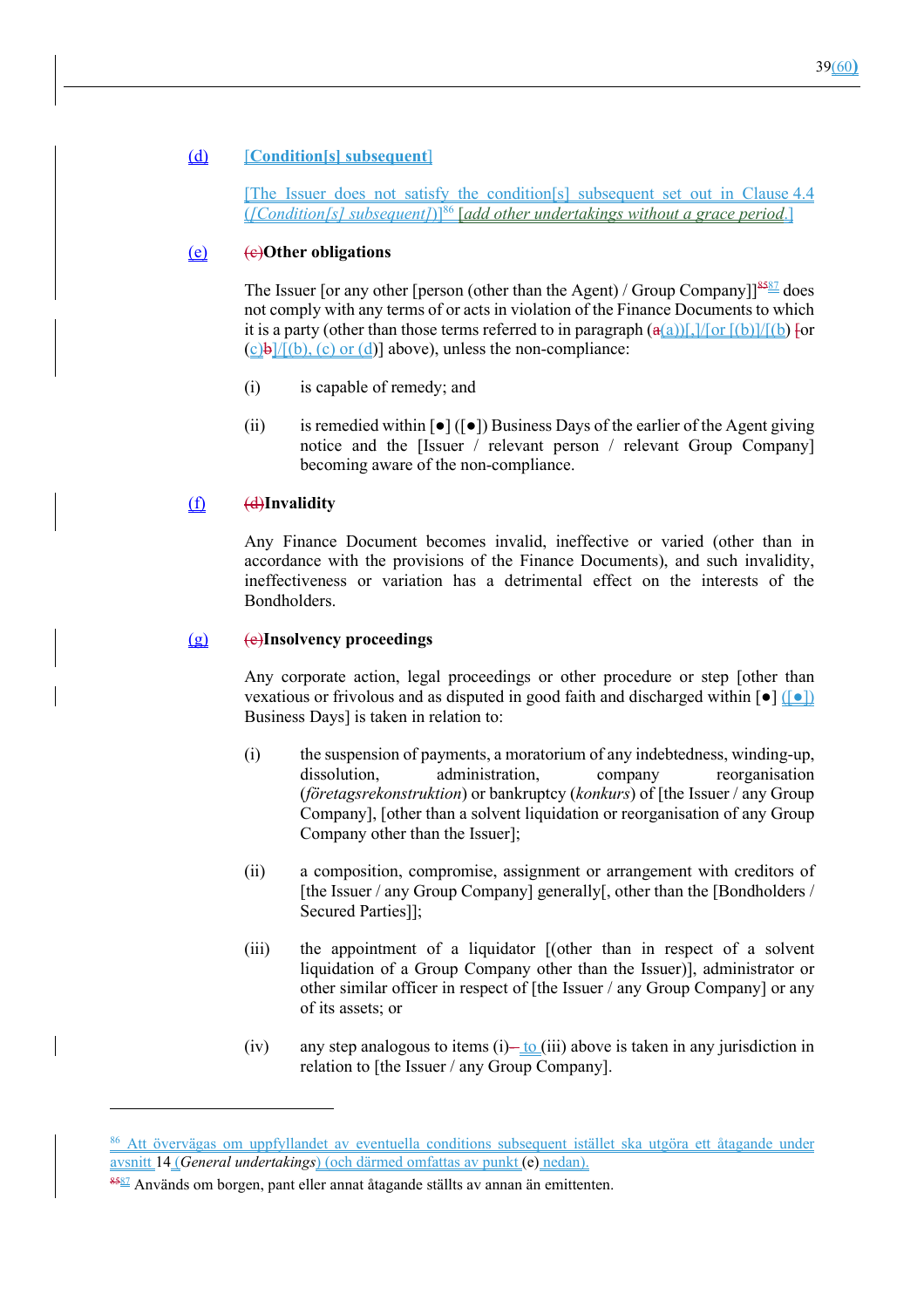#### (h) (f)**Insolvency**

[The Issuer / any Group Company] is, or is deemed for the purposes of any applicable regulation to be, Insolvent.

#### (i) (g)**Creditors' process**

Any attachment, sequestration, distress or execution, or any analogous process in any jurisdiction, affects any asset of [the Issuer / a Group Company] and is not discharged within  $\lceil \bullet \rceil$  ( $\lceil \bullet \rceil$ ) Business Days or any Security over any asset of [the Issuer / any Group Company] is enforced.

### (j) **Mergers and demergers**

The Issuer is subject to (i) a merger with any other person, with the effect that the Issuer is not the surviving entity [or which otherwise has or is reasonably likely to have a Material Adverse Effect], or (ii) a demerger.

#### (k) (h)**Cross payment default [and cross acceleration]**

- (i) Any Financial Indebtedness of a Group Company is not paid when due nor within any originally applicable grace period, or is declared to be or otherwise becomes due and payable prior to its specified maturity as a result of an event of default (however described),
- (ii) [any commitment for any Financial Indebtedness of a Group Company is cancelled or suspended by a creditor as a result of an event of default (however described), or
- (iii) any creditor of a Group Company becomes entitled to declare any Financial Indebtedness of a Group Company due and payable prior to its specified maturity as a result of an event of default (however described)]<sup>8688</sup>,

provided that no Event of Default will occur under this paragraph  $(k)$ h if the aggregate amount of Financial Indebtedness [or commitment for Financial Indebtedness] referred to herein is less than [EUR/SEK[ SEK/EUR] [*amount*]].

#### (l) **(i)[***Additional Event of Default***]**

 $\lceil \bullet \rceil$ 

- 15.2 14.2The Agent may not accelerate the Bonds in accordance with Clause 14.1 15.1 by reference to a specific Event of Default if it is no longer continuing or if it has been decided, on a Bondholders Meeting or by way of a Written Procedure, to waive such Event of Default (temporarily or permanently).
- 15.3 14.3The Issuer shall immediately notify the Agent (with full particulars) upon becoming aware of the occurrence of any event or circumstance which constitutes an Event of Default, or any event or circumstance which would (with the expiry of a grace period, the giving of notice, the making of any determination or any combination of any of the foregoing)

 $\frac{8688}{8}$  Texten inom hakparentes ger cross-default. Utan denna text endast payment default + cross-acceleration.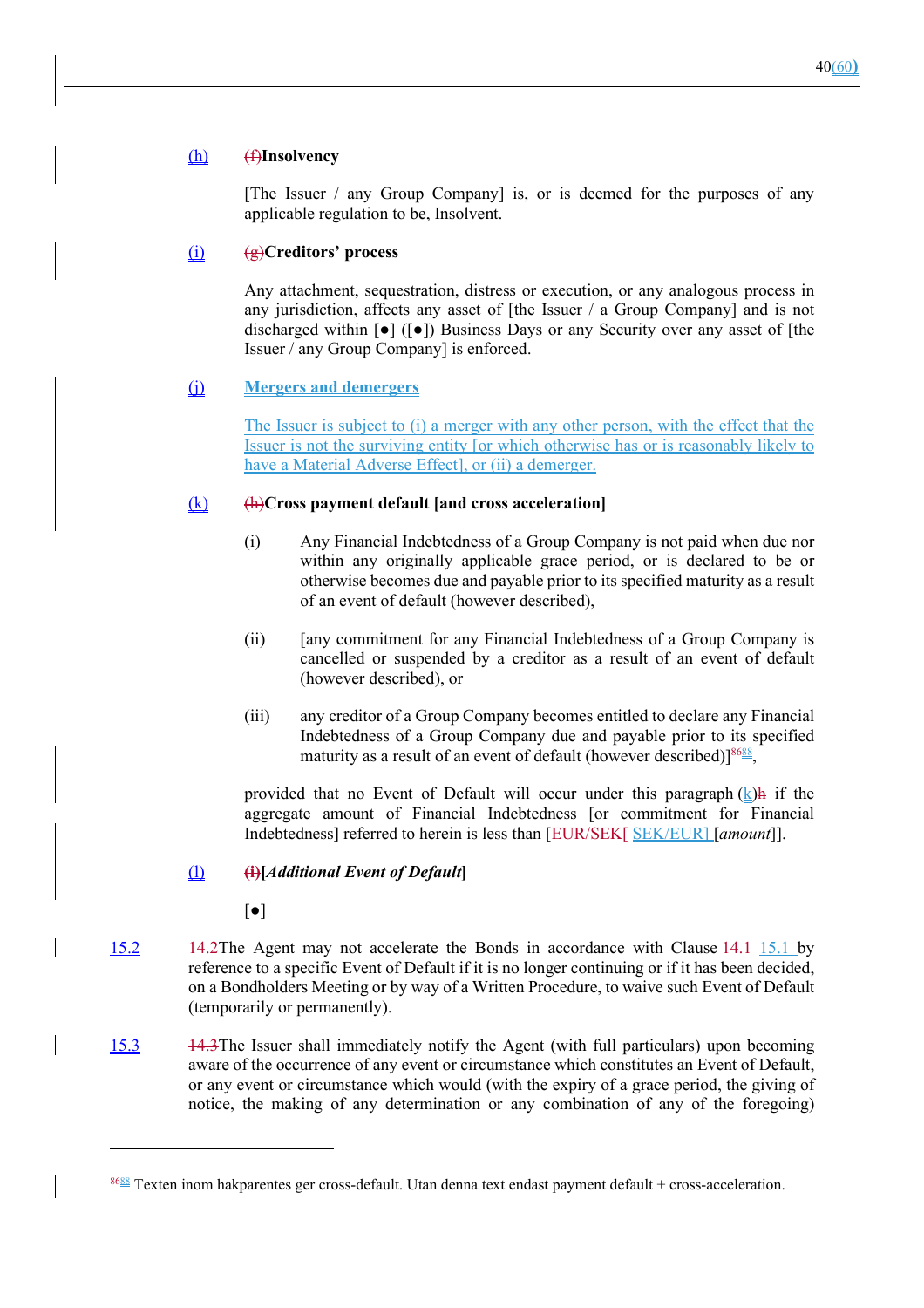constitute an Event of Default, and shall provide the Agent with such further information as it may reasonably request in writing following receipt of such notice.

- 15.4 14.4The Agent shall notify the Bondholders of an Event of Default within [five] ([5]) Business Days of the date on which the Agent received actual knowledge of that an Event of Default has occurred and is continuing. Notwithstanding the aforesaid, the Agent may postpone a notification of an Event of Default (other than in relation to payments) up until the time stipulated in Clause  $\frac{14.5 - 15.5}{10.5}$  for as long as, in the reasonable opinion of the Agent such postponement is in the interests of the Bondholders as a group. The Agent shall always be entitled to take the time necessary to determine whether an event constitutes an Event of Default.
- 15.5 14.5The Agent shall, within [twenty] ([20]) Business Days of the date on which the Agent received actual knowledge of that an Event of Default has occurred and is continuing, decide if the Bonds shall be so accelerated. If the Agent decides not to accelerate the Bonds, the Agent shall promptly seek instructions from the Bondholders in accordance with Clause 17 (*Decisions by Bondholders*).
- 15.6 14.6If the Bondholders instruct the Agent to accelerate the Bonds, the Agent shall promptly declare the Bonds due and payable and take such actions as may, in the opinion of the Agent, be necessary or desirable to enforce the rights of the Bondholders under the Finance Documents, unless the relevant Event of Default is no longer continuing.
- 15.7 14.7If the right to accelerate the Bonds is based upon a decision of a court of law, an arbitrational tribunal or a government authority, it is not necessary that the decision has become enforceable under any applicable regulation or that the period of appeal has expired in order for cause of acceleration to be deemed to exist.
- 15.8 14.8In the event of an acceleration of the Bonds in accordance with this Clause 1415, [up to, but excluding, the First Call Date] [the Issuer shall redeem all Bonds at an amount per Bond [equal to  $100$  the relevant Call Option Amount] / [equal to  $\lceil \bullet \rceil$ ] per cent. of the Nominal Amount-plus the Applicable Premium, together with accrued but unpaid Interest] $87 +$ , and thereafter, as applicable considering when the acceleration occurs, the redemption amount specified in Clause 10.3 (*Voluntary total redemption*)]<sup>88</sup> / [[ $\bullet$ ] per cent. of] [the Nominal Amount], together with accrued but unpaid Interest—
- 15.9 The Issuer shall on demand by a Bondholders' Committee reimburse all costs and expenses reasonably incurred by it for the purpose of investigating or considering an Event of Default and the Bondholders' potential actions in relation to such Event of Default.

### **16. 15.DISTRIBUTION OF PROCEEDS**

16.1 15.1 15.1 1 15.1 All payments by the Issuer relating to the Bonds and the Finance Documents following an acceleration of the Bonds in accordance with Clause 14 15 (*Acceleration of the Bonds*) [and any proceeds received from an enforcement of the Transaction Security] shall be

<sup>87</sup> Även när Issuer inte har call option mot betalning av Additional Premium kan det vara rimligt att använda Additional Premium för belopp som ska betalas vid en acceleration.

<sup>88</sup> Används om Issuer har call option enligt punkt 10.3.1(b) osv.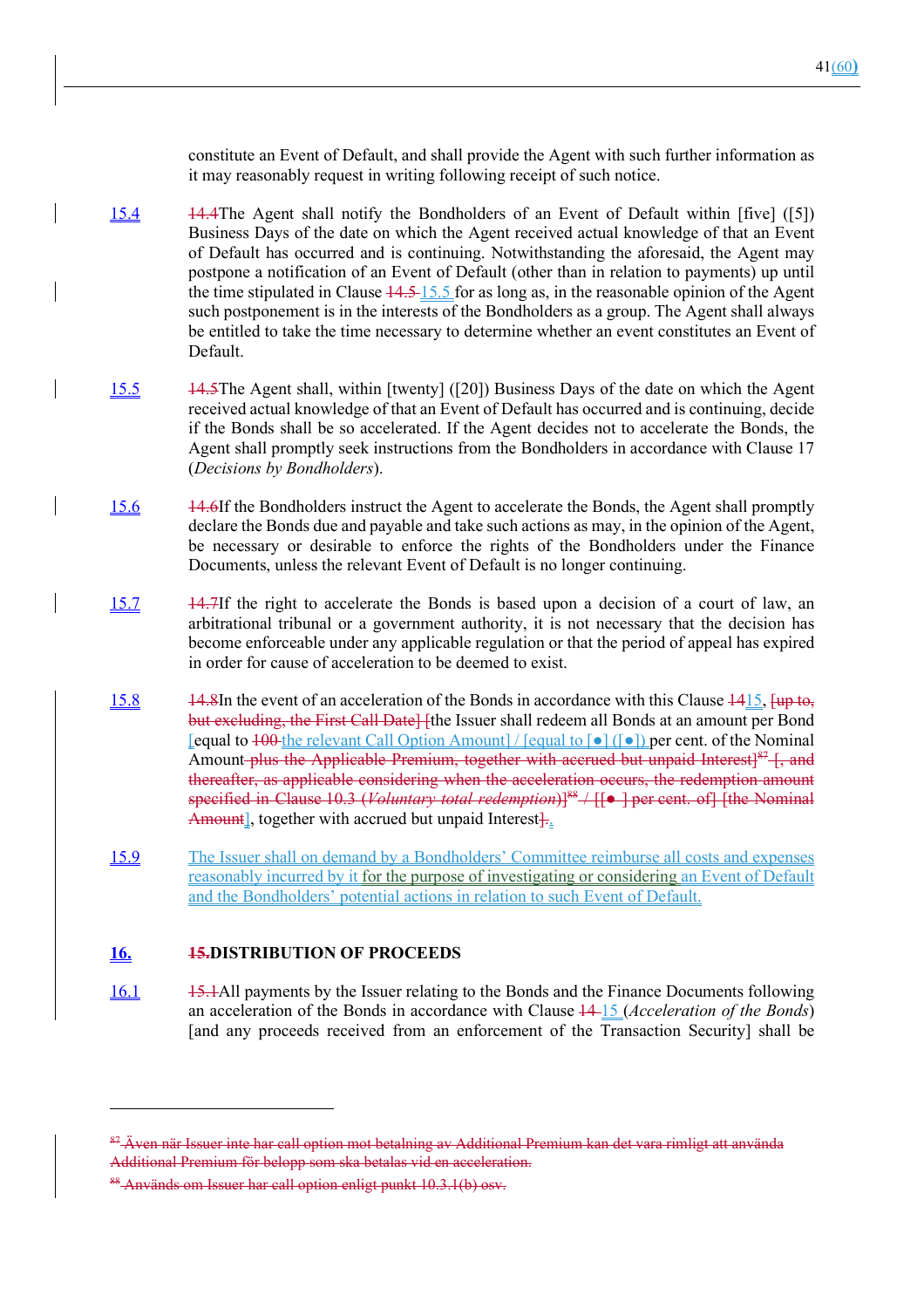distributed in the following order of priority, in accordance with the instructions of the Agent:

- (a) *first*, in or towards payment *pro rata* of:
	- (i) *first*, in or towards payment *pro rata* of (i) all unpaid fees, costs, expenses and indemnities payable by the Issuer to the Agent in accordance with the Agency Agreement and the Finance Documents (other than any indemnity given for liability against the Bondholders), (ii) other costs, expenses and indemnities relating to the acceleration of the Bonds, [the enforcement of the Transaction Security] or the protection of the Bondholders' rights as may have been incurred by the Agent, (iii) any costs incurred by the Agent for external experts that have not been reimbursed by the Issuer in accordance with Clause 19.2.5, and (iv) any costs and expenses incurred by the Agent that have not been reimbursed by the Issuer in accordance with Clause 17.4.11, ;
	- (ii) other costs, expenses and indemnities relating to the acceleration of the Bonds, [the enforcement of the Transaction Security] or the protection of the Bondholders' rights as may have been incurred by the Agent;
	- (iii) any costs incurred by the Agent for external experts that have not been reimbursed by the Issuer in accordance with Clause 19.2.5; and
	- (iv) any costs and expenses incurred by the Agent that have not been reimbursed by the Issuer in accordance with Clause 17.4.13,

together with default interest in accordance with Clause  $9.4(a)$  on any such amount calculated from the date it was due to be paid or reimbursed by the Issuer;

- (b) *secondly*, f in or towards payment *pro rata* of any cost and expenses reasonably incurred by a Bondholders' Committee in accordance with an agreement with the Issuer pursuant to Clause 16.5 15.9 that have not been reimbursed by the Issuer, together with default interest in accordance with Clause 9.4 on any such amount calculated from the date it was due to be reimbursed by the Issuer; $\frac{189}{100}$
- (a) *thirdly*, in or towards payment *pro rata* of accrued but unpaid Interest under the Bonds (Interest due on an earlier Interest Payment Date to be paid before any Interest due on a later Interest Payment Date);
- (b) *fourthly*, in or towards payment *pro rata* of any unpaid principal under the Bonds; and
- (c) *fifthly*, in or towards payment *pro rata* of any other costs or outstanding amounts unpaid under the Finance Documents, including default interest in accordance with Clause 9.4 on delayed payments of Interest and repayments of principal under the Bonds.

Any excess funds after the application of proceeds in accordance with paragraphs (a) to (e) above shall be paid to the Issuer.

<sup>89</sup> Stycket utgår om bestämmelserna om Bondholders' Committee i punkt 16 utgår.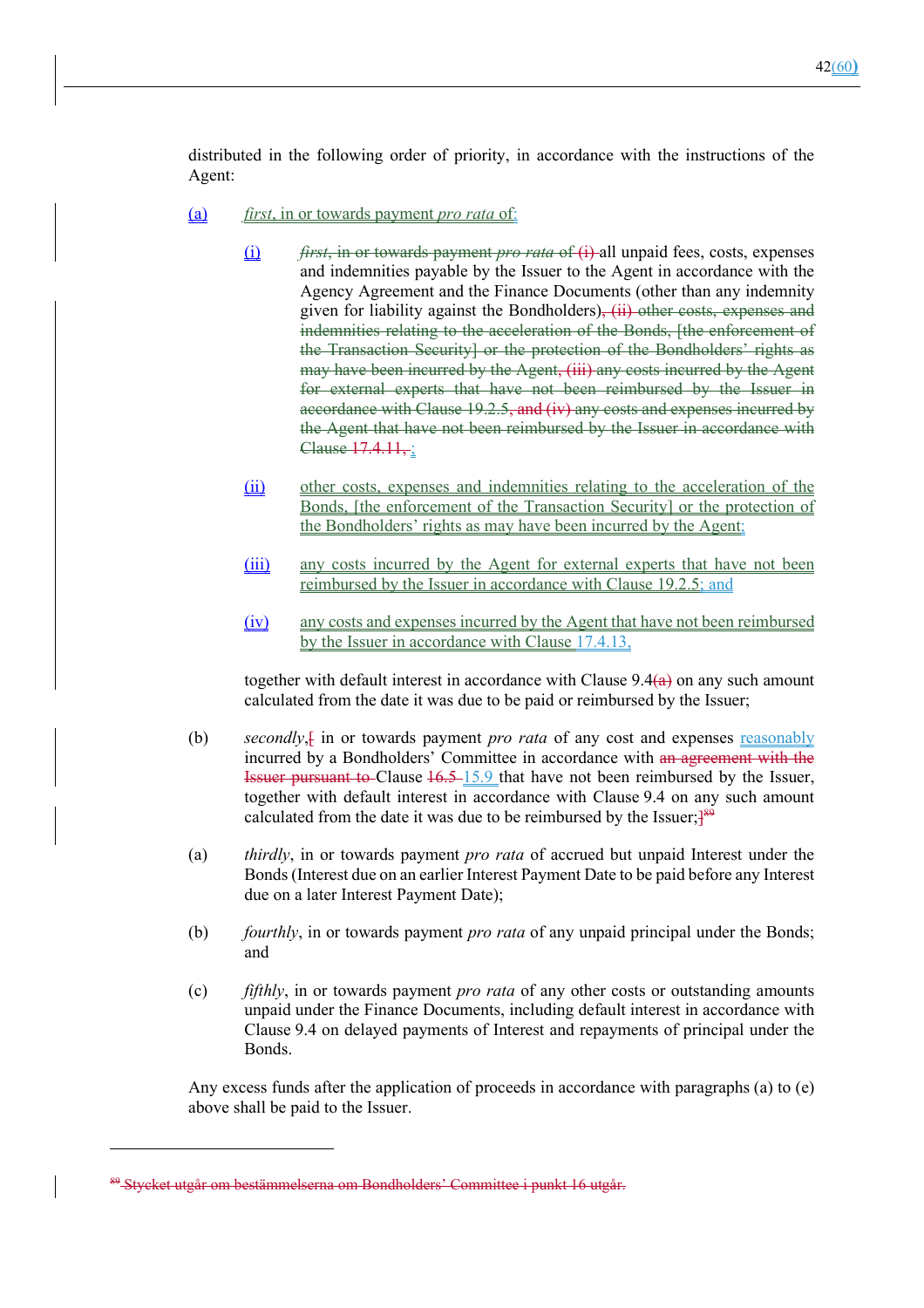- 16.2 15.2If a Bondholder or another party has paid any fees, costs, expenses or indemnities referred to in Clause  $15.1(a)[a]$  [or (b)], such Bondholder or other party shall be entitled to reimbursement by way of a corresponding distribution in accordance with Clause  $\frac{15.1(a16.1(a)}{10}$  [or (b)].
- 16.3 15.3Funds that the Agent receives (directly or indirectly) in connection with the acceleration of the Bonds [or the enforcement of the Transaction Security] constitute escrow funds (*redovisningsmedel*) and must be held on a separate bank account on behalf of the Bondholders and the other interested parties. The Agent shall arrange for payments of such funds in accordance with this Clause  $15\frac{16}{18}$  as soon as reasonably practicable.
- 16.4 15.4If the Issuer or the Agent shall make any payment under this Clause 1516, the Issuer or the Agent, as applicable, shall notify the Bondholders of any such payment at least ten (10) Business Days before the payment is made. The Notice notice from the Issuer shall specify the Redemption Date and also the Record Date on which a person shall be registered as a Bondholder to receive the amounts due on such Redemption Date. Notwithstanding the foregoing, for any Interest due but unpaid, the Record Date specified in Clause 8.1 shall apply [and for any partial redemption in accordance with Clause 10.4 (*[[Voluntary/Mandatory] partial redemption ([call / put] option)]*) due but not made, the Record Date specified in Clause 10.4.2 shall apply].

### **16. [BONDHOLDERS' COMMITTEE]90**

- $+6.1$  [The Bondholders may appoint a committee (a "**Bondholders' Committee**") to represent the interests of the Bondholders. A Bondholders' Committee shall consist of no less than three (3) natural persons.
- Each Bondholder is entitled to nominate candidates to the Bondholders' Committee by notice to Agent no later than two (2) Business Days prior to the Bondholders' Meeting. At the Bondholders Meeting all candidates so nominated shall be presented to the Bondholders. [Each Bondholder that is entitled to vote shall for such election have the same number of votes to cast for each Bond as the total number of persons to be elected. A Bondholder may cast its votes for one or several of the candidates.<sup>[91</sup>] The candidates that receive the most votes shall be elected to the Bondholders' Committee.
- A Bondholders' Committee may enter into discussions with the Issuer and other creditors of the Issuer and by majority decision among its members (i) adopt such procedural rules as it considers appropriate and (ii) prepare proposals and recommendations to the Bondholders. A Bondholders' Committee may not bind the Bondholders to any agreement or decision. The Agent shall provide reasonable assistance to the Bondholders' Committee and participate in its meetings.
- The Bondholders' Committee may agree with the Issuer not to disclose information received from the Issuer provided that it, in the reasonable opinion of the Bondholders' Committee, is beneficial to the interests of the Bondholders. The Agent shall be a party to

<sup>&</sup>lt;sup>90</sup> Detta avsnitt innehåller särskild reglering rörande Bondholders' Committee, hur en sådan utses och möjlighet att ge icke-offentlig information till denna. Även utan särskild reglering kan en sådan kommitté utses av obligationsinnehavarna. För att möjliggöra selektiv informationsgivning bör dock det andra alternativet i punkt 12.2.2 inkluderas om detta avsnitt utgår.

<sup>&</sup>lt;sup>91</sup> Syftet med mekaniken är att möjliggöra för en minoritet att kunna välja en representant till kommittén. Om tre medlemmar utses kan en minoritet på 25,1% säkra en plats genom att lägga alla röster på samma kandidat.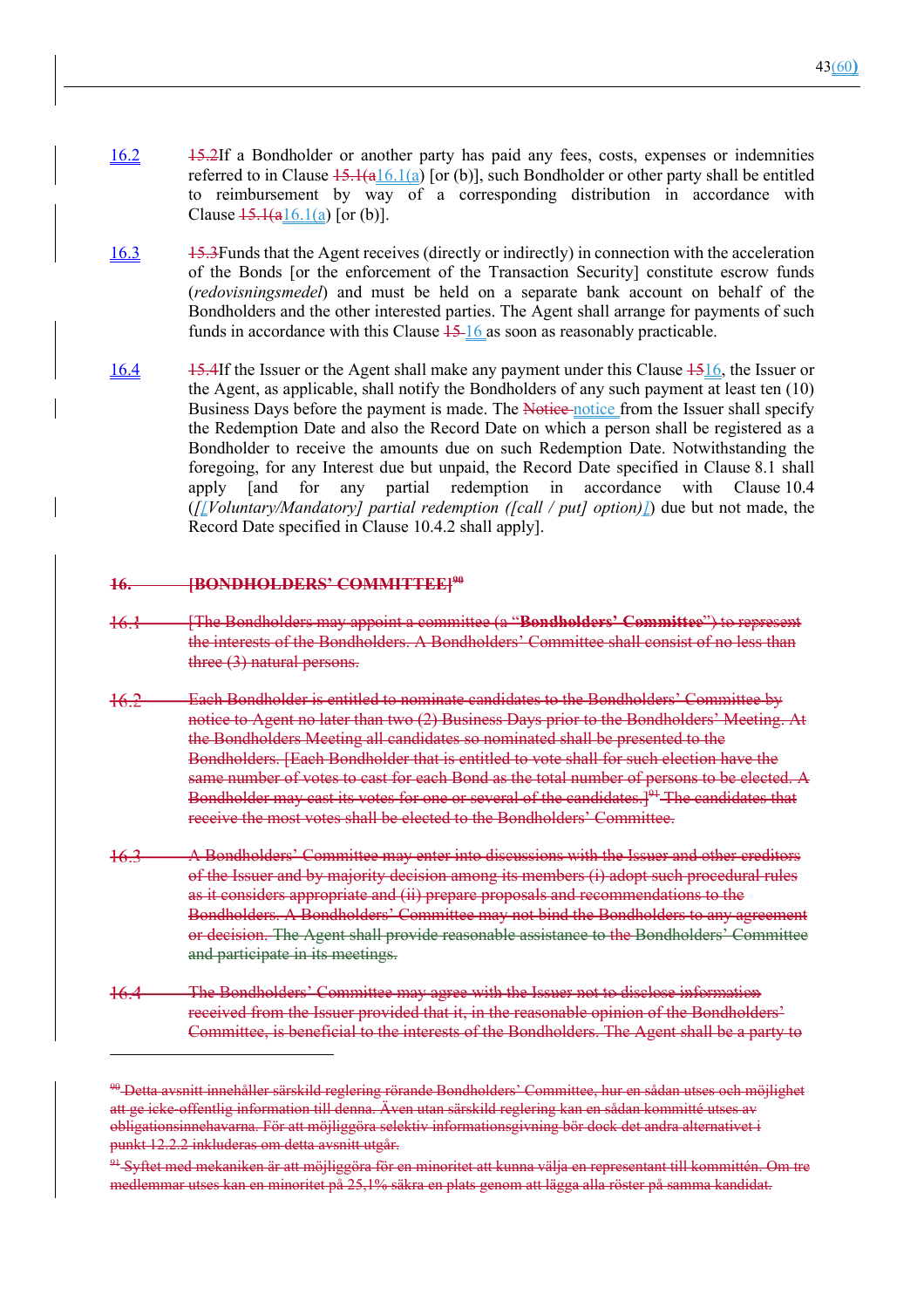such agreement and receive the same information from the Issuer as the Bondholders' Committee.

The Bondholders' Committee and the Issuer may agree that the Issuer shall pay certain costs and expenses incurred by 16.5the Bondholders' Committee. Otherwise the Bondholders' Committee is not entitled to be reimbursed for any costs or expenses.]

#### **17. DECISIONS BY BONDHOLDERS**

#### **17.1 Request for a decision**

- 17.1.1 A request by the Agent for a decision by the Bondholders on a matter relating to the Finance Documents shall (at the option of the Agent) be dealt with at a Bondholders' Meeting or by way of a Written Procedure.
- 17.1.2 Any request from the Issuer or a Bondholder (or Bondholders) representing at least ten (10) per cent. of the Adjusted Nominal Amount (such request shall, if made by several Bondholders, be made by them jointly) for a decision by the Bondholders on a matter relating to the Finance Documents shall be directed to the Agent and dealt with at a Bondholders' Meeting or by way a Written Procedure, as determined by the Agent. The person requesting the decision may suggest the form for decision making, but if it is in the Agent's opinion more appropriate that a matter is dealt with at a Bondholders' Meeting than by way of a Written Procedure, it shall be dealt with at a Bondholders' Meeting.
- 17.1.3 The Agent may refrain from convening a Bondholders' Meeting or instigating a Written Procedure if  $(i)$ :
	- (a) the suggested decision must be approved by any person in addition to the Bondholders and such person has informed the Agent that an approval will not be given,  $or (ii)$ ; or
	- (b) 17.1.3the suggested decision is not in accordance with applicable regulations.
- 17.1.4 The Agent shall not be responsible for the content of a notice for a Bondholders' Meeting or a communication regarding a Written Procedure unless and to the extent it contains information provided by the Agent.
- 17.1.5 Should the Agent not convene a Bondholders' Meeting or instigate a Written Procedure in accordance with these Terms and Conditions, without Clause 17.1.3 being applicable, the Issuer or the Bondholder(s) requesting a decision by the Bondholders may convene such Bondholders' Meeting or instigate such Written Procedure, as the case may be, instead. [The Issuer or  $[T / t]$ ]he Issuing Agent shall upon request provide the [Issuer or the]<sup>9289</sup> convening Bondholder(s) with the information available in the Debt Register in order to convene and hold the Bondholders' Meeting or instigate and carry out the Written Procedure, as the case may be. The Issuer or Bondholder(s), as applicable, shall supply to the Agent a copy of the dispatched notice or communication.
- 17.1.6 Should the Issuer want to replace the Agent, it may  $\leftrightarrow$  convene a Bondholders' Meeting in accordance with Clause 17.2 (*Convening of Bondholders' Meeting*) or (ii) instigate a Written Procedure by sending communication in accordance with Clause 17.3 (*Instigation of Written*

 $\frac{9289}{282}$  Text i hakparentes om Issuer inte har insyn i skuldboken.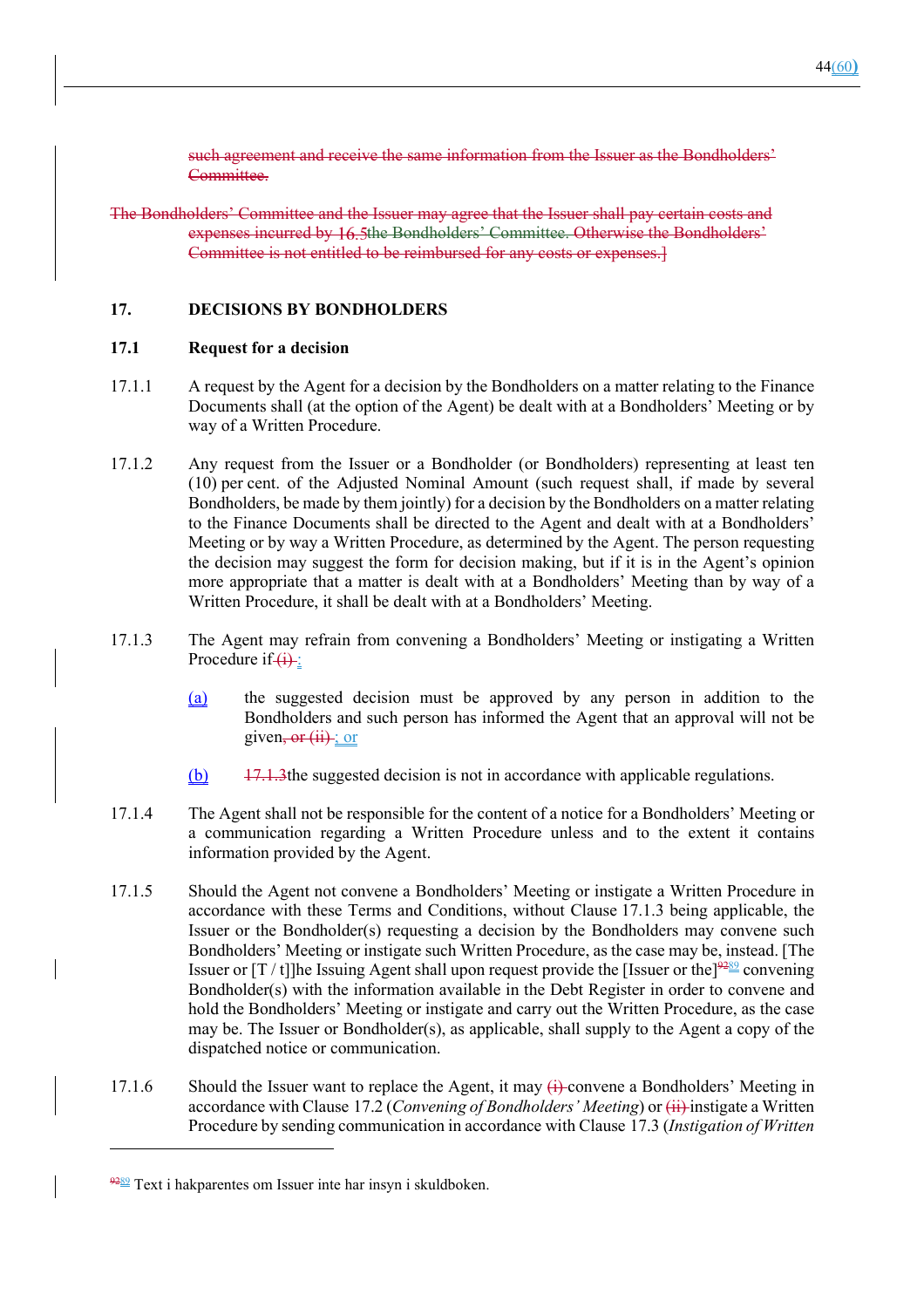*Procedure*). After a request from the Bondholders pursuant to Clause 19.4.3, the Issuer shall no later than ten (10) Business Days after receipt of such request (or such later date as may be necessary for technical or administrative reasons) convene a Bondholders' Meeting in accordance with Clause 17.2. The Issuer shall inform the Agent before a notice for a Bondholders' Meeting or communication relating to a Written Procedure where the Agent is proposed to be replaced is sent and supply to the Agent a copy of the dispatched notice or communication. [The Issuing Agent shall provide the Issuer with the information available in the Debt Register in order to convene and hold the Bondholders' Meeting or instigate and carry out the Written Procedure, as the case may be.<sup>[9390</sup>]

17.1.7 Should the Issuer or any Bondholder(s) convene a Bondholders' Meeting or instigate a Written Procedure pursuant to Clause 17.1.5 or 17.1.6, then the Agent shall no later than five (5) Business Days' prior to dispatch of such notice or communication be provided with a draft thereof. The Agent may further append information from it together with the notice or communication, provided that the Agent supplies such information to the Issuer or the Bondholder(s), as the case may be, no later than one  $(1)$  Business Day prior to the dispatch of such notice or communication.

#### **17.2 Convening of Bondholders' Meeting**

17.2.1 The Agent shall convene a Bondholders' Meeting by way of notice to the Bondholders as soon as practicable and in any event no later than five (5) Business Days after receipt of a complete notice from the Issuer or the Bondholder(s) (or such later date as may be necessary for technical or administrative reasons).

### 17.2.2 The notice pursuant to Clause 17.2.1 shall include:

- (a) time for the meeting;
- (b) place for the meeting;
- $(c)$  The notice pursuant to Clause 17.2.1 shall include (i) time for the meeting, (ii) place for the meeting, (iii) a specification of the Record Date on which a person must be registered as a Bondholder in order to be entitled to exercise voting rights,  $(iv)$  a form of power of attorney, and  $(v)$  the agenda for the meeting.  $17.2.2$  The reasons for, and contents of, each proposal as well as any applicable conditions and conditions precedent shall be specified in the notice. If a proposal concerns an amendment to any Finance Document, such proposed amendment must always be set out in detail. Should prior notification by the Bondholders be required in order to attend the Bondholders' Meeting, such requirement shall be included in the notice.;
- (d) a form of power of attorney;
- (e) the agenda for the meeting;
- (f) any applicable conditions precedent and conditions subsequent;
- (g) the reasons for, and contents of, each proposal;

 $\frac{9300}{9300}$  Används om Issuer inte har insyn i skuldboken.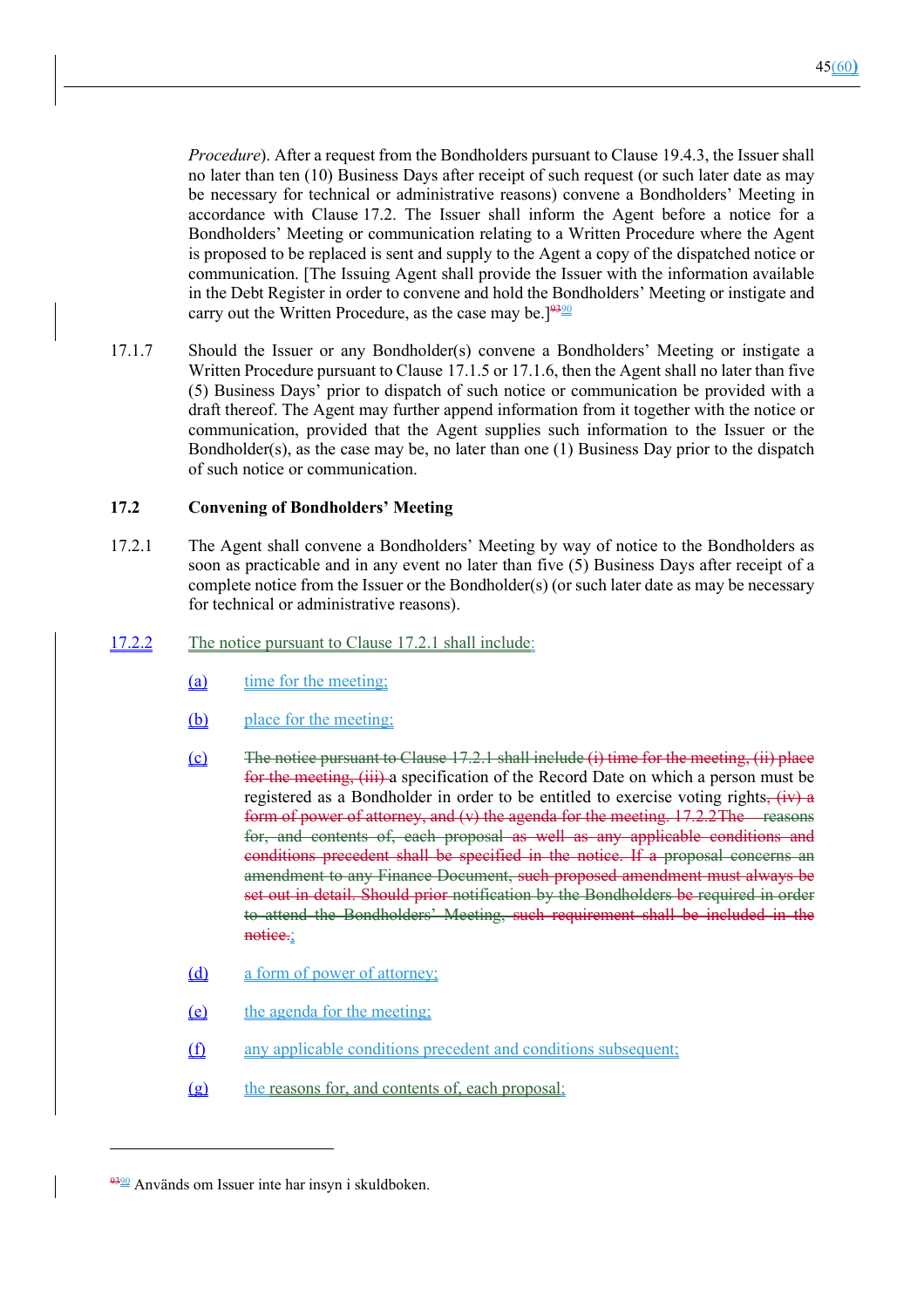- (h) if the proposal concerns an amendment to any Finance Document, the details of such proposed amendment;
- (i) if a notification by the Bondholders is required in order to attend the Bondholders' Meeting, information regarding such requirement; and
- (i) information on where additional information (if any) will be published.
- 17.2.3 The Bondholders' Meeting shall be held no earlier than ten (10) Business Days and no later than thirty (30) Business Days after the effective date of the notice.
- 17.2.4 Without amending or varying these Terms and Conditions, the Agent may prescribe such further regulations regarding the convening and holding of a Bondholders' Meeting as the Agent may deem appropriate. Such regulations may include a possibility for Bondholders to vote without attending the meeting in person.

### **17.3 Instigation of Written Procedure**

17.3.1 The Agent shall instigate a Written Procedure by way of sending a communication to the Bondholders as soon as practicable and in any event no later than five (5) Business Days after receipt of a complete communication from the Issuer or the Bondholder(s) (or such later date as may be necessary for technical or administrative reasons).

#### 17.3.2 A communication pursuant to Clause 17.3.1 shall include:

- (a)  $17.3.2A$  communication pursuant to Clause 17.3.1 shall include (i) a specification of the Record Date on which a person must be registered as a Bondholder in order to be entitled to exercise voting rights,  $(ii)$  instructions and directions on where to receive a form for replying to the request (such form to include an option to vote yes or no for each request) as well as a form of power of attorney, and (iii) the stipulated time period within which the Bondholder must reply to the request (such time period to last at least ten (10) Business Days and not longer than thirty (30) Business Days from the effective date of the communication pursuant to Clause 17.3.1). The reasons for, and contents of, each proposal as well as any applicable conditions and conditions precedent shall be specified in the notice. If a proposal concerns an amendment to any Finance Document, such proposed amendment must always be set out in detail. If the voting is to be made electronically, instructions for such voting shall be included in the communication.;
- (b) instructions and directions on where to receive a form for replying to the request (such form to include an option to vote yes or no for each request) as well as a form of power of attorney;
- (c) the stipulated time period within which the Bondholder must reply to the request (such time period to last at least ten (10) Business Days and not longer than thirty (30) Business Days from the effective date of the communication pursuant to Clause 17.3.1);
- (d) any applicable conditions precedent and conditions subsequent;
- (e) the reasons for, and contents of, each proposal;
- (f) if a proposal concerns an amendment to any Finance Document, the details of such proposed amendment;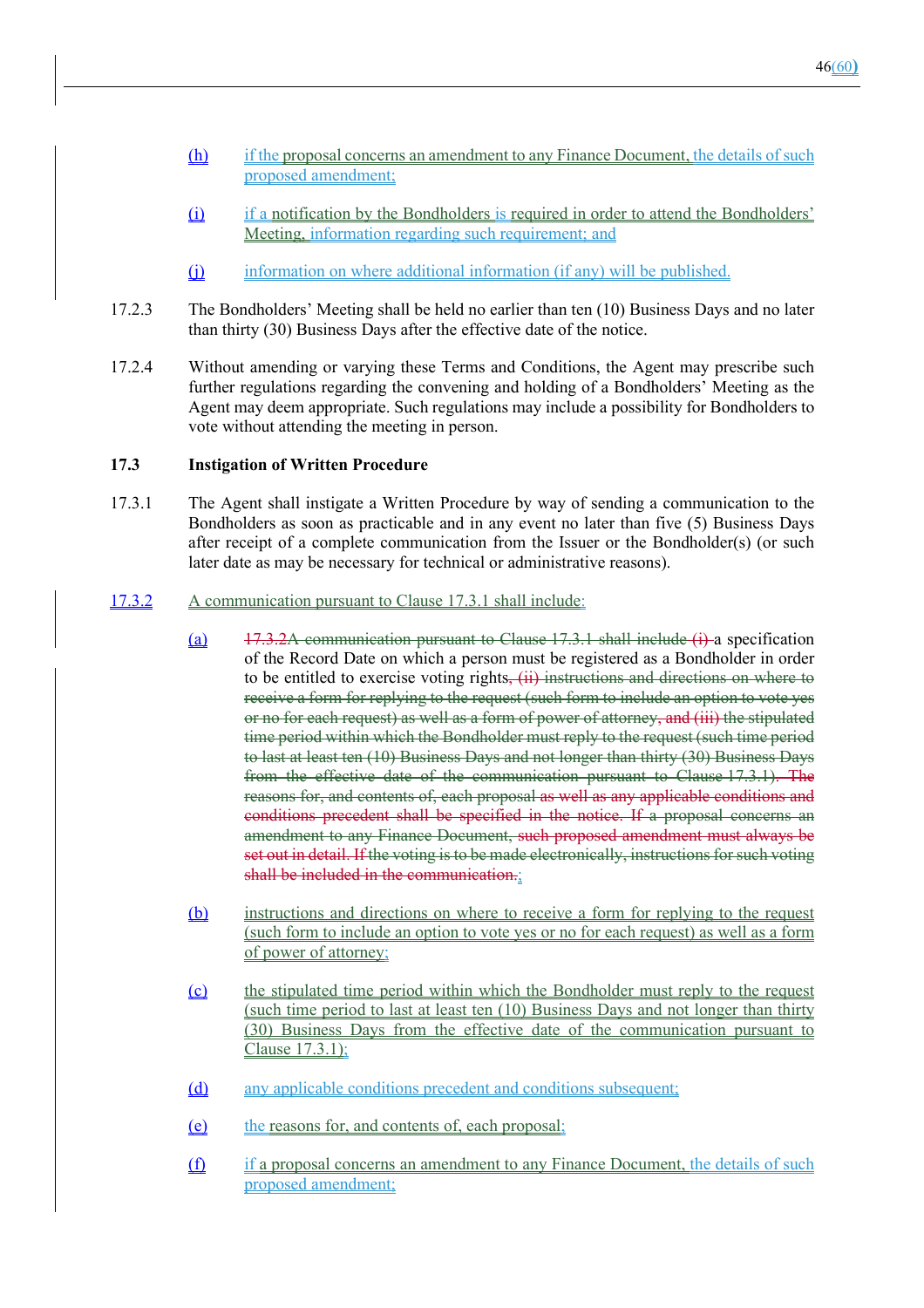- $(g)$  if the voting is to be made electronically, the instructions for such voting; and
- (h) information on where additional information (if any) will be published.
- 17.3.3 If so elected by the person requesting the Written Procedure and provided that it is also disclosed in the communication pursuant to Clause 17.3.1, when consents from Bondholders representing the requisite majority of the total Adjusted Nominal Amount pursuant to Clauses 17.4.2 and 17.4.3 have been received in a Written Procedure, the relevant decision shall be deemed to be adopted pursuant to Clause 17.4.2 or 17.4.3, as the case may be, even if the time period for replies in the Written Procedure has not yet expired.
- 17.3.4 The Agent may, during the Written Procedure, provide information to the Issuer by way of updates whether or not quorum requirements have been met and about the eligible votes received by the Agent, including the portion consenting or not consenting to the proposal(s) or refraining from voting (as applicable).

#### **17.4 Majority, quorum and other provisions**

- 17.4.1 Only a Bondholder, or a person who has been provided with a power of attorney or other authorisation pursuant to Clause 7 (*Right to act on behalf of a Bondholder*) from a Bondholder:
	- (a) on the Business Day Record Date specified in the notice pursuant to Clause 17.2.2, in respect of a Bondholders' Meeting, or
	- (b) on the Business Day Record Date specified in the communication pursuant to Clause 17.3.2, in respect of a Written Procedure,

may exercise voting rights as a Bondholder at such Bondholders' Meeting or in such Written Procedure, provided that the relevant Bonds are included in the Adjusted Nominal Amount. Each whole Bond entitles to one vote and any fraction of a Bond voted for by a person shall be disregarded. Such Business Day specified pursuant to paragraph (a) or (b) above must fall no earlier than one (1) Business Day after the effective date of the notice or communication, as the case may be.

- 17.4.2 The following matters shall require the consent of Bondholders representing at least [sixtysix and two thirds  $(66 \frac{2}{3})$ ] / [seventy-five (75)] / [[ $\bullet$ ] ( $\bullet$ ])] per cent.  $\frac{9491}{\bullet}$  of the Adjusted Nominal Amount for which Bondholders are voting at a Bondholders' Meeting or for which Bondholders reply in a Written Procedure in accordance with the instructions given pursuant to Clause 17.3.2:
	- (a) [the issue of any [Subsequent Bonds / Bonds after the Issue Date]<sup>9592</sup>, [if the total] nominal amount of the Bonds exceeds, or if such issue would cause the total nominal amount of the Bonds to at any time exceed, [EUR/SEKSEK/EUR] [*amount*]] (for the avoidance of doubt, for which consent shall be required at each occasion such [Subsequent] Bonds are issued); $]9693$

 $\frac{9491}{9491}$  Majoritetskravet bör sättas i förhållande till typ och storlek av emission.

<sup>9592</sup> Anpassa efter huruvida Subsequent Bonds är definierad term.

<sup>9693</sup> Överväg majoritetskrav för detta beslut. Om obligationslånet är säkerställt bör det typiskt sett krävas kvalificerad majoritet för en utökning av lånebeloppet utöver den i förväg satta låneramen.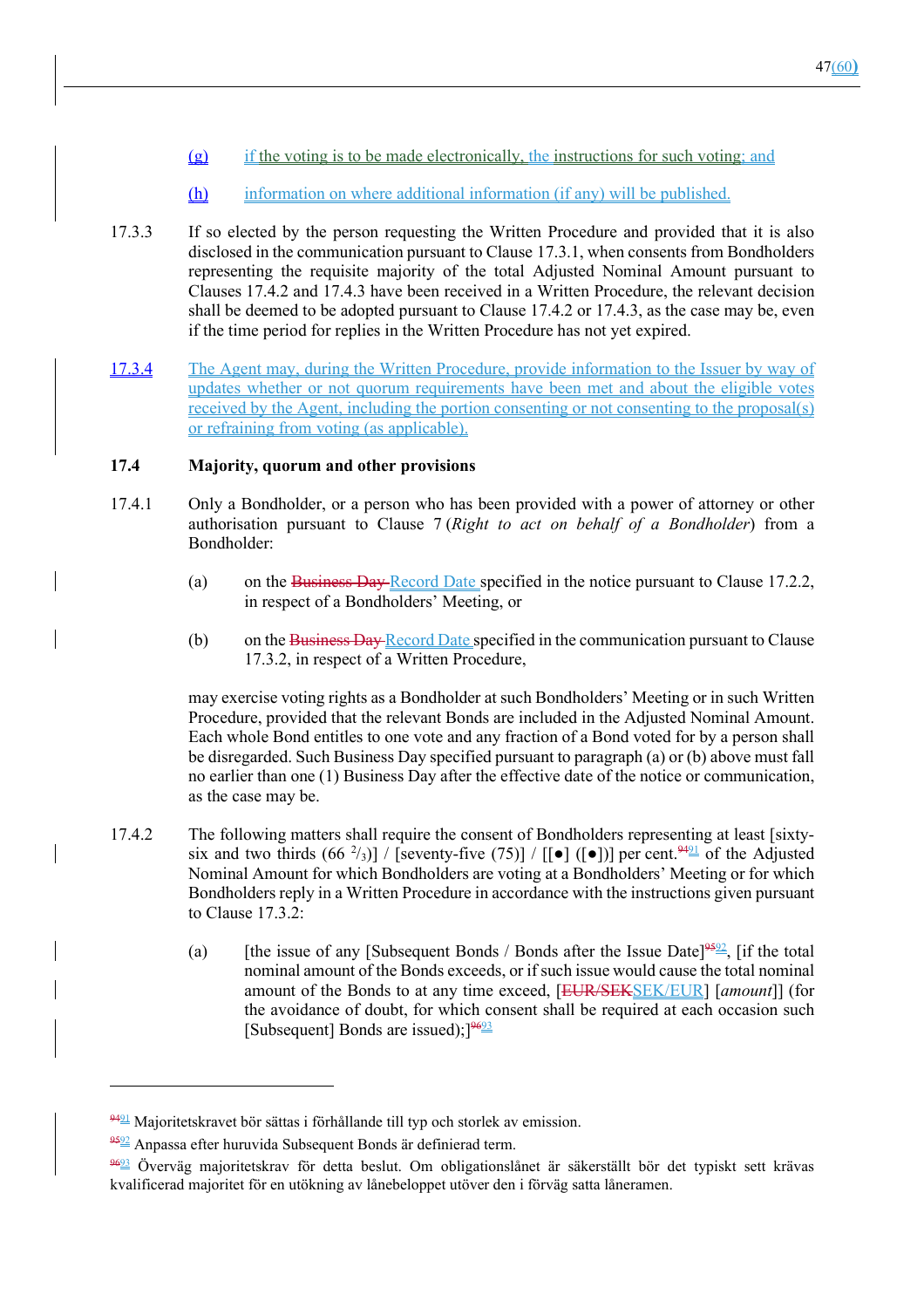- (b) a change to the terms of any of Clause  $2.1$ , and Clauses  $2.5$  to  $2.72.1$  and  $2.6$ ;
- (c) [a reduction of the premium payable upon the redemption or repurchase of any Bond pursuant to Clause 10 (*Redemption and repurchase of the Bonds*);]
- (d) a change to the Interest Rate or the Nominal Amount [(other than as a result of an application of Clause 10.4 (*[[Voluntary/Mandatory] partial redemption ([call / put] option*)[))];
- (e) a change to the terms for the distribution of proceeds set out in Clause 15 16 (*Distribution of proceeds*);
- (f) a change to the terms dealing with the requirements for Bondholders' consent set out in this Clause 17.4 (*Majority, quorum and other provisions*);
- (g) a change of issuer, an extension of the tenor of the Bonds or any delay of the due date for payment of any principal or interest on the Bonds;
- (h) [a release of the Transaction Security[, except in accordance with the terms of the Finance Documents];]
- (i) a mandatory exchange of the Bonds for other securities;
- (j) [*other matters*]; and
- (k) early redemption of the Bonds, other than upon an acceleration of the Bonds pursuant to Clause 14 15 (*Acceleration of the Bonds*) or as otherwise permitted or required by these Terms and Conditions.
- 17.4.3 Any matter not covered by Clause 17.4.2 shall require the consent of Bondholders representing more than  $\frac{50 \text{ fit}}{100}$  (50) per cent. of the Adjusted Nominal Amount for which Bondholders are voting at a Bondholders' Meeting or for which Bondholders reply in a Written Procedure in accordance with the instructions given pursuant to Clause 17.3.2. This includes, but is not limited to, any amendment to, or waiver of, the terms of any Finance Document that does not require a higher majority (other than an amendment permitted pursuant to Clause 18.1(a) or (c)), an acceleration of the Bonds,  $\frac{1}{2}$  the appointment of a Bondholders' Committee, $\frac{1}{k}$  [or the enforcement of any Transaction Security].
- 17.4.4 The Bondholders may delegate such powers to a Bondholders' Committee as the Bondholders may exercise pursuant to Clauses 17.4.2 and 17.4.3. The delegation shall require the same majority and quorum as the subject matter would have required pursuant to Clause 17.4.2 or Clause 17.4.3, as the case may be. Any decisions made by the Bondholders' Committee pursuant to such delegation shall be approved by more than fifty (50) per cent. of the members of the Bondholders' Committee.
- 17.4.5 17.4.4Quorum at a Bondholders' Meeting or in respect of a Written Procedure only exists if a Bondholder (or Bondholders) representing at least fifty (50) per cent. of the Adjusted Nominal Amount in case of a matter pursuant to Clause 17.4.2, and otherwise twenty (20) per cent. of the Adjusted Nominal Amount:
	- (a) if at a Bondholders' Meeting, attend the meeting in person or by other means prescribed by the Agent pursuant to Clause 17.2.4 (or appear through duly authorised representatives); or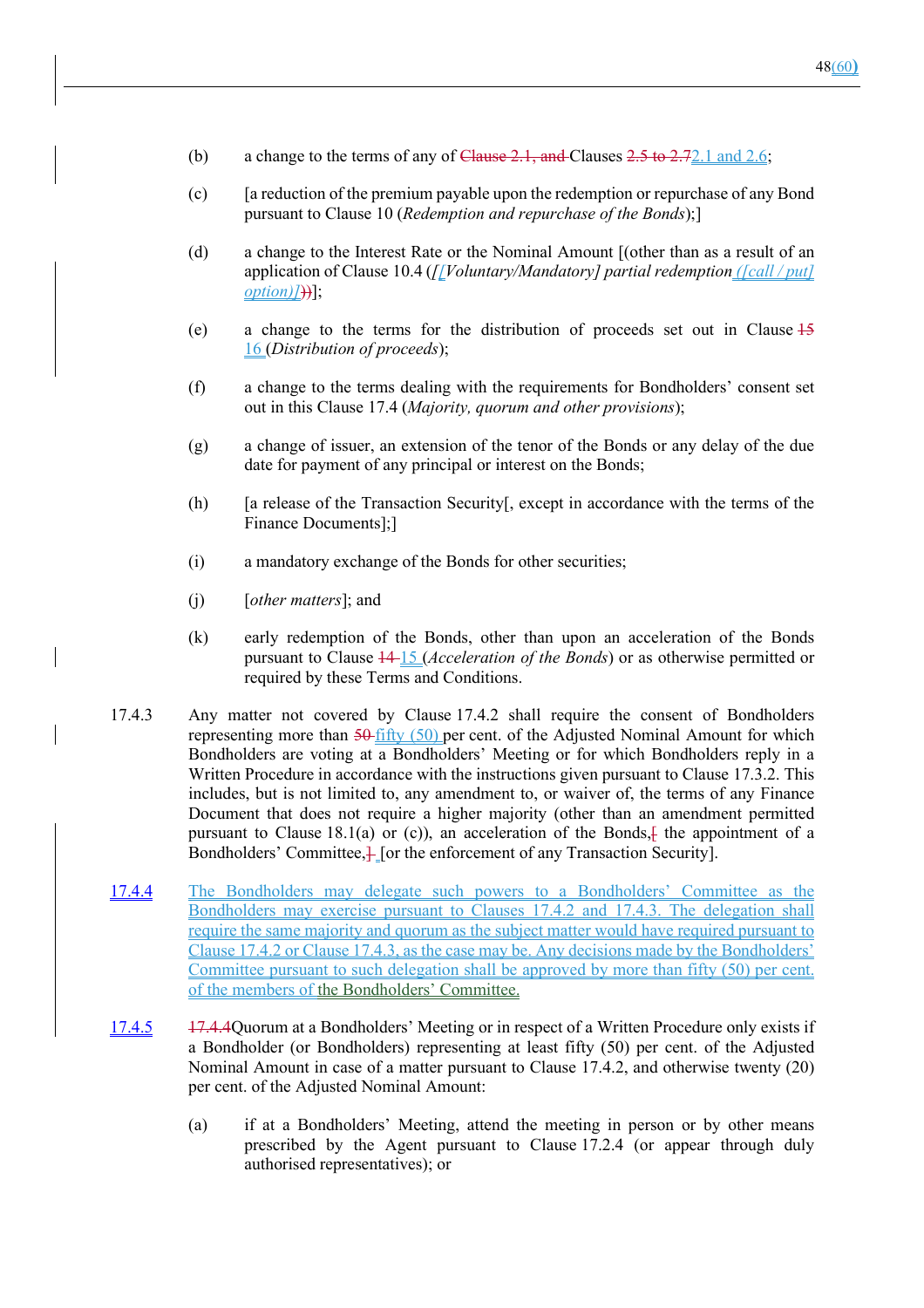- (b) if in respect of a Written Procedure, reply to the request.
- 17.4.6 17.4.5If a quorum exists for some but not all of the matters to be dealt with at a Bondholders' Meeting or by a Written Procedure, decisions may be taken in the matters for which a quorum exists.
- 17.4.7 17.4.6If a quorum does not exist at a Bondholders' Meeting or in respect of a Written Procedure, the Agent or the Issuer shall convene a second Bondholders' Meeting (in accordance with Clause 17.2.1) or initiate a second Written Procedure (in accordance with Clause 17.3.1), as the case may be, provided that the person(s) who initiated the procedure for Bondholders' consent has confirmed that the relevant proposal is not withdrawn. For the purposes of a second Bondholders' Meeting or second Written Procedure pursuant to this Clause 17.4.617.4.7, the date of request of the second Bondholders' Meeting pursuant to Clause 17.2.1 or second Written Procedure pursuant to Clause 17.3.1, as the case may be, shall be deemed to be the relevant date when the quorum did not exist. The quorum requirement in Clause  $17.4.4$  17.4.5 shall not apply to such second Bondholders' Meeting or Written Procedure.
- 17.4.8 17.4.7Any decision which extends or increases the obligations of the Issuer or the Agent, or limits, reduces or extinguishes the rights or benefits of the Issuer or the Agent, under the Finance Documents shall be subject to the Issuer's or the Agent's consent, as applicable.
- 17.4.9 17.4.8A Bondholder holding more than one Bond need not use all its votes or cast all the votes to which it is entitled in the same way and may in its discretion use or cast some of its votes only.
- 17.4.10 17.4.9The Issuer may not, directly or indirectly, pay or cause to be paid any consideration to or for the benefit of any owner of Bonds (irrespective of whether such person is a Bondholder) for or as inducement to any consent under these Terms and Conditions, unless such consideration is offered to all Bondholders that consent vote in respect of the proposal at the relevant Bondholders' Meeting or in a Written Procedure within the time period stipulated for the consideration to be payable or the (such time period for replies in the Written Procedure, as the case may be.<sup>97</sup>to be no less than ten (10) Business Days).<sup>94</sup>
- 17.4.11 [The Issuer may not, directly or indirectly, pay or cause to be paid any consideration to or for the benefit of any owner of Bonds (irrespective of whether such person is a Bondholder), nor make an offer to repurchase any Bonds, if receipt of such consideration or participation in such tender offer (as applicable) is conditional upon the Bondholder's consent to a proposal at a Bondholders' Meeting or in a Written Procedure.<sup>[95]</sup>
- 17.4.12 17.4.10A matter decided at a duly convened and held Bondholders' Meeting or by way of Written Procedure is binding on all Bondholders, irrespective of them being present or represented at the Bondholders' Meeting or responding in the Written Procedure. The

 $97$  För att möjliggöra en snabb och effektiv beslutsprocess kan det vara viktigt att kunna ge särskild ersättning endast till de som lämnar begärt medgivande och/eller svarar inom viss kortare tidsfrist.

<sup>94</sup> För att möjliggöra en snabb och effektiv beslutsprocess kan det vara viktigt att kunna ge särskild ersättning endast till de som svarar inom viss kortare tidsfrist. En kortare svarsperiod än 10 arbetsdagar kan dock riskera att underliggande ägare till förvaltarregistrerade innehavare inte hinner rösta.

<sup>95</sup> Hakat stycke förbjuder möjligheten att lämna ersättning eller erbjuda deltagande i ett återköpserbjudande endast till de som lämnar begärt medgivande.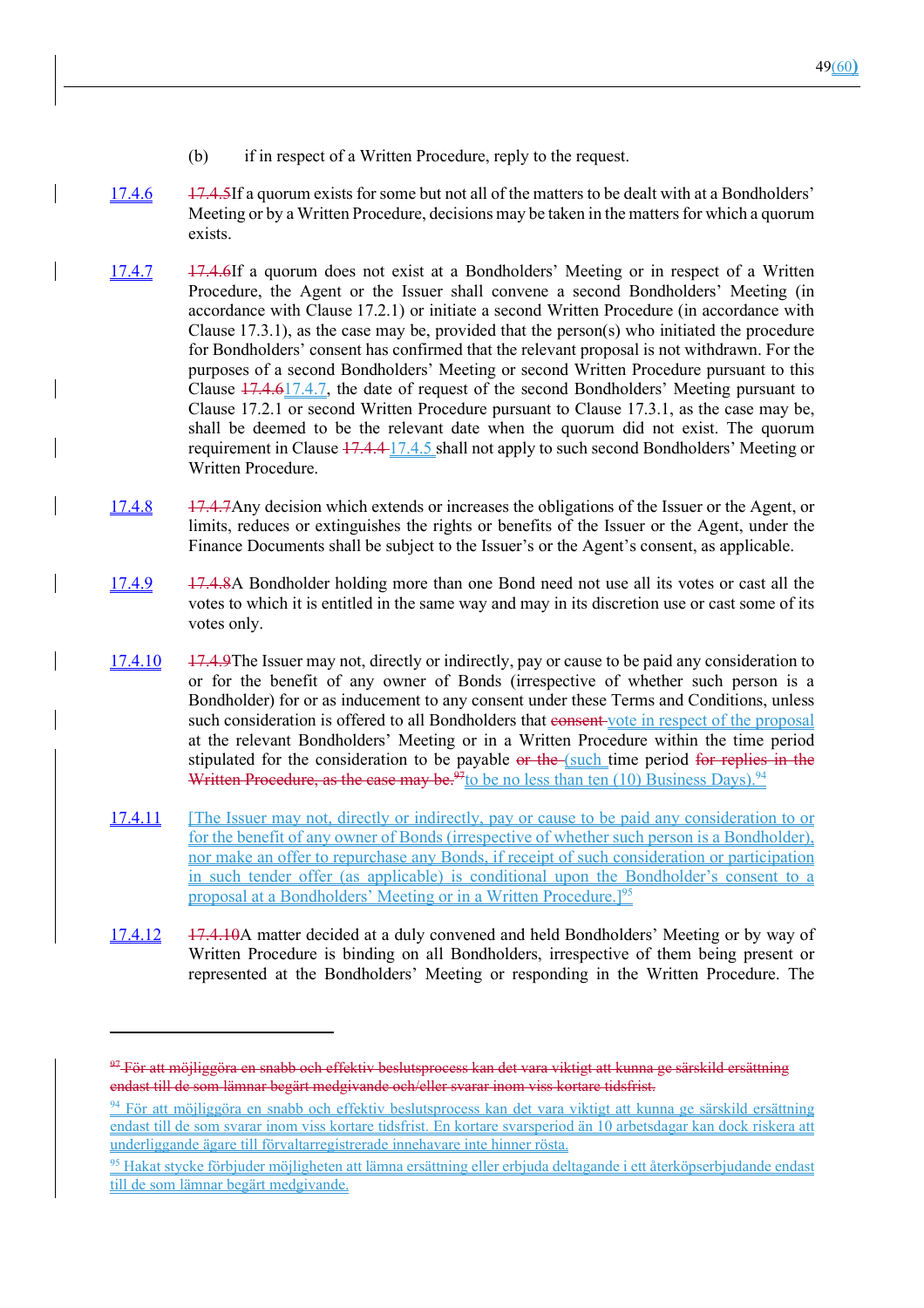Bondholders that have not adopted or voted for a decision shall not be liable for any damages that this may cause the Issuer or the other Bondholders.

- 17.4.13 17.4.11All costs and expenses incurred by the Issuer or the Agent for the purpose of convening a Bondholders' Meeting or for the purpose of carrying out a Written Procedure, including reasonable fees to the Agent, shall be paid by the Issuer.
- 17.4.14 17.4.12If a decision is to be taken by the Bondholders on a matter relating to the Finance Documents, the Issuer shall promptly at the request of the Agent provide the Agent with a certificate specifying the number of Bonds owned by Group Companies [or (to the knowledge of the Issuer) Affiliates] as per the Record Date for voting, irrespective of whether such person is a Bondholder. The Agent shall not be responsible for the accuracy of such certificate or otherwise be responsible for determining whether a Bond is owned by a Group Company [or an Affiliate].
- 17.4.15 17.4.13Information about decisions taken at a Bondholders' Meeting or by way of a Written Procedure shall promptly <del>[be sent by notice to each person registered as a Bondholder on the</del> date referred to in Clause  $17.4.1(a)$  or  $17.4.1(b)$ , as the case may be, and also to published on the websites of the [Issuer/Group] and the Agent, provided that a failure to do so shall not invalidate any decision made or voting result achieved. The minutes from the relevant Bondholders' Meeting or Written Procedure shall at the request of a Bondholder be sent to it by the Issuer or the Agent, as applicable.

#### **18. AMENDMENTS AND WAIVERS**

- 18.1 The Issuer[, any other relevant Group Company] and the Agent (acting on behalf of the Bondholders) may agree in writing to amend and waive any provision in a Finance Document or any other document relating to the Bonds, provided that the Agent is satisfied that such amendment or waiver:
	- (a) is not detrimental to the interest of the Bondholders as a group;
	- (b) is made solely for the purpose of rectifying obvious errors and mistakes;
	- (c) is required by any applicable regulation, a court ruling or a decision by a relevant authority; or
	- (d) has been duly approved by the Bondholders in accordance with Clause 17 (*Decisions by Bondholders*) and it has received any conditions precedent specified for the effectiveness of the approval by the Bondholders.
- 18.2 Any amendments to the Finance Documents shall be made available in the manner stipulated in Clause 12.3 12.4 (*Availability of Finance Documents*). The Issuer shall ensure that any amendments to the Finance Documents are duly registered with the CSD and each other relevant organisation or authority. The Issuer shall promptly publish by way of press release any amendment or waiver made pursuant to Clause  $18.1(a)$  or (c), in each case setting out the amendment in reasonable detail and the date from which the amendment or waiver will be effective.
- 18.3 An amendment to the Finance Documents shall take effect on the date determined by the Bondholders Meeting, in the Written Procedure or by the Agent, as the case may be.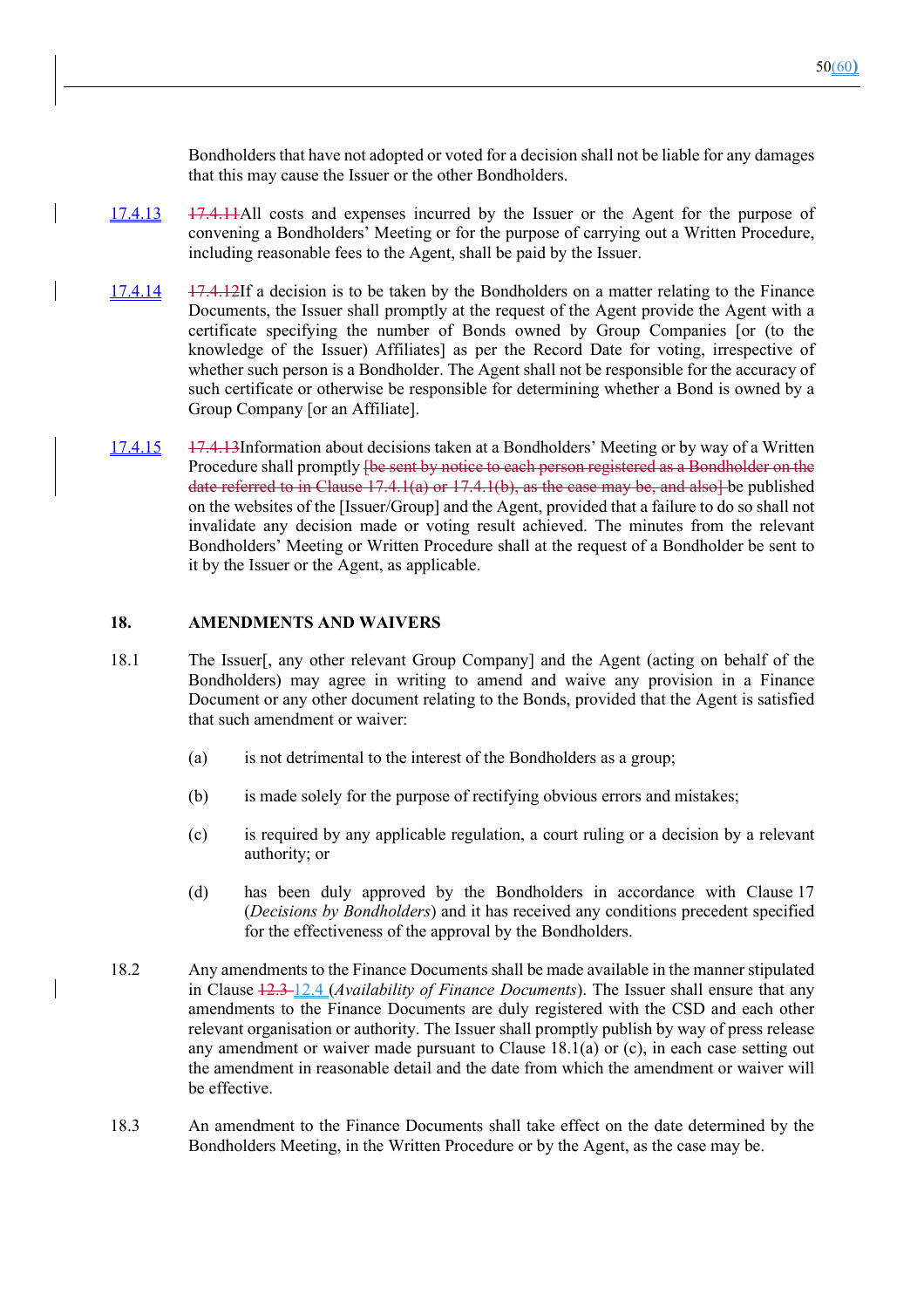### **19. THE AGENT**

#### **19.1 Appointment of the Agent**

- 19.1.1 By subscribing for Bonds, each initial Bondholder appoints the Agent to act as its agent in all matters relating to the Bonds and the Finance Documents, and authorises the Agent to act on its behalf (without first having to obtain its consent, unless such consent is specifically required by these Terms and Conditions) in any legal or arbitration proceedings relating to the Bonds held by such Bondholder, including the winding-up, dissolution, liquidation, company reorganisation (*företagsrekonstruktion*) or bankruptcy (*konkurs*) (or its equivalent in any other jurisdiction) of the Issuer- $\frac{f_{\text{and}}}{g_{\text{and}}}$  any legal or arbitration proceeding relating to the perfection, preservation, protection or enforcement of the Transaction Security] and in relation to any mandatory exchange of the Bonds for other securities (including, for the avoidance of doubt, a right for the Agent to subscribe for any such new securities on behalf of the relevant Bondholder). By acquiring Bonds, each subsequent Bondholder confirms such appointment and authorisation for the Agent to act on its behalf.
- 19.1.2 Each Bondholder shall immediately upon request provide the Agent with any such documents, including a written power of attorney (in form and substance satisfactory to the Agent), that the Agent deems necessary for the purpose of exercising its rights and/or carrying out its duties under the Finance Documents. The Agent is under no obligation to represent a Bondholder which does not comply with such request.
- 19.1.3 The Issuer shall promptly upon request provide the Agent with any documents and other assistance (in form and substance satisfactory to the Agent), that the Agent deems necessary for the purpose of exercising its rights and/or carrying out its duties under the Finance Documents.
- 19.1.4 The Agent is entitled to fees for all its work in such capacity and to be indemnified for costs, losses and liabilities on the terms set out in the Finance Documents and the Agency Agreement and the Agent's obligations as Agent under the Finance Documents are conditioned upon the due payment of such fees and indemnifications.
- 19.1.5 The Agent may act as agent or trustee for several issues of securities or other loans issued by or relating to the Issuer and other Group Companies notwithstanding potential conflicts of interest.

#### **19.2 Duties of the Agent**

- 19.2.1 The Agent shall represent the Bondholders in accordance with the Finance Documents[, including, *inter alia*, holding the Transaction Security pursuant to the Security Documents on behalf of the Bondholders and, where relevant, enforcing the Transaction Security on behalf of the Bondholders]. The Agent shall provide reasonable assistance to a Bondholders' Committee and participate in its meetings.
- 19.2.2 When acting pursuant to the Finance Documents, the Agent is always acting with binding effect on behalf of the Bondholders. The Agent is never acting as an advisor to the Bondholders or the Issuer. Any advice or opinion from the Agent does not bind the Bondholders or the Issuer.
- 19.2.3 When acting pursuant to the Finance Documents, the Agent shall carry out its duties with reasonable care and skill in a proficient and professional manner.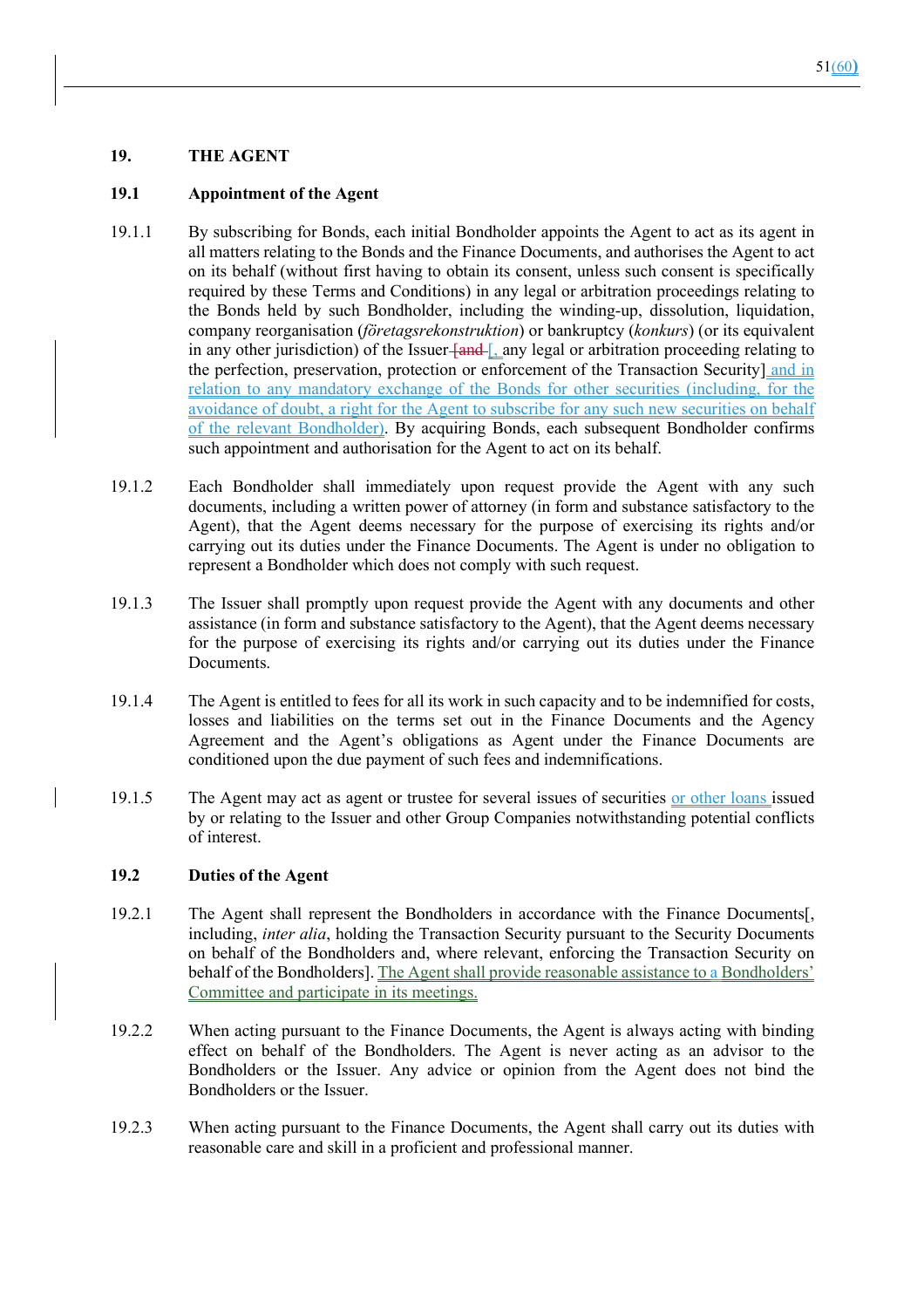- 19.2.4 The Agent shall treat all Bondholders equally and, when acting pursuant to the Finance Documents, act with regard only to the interests of the Bondholders as a group and shall not be required to have regard to the interests or to act upon or comply with any direction or request of any other person, other than as explicitly stated in the Finance Documents.
- 19.2.5 The Agent is always entitled to delegate its duties to other professional parties and to engage external experts when carrying out its duties as agent, without having to first obtain any consent from the Bondholders or the Issuer. The Agent shall-, however-, remain liable for any actions of such parties if such parties are performing duties of the Agent under the Finance Documents.
- 19.2.6 The Issuer shall on demand by the Agent pay all costs for external experts engaged by it- $\leftarrow$ after the occurrence of an Event of Default, (ii) for the purpose of investigating or considering (A) an event or circumstance which the Agent reasonably believes is or may lead to an Event of Default or (B) a matter relating to the Issuer or the Finance Documents which the Agent reasonably believes may be detrimental to the interests of the Bondholders under the Finance Documents, and (iii) in connection with any Bondholders' Meeting or Written Procedure, or (iv) in connection with any amendment (whether contemplated by the Finance Documents or not) or waiver under the Finance Documents. Any compensation for damages or other recoveries received by the Agent from external experts engaged by it for the purpose of carrying out its duties under the Finance Documents shall be distributed in accordance with Clause 15 (*Distribution of proceeds*).:
	- (a) after the occurrence of an Event of Default;
	- (b) for the purpose of investigating or considering:
		- (i) an event or circumstance which the Agent reasonably believes is or may lead to an Event of Default; or
		- (ii) a matter relating to the Issuer or the Finance Documents which the Agent reasonably believes may be detrimental to the interests of the Bondholders under the Finance Documents;
	- (c) in connection with any Bondholders' Meeting or Written Procedure; or
	- (d) in connection with any amendment (whether contemplated by the Finance Documents or not) or waiver under the Finance Documents (including for the purpose of deciding whether the conditions set out in Clause 18.1 are fulfilled).
- 19.2.7 Any compensation for damages or other recoveries received by the Agent from external experts engaged by it for the purpose of carrying out its duties under the Finance Documents shall be distributed in accordance with Clause 16 (*Distribution of proceeds*).
- 19.2.8 19.2.7The Agent shall, as applicable, enter into agreements with the CSD, and comply with such agreement and the CSD Regulations applicable to the Agent, as may be necessary in order for the Agent to carry out its duties under the Finance Documents.
- 19.2.9 19.2.8Other than as specifically set out in the Finance Documents, the Agent shall not be obliged to monitor (i) whether any Event of Default has occurred, (ii) the *financial condition* of the Issuer and the Group, (iii) the performance, default or any breach by the Issuer or any other party of its obligations under the Finance Documents, or  $\overrightarrow{H}$  whether any other event specified in any Finance Document has occurred. Should or is expected to occur, and should the Agent not receive such information, the Agent is entitled to assume that no such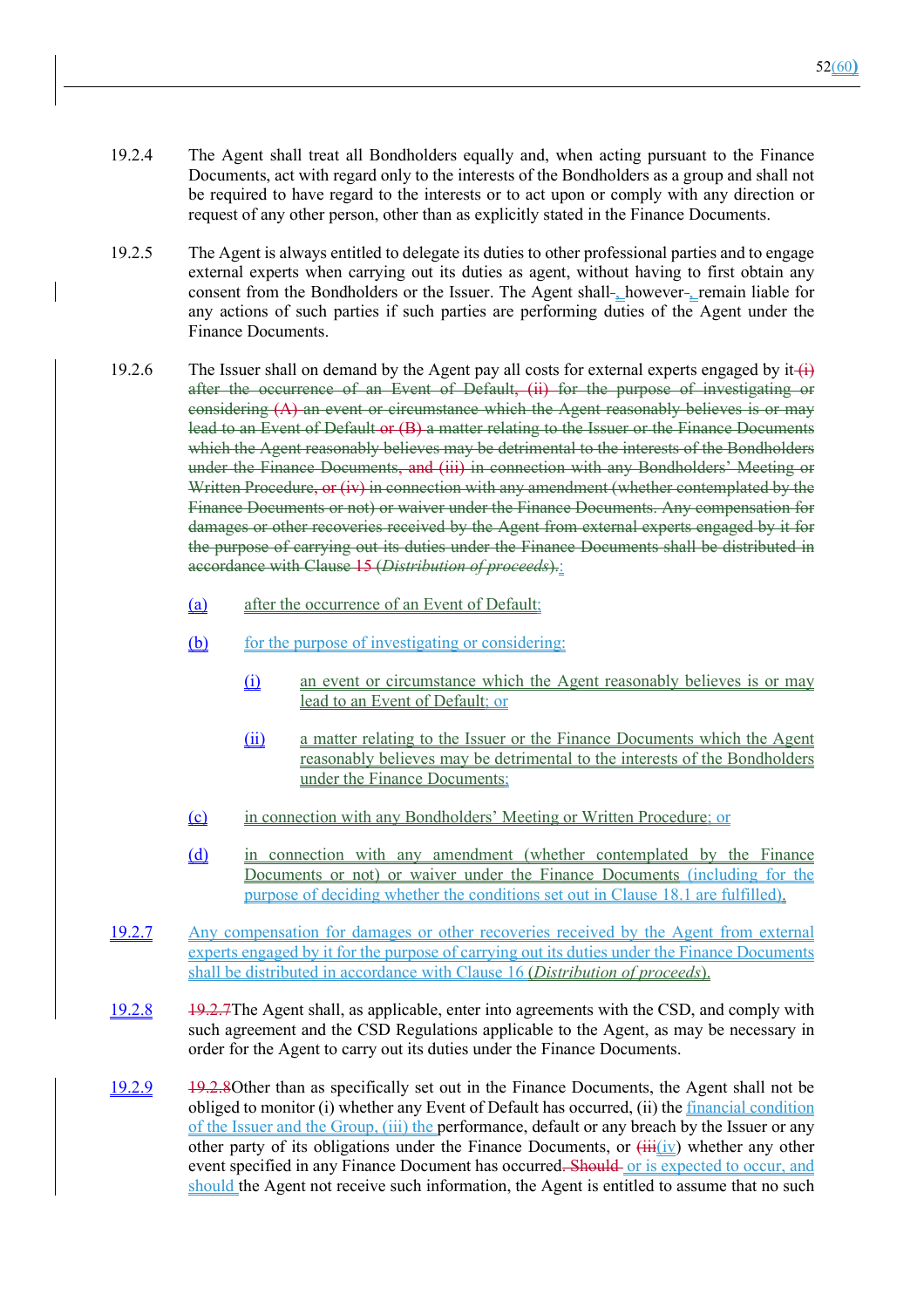event or circumstance exists or can be expected to occur, provided that the Agent does not have actual knowledge of such event or circumstance.

- 19.2.10 19.2.9The Agent shall [(i) ] review each Compliance Certificate delivered to it to determine that it meets the requirements set out in Clause 12.1.3 12.1.4 and Schedule 3 (*Form of Compliance Certificate*) and as otherwise agreed between the Issuer and the Agent, (ii) check that the information in the Compliance Certificate is correctly extracted from the financial statements delivered pursuant to Clause 12.1.1(a) - (b) or other relevant documents supplied together with the Compliance Certificate, and [, and (iiii) verify that the Issuer according to its reporting in the Compliance Certificate meets the Incurrence Test [*the relevant financial covenant(s) or tests*]. The and/or the Maintenance Test, as applicable]], and the Issuer shall promptly upon request provide the Agent with such information as the Agent reasonably considers necessary for the purpose of being able to comply with this Clause 19.2.919.2.10.
- 19.2.11 19.2.10The Agent shall ensure that it receives evidence satisfactory to it that Finance Documents which are required to be delivered to the Agent are duly authorised and executed (as applicable). The Issuer shall promptly upon request provide the Agent with such documents and evidence as the Agent reasonably considers necessary for the purpose of being able to comply with this Clause  $19.2.1019.2.11$ . Other than as set out above, the Agent shall neither be liable to the Issuer or the Bondholders for damage due to any documents and information delivered to the Agent not being accurate, correct and complete, unless it has actual knowledge to the contrary, nor be liable for the content, validity, perfection or enforceability of such documents.
- 19.2.12 19.2.11Notwithstanding any other provision of the Finance Documents to the contrary, the Agent is not obliged to do or omit to do anything if it would or might in its reasonable opinion constitute a breach of any regulation.
- 19.2.13 19.2.12If in the Agent's reasonable opinion the cost, loss or liability which it may incur (including reasonable fees to the Agent) in complying with instructions of the Bondholders, or taking any action at its own initiative, will not be covered by the Issuer, the Agent may refrain from acting in accordance with such instructions, or taking such action, until it has received such funding or indemnities (or adequate Security has been provided therefore) as it may reasonably require.
- $\frac{19.2.14}{2}$  19.2.13The Agent shall give a notice to the Bondholders  $(i)$ :
	- (a) before it ceases to perform its obligations under the Finance Documents by reason of the non-payment by the Issuer of any fee or indemnity due to the Agent under the Finance Documents or the Agency Agreement-or (ii) if it refrains from acting for any reason described in Clause 19.2.12. ; or
	- (b) if it refrains from acting for any reason described in Clause 19.2.13.

### **19.3 Liability for the Agent**<sup>9896</sup>

19.3.1 The Agent will not be liable to the Bondholders for damage or loss caused by any action taken or omitted by it under or in connection with any Finance Document, unless directly

<sup>9896</sup> Agentens ansvar mot Issuer regleras i Agency Agreement.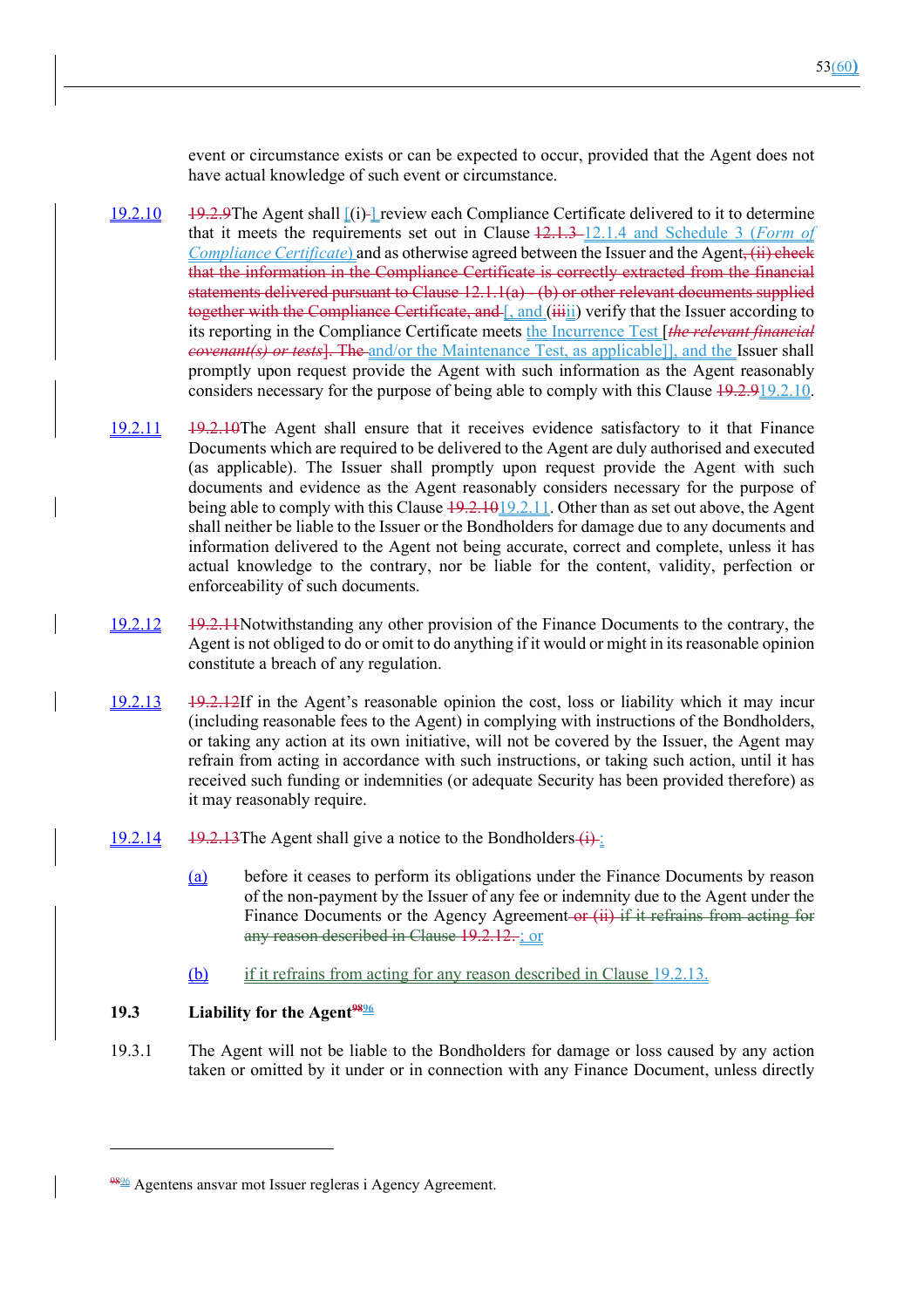caused by its negligence or wilful misconduct. The Agent shall never be responsible for indirect or consequential loss.

- 19.3.2 The Agent shall not be considered to have acted negligently if it has acted in accordance with advice from or opinions of reputable external experts provided to the Agent or if the Agent has acted with reasonable care in a situation when the Agent considers that it is detrimental to the interests of the Bondholders to delay the action in order to first obtain instructions from the Bondholders.
- 19.3.3 The Agent shall not be liable for any delay (or any related consequences) in crediting an account with an amount required pursuant to the Finance Documents to be paid by the Agent to the Bondholders, provided that the Agent has taken all necessary steps as soon as reasonably practicable to comply with the regulations or operating procedures of any recognised clearing or settlement system used by the Agent for that purpose.
- 19.3.4 The Agent shall have no liability to the Issuer or the Bondholders for damage caused by the Agent acting in accordance with instructions of the Bondholders given in accordance with the Finance Documents.
- 19.3.5 Any liability towards the Issuer which is incurred by the Agent in acting under, or in relation to, the Finance Documents shall not be subject to set-off against the obligations of the Issuer to the Bondholders under the Finance Documents.

#### **19.4 Replacement of the Agent**

- 19.4.1 Subject to Clause 19.4.6, the Agent may resign by giving notice to the Issuer and the Bondholders, in which case the Bondholders shall appoint a successor Agent at a Bondholders' Meeting convened by the retiring Agent or by way of Written Procedure initiated by the retiring Agent.
- 19.4.2 Subject to Clause 19.4.6, if the Agent is Insolvent, the Agent shall be deemed to resign as Agent and the Issuer shall within ten (10) Business Days appoint a successor Agent which shall be an independent financial institution or other reputable company which regularly acts as agent under debt issuances.
- 19.4.3 A Bondholder (or Bondholders) representing at least ten (10) per cent. of the Adjusted Nominal Amount may, by notice to the Issuer (such notice shall, if given by several Bondholders, be given by them jointly), require that a Bondholders' Meeting is held for the purpose of dismissing the Agent and appointing a new Agent. The Issuer may, at a Bondholders' Meeting convened by it or by way of Written Procedure initiated by it, propose to the Bondholders that the Agent be dismissed and a new Agent appointed.
- 19.4.4 If the Bondholders have not appointed a successor Agent within ninety (90) days after  $\leftrightarrow$  the earlier of the notice of resignation was given or the resignation otherwise took place or (ii):
	- (a) 19.4.4the earlier of the notice of resignation was given or the resignation otherwise took place; or
	- (b) the Agent was dismissed through a decision by the Bondholders,

the Issuer shall within thirty (30) days thereafter appoint a successor Agent which shall be an independent financial institution or other reputable company with the necessary resources to act as agent in respect of Market Loans.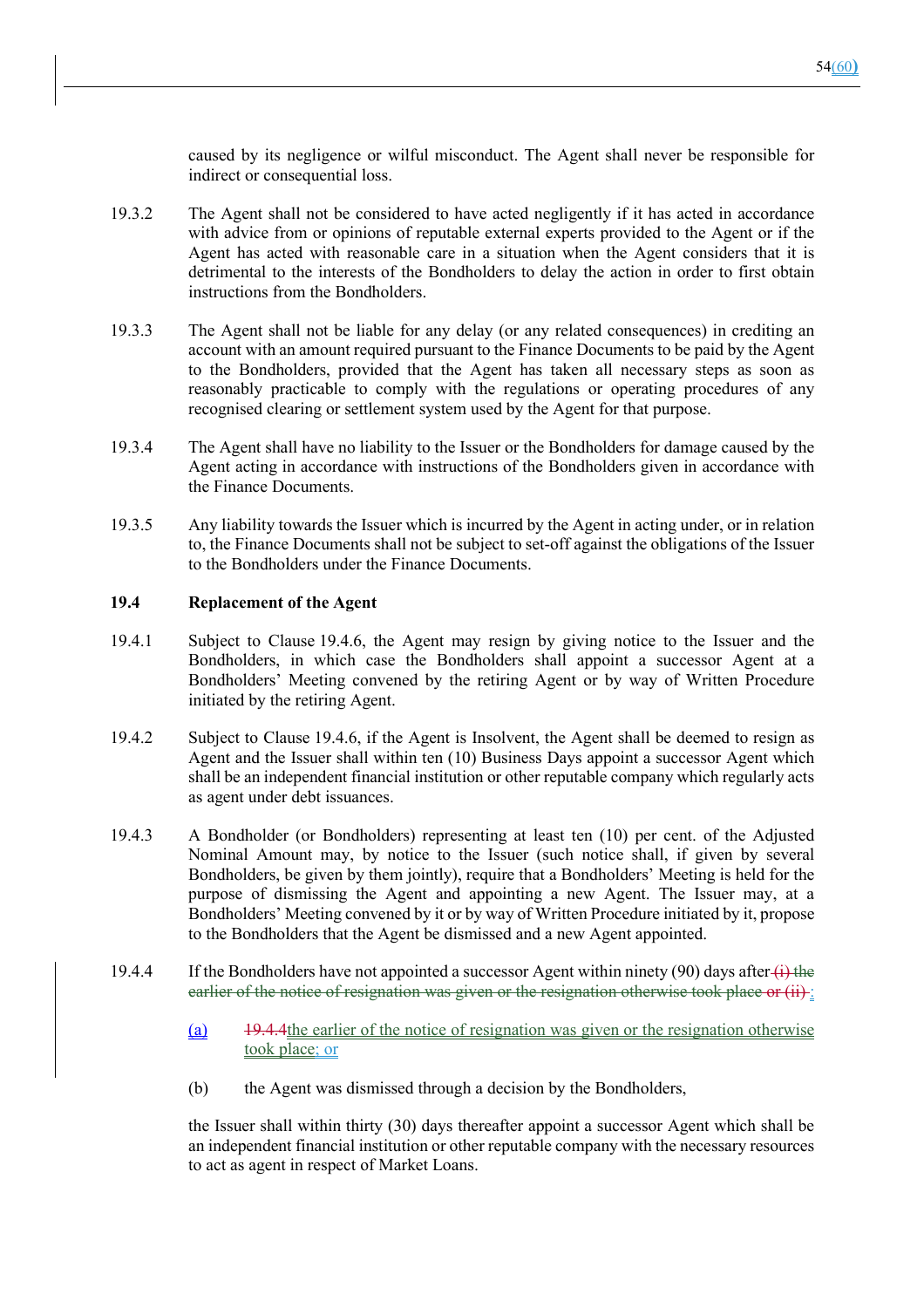- 19.4.5 The retiring Agent shall, at its own cost, make available to the successor Agent such documents and records and provide such assistance as the successor Agent may reasonably request for the purposes of performing its functions as Agent under the Finance Documents.
- 19.4.6 The Agent's resignation or dismissal shall only take effect upon the earlier of  $(i)$ :
	- (a) 19.4.6the appointment of a successor Agent and acceptance by such successor Agent of such appointment and the execution of all necessary documentation to effectively substitute the retiring Agent $\frac{1}{2}$  and (ii) the period pursuant to Clause 19.4.4 (ii) having lapsed.
	- (b) the period pursuant to Clause 19.4.4 having lapsed.
- 19.4.7 Upon the appointment of a successor, the retiring Agent shall be discharged from any further obligation in respect of the Finance Documents but shall remain entitled to the benefit of the Finance Documents and remain liable under the Finance Documents in respect of any action which it took or failed to take whilst acting as Agent. Its successor, the Issuer and each of the Bondholders shall have the same rights and obligations amongst themselves under the Finance Documents as they would have had if such successor had been the original Agent.
- 19.4.8 In the event that there is a change of the Agent in accordance with this Clause 19.4, the Issuer shall execute such documents and take such actions as the new Agent may reasonably require for the purpose of vesting in such new Agent the rights, powers and obligation of the Agent and releasing the retiring Agent from its further obligations under the Finance Documents and the Agency Agreement. Unless the Issuer and the new Agent agree otherwise, the new Agent shall be entitled to the same fees and the same indemnities as the retiring Agent.

### **20. THE ISSUING AGENT**<sup>9927</sup>

- 20.1 The Issuer shall when necessary appoint an Issuing Agent to manage certain specified tasks under these Terms and Conditions and in accordance with the legislation, rules and regulations applicable to and/or issued by the CSD and relating to the Bonds. The Issuing Agent shall be a commercial bank or securities institution approved by the CSD.
- 20.2 The Issuer shall ensure that the Issuing Agent enters into agreements with the CSD, and comply with such agreement and the CSD Regulations applicable to the Issuing Agent, as may be necessary in order for the Issuing Agent to carry out its duties relating to the Bonds.
- 20.3 The Issuing Agent will not be liable to the Bondholders for damage or loss caused by any action taken or omitted by it under or in connection with any Finance Document, unless directly caused by its gross negligence or wilful misconduct. The Issuing Agent shall never be responsible for indirect or consequential loss.

### **21. THE CSD**

21.1 The Issuer has appointed the CSD to manage certain tasks under these Terms and Conditions and in accordance with the CSD Regulations and the other regulations applicable to the Bonds.

<sup>9997</sup> Issuing Agent ska gentemot Issuer åta sig att följa de delar av Terms and Conditions som avser Issuing Agent.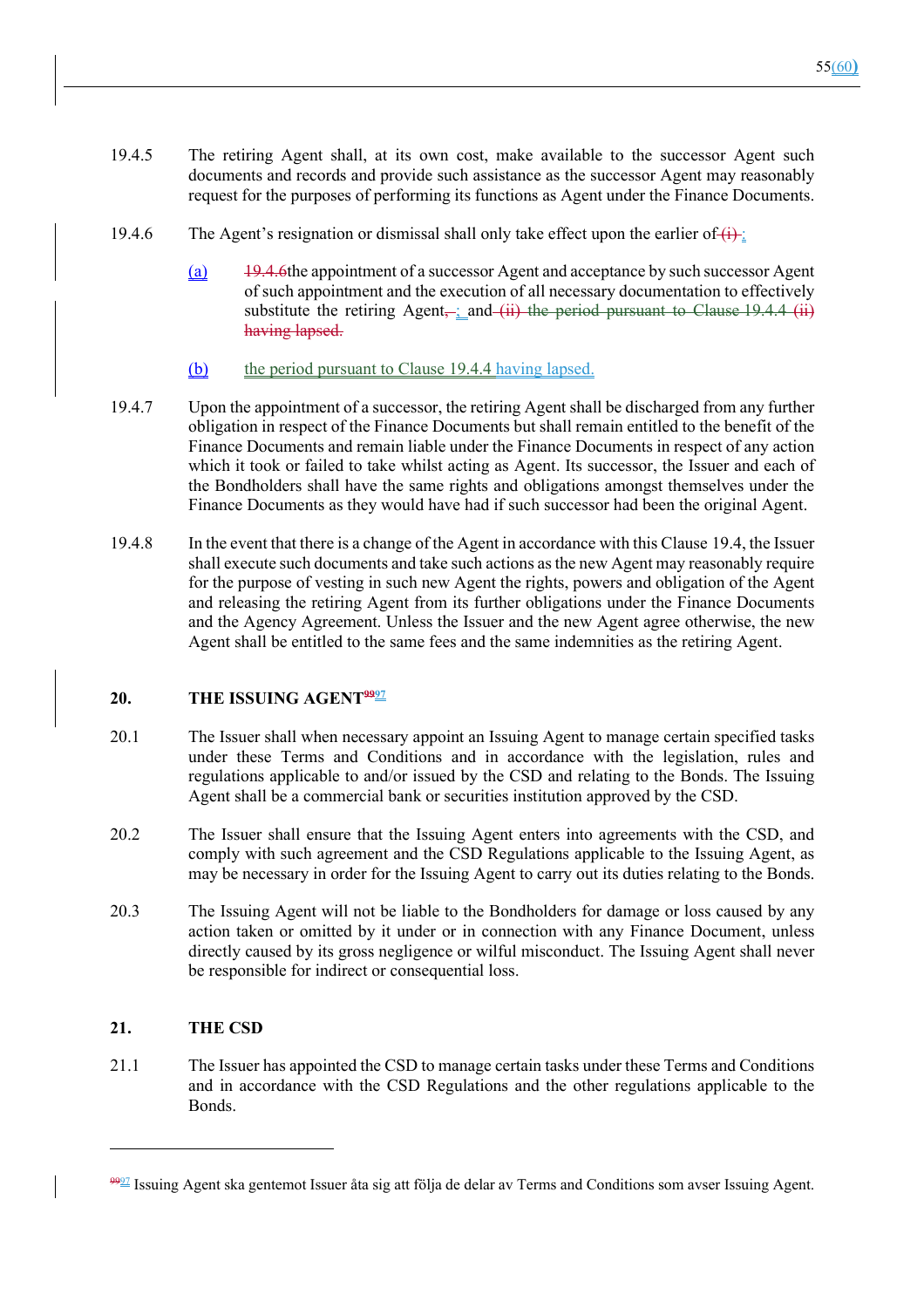21.2 The CSD may retire from its assignment or be dismissed by the Issuer, provided that the Issuer has effectively appointed a replacement CSD that accedes as CSD at the same time as the old CSD retires or is dismissed and provided also that the replacement does not have a negative effect on any Bondholder [or the admission to trading of the Bonds on [the Regulated Market] / [[or] the MTF]. The replacing CSD must be authorised to professionally conduct clearing operations pursuant to the Swedish-Central Securities Markets Act Depository Regulation (*lag* Regulation (*2007:528*EU) *om värdepappersmarknaden*No 909/2014) and be authorised as a central securities depository in accordance with the Financial Instruments Accounts Act.

#### **22. NO DIRECT ACTIONS BY BONDHOLDERS**

- 22.1 A Bondholder may not take any steps whatsoever against [the Issuer / any Group Company] [or with respect to the Transaction Security] $\frac{10098}{8}$  to enforce or recover any amount due or owing to it pursuant to the Finance Documents, or to initiate, support or procure the windingup, dissolution, liquidation, company reorganisation or bankruptcy in any jurisdiction of [the Issuer / any Group Company] in relation to any of the obligations and liabilities of [the Issuer / such Group Company] under the Finance Documents. Such steps may only be taken by the Agent.
- 22.2 Clause 22.1 shall not apply if the Agent has been instructed by the Bondholders in accordance with the Finance Documents to take certain actions but fails for any reason to take, or is unable to take (for any reason other than a failure by a Bondholder to provide documents in accordance with Clause 19.1.2), such actions within a reasonable period of time and such failure or inability is continuing. However, if the failure to take certain actions is caused by the non-payment of any fee or indemnity due to the Agent under the Finance Documents or the Agency Agreement or by any reason described in Clause  $19.2.1219.2.13$ , such failure must continue for at least forty (40) Business Days after notice pursuant to Clause  $\frac{19.2.13 \cdot 19.2.14}{2}$  before a Bondholder may take any action referred to in Clause 22.1.
- 22.3 The provisions of Clause 22.1 shall not in any way limit an individual Bondholder's right to claim and enforce [payments which are due to it under Clause 10.6 (*[Mandatory repurchase due to a Change of Control Event [or] [a Listing Failure Event] (put option)]*) or other]<sup>1019</sup> payments which are due by the Issuer to some but not all Bondholders.

## **23. PRESCRIPTION**

## **23. TIME-BAR**

23.1 The right to receive repayment of the principal of the Bonds shall be prescribed time-barred and become void ten (10) years from the Redemption Date. The right to receive payment of interest (excluding any capitalised interest) shall be preseribed time-barred and become void three (3) years from the relevant due date for payment. The Issuer is entitled to any funds set aside for payments in respect of which the Bondholders' right to receive payment has been prescribed time-barred and has become void.

<sup>10098</sup> Om det finns borgen för obligationerna ska denna bestämmelse också omfatta krav mot borgensmannen. 10199 Detta är normalt den enda betalning som kan vara relevant förutom gross-up enligt punkt 8.5.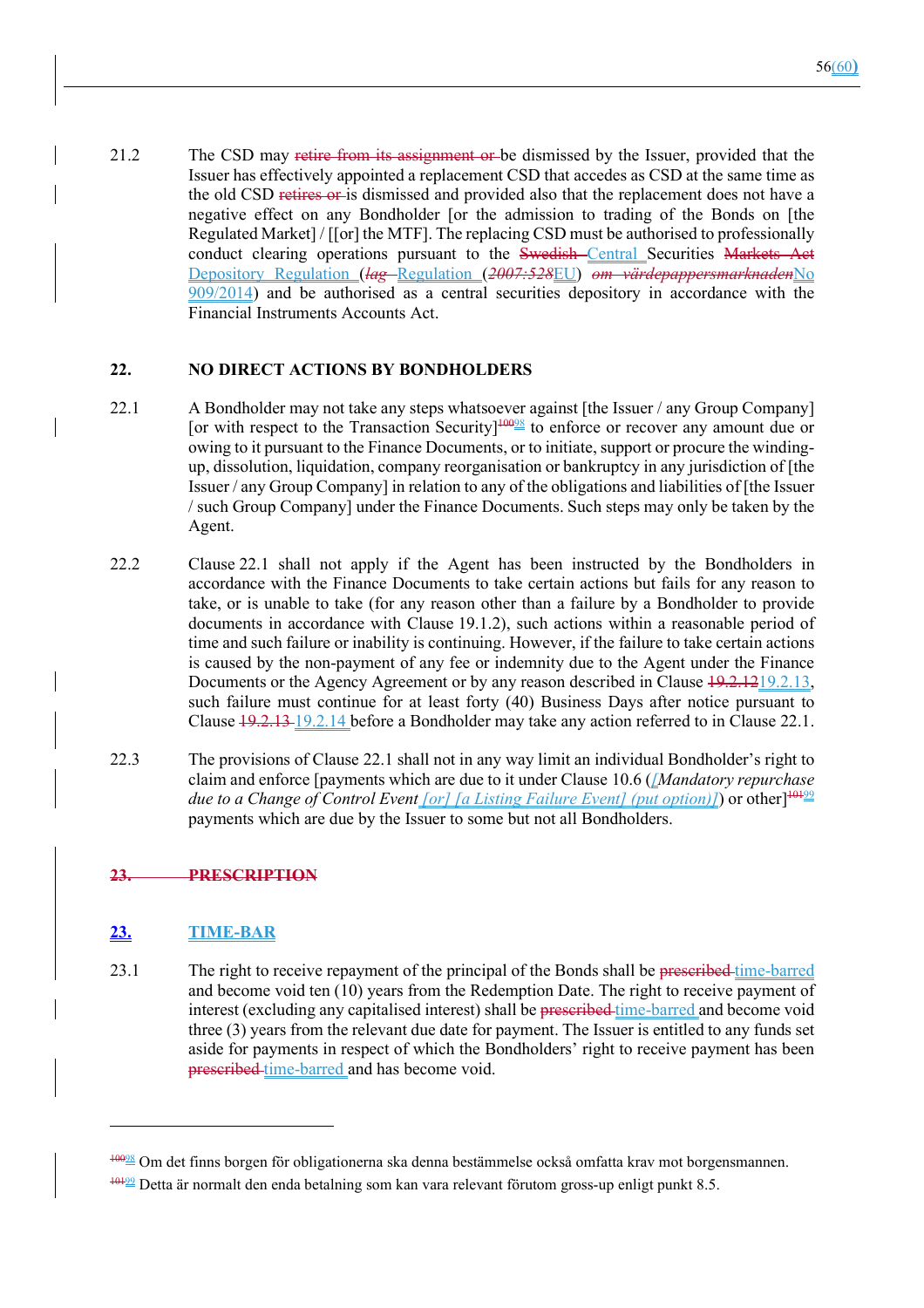23.2 If a limitation period is duly interrupted in accordance with the Swedish Act on Limitations (*preskriptionslag (1981:130)*), a new limitation period of ten (10) years with respect to the right to receive repayment of the principal of the Bonds, and of three (3) years with respect to receive payment of interest (excluding capitalised interest) will commence, in both cases calculated from the date of interruption of the limitation period, as such date is determined pursuant to the provisions of the Swedish Act on Limitations.

## **24. COMMUNICATIONS AND PRESS RELEASES**

#### **24.1 Communications**

- 24.1.1 Any notice or other communication to be made under or in connection with the Finance Documents:
	- (a) if to the Agent, shall be given at the address [registered with the Swedish Companies Registration Office (*Bolagsverket*)] / [specified on its website www.[*name*].se] on the Business Day prior to dispatch or, if sent by email by the Issuer, to the email address notified by the Agent to the Issuer from time to time;
	- (b) if to the Issuer, shall be given at the address [registered with the [*Jurisdiction*] Companies Registration Office] / [specified on its website www.[*name*].se] on the Business Day prior to dispatch or, if sent by email by the Agent, to the email address notified by the Issuer to the Agent from time to time; and
	- (c) if to the Bondholders, shall be given at their addresses registered with the CSD on a date selected by the sending person which falls no more than five (5) Business Days prior to the date on which the notice or communication is sent, and by either courier delivery (if practically possible) or letter for all Bondholders. A Notice to the Bondholders shall also be published on the websites of the [Issuer/Group] and the Agent.
- 24.1.2 Any notice or other communication made by one person to another under or in connection with the Finance Documents shall be sent by way of courier, personal delivery or letter, or, if between the Issuer and the Agent, by email, and will only be effective, in case of courier or personal delivery, when it has been left at the address specified in Clause 24.1.1, in case of letter,[ three (3)] Business Days after being deposited postage prepaid in an envelope addressed to the address specified in Clause 24.1.1, or, in case of email, when received in readable form by the email recipient.
- 24.1.3 Any notice which shall be provided to the Bondholders in physical form pursuant to these Terms and Conditions may, at the discretion of the Agent, be limited to:
	- (a) a cover letter, which shall include:
		- (i) all information needed in order for Bondholders to exercise their rights under the Finance Documents;
		- (ii) details of where Bondholders can retrieve additional information;
		- (iii) contact details to the Agent; and
		- (iv) an instruction to contact the Agent should any Bondholder wish to receive the additional information by regular mail; and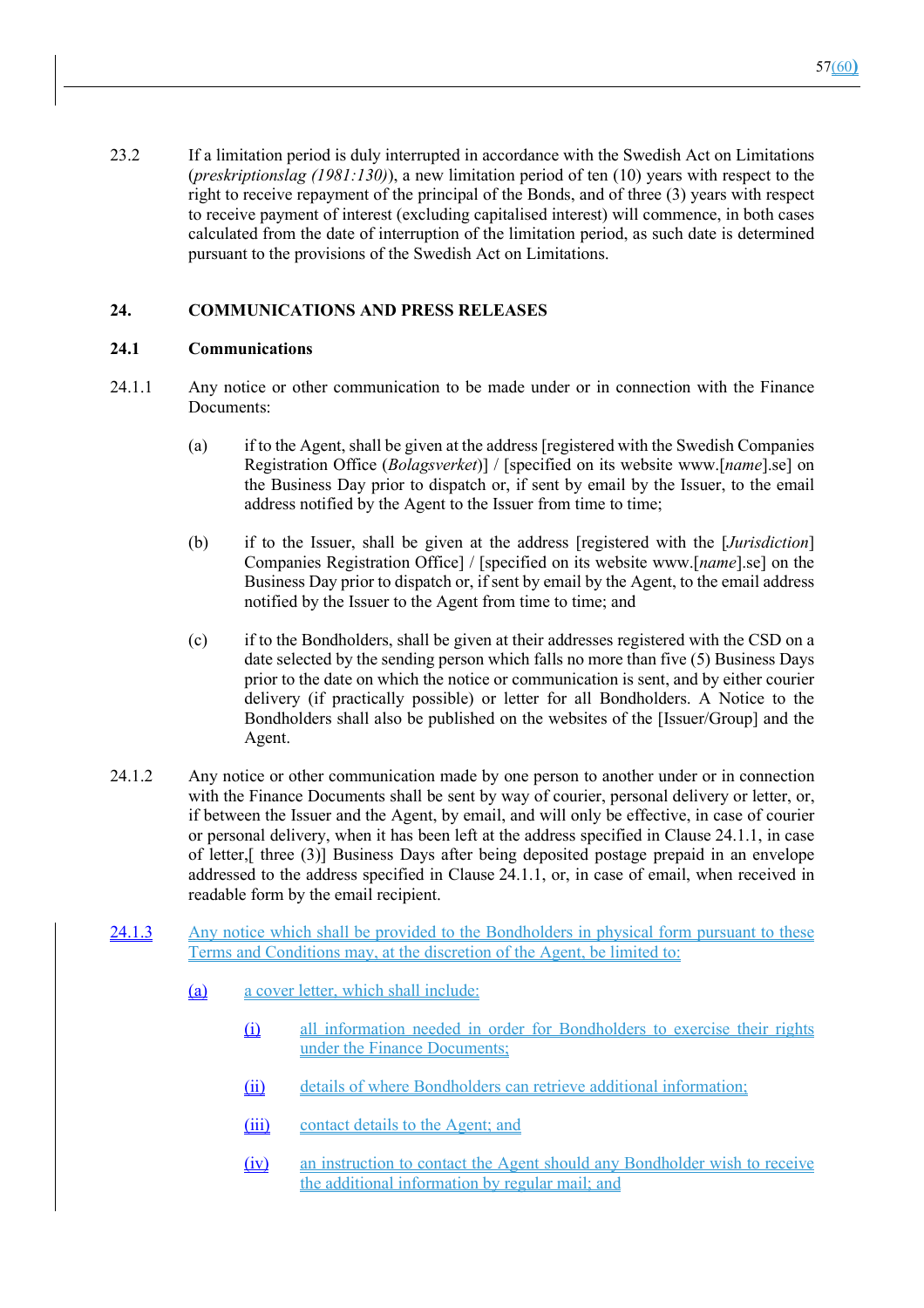- (b) copies of any document needed in order for Bondholder to exercise their rights under the Finance Documents.
- 24.1.4 24.1.3Any notice or other communication pursuant to the Finance Documents shall be in English. [However, financial reports published pursuant to Clause 12.1.1(a) and (b) may be in Swedish.]
- 24.1.5 24.1.4Failure to send a notice or other communication to a Bondholder or any defect in it shall not affect its sufficiency with respect to other Bondholders.

#### **24.2 Press releases**

- 24.2.1 Any notice that the Issuer or the Agent shall send to the Bondholders pursuant to Clauses [5.4], [10.3 (*[Voluntary total redemption (call option)]*),] [10.4 (*[[Voluntary/Mandatory] partial redemption ([call / put] option)]*),] 10.5 (*Early redemption due to illegality [and repurchase due to a tax event] (call option) or*), [12.1.212.1.3,] 14.3 15.3, 17.2.1, 17.3.1, 17.4.13 17.4.15 and 18.2 shall also be published by way of press release by the Issuer. $\frac{100}{100}$
- 24.2.2 In addition to Clause 24.2.1, if any information relating to the Bonds or the [Issuer/Group] contained in a notice the Agent may send to the Bondholders under these Terms and Conditions has not already been made public by way of a press release, the Agent shall before it sends such information to the Bondholders give the Issuer the opportunity to issue a press release containing such information. If the Issuer does not promptly issue a press release and the Agent considers it necessary to issue a press release containing such information before it can lawfully send a notice containing such information to the Bondholders, the Agent shall be entitled to issue such press release.

#### **25. FORCE MAJEURE**

- 25.1 Neither the Agent nor the Issuing Agent shall be held responsible for any damage arising out of any legal enactment, or any measure taken by a public authority, or war, strike, lockout, boycott, blockade, natural disaster, insurrection, civil commotion, terrorism or any other similar circumstance (a "**Force Majeure Event**"). The reservation in respect of strikes, lockouts, boycotts and blockades applies even if the Agent or the Issuing Agent itself takes such measures, or is subject to such measures.
- 25.2 Should a Force Majeure Event arise which prevents the Agent or the Issuing Agent from taking any action required to comply with these Terms and Conditions, such action may be postponed until the obstacle has been removed.
- 25.3 The provisions in this Clause 25 apply unless they are inconsistent with the provisions of the Financial Instruments Accounts Act which provisions shall take precedence.

<sup>100</sup> Notera att skrivningen även bör beakta eventuella ytterligare situationer som inkluderas i de slutliga villkoren.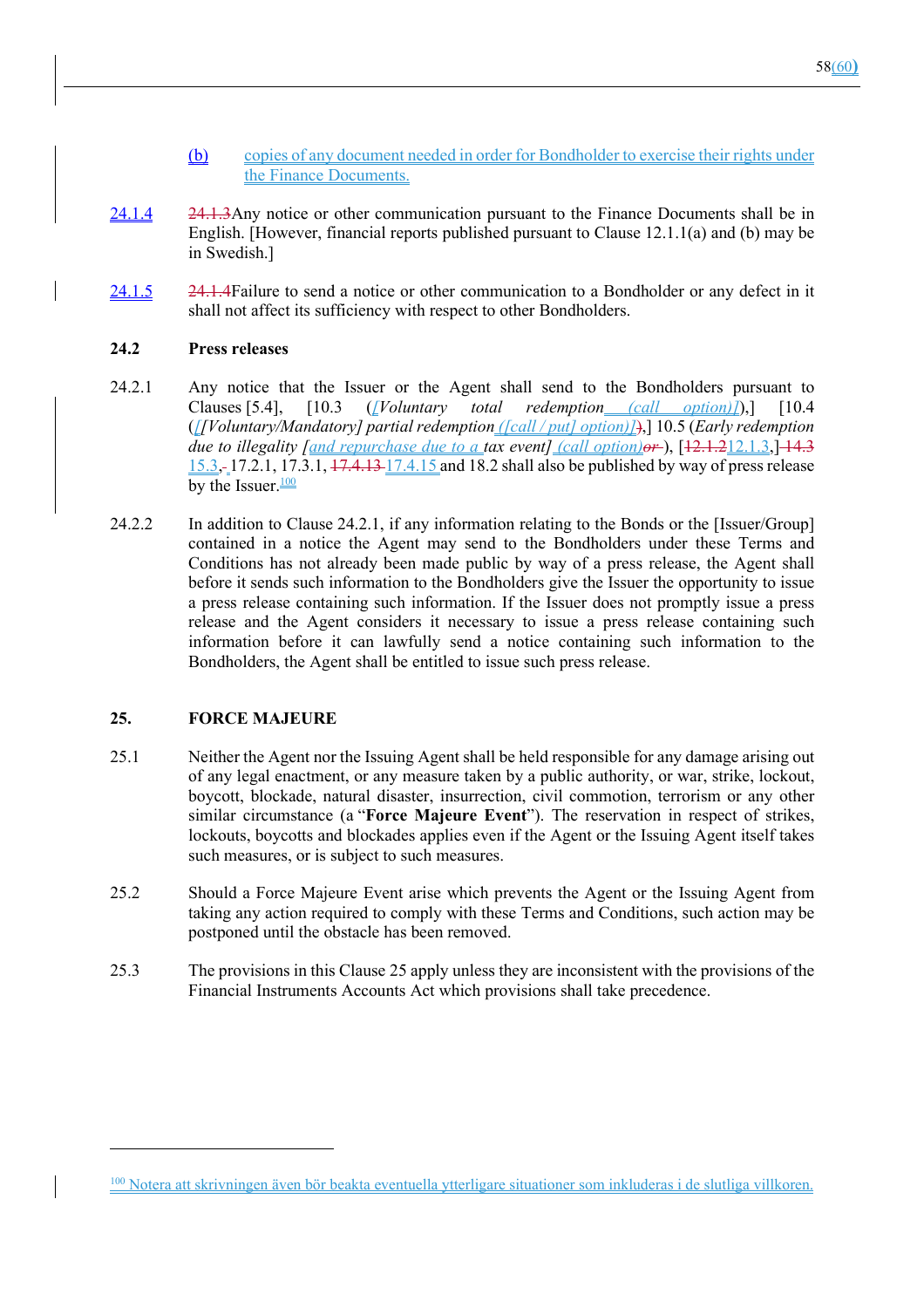#### **26. GOVERNING LAW AND JURISDICTION**

 $\overline{\phantom{a}}$ 

- 26.1 These Terms and Conditions, and any non-contractual obligations arising out of or in connection therewith, shall be governed by and construed in accordance with the laws of Sweden.
- 26.2 The Issuer submits to the non-exclusive jurisdiction of the [City District Court of Stockholm (*Stockholms tingsrätt*)].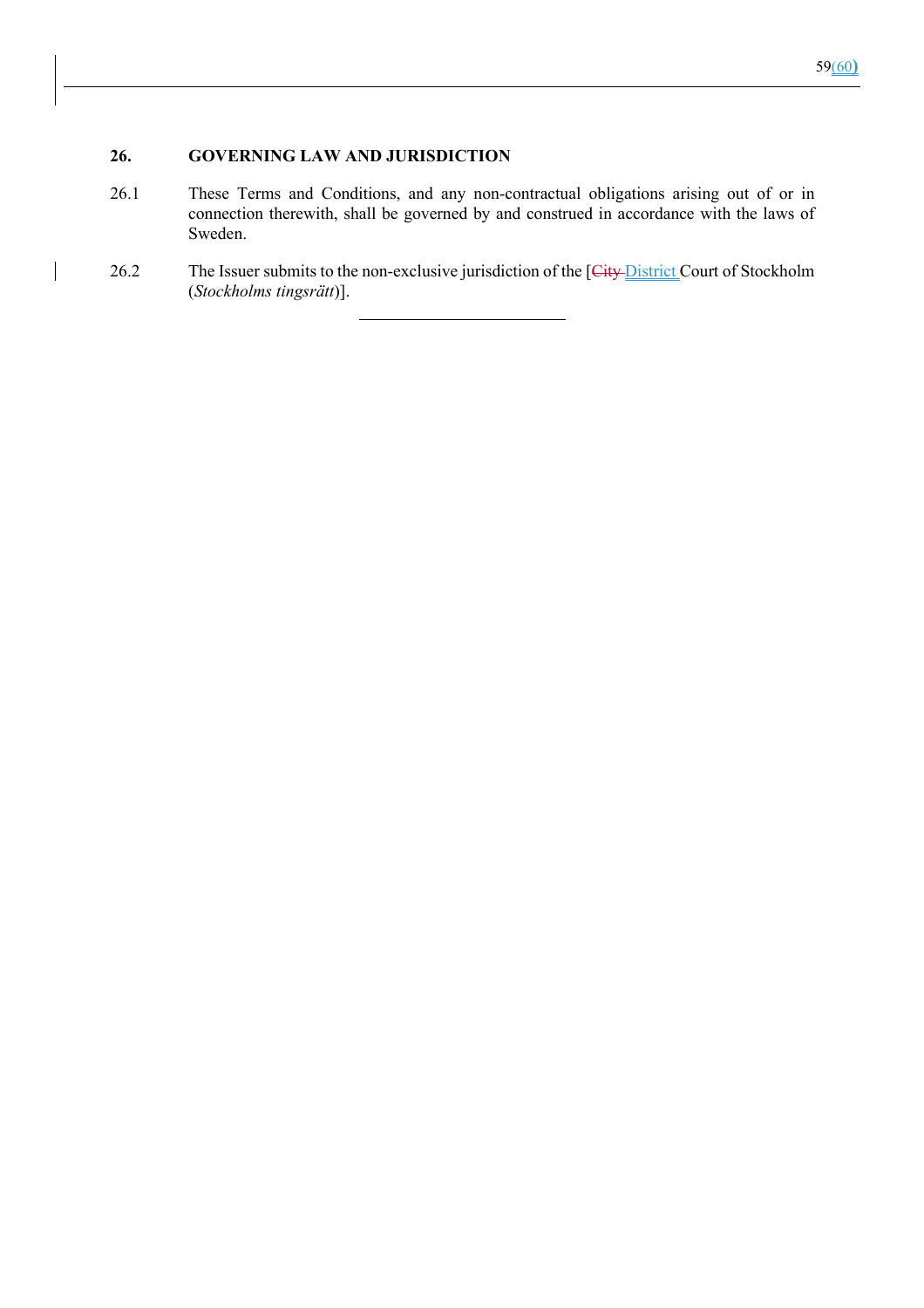# **SCHEDULE 1**

# **CONDITIONS PRECEDENT**

## **[PART I – CONDITIONS PRECEDENT TO THE [FIRST] ISSUE DATE]101**

## **1. CORPORATE DOCUMENTS**

- (a) Copies of the articles of association and certificate[s] of incorporation of [*relevant parties*].
- (b) A copy of a resolution from the board of directors of [*relevant party/parties*]:
	- (i) approving the issue of the [Initial] Bonds, the terms of the Finance Documents and the Agency Agreement, and resolving to enter into such documents and any other documents necessary in connection therewith;
	- (ii) authorising a specified person or persons to execute the Finance Documents and the Agency Agreement; and
	- (iii) authorising a specified person or persons, on its behalf, to execute all documents and notices to be executed by it or in connection with the Finance Document or the Agency Agreement.
- (c) A copy of a passport or driver's license which includes a specimen of the signature of each person authorised by the resolution referred to in paragraph (b) above and actually signing any Finance Document and/or the Agency Agreement.

### **2. FINANCE DOCUMENTS**

- (a) A duly executed copy of the Terms and Conditions.
- (b) A duly executed copy of the Agency Agreement.
- (c) [A duly executed copy of the Escrow Account Pledge Agreement.]

## **3. OTHER DOCUMENTS AND EVIDENCE**

(a)  $[A]$  [A legal opinion addressed to the Agent and issued by  $[•]$ , in form and substance satisfactory to the Agent. $]^{102}$ 

<sup>&</sup>lt;sup>101</sup> CP-dokumentationen att anpassas efter specifik transaktion.

<sup>102</sup> Om emittenten är utländsk, eller om dokumentationen styrs av annan än svensk rätt, ska normalt legal opinion ställas ut. Det kan övervägas att istället lägga detta som ett CP för utbetalning.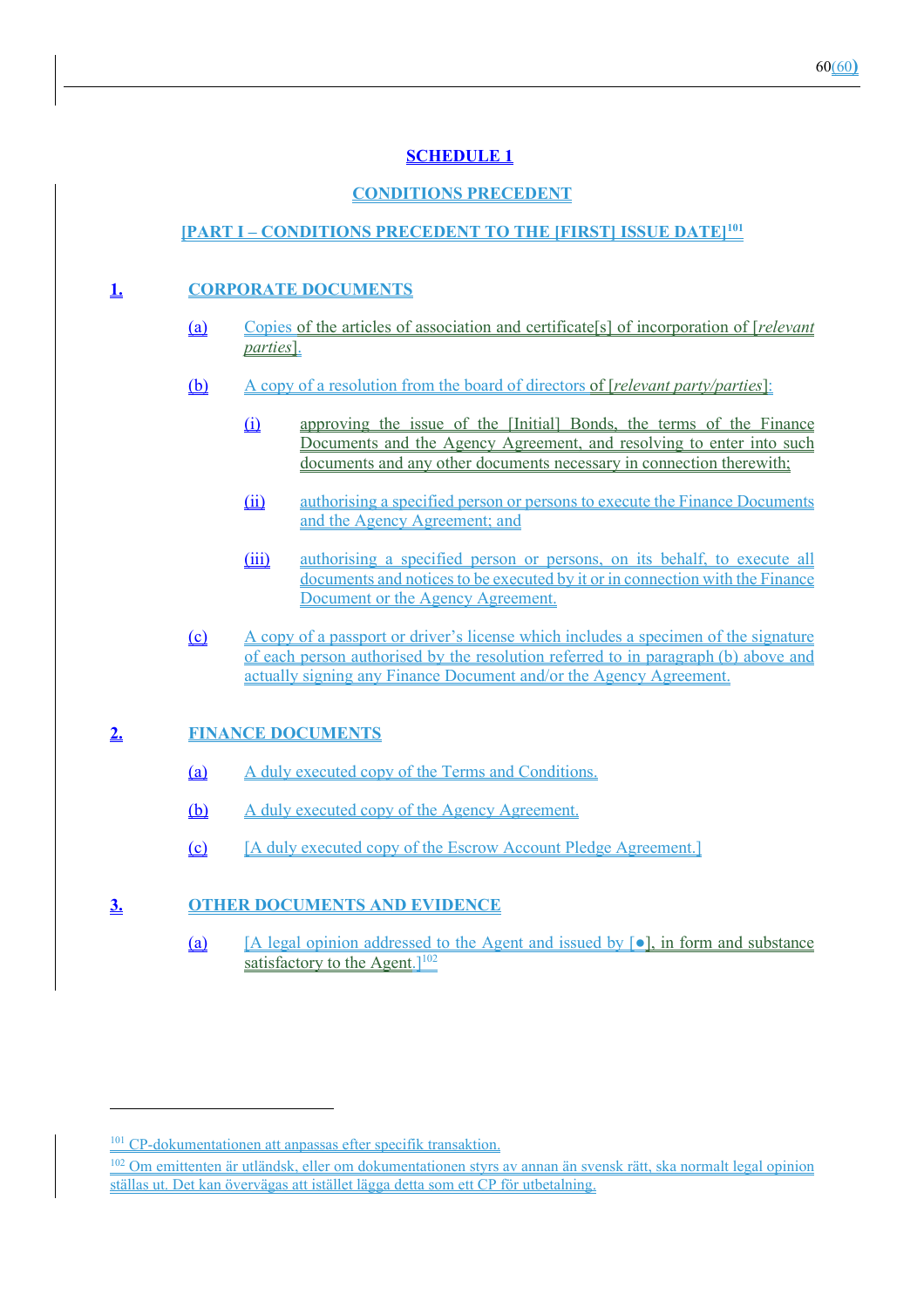| (b) | [Evidence that [the Existing Bonds [and <i>[other existing financing</i> ]] will be repaid in |
|-----|-----------------------------------------------------------------------------------------------|
|     | full on the [First] Issue Date [and that all Security provided for such financing will        |
|     | be simultaneously released]. $]^{103}$                                                        |

- (c) [Evidence that the Security under the Escrow Account Pledge Agreement has been perfected.]
- (d) [*Other conditions*].
- (e) [Such other documents and evidence as is agreed between the Agent and the Issuer.]

<sup>&</sup>lt;sup>103</sup> Kan användas om emissionslikviden ska användas för att återbetala existerande finansiering. Det kan övervägas att istället lägga detta som ett CP för utbetalning.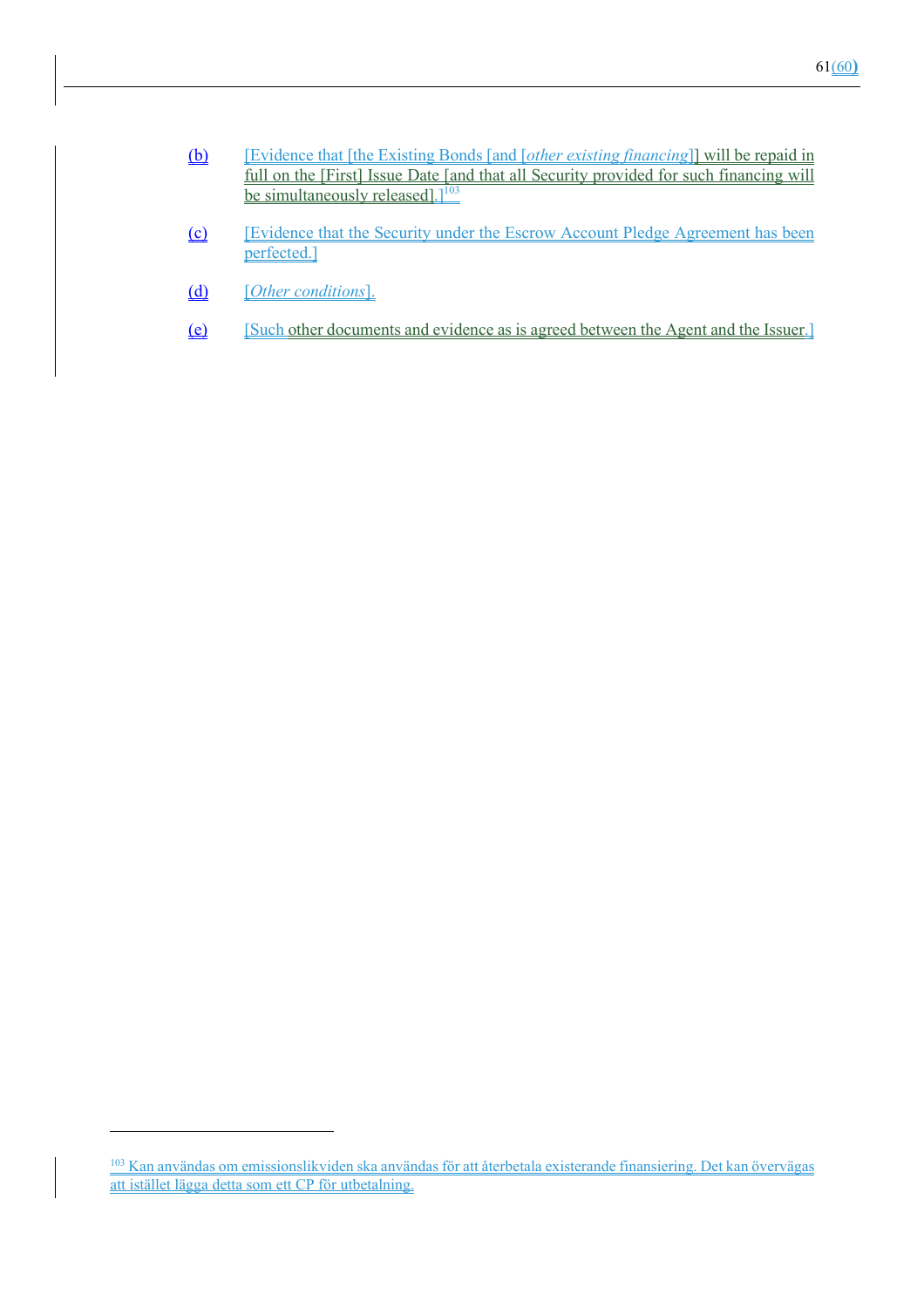# **CONDITIONS PRECEDENT**

# **[PART II – CONDITIONS PRECEDENT TO THE ISSUE OF SUBSEQUENT BONDS]104**

## **1. CORPORATE DOCUMENTS**

- (a) Copies of the articles of association and certificate of incorporation of the Issuer.
- (b) A copy of a resolution from the board of directors of the Issuer approving the issue of the Subsequent Bonds and resolving to enter into any documents necessary in connection therewith.

## **2. OTHER DOCUMENTS AND EVIDENCE**

- (a) A duly executed Compliance Certificate confirming satisfaction of the Incurrence Test.
- (b) [*Other conditions*].
- (c) Such other documents and evidence as is agreed between the Agent and the Issuer.

<sup>104</sup> CP-dokumentationen att anpassas efter specifik transaktion.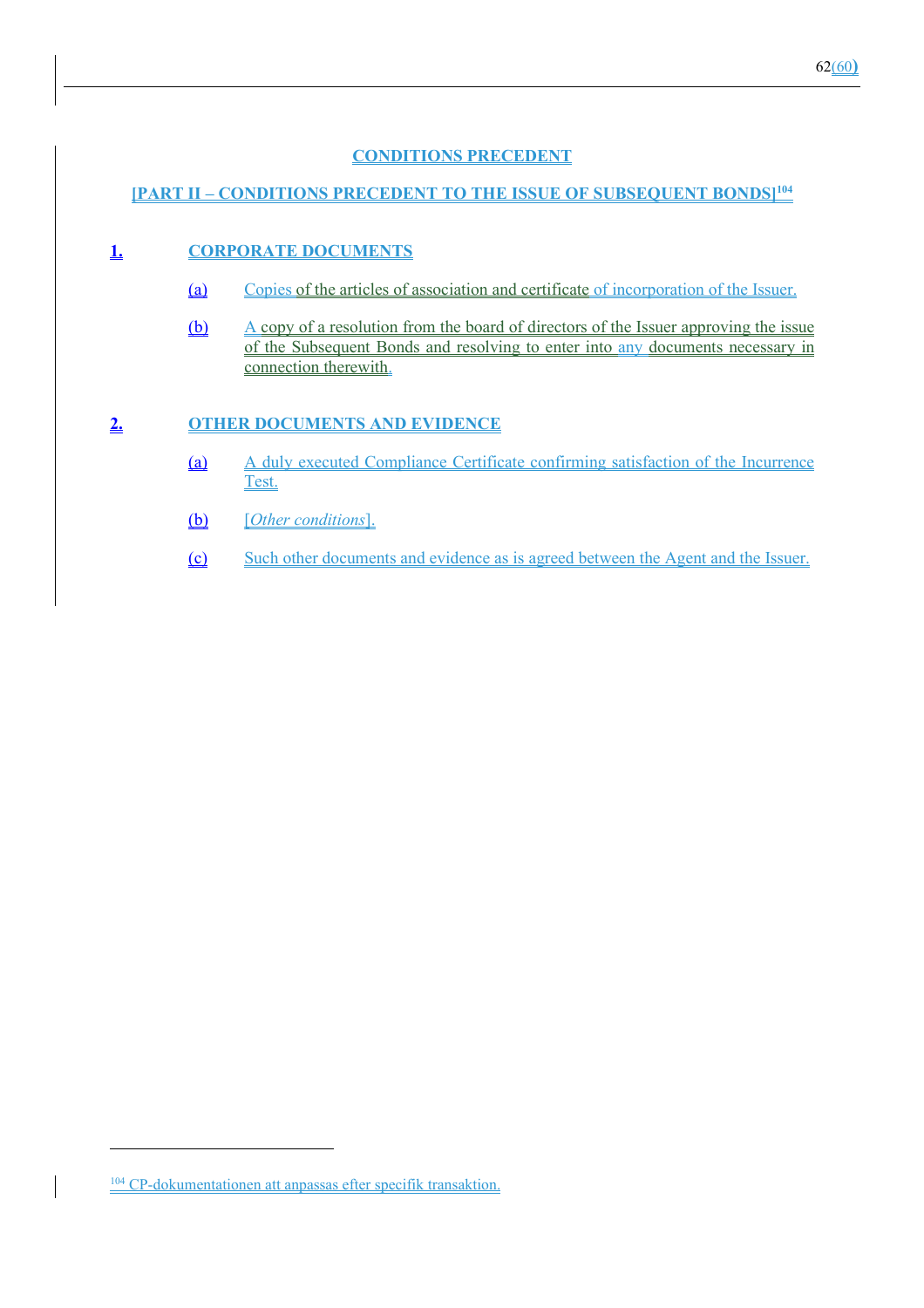# **CONDITIONS PRECEDENT**

# **[PART III – CONDITIONS PRECEDENT TO DISBURSEMENT]105**

## **1. [FINANCE DOCUMENTS]**

[Duly executed copies of [*Security Agreements*].]

## **2. OTHER DOCUMENTS AND EVIDENCE**

- (a)  $[A \text{ legal opinion addressed to the Agent and issued by } [0], \text{ in form and substance}$ satisfactory to the Agent.]
- (b) [Evidence that [the Existing Bonds [and [*other existing financing*]] will be repaid in full on the [First] Issue Date [and that all Security provided for such financing will be simultaneously released].]
- (c) [*Other conditions*].
- (d) [Such other documents and evidence as is [specified in the Security Documents or otherwise] agreed between the Agent and the Issuer.]

<sup>105</sup> CP-dokumentationen att anpassas efter specifik transaktion.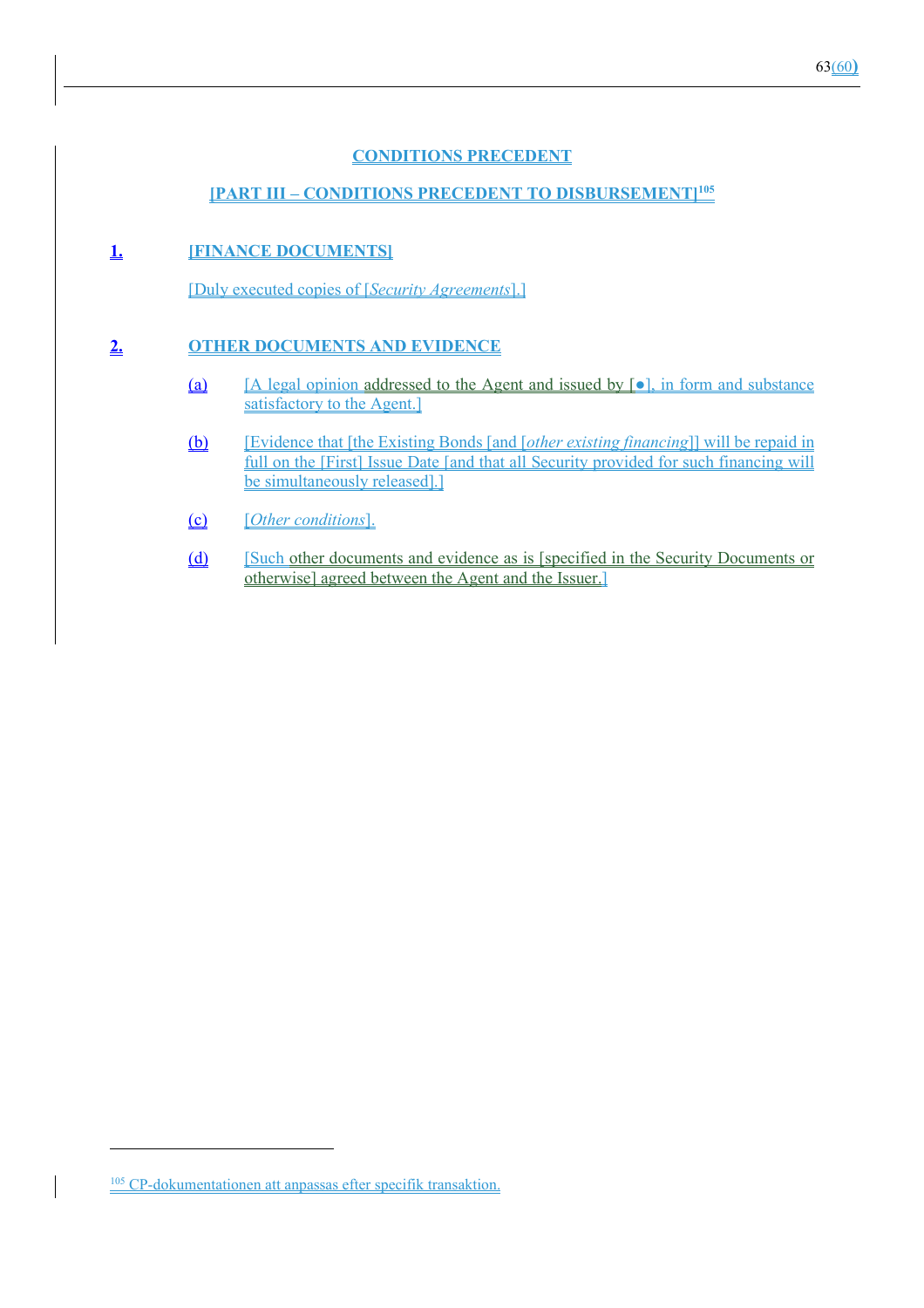# **SCHEDULE 2**

#### **[CONDITION[S] SUBSEQUENT]**

- (a) [*Condition*].
- (b) [*Condition*].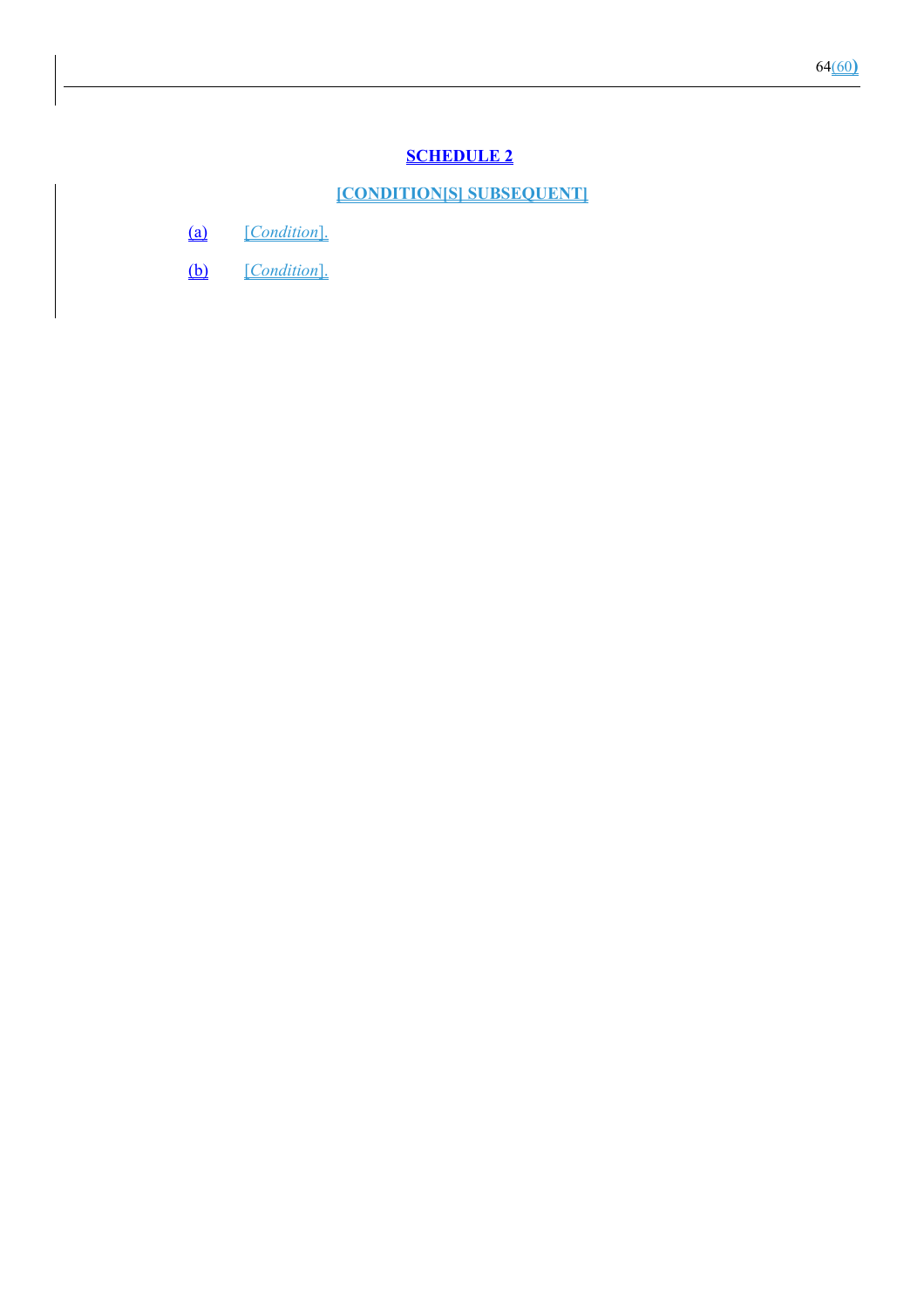# **SCHEDULE 3**

## **FORM OF COMPLIANCE CERTIFICATE106**

To: [*Agent*] as Agent

From: [*Issuer*] as Issuer

Date: [*date*]

#### **[***ISSUER***]**

## **[Up to] [SEK/EUR] [***amount***] [senior unsecured / senior secured / subordinated] [fixed / floating] rate Bonds with ISIN: SE[●] (the "Bonds")**

- 1. We refer to the terms and conditions for the Bonds (the "**Terms and Conditions**"). This is a Compliance Certificate pursuant to Clause 12.1.4 of the Terms and Conditions. Terms defined in the Terms and Conditions have the same meaning when used in this Compliance Certificate unless given a different meaning in this Compliance Certificate.
- 2. [This Compliance Certificate is submitted in connection with the Issuer's [consolidated] [annual / interim] report for the [financial year [●] / period [●]–[●].]107 / [We intend to [incur new Financial Indebtedness] / [issue Subsequent Bonds] / [make a Restricted Payment] in an amount of  $\lceil \bullet \rceil$ .]<sup>108</sup>
- 3. [We confirm that, as of [*date*], being the most recent Reference Date, the [*relevant ratio(s)*]  $[$ is / are]  $[$ •], and should not have been  $[$ higher]/ $[$ [lower] than  $[$ •], thus satisfying the financial covenant[s] of the Maintenance Test].]109 / [We confirm that, as at the Incurrence Test Date (being [*date*]), the [*relevant ratio(s)*] [is / are] [●], and should not have been [higher]/[lower] than  $\lceil \bullet \rceil$ , thus satisfying the financial covenant  $\lceil s \rceil$  of the Incurrence Test.  $\lceil \cdot \rceil^{110}$
- 4. [[We further confirm that no Event of Default has occurred.] / [We confirm that the following steps have been taken to remedy the occurred Event of Default  $\lceil \bullet \rceil$ .].<sup>111</sup>] / [We further confirm that no event which upon the expiry of a grace period, the giving of a notice, the making of any determination (or any combination of the foregoing) would constitute an Event of Default is continuing or will occur as a result of the [the incurrence of the new Financial Indebtedness] / [the Restricted Payment].]<sup>112</sup>

<sup>106 [</sup>Innehållet i compliance certificate måste anpassas efter specifik transaktion.]

<sup>107</sup> To be included if the Compliance Certificate is submitted in connection with the publication of financial statements pursuant to Clause 12.1.1 of the Terms and Conditions.

<sup>&</sup>lt;sup>108</sup> To be included if the Compliance Certificate is submitted in connection with the incurrence of new Financial Indebtedness or a Restricted Payment.

<sup>&</sup>lt;sup>109</sup> To be included if the Compliance Certificate is submitted in connection with the publication of financial statements pursuant to Clause 12.1.1 of the Terms and Conditions or upon request by the Agent.

<sup>110</sup> To be included if the Compliance Certificate is submitted in connection with the incurrence of new Financial Indebtedness or a Restricted Payment.

<sup>111</sup> To be included if the Compliance Certificate is submitted in connection with the publication of financial statements pursuant to Clause 12.1.1 of the Terms and Conditions. The latter alternative shall be included if an Event of Default has occurred or is continuing.

<sup>112</sup> To be included if the Compliance Certificate is submitted in connection with the incurrence of new Financial Indebtedness or a Restricted Payment.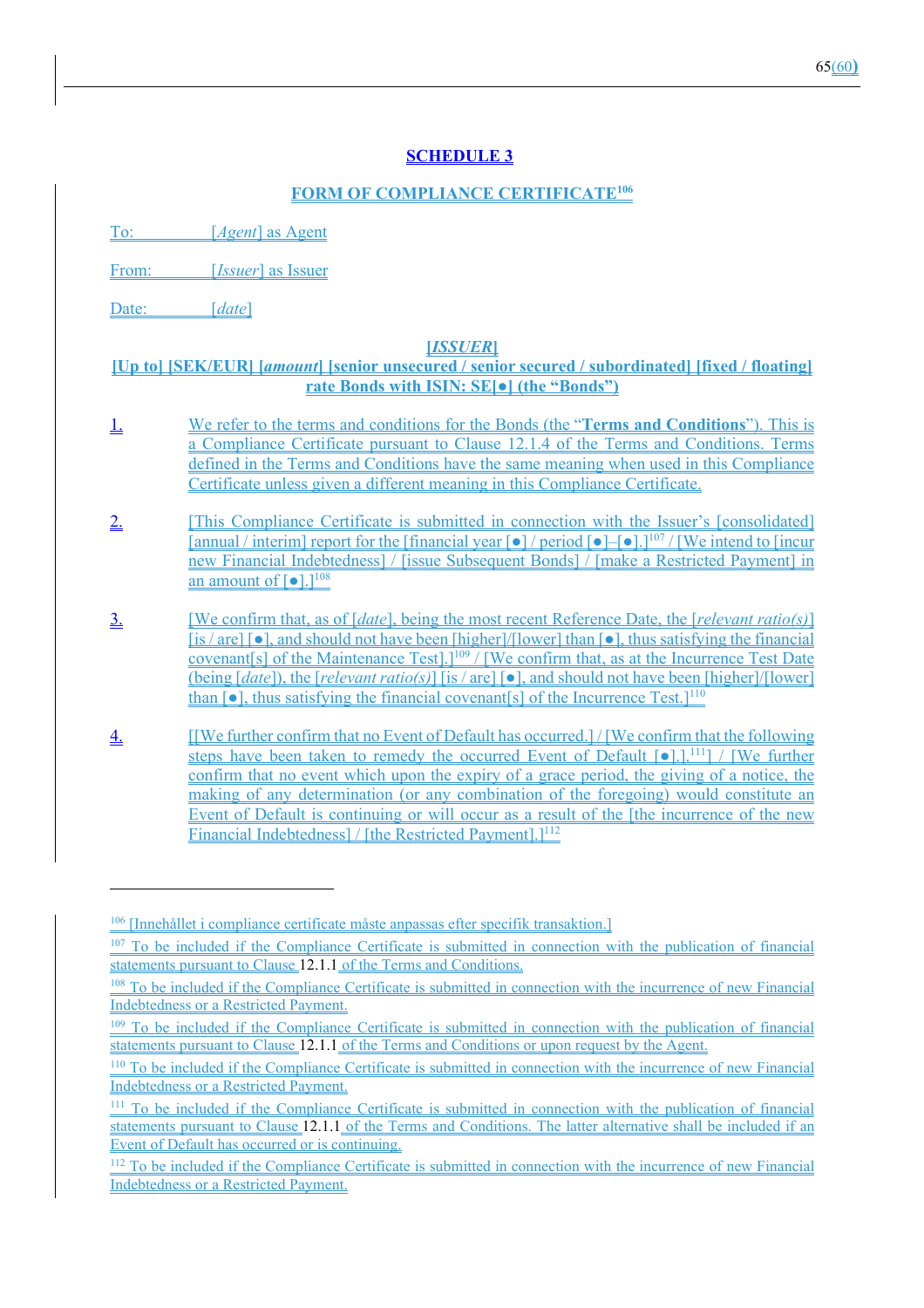- 5. **EXECUTE:** We attach to this Compliance Certificate calculations (in reasonable detail and made in accordance with the Terms and Conditions) establishing the figures in paragraph 3 above.]
- 6. [We further attach copies of the notices sent to [*the Regulated Market/MTF on which the Bonds are admitted to trading*] in relation to the Event of Default referred to in paragraph 4 above. $]$ <sup>113</sup>

[*ISSUER*]

| Name:                       |                             |
|-----------------------------|-----------------------------|
| <i>Authorised signatory</i> | <i>Authorised signatory</i> |

<sup>&</sup>lt;sup>113</sup> To be included if an Event of Default has occurred and the Issuer is listed on a Regulated Market or MTF.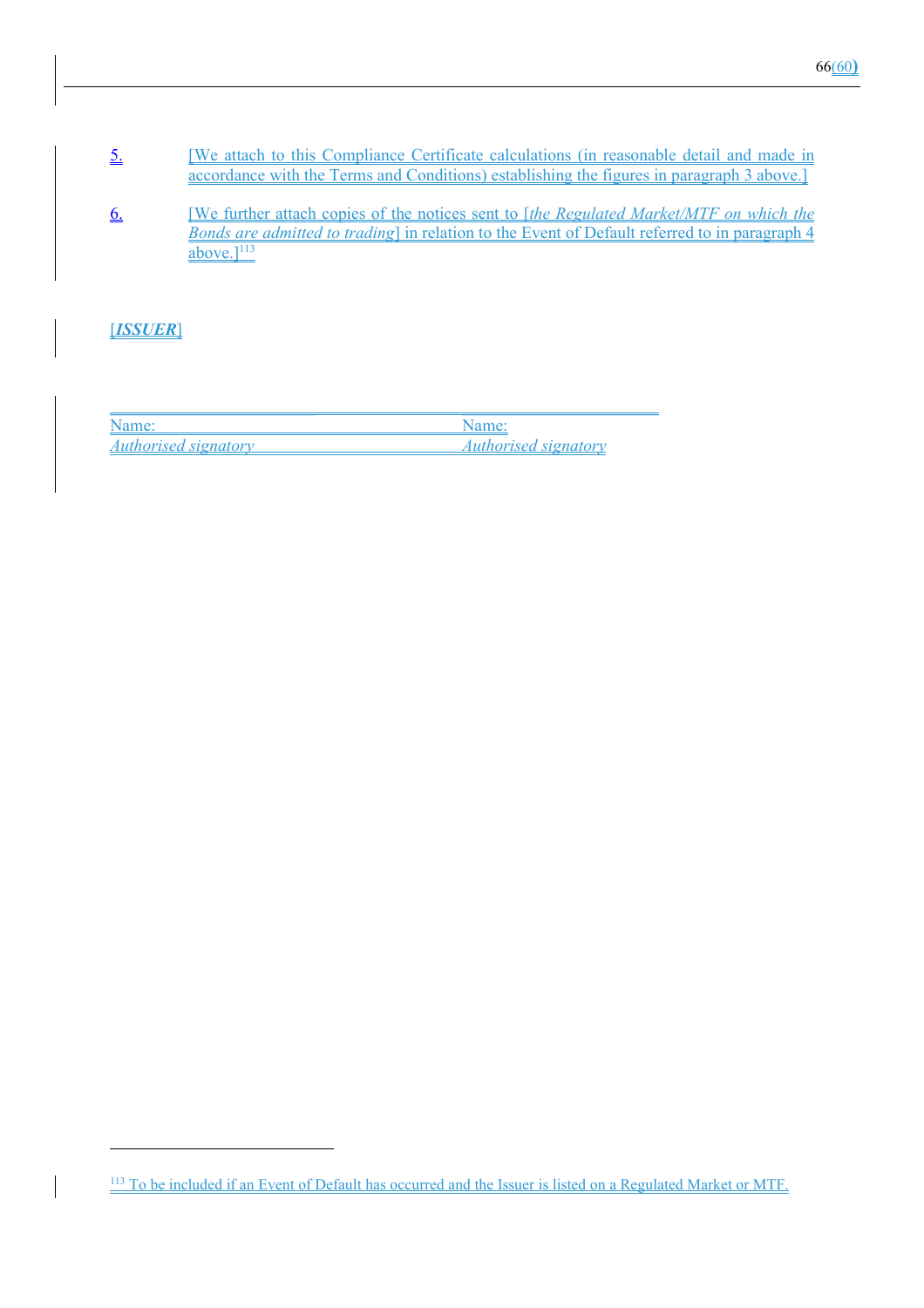## **SIGNATURES**

We hereby certify that the above terms and conditions are binding upon ourselves.

\_\_\_\_\_\_\_\_\_\_\_\_\_\_\_\_\_\_\_\_\_\_\_\_ \_\_\_\_\_\_\_\_\_\_\_\_\_\_\_\_\_\_\_\_\_\_\_\_

 $\overline{\phantom{a}}$  , and the set of the set of the set of the set of the set of the set of the set of the set of the set of the set of the set of the set of the set of the set of the set of the set of the set of the set of the s

 $N$ 

Place:

Date:

**[ISSUER]** as Issuer

Name: Name:

We hereby undertake to act in accordance with the above terms and conditions to the extent they refer to us.

Place:

Date:

**[AGENT]** as Agent